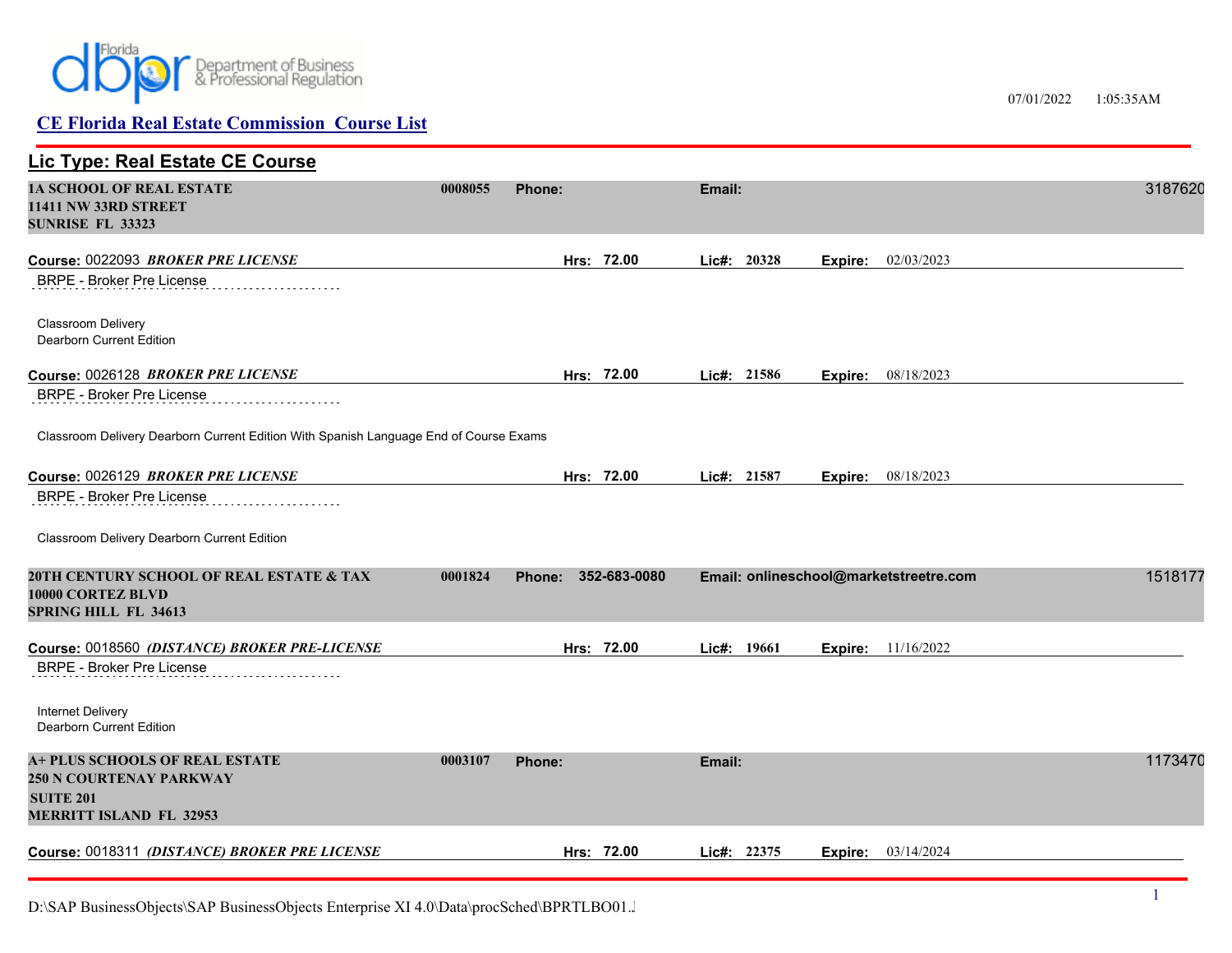| <b>CE Florida Real Estate Commission Course List</b>                                                 |         |                      |               |                                |                           |         |
|------------------------------------------------------------------------------------------------------|---------|----------------------|---------------|--------------------------------|---------------------------|---------|
| <b>BRPE - Broker Pre License</b>                                                                     |         |                      |               |                                |                           |         |
| Internet Delivery<br>Dearborn Current Edition                                                        |         |                      |               |                                |                           |         |
| Course: 0018312 BROKER PRE LICENSE                                                                   |         | Hrs: 72.00           | Lic#: 22374   |                                | <b>Expire:</b> 03/14/2024 |         |
| <b>BRPE - Broker Pre License</b>                                                                     |         |                      |               |                                |                           |         |
| Classroom Delivery<br>Dearborn Current Edition                                                       |         |                      |               |                                |                           |         |
| Course: 0023838 (LIVE STREAM) BROKER PRE LICENSE                                                     |         | Hrs: 72.00           | Lic#: 19093   |                                | <b>Expire:</b> 07/23/2022 |         |
| <b>BRPE - Broker Pre License</b>                                                                     |         |                      |               |                                |                           |         |
| <b>A-1 PRIME REALTY LLC</b><br><b>5854 NORTHRIDGE DR S</b><br><b>NAPLES FL 34110</b>                 | 0008922 | 2392890355<br>Phone: |               | Email: naples1@comcast.net     |                           | 3475412 |
| Course: 0026025 BROKER PRE LICENSE                                                                   |         | Hrs: 72.00           | Lic#: 21447   | Expire:                        | 08/04/2023                |         |
| <b>BRPE - Broker Pre License</b>                                                                     |         |                      |               |                                |                           |         |
| Classroom Delivery Dearborn Current Edition                                                          |         |                      |               |                                |                           |         |
| Course: 0026059 BROKER PRE LICENSE                                                                   |         | Hrs: 72.00           | Lic#: 21501   | Expire:                        | 08/12/2023                |         |
| <b>BRPE - Broker Pre License</b>                                                                     |         |                      |               |                                |                           |         |
| Classroom Delivery Dearborn Current Edition                                                          |         |                      |               |                                |                           |         |
| Course: 0026134 (LIVE STREAM) BROKER PRE LICENSE                                                     |         | Hrs: 72.00           | Lic#: $21592$ |                                | Expire: 08/18/2023        |         |
| <b>BRPE - Broker Pre License</b>                                                                     |         |                      |               |                                |                           |         |
| Streaming Video Live and OnDemand Dearborn Current Edition                                           |         |                      |               |                                |                           |         |
| <b>ABC AMERICAN BUSINESS COLLEGE CORP</b><br><b>6662 STIRLING RD 2ND FLOOR</b><br>HOLLYWOOD FL 33024 | 0004088 | Phone: 954-258-3999  |               | Email: abc-college@hotmail.com |                           | 2988886 |
| Course: 0014308 BROKER PRE LICENSE                                                                   |         | Hrs: 72.00           | Lic#: 17278   | Expire:                        | 07/14/2023                |         |
| <b>BRPE - Broker Pre License</b>                                                                     |         |                      |               |                                |                           |         |

D:\SAP BusinessObjects\SAP BusinessObjects Enterprise XI 4.0\Data\procSched\BPRTLBO01.Jobserver2\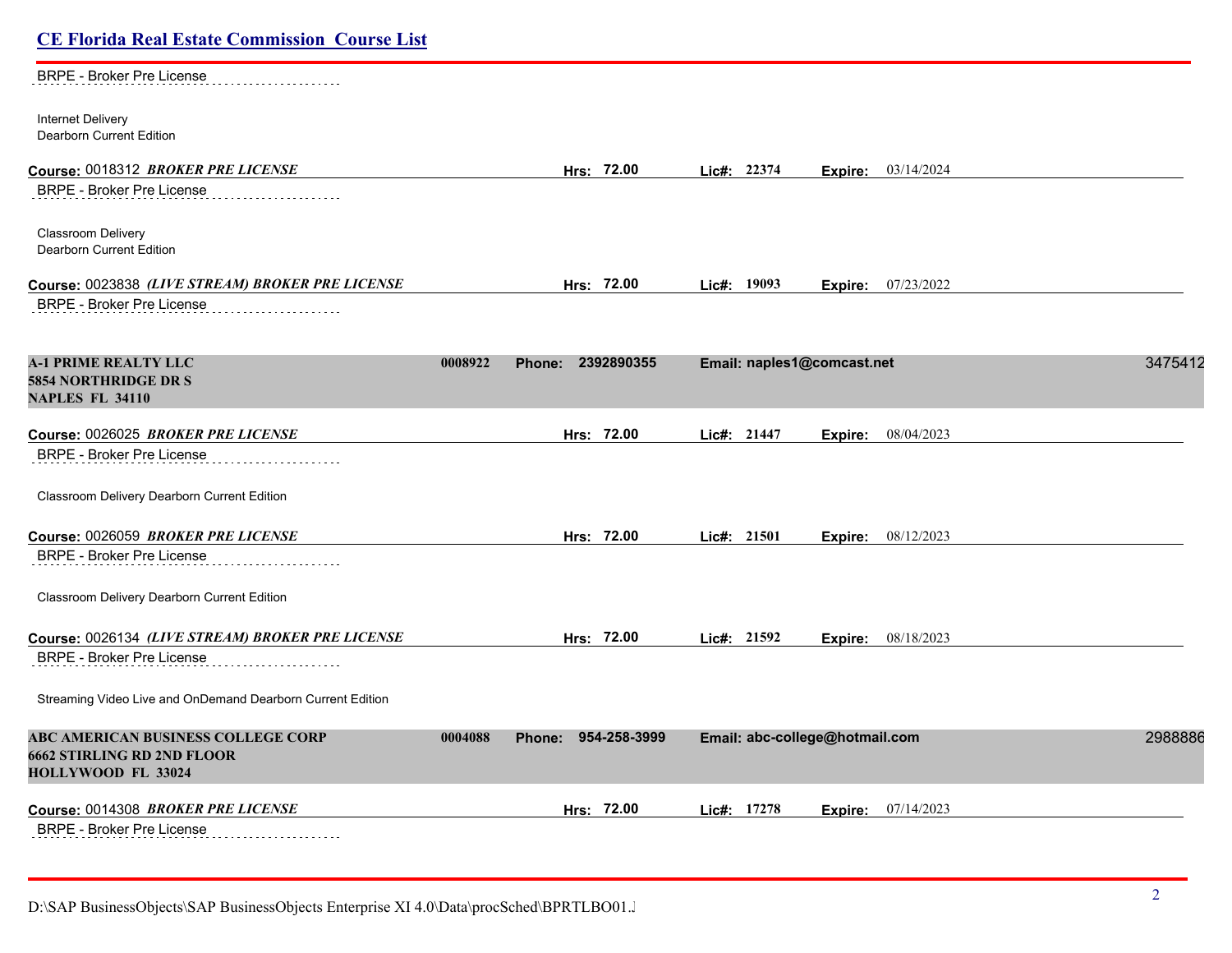Classroom Delivery

| Dearborn Current Edition                                                              |                     |                                |                       |         |
|---------------------------------------------------------------------------------------|---------------------|--------------------------------|-----------------------|---------|
| Course: 0024175 (LIVE STREAM) BROKER PRE LICENSE                                      | Hrs: 72.00          | Lic#: 19432                    | 09/07/2022<br>Expire: |         |
| <b>BRPE - Broker Pre License</b>                                                      |                     |                                |                       |         |
| Streaming Video Live and OnDemand Delivery Dearborn Current Edition                   |                     |                                |                       |         |
| Course: 0024187 (LIVE STREAM) BROKER PRE LICENSE                                      | Hrs: 72.00          | Lic#: 19445                    | 09/10/2022<br>Expire: |         |
| <b>BRPE - Broker Pre License</b>                                                      |                     |                                |                       |         |
| Streaming Video Live and OnDemand Dearborn Current Edition                            |                     |                                |                       |         |
| ABELA REAL ESTATE SCHOOL LLC<br>0008770                                               | Phone: 305-216-9399 | Email: lourdes@lourdesseda.com |                       | 3427320 |
| <b>1555 WEST 44 PLACE APT 239</b><br>HIALEAH FL 33012                                 |                     |                                |                       |         |
| Course: 0025345 (LIVE STREAM) BROKER PRE LICENSE                                      | Hrs: 72.00          | Lic#: 20717                    | 03/11/2023<br>Expire: |         |
| <b>BRPE - Broker Pre License</b>                                                      |                     |                                |                       |         |
| Streaming Video Live and OnDemand Dearborn Current Edition                            |                     |                                |                       |         |
| Course: 0025346 BROKER PRE LICENSE                                                    | Hrs: 72.00          | Lic#: 20718                    | 03/11/2023<br>Expire: |         |
| <b>BRPE - Broker Pre License</b>                                                      |                     |                                |                       |         |
| Classroom Delivery Dearborn Current Edition                                           |                     |                                |                       |         |
| Course: 0025350 (LIVE STREAM) BROKER PRE LICENSE                                      | Hrs: 72.00          | Lic#: 20719                    | 03/14/2023<br>Expire: |         |
| <b>BRPE - Broker Pre License</b>                                                      |                     |                                |                       |         |
| Streaming Video Live and OnDemand Dearborn Current Edition                            |                     |                                |                       |         |
| Course: 0026716 BROKER PRE LICENSE                                                    | Hrs: 72.00          | Lic#: 22318                    | 02/24/2024<br>Expire: |         |
| <b>BRPE - Broker Pre License</b>                                                      |                     |                                |                       |         |
| Classroom Delivery Dearborn Current Edition With Spanish Language End of Course Exams |                     |                                |                       |         |
| Course: 0026717 (DISTANCE) BROKER PRE LICENSE                                         | Hrs: 72.00          | Lic#: 22319                    | 02/24/2024<br>Expire: |         |
| <b>BRPE - Broker Pre License</b>                                                      |                     |                                |                       |         |

D:\SAP BusinessObjects\SAP BusinessObjects Enterprise XI 4.0\Data\procSched\BPRTLBO01.Jobserver2\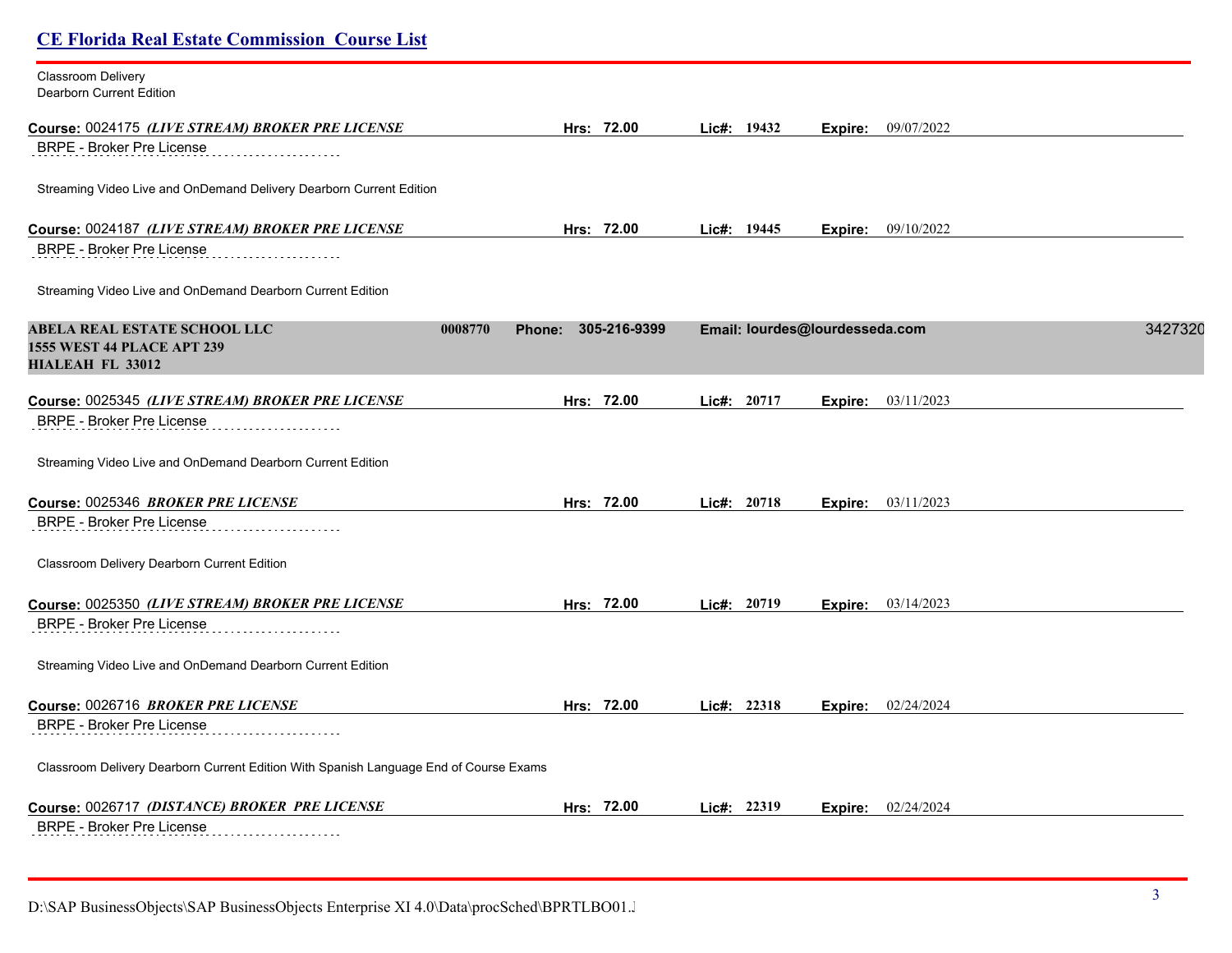| <b>CE Florida Real Estate Commission Course List</b>                                                                                              |               |              |               |                                        |         |
|---------------------------------------------------------------------------------------------------------------------------------------------------|---------------|--------------|---------------|----------------------------------------|---------|
| Internet Delivery Dearborn Current Edition                                                                                                        |               |              |               |                                        |         |
| Course: 0026718 (LIVE STREAM) BROKER PRE LICENSE<br><b>BRPE - Broker Pre License</b>                                                              |               | Hrs: 72.00   | Lic#: 22320   | Expire: 02/24/2024                     |         |
| Streaming Video Live and OnDemand Dearborn Current Edition With Spanish Language End of Course Exams                                              |               |              |               |                                        |         |
| <b>ACADEMIC TECHNOLOGIES</b><br>0005196<br>6765 SW 62 TER<br><b>MIAMI FL 33143</b>                                                                | <b>Phone:</b> | 786-553-9310 |               | Email: cperez@realestate-licensing.com | 2984115 |
| Course: 0018615 72 HOUR BROKER PRE-LICENSE                                                                                                        |               | Hrs: 72.00   | Lic#: 20831   | Expire: 04/07/2023                     |         |
| <b>BRPE - Broker Pre License</b><br>Classroom Delivery<br>Dearborn Current Edition                                                                |               |              |               |                                        |         |
| Course: 0018616 (DISTANCE) 72 HOUR BROKER PRE-LICENSE<br><b>BRPE - Broker Pre License</b><br><b>Internet Delivery</b><br>Dearborn Current Edition |               | Hrs: 72.00   | Lie#: 20832   | 04/07/2023<br>Expire:                  |         |
| ACADEMY OF REAL ESTATE & MORTGAGE INC<br>0004247<br><b>5600 SW 135TH AVE SUITE 204</b><br><b>MIAMI FL 33183</b>                                   | Phone:        | Email:       |               |                                        | 1214293 |
| Course: 0025159 (DISTANCE) BROKER PRE-LICENSE                                                                                                     |               | Hrs: 72.00   | Lic#: $20673$ | 03/09/2023<br>Expire:                  |         |
| <b>BRPE - Broker Pre License</b><br>Internet Delivery Dearborn Current Edition                                                                    |               |              |               |                                        |         |
| Course: 0025306 BROKER PRE LICENSE                                                                                                                |               | Hrs: 72.00   | Lic#: 20674   | 03/09/2023<br>Expire:                  |         |
| <b>BRPE - Broker Pre License</b><br>Classroom Delivery Dearborn Current Edition                                                                   |               |              |               |                                        |         |
| <b>ACCESS SCHOOL OF REAL ESTATE LLC</b><br>0008300<br>1980 N ATLANTIC AVE SUITE 301<br>COCOA BEACH FL 32931                                       | Phone:        |              |               | Email: cheryl@accessperfecthomes.com   | 3326445 |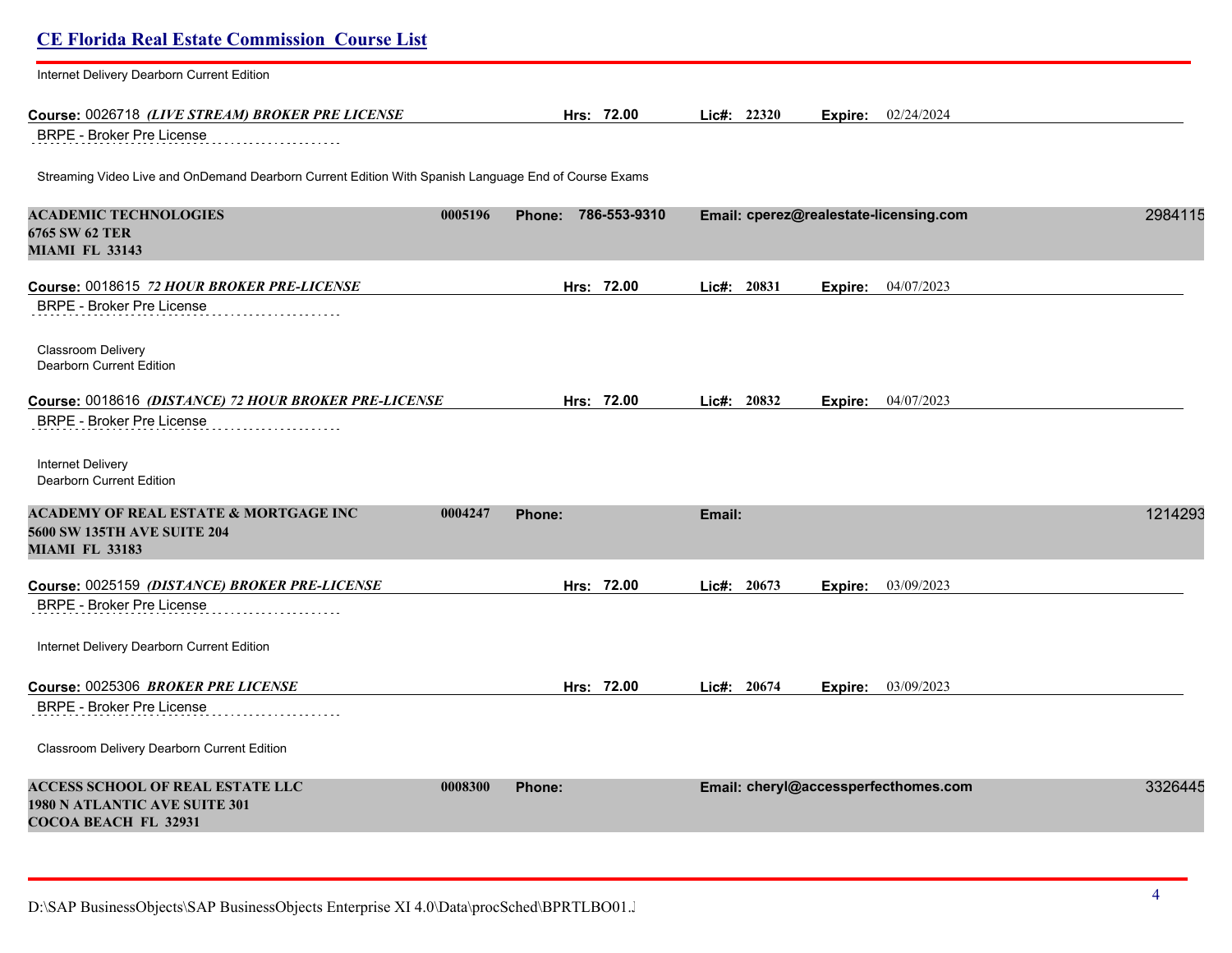| Course: 0022959 BROKER PRE LICENSE                                 |         | Hrs: 72.00                    |        | Lic#: 18072 | Expire:                        | 11/26/2023                |         |
|--------------------------------------------------------------------|---------|-------------------------------|--------|-------------|--------------------------------|---------------------------|---------|
| <b>BRPE - Broker Pre License</b>                                   |         |                               |        |             |                                |                           |         |
| Classroom Delivery                                                 |         |                               |        |             |                                |                           |         |
| Dearborn Current Edition                                           |         |                               |        |             |                                |                           |         |
| Course: 0022960 BROKER PRE LICENSE                                 |         | Hrs: 72.00                    |        | Lic#: 18073 |                                | <b>Expire:</b> 11/26/2023 |         |
| <b>BRPE - Broker Pre License</b>                                   |         |                               |        |             |                                |                           |         |
| Classroom Delivery                                                 |         |                               |        |             |                                |                           |         |
| Dearborn Current Edition with Spanish Language End of Course Exams |         |                               |        |             |                                |                           |         |
| Course: 0026332 (LIVE STREAM) BROKER PRE LICENSE                   |         | Hrs: 72.00                    |        | Lic#: 21895 |                                | <b>Expire:</b> 11/11/2023 |         |
| <b>BRPE - Broker Pre License</b>                                   |         |                               |        |             |                                |                           |         |
| Streaming Video Live and OnDemand Dearborn Current Edition         |         |                               |        |             |                                |                           |         |
| ACCREDITED REAL ESTATE INSTITUTE LLC                               | 0006941 | 904-992-1000<br><b>Phone:</b> |        |             | Email: qharris@boemortgage.com |                           | 3164353 |
| <b>1114 BEACH BLVD</b><br><b>JACKSONVILLE BEACH FL 32250</b>       |         |                               |        |             |                                |                           |         |
|                                                                    |         |                               |        |             |                                |                           |         |
| Course: 0018138 (DISTANCE) BROKER PRE-LICENSE                      |         | Hrs: 72.00                    |        | Lic#: 16272 | Expire:                        | 12/10/2022                |         |
| <b>BRPE - Broker Pre License</b>                                   |         |                               |        |             |                                |                           |         |
| Internet Delivery                                                  |         |                               |        |             |                                |                           |         |
| Dearborn Current Edition                                           |         |                               |        |             |                                |                           |         |
| <b>ACRE INSTITUTE LLC</b>                                          | 0005778 | Phone:                        | Email: |             |                                |                           | 2245498 |
| <b>7065 WESTPOINTE BLVD</b><br>ORLANDO FL 32835                    |         |                               |        |             |                                |                           |         |
|                                                                    |         |                               |        |             |                                |                           |         |
| Course: 0018566 BROKER PRE LICENSE                                 |         | Hrs: 72.00                    |        | Lic#: 16565 | Expire:                        | 02/07/2023                |         |
| <b>BRPE - Broker Pre License</b>                                   |         |                               |        |             |                                |                           |         |
| Classroom Delivery                                                 |         |                               |        |             |                                |                           |         |
| Dearborn Current Edition                                           |         |                               |        |             |                                |                           |         |
| Course: 0018801 BROKER PRE LICENSE                                 |         | Hrs: 72.00                    |        | Lic#: 16562 | Expire:                        | 02/07/2023                |         |
| RRPF - Rroker Pre License                                          |         |                               |        |             |                                |                           |         |

BRPE - Broker Pre License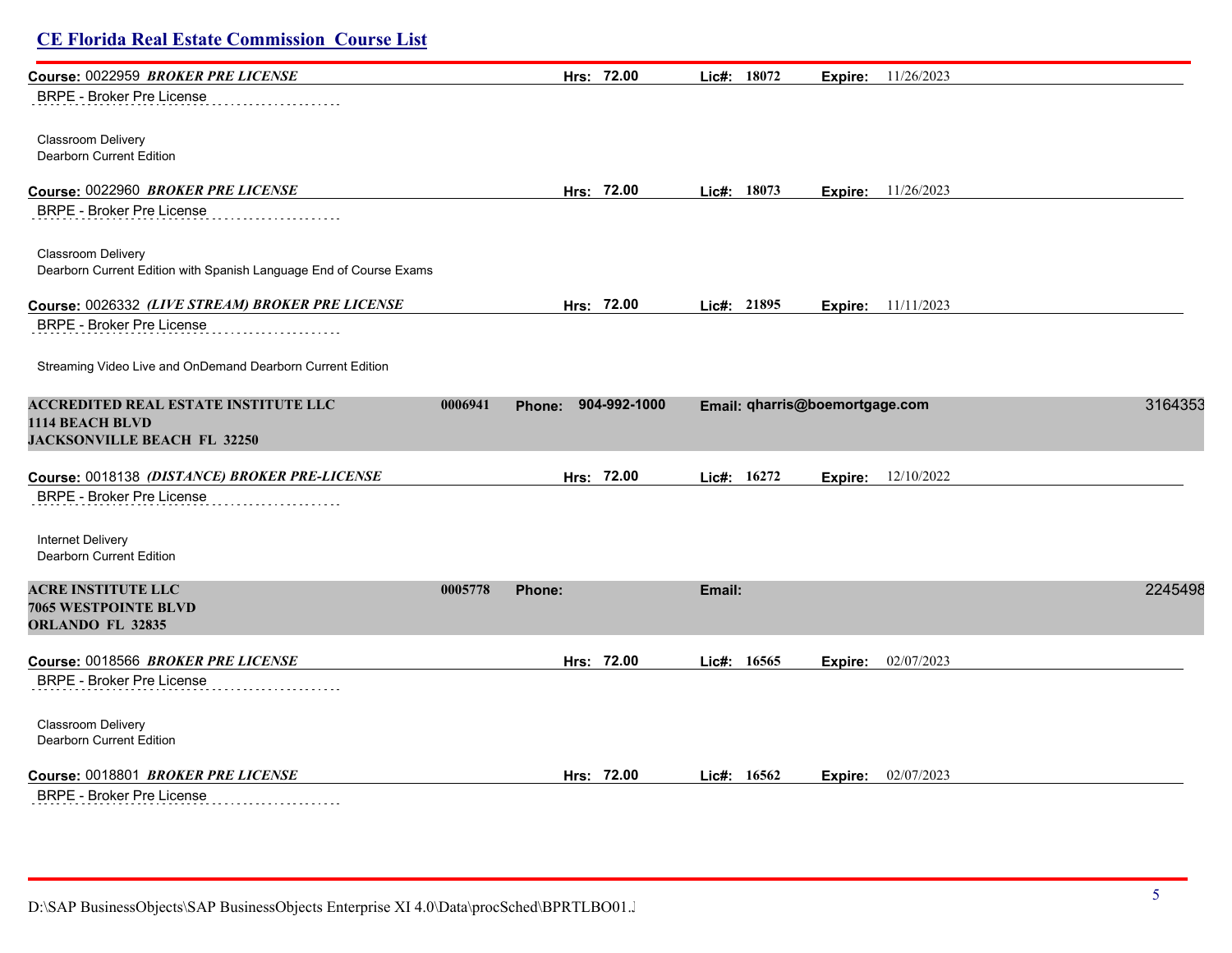## **CE Florida Real Estate Commission Course List** Classroom Delivery Dearborn Current Edition With Spanish Language End of Course Examinations **Course:** 0020518 *(DISTANCE) BROKER PRE LICENSE* **Hrs: 72.00 Lic#: 22583 Expire:** 04/26/2024 BRPE - Broker Pre License Internet Delivery Dearborn Current Edition **ADAIR REAL ESTATE SCHOOL LLC 0004382 Phone: 321.220-5210 Email: adair.josephl@gmail.com** 33673711 **3270 SUNTREE BOULEVARD SUITE 165 MELBOURNE FL 32940 Course:** 0018360 *BROKER PRE LICENSE* **Hrs: 72.00 Lic#: 19741 Expire:** 11/23/2022 BRPE - Broker Pre License Classroom Delivery Dearborn Current Edition **Course:** 0018361 *(DISTANCE) BROKER PRE-LICENSE* **Hrs: 72.00 Lic#: 19742 Expire:** 11/23/2022 BRPE - Broker Pre License Internet Delivery Dearborn Current Edition **ADVANCE SCHOOL OF BUSINESS INC 0002891 Phone: Email: hilda@homewizusa.com** 32402781 **7480 SW 40 ST SUITE 530 MIAMI FL 33155 Course:** 0024625 *(DISTANCE) BROKER PRE LICENSE* **Hrs: 72.00 Lic#: 19767 Expire:** 12/03/2022 BRPE - Broker Pre License Internet Delivery Dearborn Current Edition **Course:** 0025485 *(DISTANCE) BROKER PRE LICENSE* **Hrs: 72.00 Lic#: 20870 Expire:** 04/13/2023 BRPE - Broker Pre License Internet Delivery Dearborn Current Edition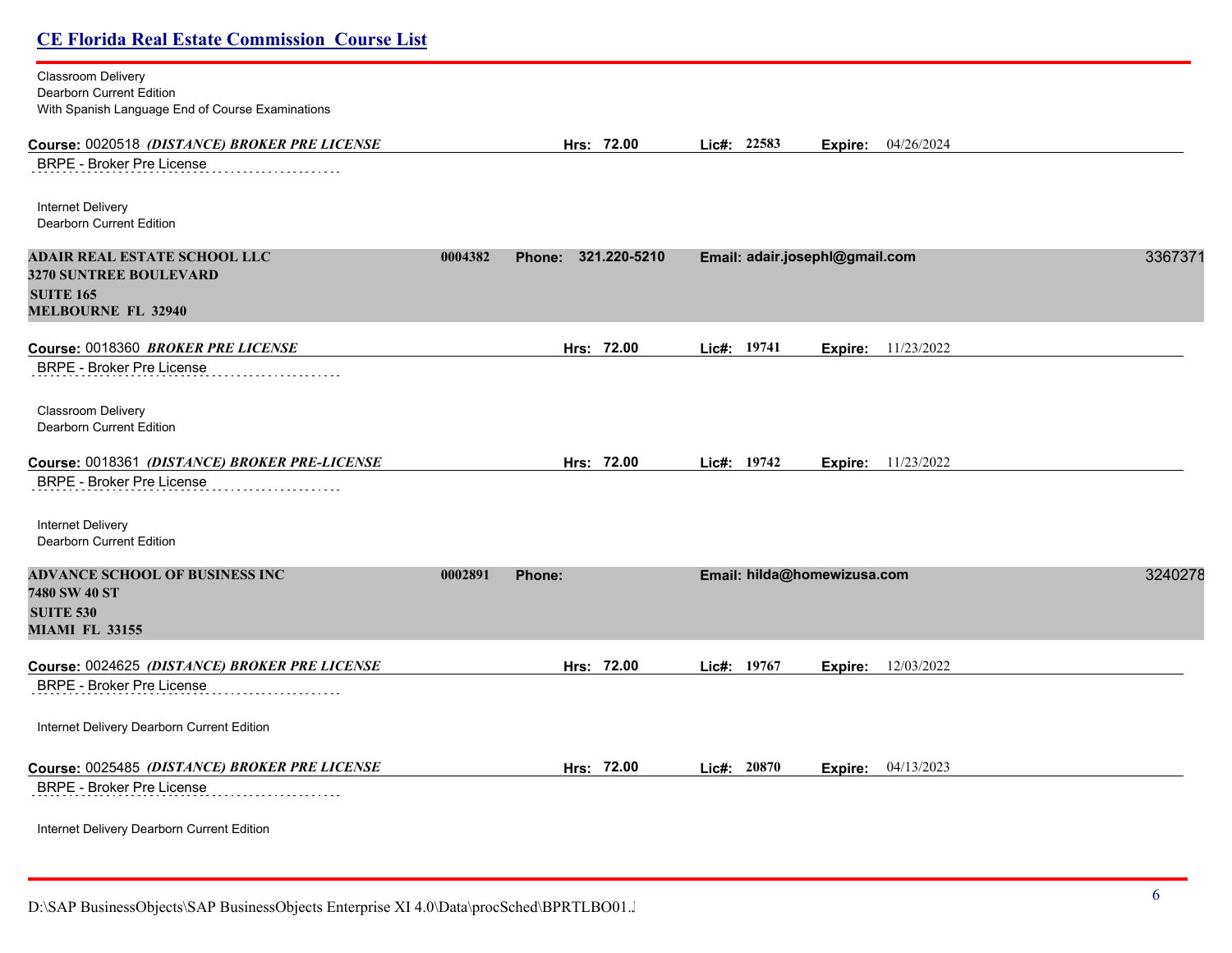| Course: 0025935 (LIVE STREAM) BROKER PRE LICENSE                                                        |         | Hrs: 72.00          | Lic#: 21311 | Expire:                          | 07/14/2023                          |         |
|---------------------------------------------------------------------------------------------------------|---------|---------------------|-------------|----------------------------------|-------------------------------------|---------|
| <b>BRPE - Broker Pre License</b>                                                                        |         |                     |             |                                  |                                     |         |
| Streaming Video Live and OnDemand Dearborn Current Edition                                              |         |                     |             |                                  |                                     |         |
| <b>AGENT SUCCESS SCHOOL</b><br><b>1324 SEVEN SPRINGS BLVD</b><br>128<br><b>NEW PORT RICHEY FL 34655</b> | 0007922 | Phone: 813-400-5735 |             |                                  | Email: agentsuccessschool@gmail.com | 3366650 |
| Course: 0023825 (DISTANCE) BROKER PRE LICENSE                                                           |         | Hrs: 72.00          | Lic#: 19049 | Expire:                          | 07/19/2022                          |         |
| <b>BRPE - Broker Pre License</b>                                                                        |         |                     |             |                                  |                                     |         |
| Internet Delivery Dearborn Current Edition                                                              |         |                     |             |                                  |                                     |         |
| <b>ALEXUSREALTY.COM</b><br><b>3201 NE SKYLINE DRIVE</b><br><b>JENSEN BEACH FL 34957</b>                 | 0008284 | Phone:              | Email:      |                                  |                                     | 3229109 |
| Course: 0022913 BROKER PRE LICENSE                                                                      |         | Hrs: 72.00          | Lic#: 18005 | Expire:                          | 11/12/2023                          |         |
| <b>BRPE - Broker Pre License</b>                                                                        |         |                     |             |                                  |                                     |         |
| Classroom Delivery<br>Dearborn Current Edition                                                          |         |                     |             |                                  |                                     |         |
| AMERICAN EAGLE SCHOOLS OF REAL ESTATE LL                                                                | 0008434 | Phone:              | Email:      |                                  |                                     | 3309859 |
| <b>377 NW 103 TERRACE</b><br>PEMBROKE LAKES FL 33026                                                    |         |                     |             |                                  |                                     |         |
| Course: 0023292 BROKER PRE LICENSE                                                                      |         | Hrs: 72.00          | Lie#: 18503 | Expire:                          | 03/10/2024                          |         |
| <b>BRPE - Broker Pre License</b>                                                                        |         |                     |             |                                  |                                     |         |
| Classroom Delivery Dearborn Current Edition                                                             |         |                     |             |                                  |                                     |         |
| AMERICA'S REAL ESTATE SCHOOL INC                                                                        | 0008672 | Phone: 800-604-2737 |             | Email: info@TheRealEstate.School |                                     | 3438255 |
| 8333 NW 53RD STREET 450<br><b>DORAL FL 33166</b>                                                        |         |                     |             |                                  |                                     |         |
| Course: 0024488 (LIVE STREAM) BROKER PRE LICENSE                                                        |         | Hrs: 72.00          | Lic#: 19691 |                                  | <b>Expire:</b> $11/19/2022$         |         |
| <b>BRPE - Broker Pre License</b>                                                                        |         |                     |             |                                  |                                     |         |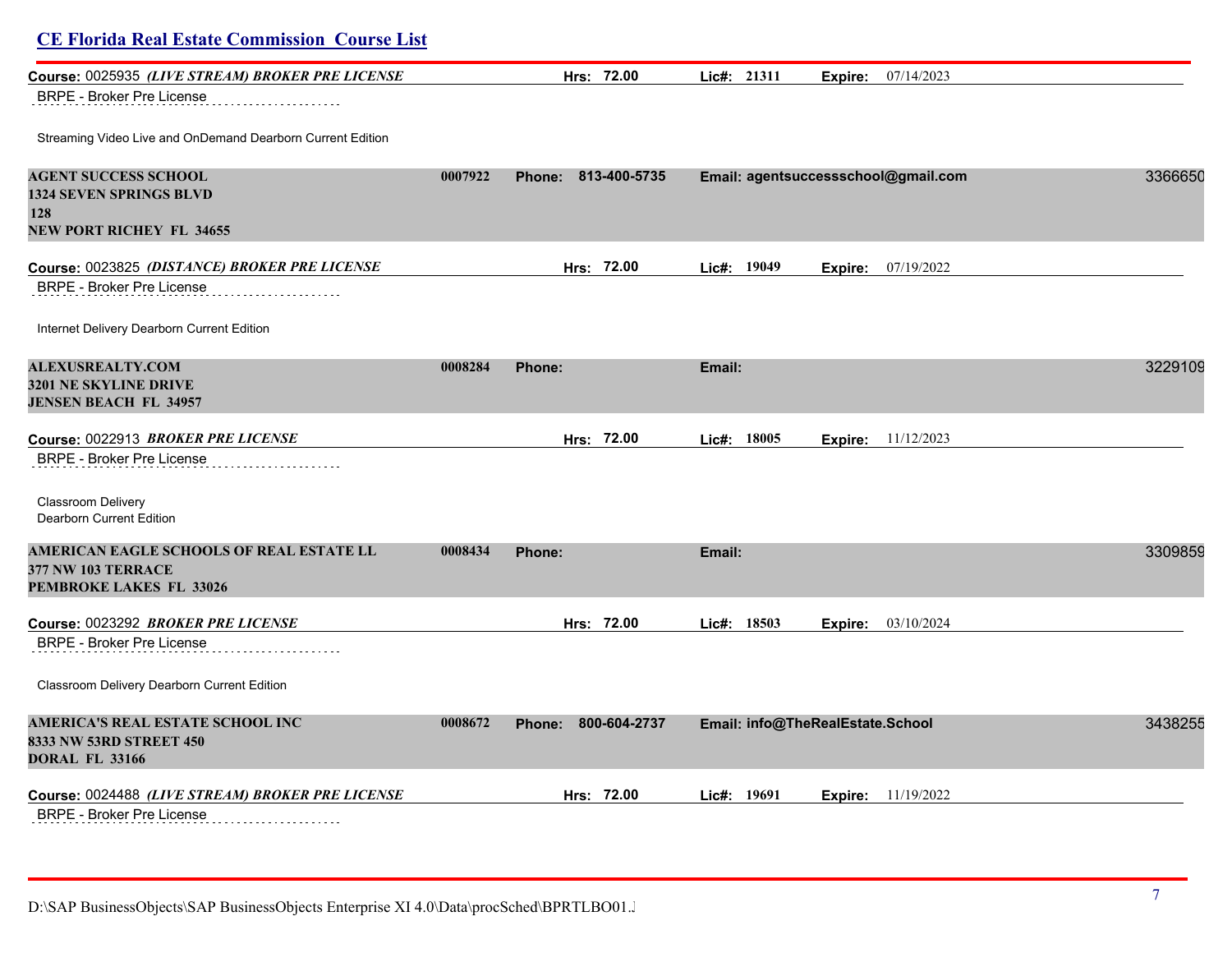# **CE Florida Real Estate Commission Course List** Streaming Video Live and OnDemand Delivery Dearborn Current Edition **Course:** 0024497 *(DISTANCE) BROKER PRE LICENSE* **Hrs: 72.00 Lic#: 19700 Expire:** 11/19/2022 BRPE - Broker Pre License Internet Delivery Dearborn Current Edition **Course:** 0024504 *BROKER PRE LICENSE* **Hrs: 72.00 Lic#: 19707 Expire:** 11/19/2022 BRPE - Broker Pre License Classroom Delivery Dearborn Current Edition **Course:** 0024679 *BROKER PRE LICENSE* **Hrs: 72.00 Lic#: 19806 Expire:** 12/09/2022 BRPE - Broker Pre License Classroom Delivery Dearborn Current Edition with Spanish Language End of course Exams **Course:** 0024680 *(LIVE STREAM) BROKER PRE LICENSE* **Hrs: 72.00 Lic#: 19807 Expire:** 12/09/2022 BRPE - Broker Pre License Streaming Video Live and OnDemand Dearborn Current Edition with Spanish End of course Exams **AMG REAL ESTATE SERVICES INC 0005133 Phone: 954-802-5929 Email: mcohen@amgfamilyrealty.com** 32838076 **9050 PINES BLVD SUITE E 425 429 PEMBROKE PINES FL 33024 Course:** 0025625 *BROKER PRE LICENSE* **Hrs: 72.00 Lic#: 20995 Expire:** 05/04/2023 BRPE - Broker Pre License Classroom Delivery Dearborn Current Edition **Course:** 0025626 *(DISTANCE) BROKER PRE LICENSE* **Hrs: 72.00 Lic#: 20996 Expire:** 05/04/2023 BRPE - Broker Pre License Internet Delivery Dearborn Current Edition **ANDERSON TRAINING INSTITUTE INC 0004569 Phone: 813-333-2191 Email: ed@edwardanderson.com** 30980070 **2009 OSPREY LANE LUTZ FL 33549**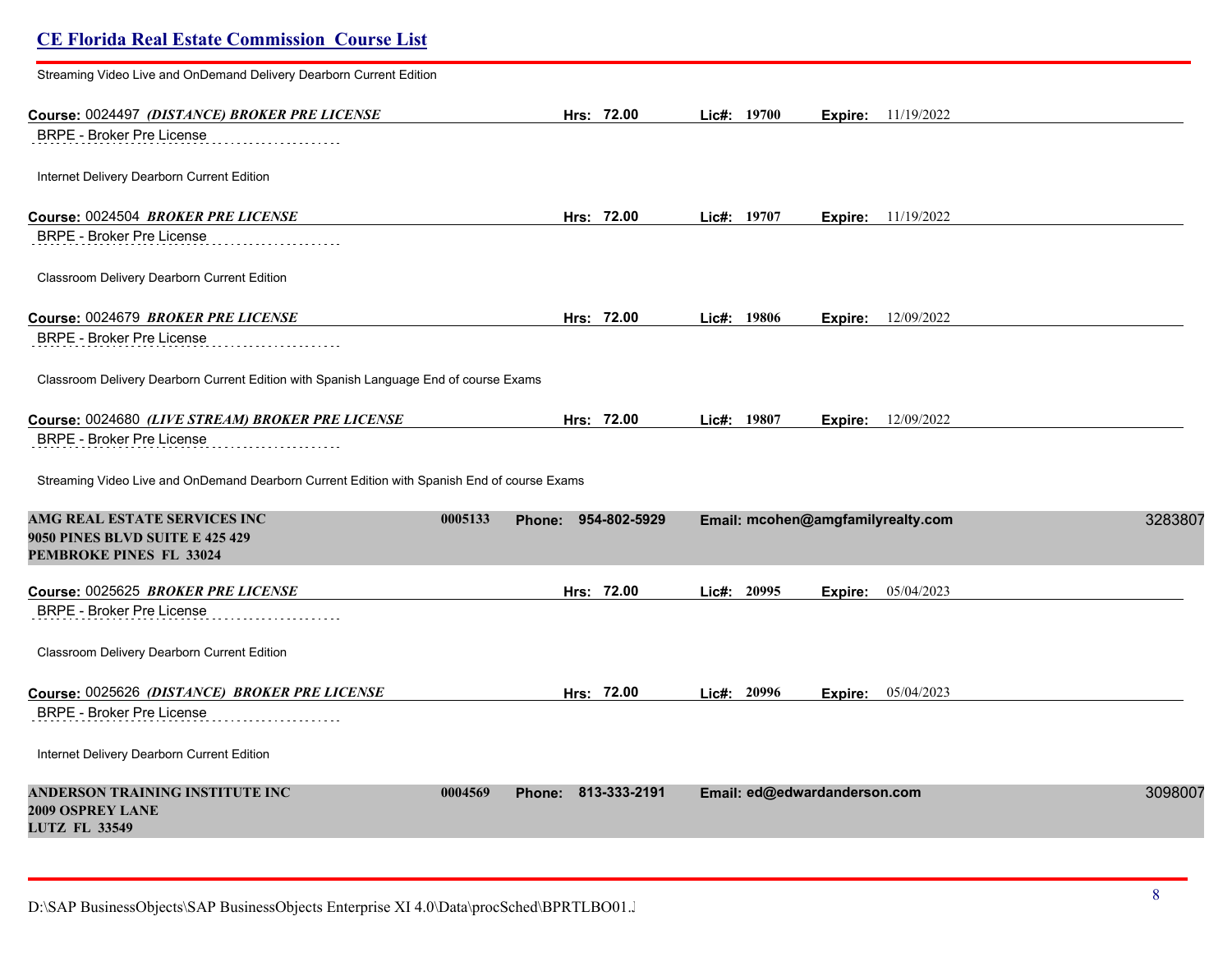| Course: 0023774 (DISTANCE) BROKER PRE LICENSE                          |         | Hrs: 72.00                    | Lie#: 19001              | <b>Expire:</b> 07/06/2024      |         |
|------------------------------------------------------------------------|---------|-------------------------------|--------------------------|--------------------------------|---------|
| <b>BRPE - Broker Pre License</b>                                       |         |                               |                          |                                |         |
|                                                                        |         |                               |                          |                                |         |
| Internet Delivery<br>Dearborn Current Edition                          |         |                               |                          |                                |         |
|                                                                        |         |                               |                          |                                |         |
| ANDES INV INC<br>12246 BRISBANE LN                                     | 0005283 | <b>Phone:</b>                 | Email:                   |                                | 3316617 |
| <b>WELLINGTON FL 33414</b>                                             |         |                               |                          |                                |         |
|                                                                        |         |                               |                          |                                |         |
| Course: 0020080 BROKER PRE LICENSE<br><b>BRPE - Broker Pre License</b> |         | Hrs: 72.00                    | $Lic\#: 22237$           | 02/09/2024<br>Expire:          |         |
|                                                                        |         |                               |                          |                                |         |
| Classroom Delivery                                                     |         |                               |                          |                                |         |
| Dearborn Current Edition                                               |         |                               |                          |                                |         |
| ASHTON SCHOOL OF REAL ESTATE                                           | 0007773 | 352-293-3080<br>Phone:        | Email: Lisa@ashtonrg.com |                                | 3055445 |
| <b>4034 COMMERCIAL WAY</b>                                             |         |                               |                          |                                |         |
| <b>SPRING HILL FL 34606</b>                                            |         |                               |                          |                                |         |
| Course: 0020907 <i>BROKER PRE LICENSE</i>                              |         | Hrs: 72.00                    | Lic#: 15815              | 08/01/2022<br>Expire:          |         |
| <b>BRPE - Broker Pre License</b>                                       |         |                               |                          |                                |         |
|                                                                        |         |                               |                          |                                |         |
| Classroom Delivery                                                     |         |                               |                          |                                |         |
| Dearborn Current Edition                                               |         |                               |                          |                                |         |
| Course: 0021225 <i>(DISTANCE) BROKER PRE LICENSE</i>                   |         | Hrs: 72.00                    | Lie#: 16139              | <b>Expire:</b> 10/22/2022      |         |
| <b>BRPE - Broker Pre License</b>                                       |         |                               |                          |                                |         |
|                                                                        |         |                               |                          |                                |         |
| Internet Delivery<br>Dearborn Current Edition                          |         |                               |                          |                                |         |
|                                                                        |         |                               |                          |                                |         |
| ASSET ALLIANCE GROUP II CORP                                           | 0006492 | 305-333-0335<br><b>Phone:</b> |                          | Email: jdr@JessicaDRoberts.com | 3541961 |
| 805 EAST HILLSBORO BOULEVARD, #101<br><b>DEERFIELD BEACH FL 33441</b>  |         |                               |                          |                                |         |
|                                                                        |         |                               |                          |                                |         |
| Course: 0024964 (DISTANCE) BROKER PRE LICENSE                          |         | Hrs: 72.00                    | Lic#: 20237              | 01/25/2023<br>Expire:          |         |
| BRPE - Broker Pre License                                              |         |                               |                          |                                |         |
| Internet Delivery Dearborn Current Edition                             |         |                               |                          |                                |         |
|                                                                        |         |                               |                          |                                |         |
| <b>ASSOCIATES ACADEMY LLC</b>                                          | 0005426 | Phone:                        | Email:                   |                                | 2114838 |
|                                                                        |         |                               |                          |                                |         |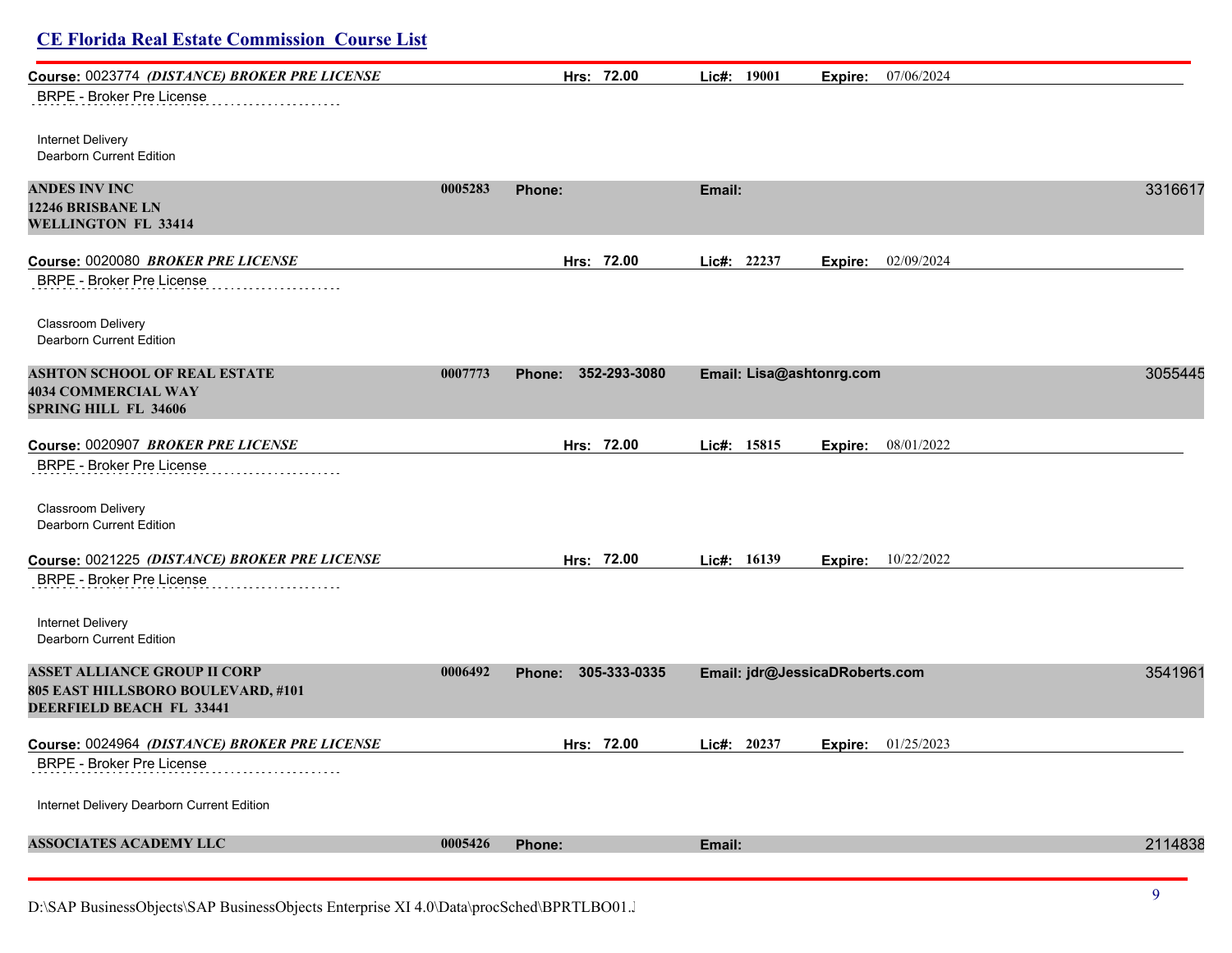| <b>3087 EAST COMMERCIAL BVLD</b><br><b>FORT LAUDERDALE FL 33308</b>                     |         |               |            |        |               |         |                           |         |
|-----------------------------------------------------------------------------------------|---------|---------------|------------|--------|---------------|---------|---------------------------|---------|
| Course: 0013693 BROKER PRE-LICENSE                                                      |         |               | Hrs: 72.00 |        | Lic#: 22371   | Expire: | 03/13/2024                |         |
| <b>BRPE - Broker Pre License</b>                                                        |         |               |            |        |               |         |                           |         |
| Classroom Delivery<br>Dearborn Current Edition                                          |         |               |            |        |               |         |                           |         |
| Course: 0018666 BROKER PRE LICENSE                                                      |         |               | Hrs: 72.00 |        | Lic#: 19959   | Expire: | 12/22/2022                |         |
| <b>BRPE - Broker Pre License</b>                                                        |         |               |            |        |               |         |                           |         |
| Classroom Delivery<br>Dearborn Current Edition                                          |         |               |            |        |               |         |                           |         |
| Course: 0018667 (DISTANCE) BROKER PRE-LICENSE                                           |         |               | Hrs: 72.00 |        | Lic#: 19956   | Expire: | 12/22/2022                |         |
| <b>BRPE - Broker Pre License</b>                                                        |         |               |            |        |               |         |                           |         |
| Internet Delivery<br>Dearborn Current Edition                                           |         |               |            |        |               |         |                           |         |
| Course: 0024798 (LIVE STREAM) BROKER PRE LICENSE                                        |         |               | Hrs: 72.00 |        | Lic#: 19948   |         | <b>Expire:</b> 12/22/2022 |         |
| <b>BRPE - Broker Pre License</b>                                                        |         |               |            |        |               |         |                           |         |
| Streaming Video Live and OnDemand Dearborn Current Edition                              |         |               |            |        |               |         |                           |         |
| Course: 0024803 (LIVE STREAM) BROKER PRE LICENSE                                        |         |               | Hrs: 72.00 |        | Lic#: $19957$ |         | <b>Expire:</b> 12/22/2022 |         |
| <b>BRPE - Broker Pre License</b>                                                        |         |               |            |        |               |         |                           |         |
| Streaming Video Live and OnDemand Dearborn Current Edition                              |         |               |            |        |               |         |                           |         |
| AT YOUR REQUEST REAL ESTATE INSTRUCTION<br>7584 4TH BLVD<br><b>GAINESVILLE FL 32607</b> | 0005708 | Phone:        |            | Email: |               |         |                           | 3166609 |
| Course: 0018844 (DISTANCE) BROKER PRE-LICENSE<br><b>BRPE - Broker Pre License</b>       |         |               | Hrs: 72.00 |        | Lic#: 20744   | Expire: | 03/16/2023                |         |
| <b>Internet Delivery</b><br>Dearborn Current Edition                                    |         |               |            |        |               |         |                           |         |
| <b>BARON SCHOOL OF REAL ESTATE, LLC</b>                                                 | 0009017 | <b>Phone:</b> |            | Email: |               |         |                           | 3446004 |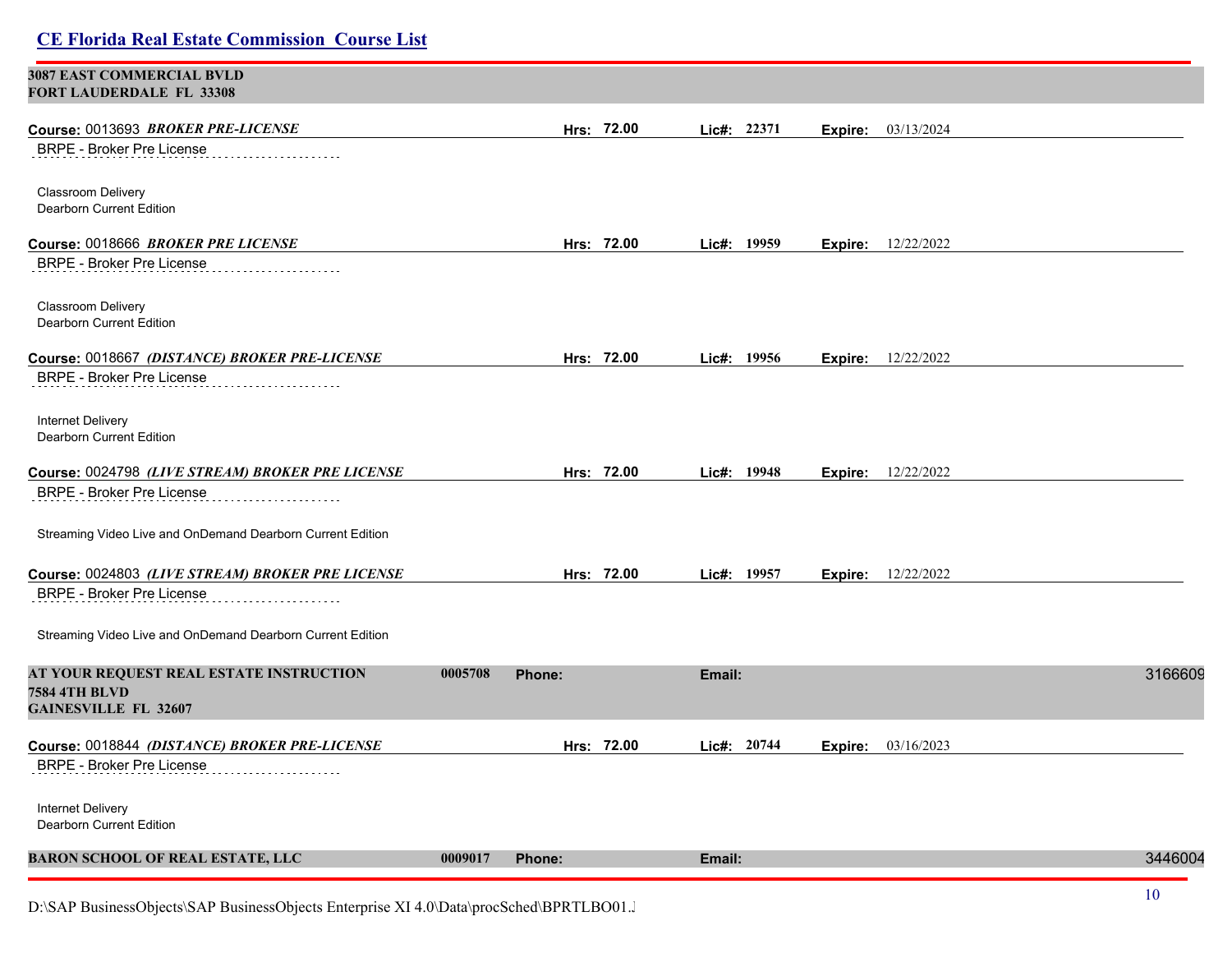| <b>CE Florida Real Estate Commission Course List</b>                                               |         |        |            |        |               |         |                           |        |
|----------------------------------------------------------------------------------------------------|---------|--------|------------|--------|---------------|---------|---------------------------|--------|
| <b>8555 COMMERCE CENTRE DRIVE</b><br>PORT SAINT LUCIE FL 34986                                     |         |        |            |        |               |         |                           |        |
| Course: 0026390 BROKER PRE LICENSE                                                                 |         |        | Hrs: 72.00 |        | Lic#: 21957   | Expire: | 11/29/2023                |        |
| <b>BRPE - Broker Pre License</b>                                                                   |         |        |            |        |               |         |                           |        |
| Classroom Delivery Dearborn Current Edition                                                        |         |        |            |        |               |         |                           |        |
| Course: 0026396 (DISTANCE) BROKER PRE LICENSE                                                      |         |        | Hrs: 72.00 |        | Lic#: 21963   |         | <b>Expire:</b> 11/29/2023 |        |
| <b>BRPE - Broker Pre License</b>                                                                   |         |        |            |        |               |         |                           |        |
| Internet Delivery Dearborn Current Edition                                                         |         |        |            |        |               |         |                           |        |
| Course: 0026398 (LIVE STREAM) BROKER PRE LICENSE                                                   |         |        | Hrs: 72.00 |        | Lic#: 21965   |         | <b>Expire:</b> 11/29/2023 |        |
| <b>BRPE - Broker Pre License</b>                                                                   |         |        |            |        |               |         |                           |        |
| Streaming Video Live and OnDemand Dearborn Current Edition                                         |         |        |            |        |               |         |                           |        |
| <b>BASLERS ACADEMY OF REAL ESTATE INC</b><br>1665 W 68TH ST #207<br>HIALEAH FL 33014               | 0001853 | Phone: |            | Email: |               |         |                           | 151135 |
| Course: 0018508 BROKER PRE LICENSE                                                                 |         |        | Hrs: 72.00 |        | Lie#: 21068   |         | <b>Expire:</b> 05/16/2023 |        |
| <b>BRPE - Broker Pre License</b>                                                                   |         |        |            |        |               |         |                           |        |
| Classroom Delivery<br>Dearborn Current Edition                                                     |         |        |            |        |               |         |                           |        |
| Course: 0018513 (DISTANCE) BROKER PRE-LICENSE                                                      |         |        | Hrs: 72.00 |        | Lic#: $21087$ | Expire: | 05/17/2023                |        |
| <b>BRPE - Broker Pre License</b>                                                                   |         |        |            |        |               |         |                           |        |
| Internet Delivery<br>Dearborn Current Edition                                                      |         |        |            |        |               |         |                           |        |
| Course: 0019052 BROKER PRE LICENSE                                                                 |         |        | Hrs: 72.00 |        | Lie#: 21811   | Expire: | 10/04/2023                |        |
| <b>BRPE - Broker Pre License</b>                                                                   |         |        |            |        |               |         |                           |        |
| Classroom Delivery<br>Dearborn Current Edition<br>With Spanish Language End of Course Examinations |         |        |            |        |               |         |                           |        |

D:\SAP BusinessObjects\SAP BusinessObjects Enterprise XI 4.0\Data\procSched\BPRTLBO01.J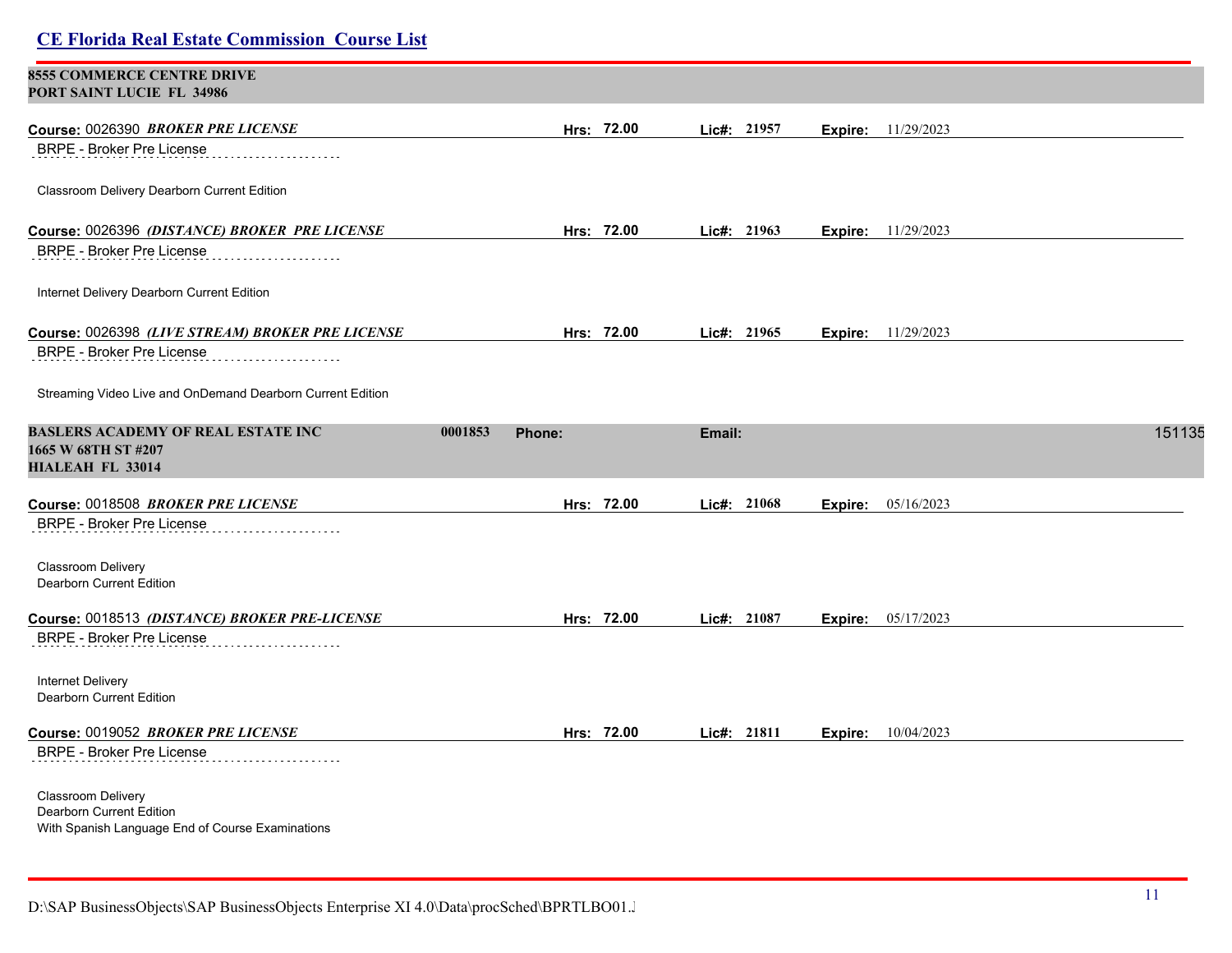| BEKEN SCHOOL OF REAL ESTATE INC<br><b>13381 HUNTERS POINT ST</b><br><b>SPRING HILL FL 34609</b>             | 0008121 | Phone:               | Email:                                   | 3205911 |
|-------------------------------------------------------------------------------------------------------------|---------|----------------------|------------------------------------------|---------|
| Course: 0022323 BROKER PRE LICENSE                                                                          |         | Hrs: 72.00           | Lic#: 17221<br>07/08/2023<br>Expire:     |         |
| <b>BRPE - Broker Pre License</b>                                                                            |         |                      |                                          |         |
| Classroom Delivery<br>Dearborn Current Edition                                                              |         |                      |                                          |         |
| BERT RODGERS SCHOOLS OF REAL ESTATE LLC<br>PO BOX 52410<br>SARASOTA FL 34232                                | 0006947 | <b>Phone:</b>        | Email:                                   | 3622725 |
| Course: 0018154 BROKER PRE LICENSE                                                                          |         | Hrs: 72.00           | Lic#: 19715<br><b>Expire:</b> 11/19/2022 |         |
| <b>BRPE - Broker Pre License</b>                                                                            |         |                      |                                          |         |
| Course: 0021488 (DISTANCE) BROKER PRE LICENSE<br><b>BRPE - Broker Pre License</b>                           |         | Hrs: 72.00           | Lic#: 16344<br>12/27/2022<br>Expire:     |         |
| updated approved on exams on 8/23/19 by Board                                                               |         |                      |                                          |         |
| Course: 0025247 (LIVE STREAM) BROKER PRE LICENSE                                                            |         | Hrs: 72.00           | Lic#: 20653<br>Expire: 03/08/2023        |         |
| <b>BRPE - Broker Pre License</b>                                                                            |         |                      |                                          |         |
| Instructor(s): Milko Danicli                                                                                |         |                      |                                          |         |
| Course: 0025410 BROKER PRE LICENSE                                                                          |         | Hrs: 72.00           | Lic#: 20812<br>03/30/2023<br>Expire:     |         |
| <b>BRPE - Broker Pre License</b>                                                                            |         |                      |                                          |         |
| <b>BEST SELLER REAL ESTATE SCHOOL LLC</b><br><b>221 LONGVIEW AVE APT 204</b><br><b>CELEBRATION FL 34747</b> | 0008608 | 4075726480<br>Phone: | Email: MChomesCelebration@gmail.com      | 3314466 |
| Course: 0024224 (DISTANCE) BROKER PRE LICENSE<br><b>BRPE - Broker Pre License</b>                           |         | Hrs: 72.00           | Lic#: 19471<br><b>Expire:</b> 09/15/2022 |         |

Internet Delivery Dearborn Current Edition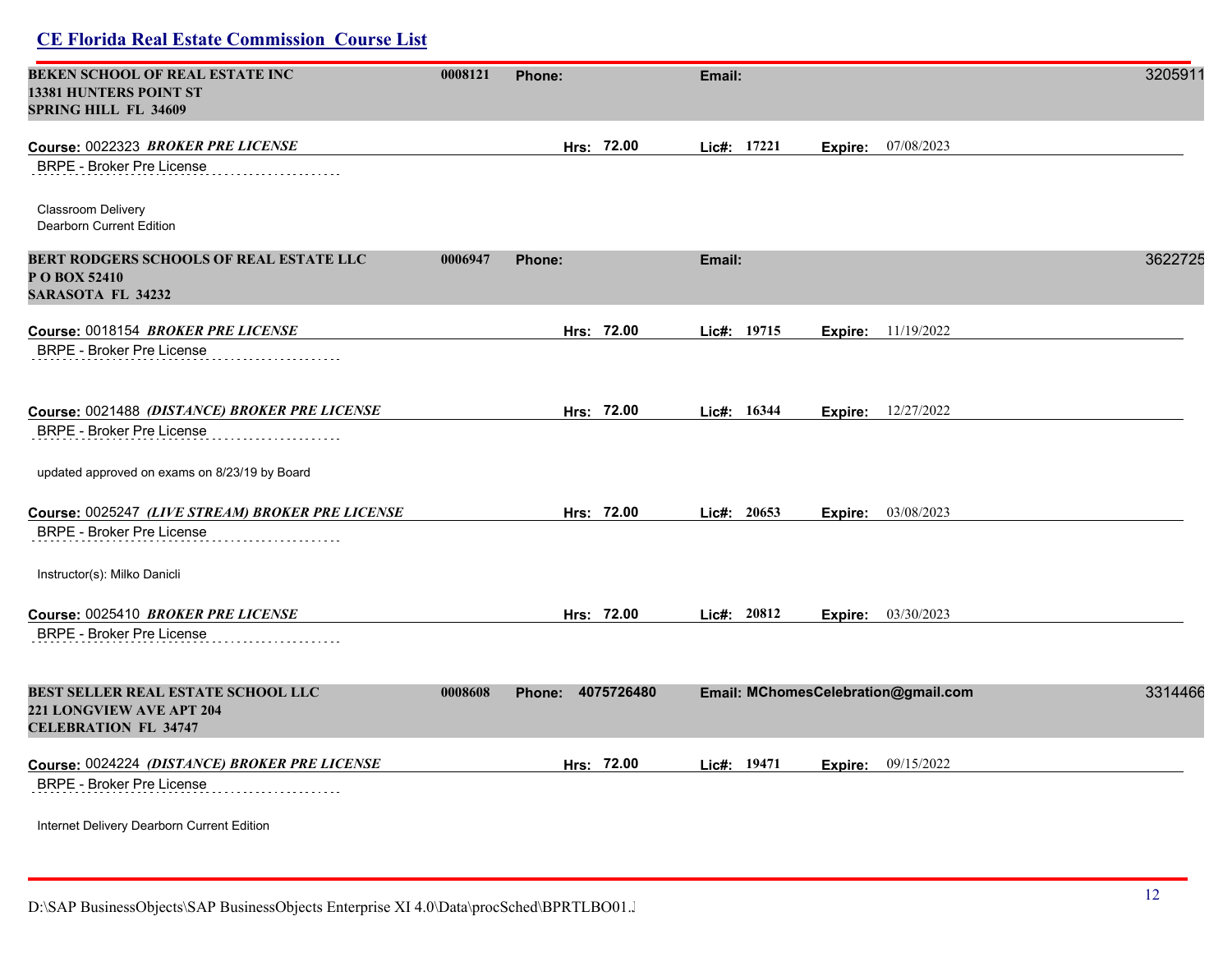| BEYOND INSTITUTE AND CAREER CENTER INC<br><b>6800 N. DALE MABRY HWY</b><br><b>SUITE 118</b><br><b>TAMPA FL 33614</b> | 0006548 | Phone:        | Email: sandrarosario1124@live.com      | 3285839 |
|----------------------------------------------------------------------------------------------------------------------|---------|---------------|----------------------------------------|---------|
| Course: 0020970 BROKER PRE LICENSE                                                                                   |         | Hrs: 72.00    | Lic#: 22795<br>Expire: 06/20/2024      |         |
| <b>BRPE - Broker Pre License</b>                                                                                     |         |               |                                        |         |
| Classroom Delivery<br>Dearborn Current Edition                                                                       |         |               |                                        |         |
| Course: 0020978 BROKER PRE LICENSE                                                                                   |         | Hrs: 72.00    | Lic#: 22796<br>06/20/2024<br>Expire:   |         |
| BRPE - Broker Pre License                                                                                            |         |               |                                        |         |
| Classroom Delivery<br>Dearborn Current Edition<br>With Spanish Language End of Course Examinations                   |         |               |                                        |         |
| Course: 0027087 (DISTANCE) BROKER PRE LICENSE                                                                        |         | Hrs: 72.00    | Lic#: 22803<br>06/20/2024<br>Expire:   |         |
| BRPE - Broker Pre License                                                                                            |         |               |                                        |         |
| Internet Delivery Dearborn Current Edition                                                                           |         |               |                                        |         |
| <b>BOB FRITZE SCHOOL OF REAL ESTATE</b><br><b>1501 RIDGEWOOD AVE #101</b><br><b>HOLLY HILL FL 32117</b>              | 0001858 | <b>Phone:</b> | Email:                                 | 2128963 |
| Course: 0018269 (DISTANCE) BROKER PRE-LICENSE                                                                        |         | Hrs: 72.00    | Lic#: $19562$<br>10/27/2022<br>Expire: |         |
| BRPE - Broker Pre License                                                                                            |         |               |                                        |         |
| Internet Delivery<br>Dearborn Current Edition                                                                        |         |               |                                        |         |
| Course: 0018270 BROKER PRE LICENSE                                                                                   |         | Hrs: 72.00    | Lic#: 19570<br>10/28/2022<br>Expire:   |         |
| <b>BRPE - Broker Pre License</b>                                                                                     |         |               |                                        |         |
| Classroom Delivery<br>Dearborn Current Edition                                                                       |         |               |                                        |         |
| <b>BOB HOGUE SCHOOL OF REAL ESTATE INC</b><br>4130 NW 37TH PL STE A<br><b>GAINESVILLE FL 32606</b>                   | 0001859 | Phone:        | Email:                                 | 2791317 |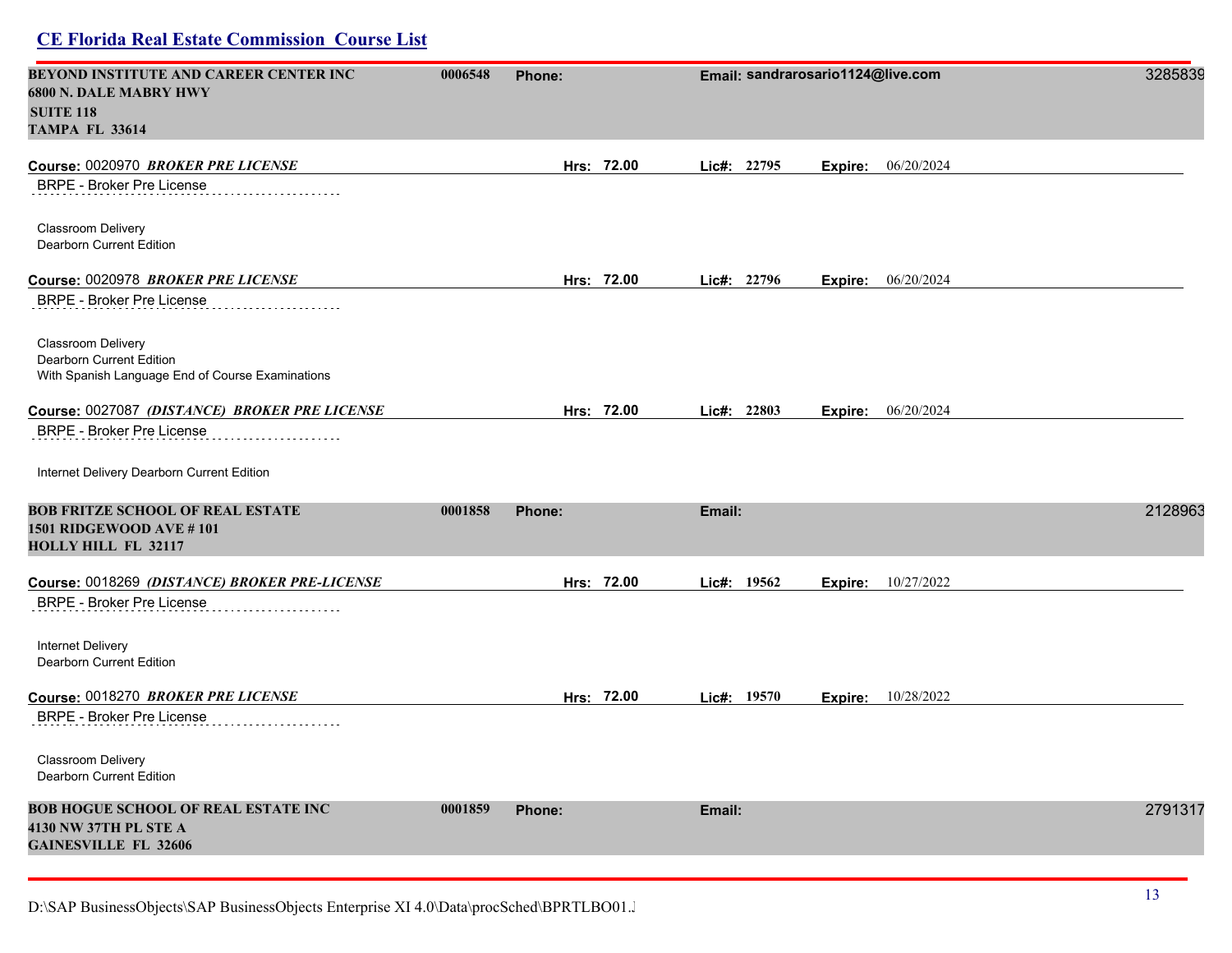| <b>CE Florida Real Estate Commission Course List</b>                                         |         |        |              |        |             |         |                           |         |
|----------------------------------------------------------------------------------------------|---------|--------|--------------|--------|-------------|---------|---------------------------|---------|
| Course: 0018263 (DISTANCE) BROKER PRE-LICENSE                                                |         |        | Hrs: 72.00   |        | Lic#: 19669 | Expire: | 11/17/2022                |         |
| <b>BRPE - Broker Pre License</b>                                                             |         |        |              |        |             |         |                           |         |
| Internet Delivery<br><b>Dearborn Current Edition</b>                                         |         |        |              |        |             |         |                           |         |
| Course: 0018446 BROKER PRE LICENSE                                                           |         |        | Hrs: 72.00   |        | Lic#: 20314 | Expire: | 02/01/2023                |         |
| <b>BRPE - Broker Pre License</b>                                                             |         |        |              |        |             |         |                           |         |
| Classroom Delivery<br>Dearborn Current Edition                                               |         |        |              |        |             |         |                           |         |
| Course: 0023508 (LIVE STREAM) BROKER PRE LICENSE                                             |         |        | Hrs: 72.00   |        | Lic#: 18781 |         | <b>Expire:</b> 04/16/2024 |         |
| <b>BRPE - Broker Pre License</b>                                                             |         |        |              |        |             |         |                           |         |
| Streaming Video Live and On-Demand<br><b>Dearborn Current Edition</b>                        |         |        |              |        |             |         |                           |         |
| <b>CAMERON ACADEMY OF REAL ESTATE</b><br>5048 DR PHILLIPS BLVD SUITE 300<br>ORLANDO FL 32819 | 0002786 | Phone: |              | Email: |             |         |                           | 3044230 |
| Course: 0018415 (DISTANCE) BROKER PRE-LICENSE                                                |         |        | Hrs: 72.00   |        | Lic#: 22520 | Expire: | 04/13/2024                |         |
| <b>BRPE - Broker Pre License</b>                                                             |         |        |              |        |             |         |                           |         |
| Internet Delivery<br><b>Dearborn Current Edition</b>                                         |         |        |              |        |             |         |                           |         |
| Course: 0018416 BROKER PRE LICENSE                                                           |         |        | Hrs: 72.00   |        | Lic#: 19849 | Expire: | 12/15/2022                |         |
| <b>BRPE - Broker Pre License</b>                                                             |         |        |              |        |             |         |                           |         |
| Classroom Delivery<br><b>Dearborn Current Edition</b>                                        |         |        |              |        |             |         |                           |         |
| Course: 0026764 (LIVE STREAMING) BROKER PRE LICENSE                                          |         |        | Hrs: 72.00   |        | Lic#: 22370 | Expire: | 03/13/2024                |         |
| BRPE - Broker Pre License                                                                    |         |        |              |        |             |         |                           |         |
| Streaming Video Live and Demand Dearborn Current Edition                                     |         |        |              |        |             |         |                           |         |
| CAPSTONE EDUCATIONAL SOLUTIONS, LLC<br>5440 MARINER STREET                                   | 0008923 | Phone: | 813-922-8234 | Email: |             |         |                           | 3526990 |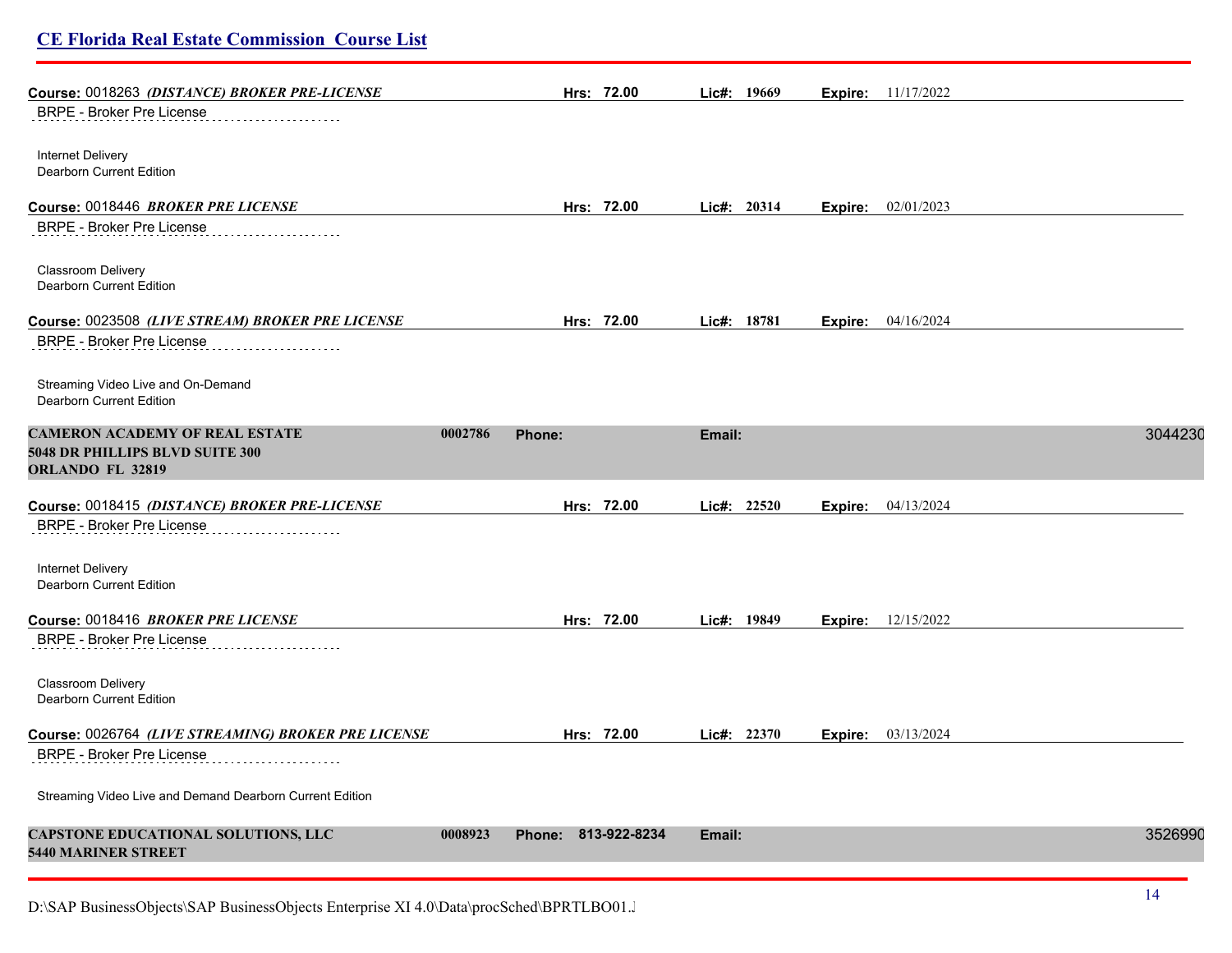| <b>TAMPA FL 33609</b>                                                                         |         |                               |                                |         |                           |         |
|-----------------------------------------------------------------------------------------------|---------|-------------------------------|--------------------------------|---------|---------------------------|---------|
| Course: 0026039 BROKER PRE LICENSE<br><b>BRPE - Broker Pre License</b>                        |         | Hrs: 72.00                    | Lic#: 21472                    | Expire: | 08/08/2023                |         |
| Classroom Delivery Dearborn Current Edition                                                   |         |                               |                                |         |                           |         |
| Course: 0026089 (LIVE STREAM) BROKER PRE LICENSE<br><b>BRPE - Broker Pre License</b>          |         | Hrs: 72.00                    | Lic#: 21538                    | Expire: | 08/16/2023                |         |
| Streaming Video Live and OnDemand Dearborn Current Edition                                    |         |                               |                                |         |                           |         |
| CARDINAL ACADEMY OF REAL ESTATE LLC<br>7407 US HWY 301 S 200<br><b>RIVERVIEW FL 33578</b>     | 0008569 | 813-720-0180<br><b>Phone:</b> | Email: cally.kushmer@gmail.com |         |                           | 3347890 |
| Course: 0023876 BROKER PRE LICENSE                                                            |         | Hrs: 72.00                    | Lic#: 19099                    | Expire: | 07/23/2024                |         |
| <b>BRPE - Broker Pre License</b>                                                              |         |                               |                                |         |                           |         |
| Classroom Delivery Dearborn Current Edition                                                   |         |                               |                                |         |                           |         |
| Course: 0024024 (DISTANCE) BROKER PRE LICENSE                                                 |         | Hrs: 72.00                    | Lic#: 19275                    |         | Expire: 08/17/2024        |         |
| <b>BRPE - Broker Pre License</b>                                                              |         |                               |                                |         |                           |         |
| Internet Delivery Dearborn Current Edition                                                    |         |                               |                                |         |                           |         |
| <b>CAREER REAL ESTATE COLLEGE FLORIDA INC</b><br><b>P O BOX 400</b><br><b>CAGUAS PR 00726</b> | 0006050 | Phone: 787-593-7711           | Email: INFO@CRECOLLEGE.COM     |         |                           | 2338073 |
| Course: 0022180 (DISTANCE) BROKER PRE LICENSE                                                 |         | Hrs: 72.00                    | Lic#: 17055                    |         | <b>Expire:</b> 05/23/2023 |         |
| <b>BRPE - Broker Pre License</b>                                                              |         |                               |                                |         |                           |         |
| <b>Internet Delivery</b><br>Dearborn Current Edition                                          |         |                               |                                |         |                           |         |
| CARTER INSTITUTE OF REAL ESTATE LLC<br><b>2910 61ST STREET W</b><br><b>BRADENTON FL 34209</b> | 0008690 | Phone:                        | Email:                         |         |                           | 3388461 |
| Course: 0024762 (DISTANCE) BROKER PRE LICENSE                                                 |         | Hrs: 72.00                    | Lic#: 19881                    |         | <b>Expire:</b> 12/17/2022 |         |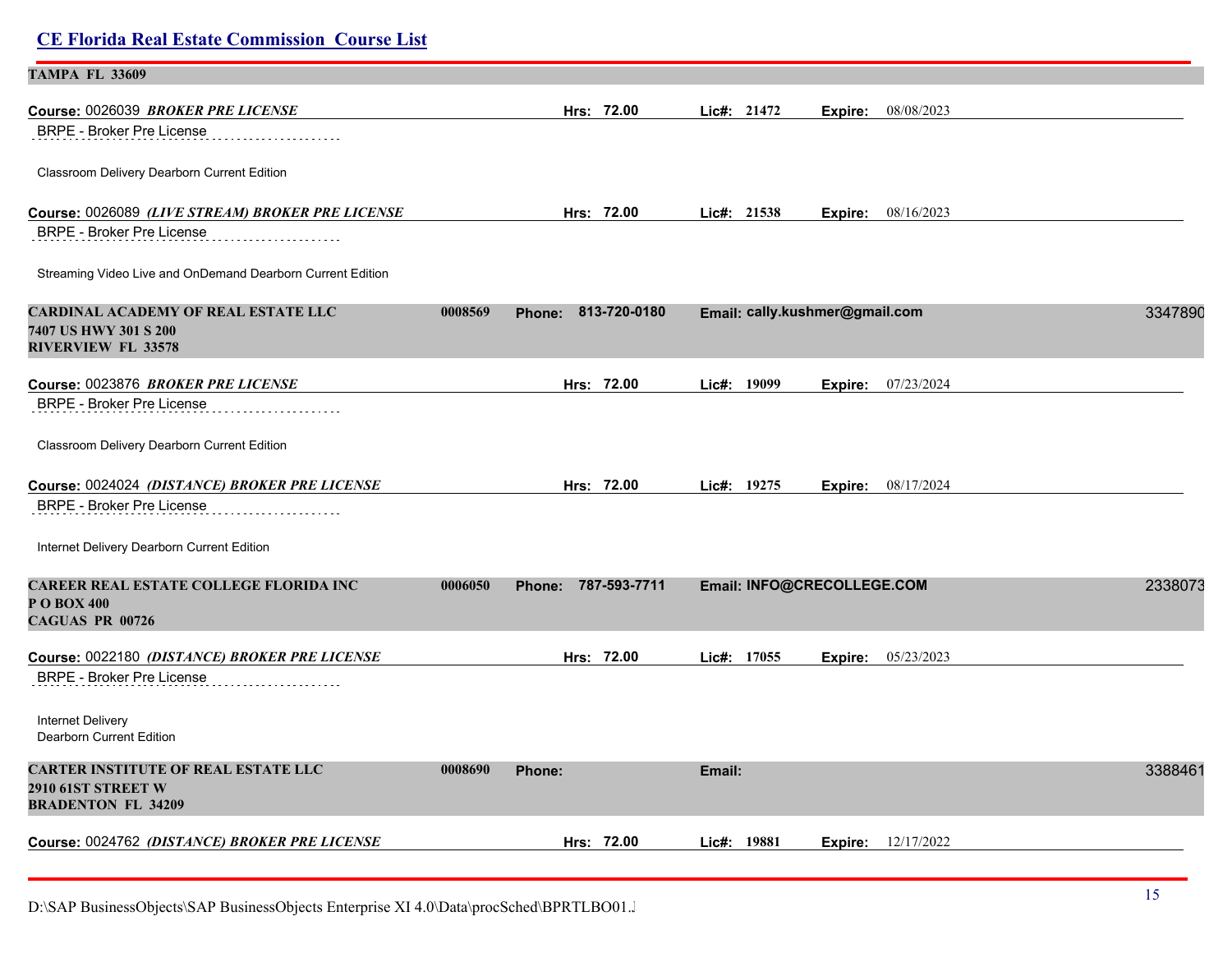|  |  | <b>CE Florida Real Estate Commission Course List</b> |  |
|--|--|------------------------------------------------------|--|
|  |  |                                                      |  |

#### BRPE - Broker Pre License . . . . . . . . . . .

Internet Delivery Dearborn Current Edition

| <b>CE SHOP LLC</b><br>5670 GREENWOOD PLAZA BLVD STE 420<br><b>GREENWOOD VILLAGE CO 80111</b>                   | 0004773 | 888-827-0777<br>Phone:        | Email: compliance@theceshop.com          | 3421816 |
|----------------------------------------------------------------------------------------------------------------|---------|-------------------------------|------------------------------------------|---------|
| Course: 0025972 (DISTANCE) BROKER PRE LICENSE                                                                  |         | Hrs: 72.00                    | Lic#: 22060<br><b>Expire:</b> 12/16/2023 |         |
| <b>BRPE - Broker Pre License</b>                                                                               |         |                               |                                          |         |
| CENTRAL FLORIDA REAL ESTATE ACADEMY<br><b>20 N ORANGE AVE</b><br><b>SUITE 1100</b><br>ORLANDO FL 32801         | 0007775 | 321-298-5115<br><b>Phone:</b> | Email: info@GetReLicense.com             | 3522993 |
| Course: 0025745 (DISTANCE) BROKER PRE LICENSE                                                                  |         | Hrs: 72.00                    | Lic#: 21101<br>05/19/2023<br>Expire:     |         |
| <b>BRPE - Broker Pre License</b>                                                                               |         |                               |                                          |         |
| Internet Delivery Mbition Learn Real Estate Current Edition                                                    |         |                               |                                          |         |
| Course: 0025755 (LIVE STREAM) BROKER PRE LICENSE                                                               |         | Hrs: 72.00                    | Lic#: 21110<br>Expire: 05/19/2023        |         |
| <b>BRPE - Broker Pre License</b>                                                                               |         |                               |                                          |         |
| Streaming Video Live and OnDemand Dearborn Current Edition                                                     |         |                               |                                          |         |
| <b>CENTRAL FLORIDA REAL ESTATE SCHOOL</b><br>3256 W LAKE MARY BLVD UNIT 1100<br><b>LAKE MARY FL 32746</b>      | 0004331 | <b>Phone:</b>                 | Email:                                   | 1589245 |
| Course: 0011050 BROKER PRE LICENSE                                                                             |         | Hrs: 72.00                    | Lic#: 20633<br>03/04/2023<br>Expire:     |         |
| <b>BRPE - Broker Pre License</b>                                                                               |         |                               |                                          |         |
| Classroom Delivery<br>Dearborn Current Edition                                                                 |         |                               |                                          |         |
| <b>CENTURY 21 ALLIANCE REALTY SCHOOL OF REA</b><br><b>5 WILLIAM TELL LANE</b><br><b>BEVERLY HILLS FL 34465</b> | 0001844 | Phone:                        | Email:                                   | 151137  |
| Course: 0021078 (DISTANCE) BROKER PRE LICENSE                                                                  |         | Hrs: 72.00                    | Lic#: 15955<br><b>Expire:</b> 08/30/2022 |         |

D:\SAP BusinessObjects\SAP BusinessObjects Enterprise XI 4.0\Data\procSched\BPRTLBO01.Jobserver2\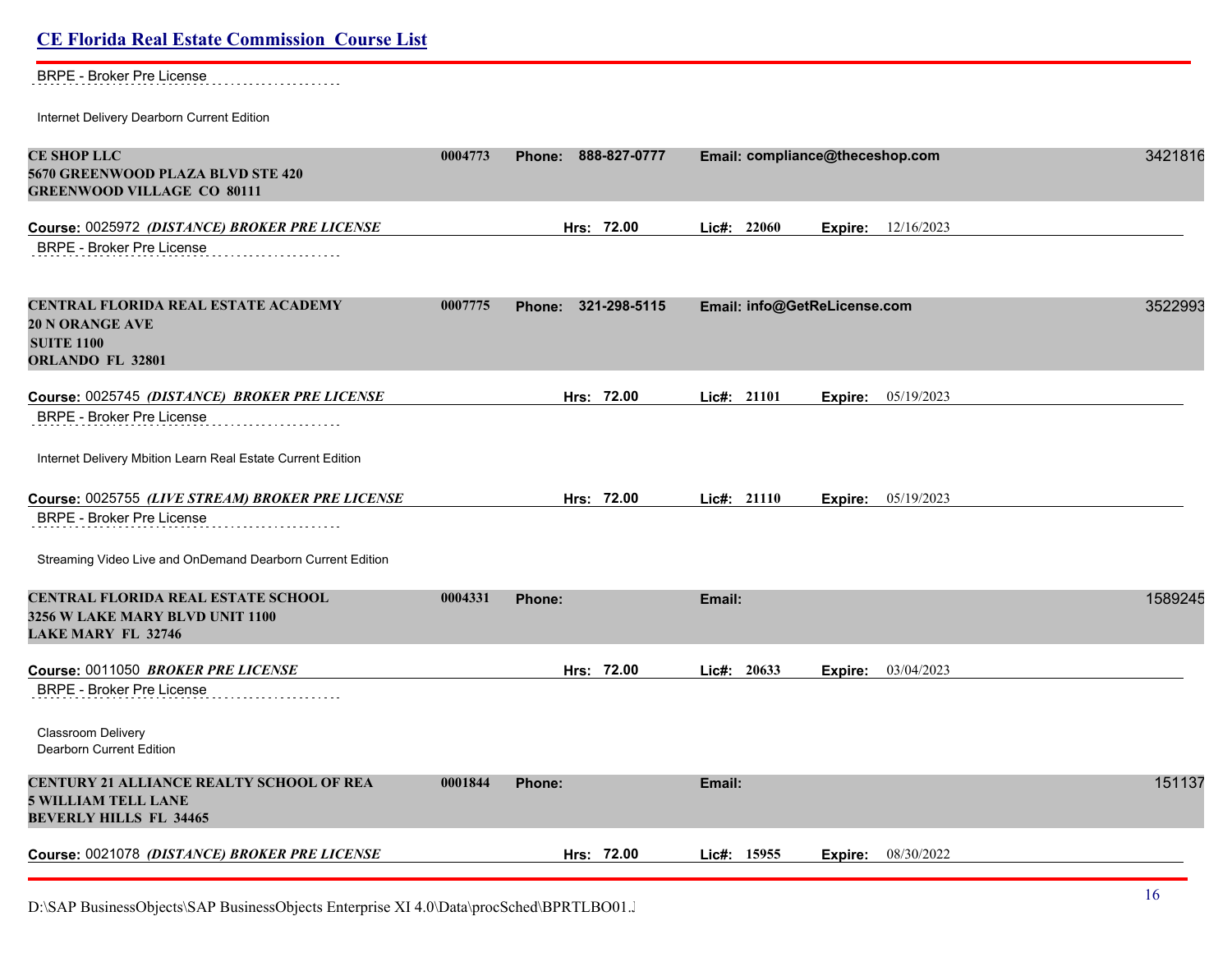| <b>BRPE - Broker Pre License</b>                                                                   |         |        |              |               |             |                                 |                             |         |
|----------------------------------------------------------------------------------------------------|---------|--------|--------------|---------------|-------------|---------------------------------|-----------------------------|---------|
| <b>Internet Delivery</b><br>Dearborn Current Edition                                               |         |        |              |               |             |                                 |                             |         |
| Course: 0023965 BROKER PRE LICENSE                                                                 |         |        | Hrs: 72.00   |               | Lie#: 19206 |                                 | <b>Expire:</b> 08/09/2022   |         |
| <b>BRPE - Broker Pre License</b>                                                                   |         |        |              |               |             |                                 |                             |         |
| Classroom Delivery Dearborn Current Edition                                                        |         |        |              |               |             |                                 |                             |         |
| <b>CERTEZZA BUSINESS SCHOOL LLC</b><br><b>9425 SUNSET DRIVE SUITE 124</b><br><b>MIAMI FL 33173</b> | 0007941 | Phone: |              | Email:        |             |                                 |                             | 3132991 |
| Course: 0021641 <i>BROKER PRE LICENSE</i>                                                          |         |        | Hrs: 72.00   | Lic#: 16534   |             | Expire:                         | 02/06/2023                  |         |
| <b>BRPE - Broker Pre License</b>                                                                   |         |        |              |               |             |                                 |                             |         |
| <b>Classroom Delivery</b><br>Dearborn Current Edition                                              |         |        |              |               |             |                                 |                             |         |
| Course: 0021642 BROKER PRE LICENSE                                                                 |         |        | Hrs: 72.00   | Lic#: $16535$ |             |                                 | <b>Expire:</b> 02/06/2023   |         |
| <b>BRPE - Broker Pre License</b>                                                                   |         |        |              |               |             |                                 |                             |         |
| Classroom Delivery with Spanish Language End of Course Examination<br>Dearborn Current Edition     |         |        |              |               |             |                                 |                             |         |
| Course: 0025194 (LIVE STREAM) BROKER PRE LICENSE                                                   |         |        | Hrs: 72.00   | Lic#: 20547   |             |                                 | <b>Expire:</b> $02/23/2023$ |         |
| <b>BRPE - Broker Pre License</b>                                                                   |         |        |              |               |             |                                 |                             |         |
| Streaming Video Live and OnDemand Dearborn Current Edition                                         |         |        |              |               |             |                                 |                             |         |
| Course: 0025197 (LIVE STREAM) SPANISH BROKER PRE LICENSE                                           |         |        | Hrs: 72.00   | Lie#: 20551   |             |                                 | <b>Expire:</b> $02/23/2023$ |         |
| <b>BRPE - Broker Pre License</b>                                                                   |         |        |              |               |             |                                 |                             |         |
| Streaming Video Live and OnDemand Dearborn Current Edition                                         |         |        |              |               |             |                                 |                             |         |
| <b>CLASSIC REAL ESTATE SCHOOL</b><br><b>800 LANGLEY AVE</b><br>PENSACOLA FL 32504                  | 0003698 | Phone: | 407-791-5604 |               |             | Email: mmckinley.cres@gmail.com |                             | 3166142 |
| Course: 0018357 (DISTANCE) BROKER PRE-LICENSE                                                      |         |        | Hrs: 72.00   | Lic#: 19679   |             |                                 | Expire: 11/18/2022          |         |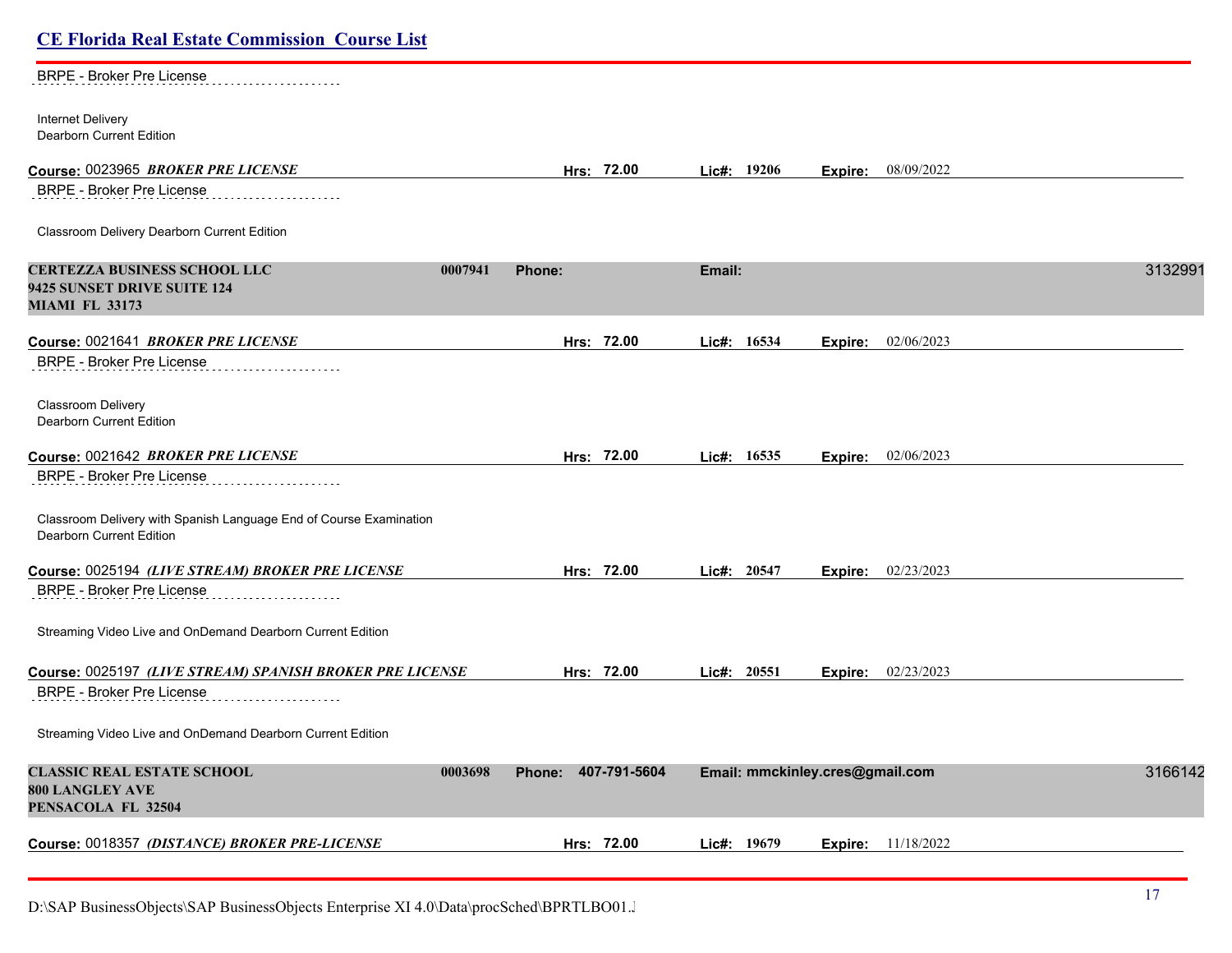| <b>CE Florida Real Estate Commission Course List</b>                                       |         |                     |        |             |                            |                                    |         |
|--------------------------------------------------------------------------------------------|---------|---------------------|--------|-------------|----------------------------|------------------------------------|---------|
| <b>BRPE - Broker Pre License</b>                                                           |         |                     |        |             |                            |                                    |         |
| Internet Delivery<br>Dearborn Current Edition                                              |         |                     |        |             |                            |                                    |         |
| Course: 0018358 BROKER PRE LICENSE                                                         |         | Hrs: 72.00          |        | Lic#: 20190 |                            | <b>Expire:</b> 01/13/2023          |         |
| <b>BRPE - Broker Pre License</b>                                                           |         |                     |        |             |                            |                                    |         |
| Classroom Delivery<br>Dearborn Current Edition                                             |         |                     |        |             |                            |                                    |         |
| <b>COMPASS REAL ESTATE ACADEMY</b>                                                         | 0008493 | Phone:              |        |             | Email: Doriyarin@gmail.com |                                    | 3316450 |
| 327 W 47TH ST<br>MIAMI BEACH FL 33140                                                      |         |                     |        |             |                            |                                    |         |
| Course: 0024138 (DISTANCE) BECOMING A LICENSED REAL ESTA                                   |         | Hrs: 72.00          |        | Lic#: 19568 | Expire:                    | 10/27/2022                         |         |
| <b>BRPE - Broker Pre License</b>                                                           |         |                     |        |             |                            |                                    |         |
| Internet Delivery Performance Program Delivery                                             |         |                     |        |             |                            |                                    |         |
| <b>COOKE REAL ESTATE SCHOOL</b><br><b>4516 VNW 23RD AVE</b><br><b>GAINESVILLE FL 32606</b> | 0001876 | Phone:              | Email: |             |                            |                                    | 151417  |
| Course: 0018300 (LIVESTREAM) BROKER PRE-LICENSE                                            |         | Hrs: 72.00          |        | Lic#: 19563 | Expire:                    | 10/27/2022                         |         |
| <b>BRPE - Broker Pre License</b>                                                           |         |                     |        |             |                            |                                    |         |
| Streaming Video - Live and On-Demand<br><b>Dearborn Current Edition</b>                    |         |                     |        |             |                            |                                    |         |
| Course: 0018301 (DISTANCE) BROKER PRE-LICENSE                                              |         | Hrs: 72.00          |        | Lie#: 19564 | Expire:                    | 10/27/2022                         |         |
| <b>BRPE - Broker Pre License</b>                                                           |         |                     |        |             |                            |                                    |         |
| Internet Delivery<br>Dearborn Current Edition                                              |         |                     |        |             |                            |                                    |         |
| <b>CRESPO REALTY SCHOOL</b>                                                                | 0006839 | Phone: 407-308-5476 |        |             |                            | Email: info@cresporealtyschool.com | 3416602 |
| 3231 AMACA CIR<br>ORLANDO FL 32837                                                         |         |                     |        |             |                            |                                    |         |
| Course: 0020730 (LIVE STREAMING) BROKER PRE LICENSE                                        |         | Hrs: 72.00          |        | Lic#: 15639 | Expire:                    | 07/02/2022                         |         |
| <b>BRPE - Broker Pre License</b>                                                           |         |                     |        |             |                            |                                    |         |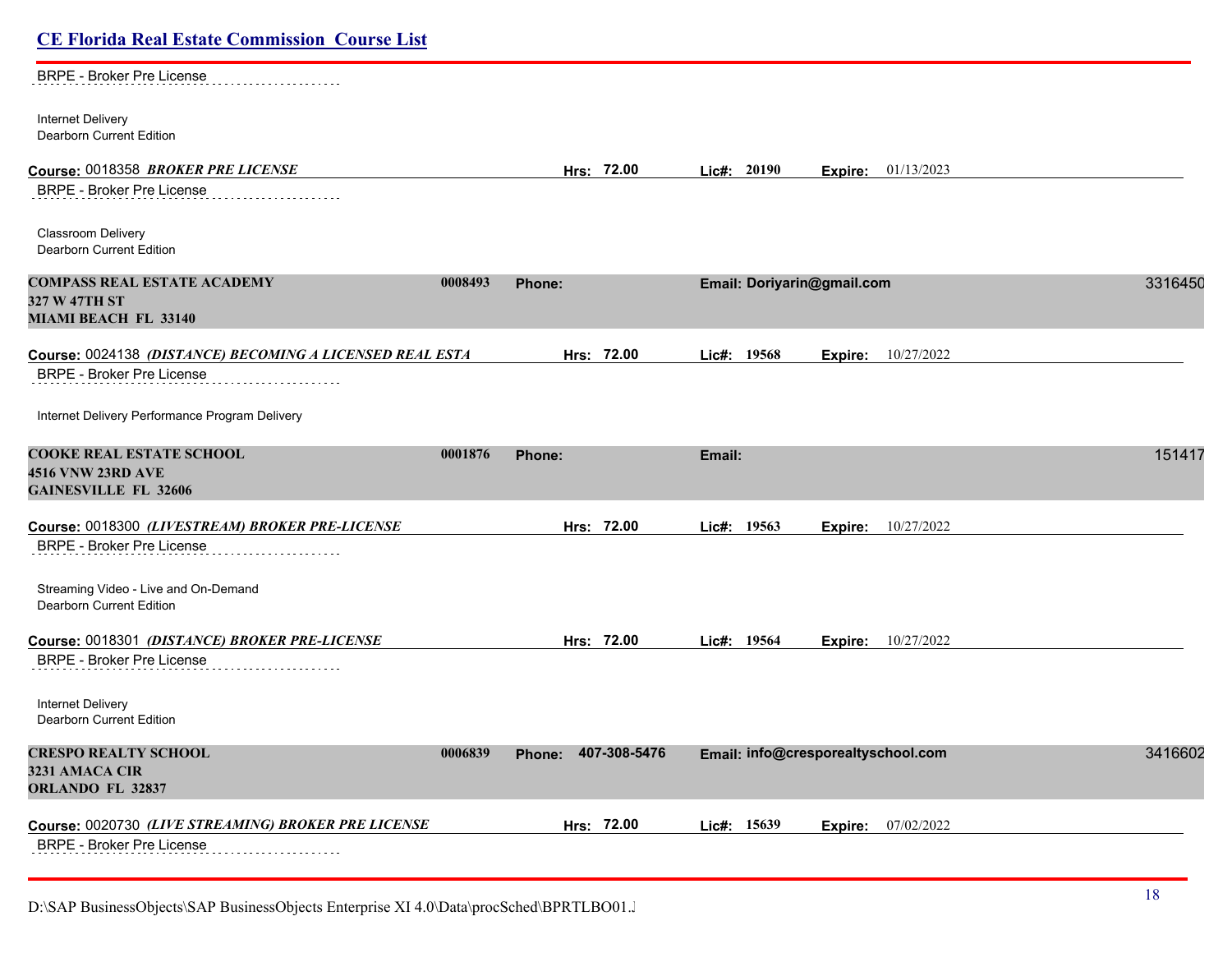| Streaming Video - Live and On-Demand<br>Dearborn Current Edition                                                        |         |                     |                             |                                  |         |
|-------------------------------------------------------------------------------------------------------------------------|---------|---------------------|-----------------------------|----------------------------------|---------|
| <b>CSA VENTURES LLC</b><br><b>2025 GRAND BROOK CIR</b><br>#933B<br><b>ORLANDO FL 32810</b>                              | 0006725 | Phone: 407 674 7477 | Email: Chris@REAOrlando.com |                                  | 3028074 |
| Course: 0021487 (DISTANCE) BROKER PRE LICENSE                                                                           |         | Hrs: 72.00          | Lic#: 16343                 | 12/26/2022<br>Expire:            |         |
| <b>BRPE - Broker Pre License</b>                                                                                        |         |                     |                             |                                  |         |
| <b>Internet Delivery</b><br>Dearborn Current Edition                                                                    |         |                     |                             |                                  |         |
| DACOSTA SCHOOL OF REAL ESTATE INC<br>1361 ROYAL PALM SQUARE BLVD.<br><b>SUITE 7</b><br>FL<br><b>FORT MYERS FL 33919</b> | 0004038 | <b>Phone:</b>       | Email:                      |                                  | 3463599 |
| Course: 0021718 (DISTANCE) BROKER PRE LICENSE<br><b>BRPE - Broker Pre License</b>                                       |         | Hrs: 72.00          | Lic#: 16621                 | 02/19/2023<br>Expire:            |         |
| Internet Delivery<br>Dearborn Current Edition                                                                           |         |                     |                             |                                  |         |
| Course: 0025633 (LIVE STREAM) BROKER PRE LICENSE                                                                        |         | Hrs: 72.00          | Lie#: 21005                 | <b>Expire:</b> 05/05/2023        |         |
| <b>BRPE - Broker Pre License</b>                                                                                        |         |                     |                             |                                  |         |
| Streaming Video Live and OnDemand Dearborn Current Edition                                                              |         |                     |                             |                                  |         |
| Course: 0025634 BROKER PRE LICENSE                                                                                      |         | Hrs: 72.00          | Lic#: 21006                 | Expire: 05/05/2023               |         |
| <b>BRPE - Broker Pre License</b>                                                                                        |         |                     |                             |                                  |         |
| Classroom Delivery Dearborn Current Edition                                                                             |         |                     |                             |                                  |         |
| DAKSHA VAKHARIA<br>2011 CENTER DR<br><b>CASSELBERRY FL 32707</b>                                                        | 0004044 | Phone: 407-733-2696 |                             | Email: daksha@dakshavakharia.com | 1576963 |
| Course: 0019047 BROKER PRE LICENSE                                                                                      |         | Hrs: 72.00          | Lic#: 21604                 | Expire: 08/23/2023               |         |

D:\SAP BusinessObjects\SAP BusinessObjects Enterprise XI 4.0\Data\procSched\BPRTLBO01.Jobserver2\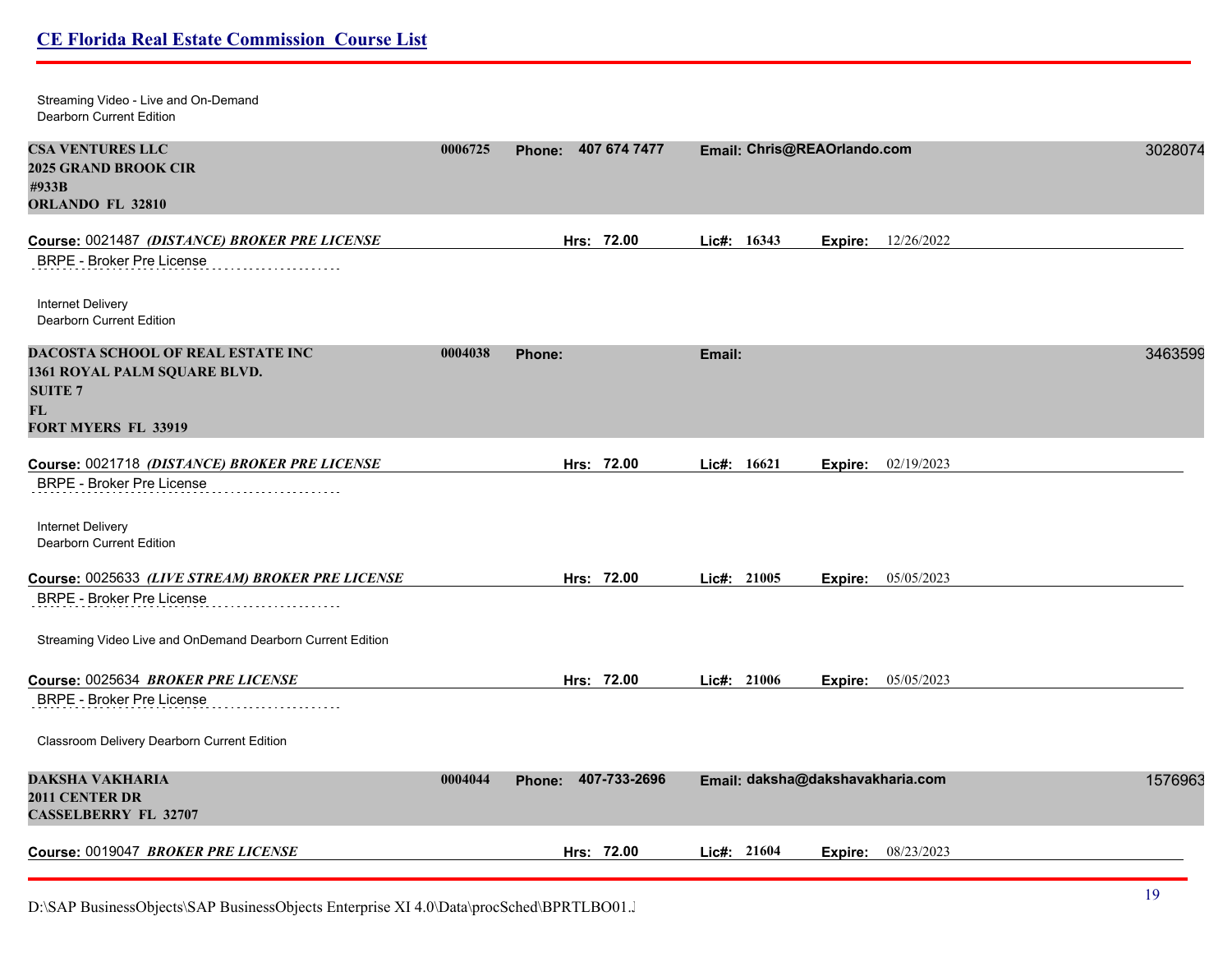| <b>CE Florida Real Estate Commission Course List</b>                                                                                                     |         |                     |             |                                  |         |                                   |         |
|----------------------------------------------------------------------------------------------------------------------------------------------------------|---------|---------------------|-------------|----------------------------------|---------|-----------------------------------|---------|
| <b>BRPE - Broker Pre License</b>                                                                                                                         |         |                     |             |                                  |         |                                   |         |
| Classroom Delivery<br>Dearborn Current Edition                                                                                                           |         |                     |             |                                  |         |                                   |         |
| DAM SCHOOL OF REAL ESTATE INC<br>7900 OAK LN<br><b>SUITE 400</b><br>HIALEAH FL 33016                                                                     | 0007914 | Phone: 786-422-3760 |             |                                  |         | Email: DAMTHEINSTRUCTOR@GMAIL.COM | 3241064 |
| Course: 0021590 BROKER PRE-LICENSE<br>SPRE - Sales Pre License                                                                                           |         | Hrs: 72.00          |             | Lic#: 16546                      | Expire: | 02/06/2023                        |         |
| <b>Classroom Delivery</b><br>Dearborn Current Edition<br>Instructor(s): Daniel Martinez                                                                  |         |                     |             |                                  |         |                                   |         |
| DAVID COLLINS SCHOOLS LLC<br><b>4408 DELWOOD LN</b><br>PANAMA CITY FL 32408                                                                              | 0004430 | Phone:              | Email:      |                                  |         |                                   | 2853215 |
| Course: 0024113 (DISTANCE) BROKER PRE LICENSE                                                                                                            |         | Hrs: 72.00          | Lic#: 19369 |                                  | Expire: | 08/30/2022                        |         |
| <b>BRPE - Broker Pre License</b>                                                                                                                         |         |                     |             |                                  |         |                                   |         |
| Florida Real Estate Guide/David Collins                                                                                                                  |         |                     |             |                                  |         |                                   |         |
| DEARBORN FINANCIAL PUBLISHING INC<br><b>7613 NW 53 WAY</b><br><b>GAINESVILLE FL 32653</b>                                                                | 0003387 | Phone: 352-377-1360 |             | Email: Crawford@Dearborn-fla.com |         |                                   | 1025441 |
| Course: 0018652 BROKER PRE LICENSE<br><b>BRPE - Broker Pre License</b>                                                                                   |         | Hrs: 72.00          | Lic#: 19847 |                                  |         | <b>Expire:</b> 12/15/2022         |         |
| Classroom Delivery<br>Dearborn Current Edition<br>With Spanish Language Course End of Course Examinations, 6th Edition<br>Update 10/25/19 to 7th Edition |         |                     |             |                                  |         |                                   |         |
| Course: 0022492 (DISTANCE) BROKER PRE LICENSE<br><b>BRPE - Broker Pre License</b>                                                                        |         | Hrs: 72.00          | Lic#: 17897 |                                  |         | <b>Expire:</b> 10/13/2023         |         |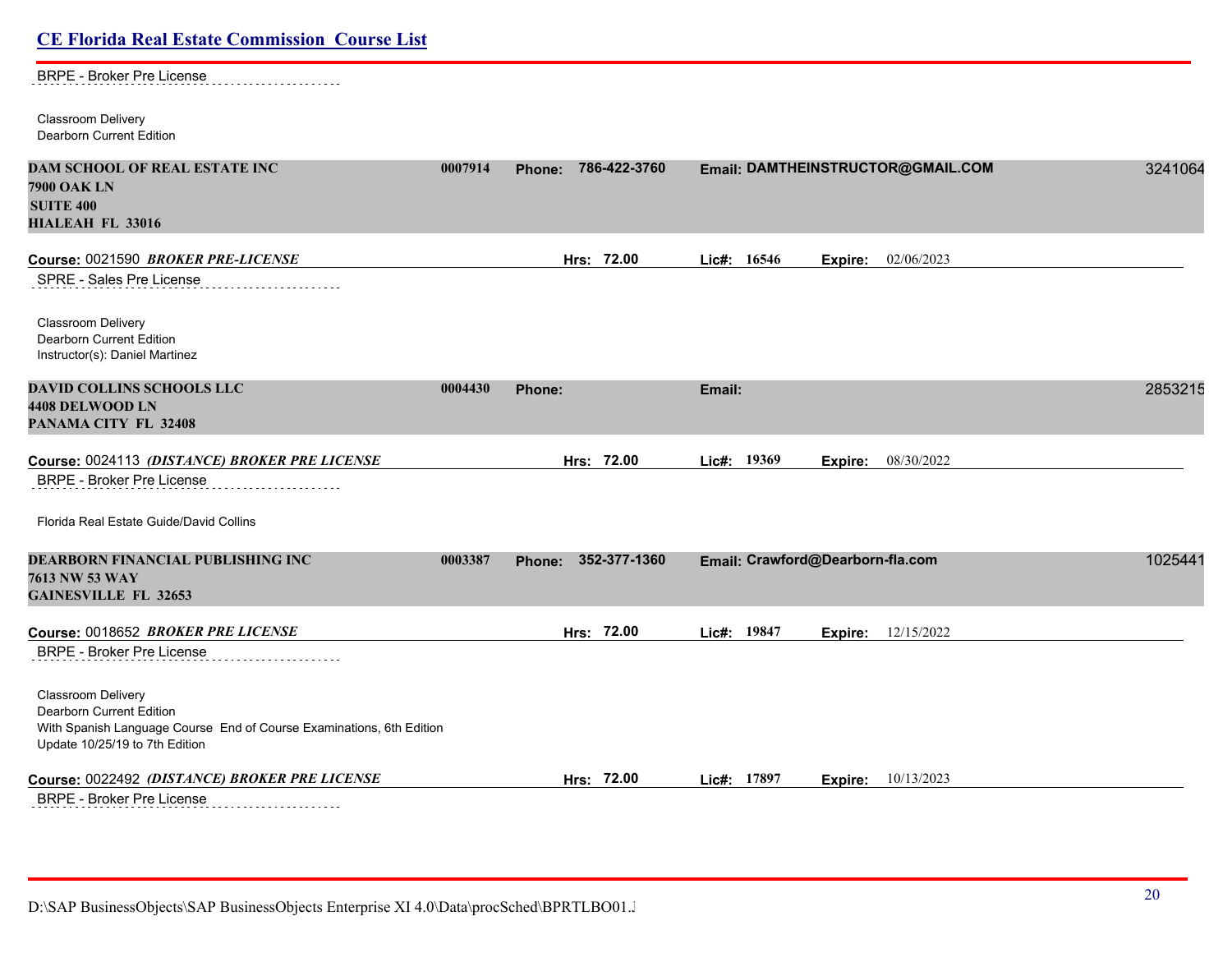| <b>CE Florida Real Estate Commission Course List</b>                                        |         |                     |               |                                   |         |
|---------------------------------------------------------------------------------------------|---------|---------------------|---------------|-----------------------------------|---------|
| Internet Delivery<br>Dearborn Version V7.0                                                  |         |                     |               |                                   |         |
| Course: 0022493 BROKER PRE LICENSE                                                          |         | Hrs: 72.00          | Lic#: 17898   | 10/13/2023<br>Expire:             |         |
| <b>BRPE - Broker Pre License</b>                                                            |         |                     |               |                                   |         |
| Classroom Delivery<br>Dearborn Version V 7.0                                                |         |                     |               |                                   |         |
| Course: 0023506 (LIVE STREAM) BROKER PRE LICENSE<br><b>BRPE - Broker Pre License</b>        |         | Hrs: 72.00          | Lic#: 18748   | 04/14/2024<br>Expire:             |         |
| Streaming Video-Live and On-Demand<br>Dearborn Current Edition                              |         |                     |               |                                   |         |
| <b>DELPRIORE'S REALTY LLC</b><br><b>1530 HIGHWAY 138 SE</b>                                 | 0009173 | Phone: 4705710099   |               | Email: contact@dpracademy.com     | 3612792 |
| <b>SUITE 200</b><br><b>CONYERS GA 30013</b>                                                 |         |                     |               |                                   |         |
| Course: 0027051 (LIVE STREAM) BROKER PRE LICENSE                                            |         | Hrs: 72.00          | Lic#: $22761$ | 06/14/2024<br>Expire:             |         |
| <b>BRPE - Broker Pre License</b>                                                            |         |                     |               |                                   |         |
| Streaming Video Live and OnDemand Dearborn Current Edition                                  |         |                     |               |                                   |         |
| Course: 0027056 (DISTANCE) BROKER PRE LICENSE                                               |         | Hrs: 72.00          | Lic#: 22767   | 06/14/2024<br>Expire:             |         |
| <b>BRPE - Broker Pre License</b>                                                            |         |                     |               |                                   |         |
| Internet Delivery Dearborn Current Edition                                                  |         |                     |               |                                   |         |
| <b>DEMETREE SCHOOL OF REAL ESTATE</b><br><b>305 EAST CONCORD STREET</b><br>ORLANDO FL 32801 | 0008088 | Phone: 407-493-3974 |               | Email: INFO@KARENCLIMER.COM       | 3188624 |
| Course: 0022495 (DISTANCE) BROKER PRE LICENSE                                               |         | Hrs: 72.00          | Lic#: 17471   | 08/12/2023<br>Expire:             |         |
| BRPE - Broker Pre License                                                                   |         |                     |               |                                   |         |
| Internet Delivery<br>Dearborn Current Edition                                               |         |                     |               |                                   |         |
| DIAMOND COAST SCHOOLS LLC<br><b>6801 LAKE WORTH RD SUITE 126</b>                            | 0008967 | Phone: 877-940-0084 |               | Email: greg@gregorycrevecoeur.com | 3385697 |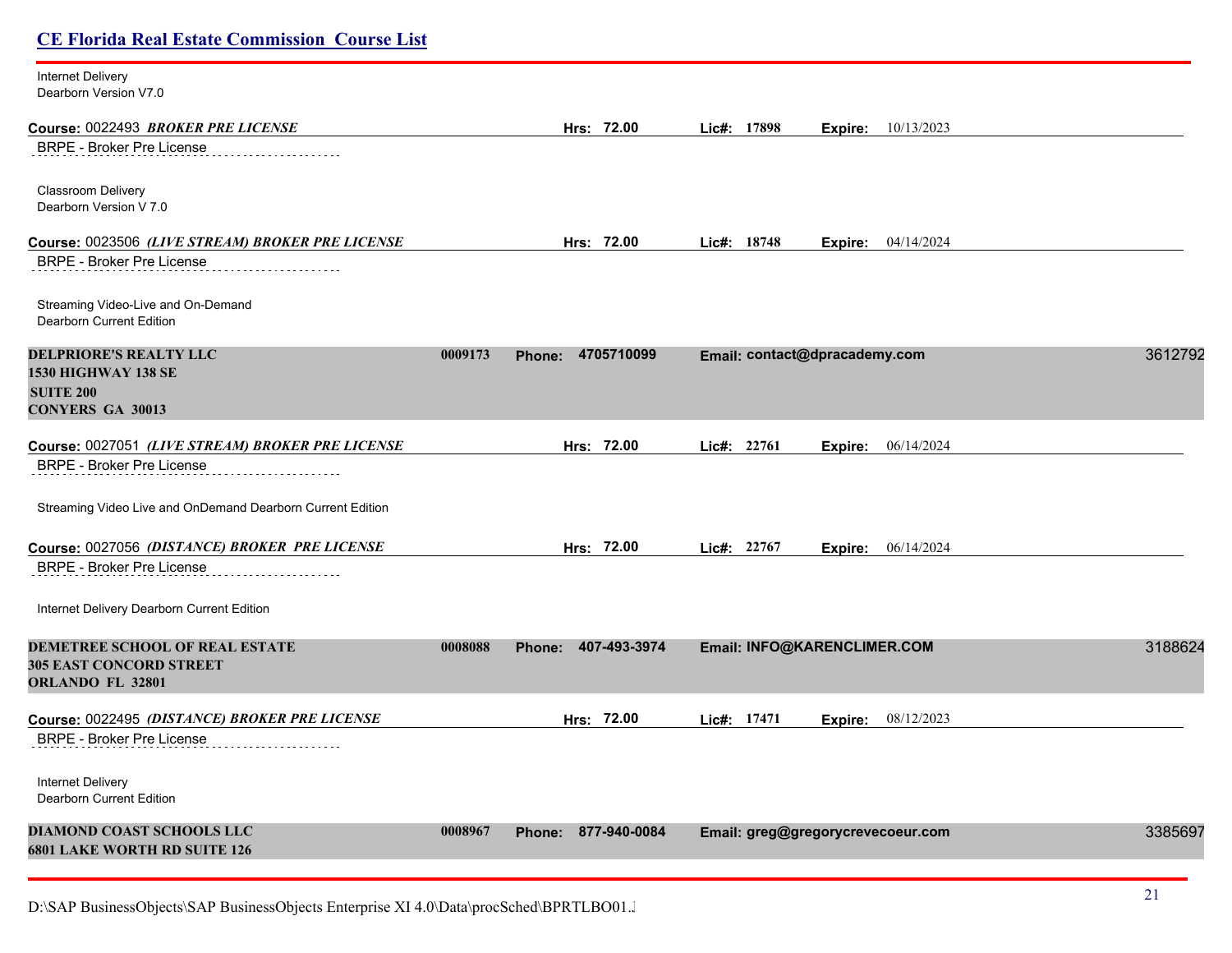| <b>GREENACRES FL 33467</b>                                 |         |                     |        |             |                                  |                           |         |
|------------------------------------------------------------|---------|---------------------|--------|-------------|----------------------------------|---------------------------|---------|
| Course: 0026233 BROKER PRE LICENSE                         |         | Hrs: 72.00          |        | Lic#: 21764 | Expire:                          | 10/03/2023                |         |
| <b>BRPE - Broker Pre License</b>                           |         |                     |        |             |                                  |                           |         |
| Classroom Delivery Dearborn Current Edition                |         |                     |        |             |                                  |                           |         |
| Course: 0026240 (LIVE STREAM) BROKER PRE LICENSE           |         | Hrs: 72.00          |        | Lic#: 21771 | Expire:                          | 10/03/2023                |         |
| <b>BRPE - Broker Pre License</b>                           |         |                     |        |             |                                  |                           |         |
| Streaming Video Live and OnDemand Dearborn Current Edition |         |                     |        |             |                                  |                           |         |
| Course: 0026253 (DISTANCE) BROKER PRE LICENSE              |         | Hrs: 72.00          |        | Lic#: 21786 | Expire:                          | 10/03/2023                |         |
| <b>BRPE - Broker Pre License</b>                           |         |                     |        |             |                                  |                           |         |
| Internet Delivery Dearborn Current Edition                 |         |                     |        |             |                                  |                           |         |
| DIAMOND REAL ESTATE TRAINING LLC                           | 0005424 | Phone: 954 383 9875 | Email: |             |                                  |                           | 2110712 |
| 950 S PINE ISLAND BLVD SUITE A-150<br>PLANTATION FL 33324  |         |                     |        |             |                                  |                           |         |
| Course: 0018549 (DISTANCE) BROKER PRE-LICENSE              |         | Hrs: 72.00          |        | Lic#: 19864 | Expire:                          | 12/16/2022                |         |
| <b>BRPE - Broker Pre License</b>                           |         |                     |        |             |                                  |                           |         |
| Internet Delivery<br>Dearborn Current Edition              |         |                     |        |             |                                  |                           |         |
| Course: 0018550 BROKER PRE LICENSE                         |         | Hrs: 72.00          |        | Lic#: 19863 | Expire:                          | 12/16/2022                |         |
| <b>BRPE - Broker Pre License</b>                           |         |                     |        |             |                                  |                           |         |
| Classroom Delivery                                         |         |                     |        |             |                                  |                           |         |
| Dearborn Current Edition                                   |         |                     |        |             |                                  |                           |         |
| DIAMOND SCHOOL OF REAL ESTATE LLC<br>1343 ROGERO RD        | 0007713 | Phone:              |        |             | Email: diamondschoolre@gmail.com |                           | 3152790 |
| <b>JACKSONVILLE FL 32211</b>                               |         |                     |        |             |                                  |                           |         |
| Course: 0024547 BROKER PRE LICENSE                         |         | Hrs: 72.00          |        | Lic#: 19734 |                                  | <b>Expire:</b> 11/22/2022 |         |
| <b>BRPE - Broker Pre License</b>                           |         |                     |        |             |                                  |                           |         |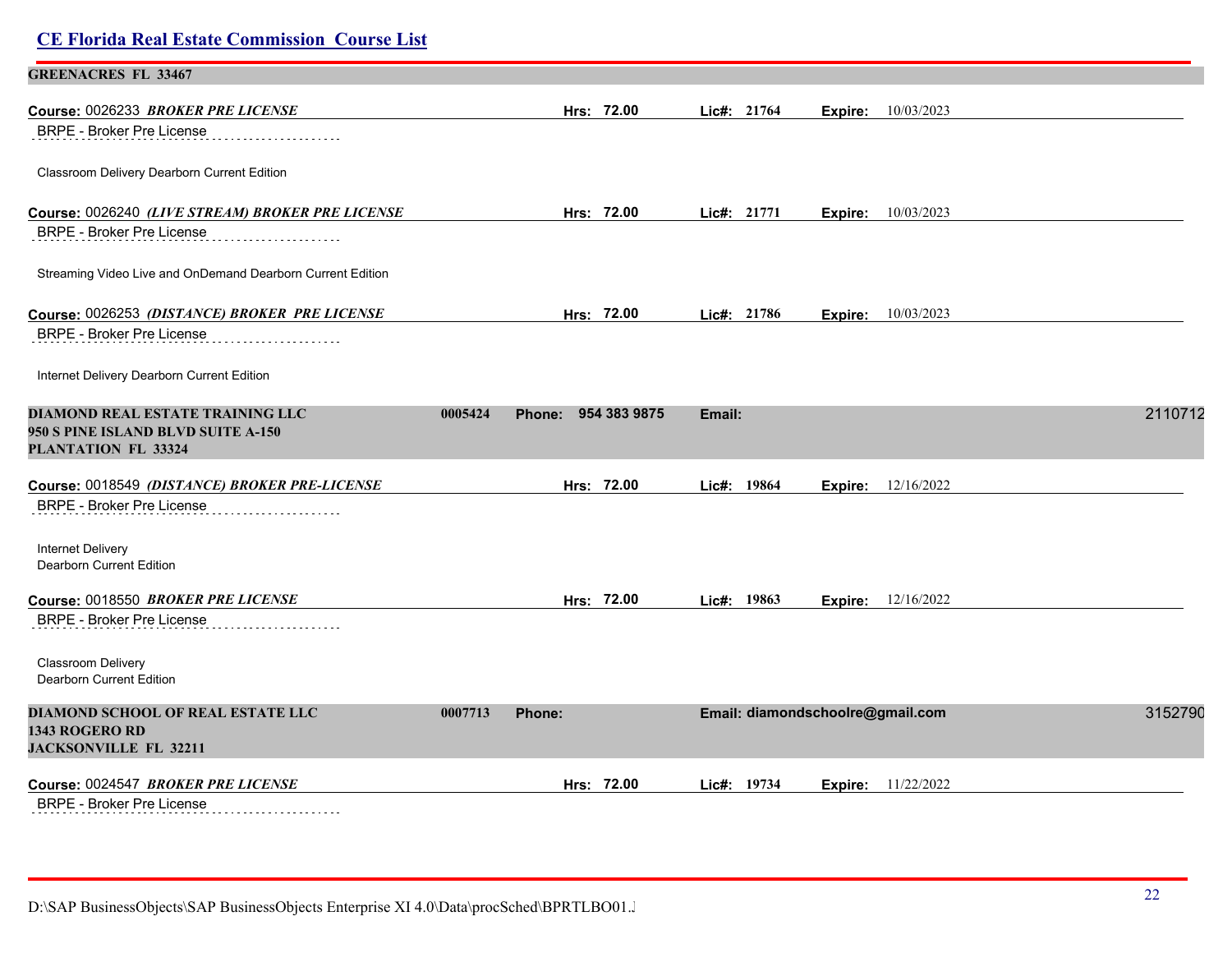| <b>CE Florida Real Estate Commission Course List</b>                                                   |         |                     |                            |                                     |         |
|--------------------------------------------------------------------------------------------------------|---------|---------------------|----------------------------|-------------------------------------|---------|
| Classroom Delivery Dearborn Current Edition                                                            |         |                     |                            |                                     |         |
| <b>DOWNTOWN EXPERT SCHOOL OF REAL ESTATE</b><br><b>5495 DR MLK JR ST S</b><br>ST PETERSBURG FL 33705   | 0008734 | Phone: 407-508-8809 | Email: nacostafl@gmail.com |                                     | 3442385 |
| Course: 0025116 (DISTANCE) BROKER PRE LICENSE                                                          |         | Hrs: 72.00          | Lic#: 20437                | 02/11/2023<br>Expire:               |         |
| <b>BRPE - Broker Pre License</b>                                                                       |         |                     |                            |                                     |         |
| Internet Delivery Dearborn Current Edition                                                             |         |                     |                            |                                     |         |
| Course: 0025123 (LIVE STREAM) BROKER PRE LICENSE                                                       |         | Hrs: 72.00          | $Lic\#: 20444$             | <b>Expire:</b> 02/11/2023           |         |
| <b>BRPE - Broker Pre License</b>                                                                       |         |                     |                            |                                     |         |
| Streaming Video Live and OnDemand Dearborn Current Edition                                             |         |                     |                            |                                     |         |
| Course: 0026810 BROKER PRE LICENSE                                                                     |         | Hrs: 72.00          | Lic#: 22457                | <b>Expire:</b> 04/03/2024           |         |
| BRPE - Broker Pre License                                                                              |         |                     |                            |                                     |         |
| Classroom Delivery Dearborn Current Edition                                                            |         |                     |                            |                                     |         |
| EAGLES WORLD REAL ESTATE SCHOOL, INC.<br>12412 SAN JOSE BLVD SUITE 102<br><b>JACKSONVILLE FL 32223</b> | 0009024 | Phone: 904-962-2851 |                            | Email: orgest@eaglesworldrealty.com | 3507709 |
| Course: 0026458 (LIVE STREAM) BROKER PRE LICENSE                                                       |         | Hrs: 72.00          | Lie#: 22108                | <b>Expire:</b> 01/12/2024           |         |
| <b>BRPE - Broker Pre License</b>                                                                       |         |                     |                            |                                     |         |
| Streaming Video Live and OnDemand Dearborn Current Edition                                             |         |                     |                            |                                     |         |
| Course: 0026516 BROKER PRE LICENSE                                                                     |         | Hrs: 72.00          | Lie#: 22109                | Expire: 01/12/2024                  |         |
| <b>BRPE - Broker Pre License</b>                                                                       |         |                     |                            |                                     |         |
| Classroom Delivery Dearborn Current Edition                                                            |         |                     |                            |                                     |         |
| Course: 0026889 (DISTANCE) BROKER PRE LICENSE                                                          |         | Hrs: 72.00          | Lic#: 22535                | <b>Expire:</b> $04/17/2024$         |         |
| <b>BRPE - Broker Pre License</b>                                                                       |         |                     |                            |                                     |         |
| Internet Delivery Dearborn Current Edition                                                             |         |                     |                            |                                     |         |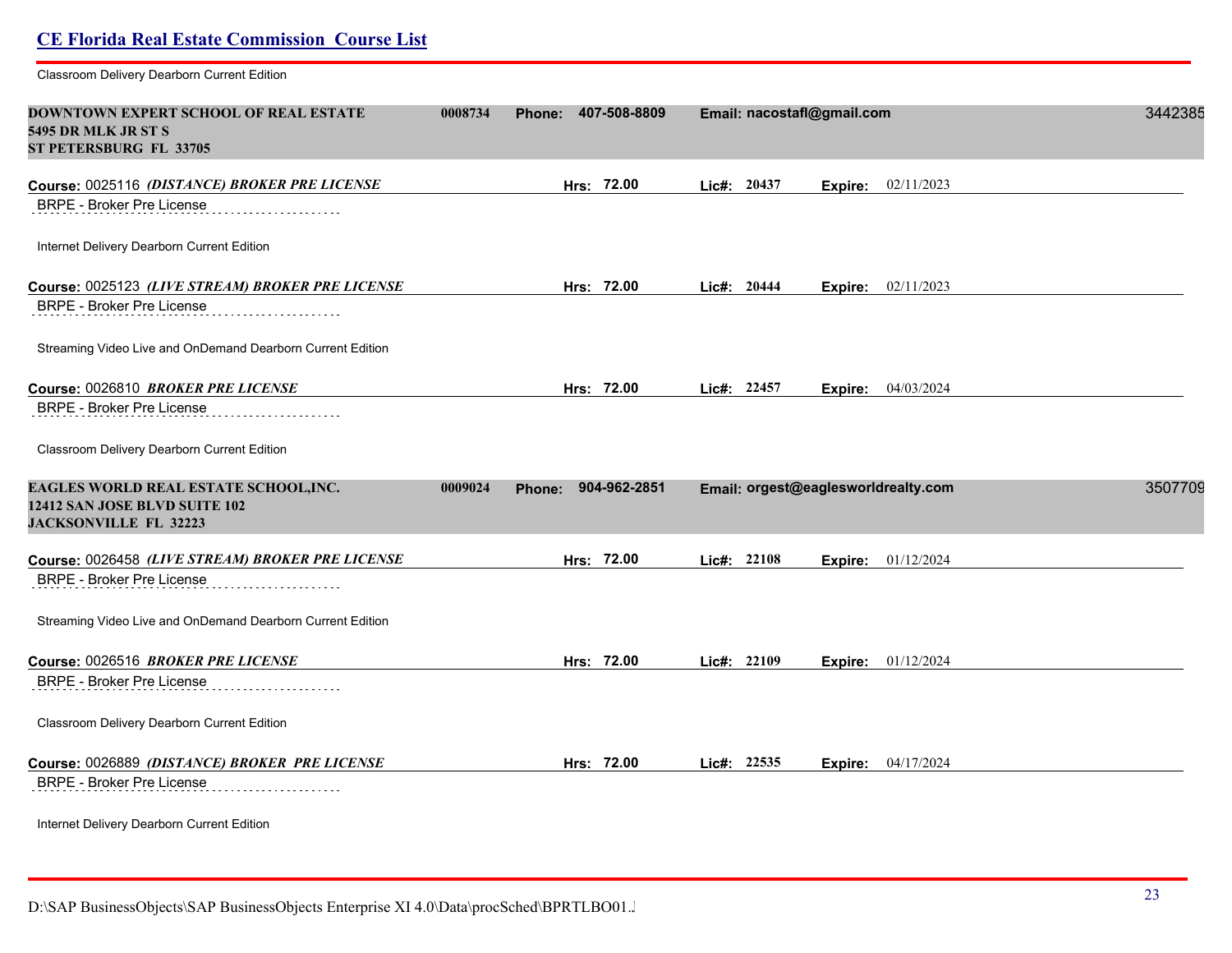## **CE Florida Real Estate Commission Course List ELITE ESCP REAL ESTATE SCHOOL 0008630 Phone: 678-390-8949 Email: info@EliteESCP.com** 33691235 **1935 ROSEMONT CT JONESBORO GA 30236 Course:** 0024227 *(DISTANCE) BROKER PRE LICENSE* **Hrs: 72.00 Lic#: 19474 Expire:** 09/15/2022 BRPE - Broker Pre License Distance Learning Delivery Mbition Current Edition **Course:** 0026013 *(DISTANCE) BROKER PRE LICENSE* **Hrs: 72.00 Lic#: 21435 Expire:** 08/03/2023 BRPE - Broker Pre License Internet Delivery Dearborn Current Edition **Course:** 0026925 *(DISTANCE) BROKER PRE-LICENSE* **Hrs: 72.00 Lic#: 22594 Expire:** 05/01/2024 BRPE - Broker Pre License The CE Shop **ELITE REAL ESTATE SCHOOL LLC 0009159 Phone: 407-773-9899 Email: SONYARODGERS14@GMAIL.COM** 35844765 **7065 WESTPOINTE BLVD UNIT 308 ORLANDO FL 32835 Course:** 0026996 *BROKER PRE LICENSE* **Hrs: 72.00 Lic#: 22668 Expire:** 05/24/2024 BRPE - Broker Pre License Classroom Delivery Dearborn Current Edition **Course:** 0027017 *(LIVE STREAM) BROKER PRE LICENSE* **Hrs: 72.00 Lic#: 22709 Expire:** 05/30/2024 BRPE - Broker Pre License Streaming Video Live and OnDemand Dearborn Current Edition **EMERGE REAL ESTATE SCHOOL 0008657 Phone: Email:** 33766616 **354 NE 208TH TER MIAMI FL 33179 Course:** 0024460 *BROKER PRE LICENSE* **Hrs: 72.00 Lic#: 19672 Expire:** 11/18/2022 BRPE - Broker Pre License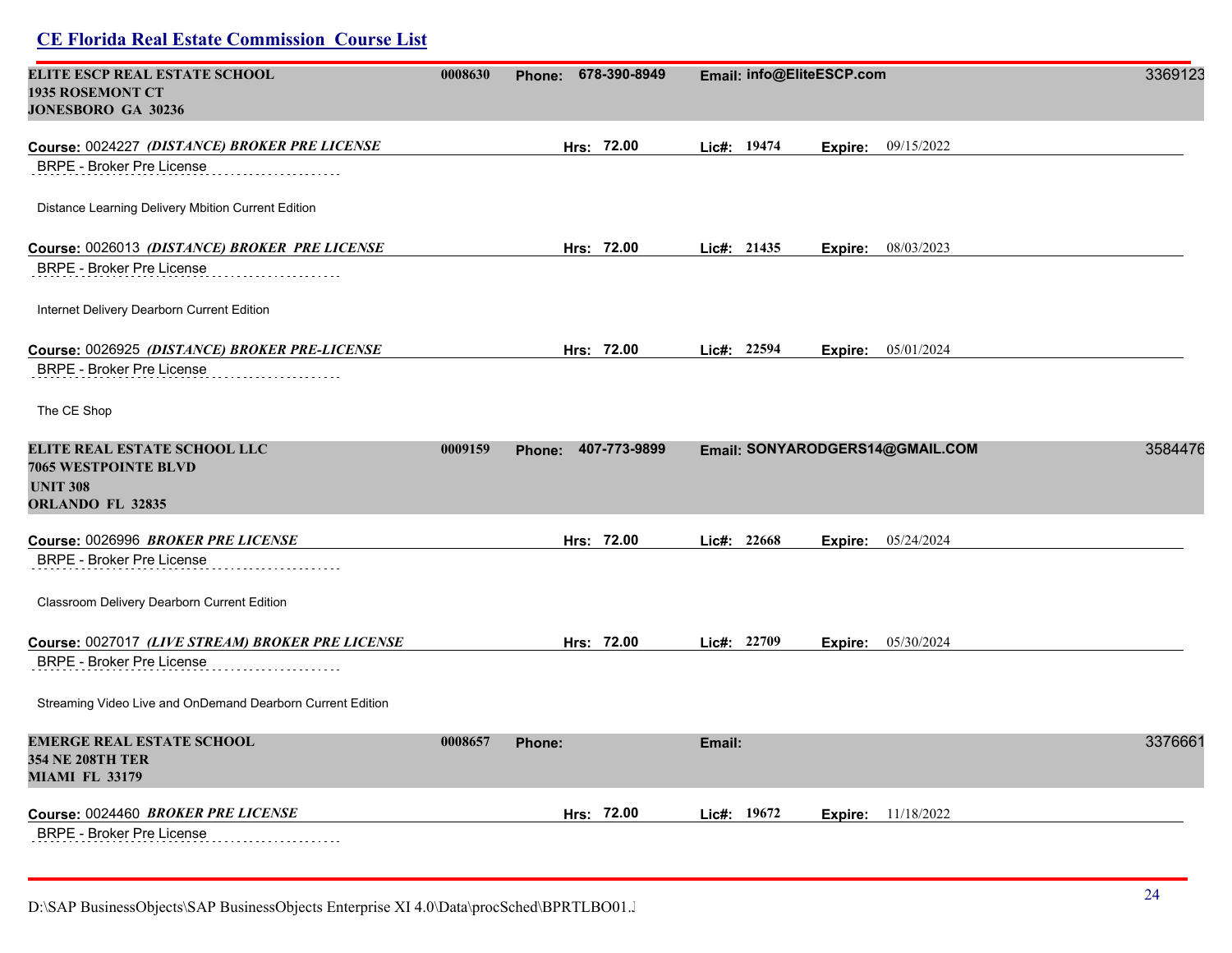| Classroom Delivery Dearborn Current Edition                                        |         |               |            |             |             |         |                                           |         |
|------------------------------------------------------------------------------------|---------|---------------|------------|-------------|-------------|---------|-------------------------------------------|---------|
| Course: 0024716 (DISTANCE) BROKER PRE LICENSE                                      |         |               | Hrs: 72.00 |             | Lic#: 19832 |         | <b>Expire:</b> 12/14/2022                 |         |
| <b>BRPE - Broker Pre License</b>                                                   |         |               |            |             |             |         |                                           |         |
| Streaming Video Live and OnDemand<br>Dearborn Current Edition                      |         |               |            |             |             |         |                                           |         |
| Course: 0024721 (DISTANCE) BROKER PRE LICENSE                                      |         |               | Hrs: 72.00 |             | Lic#: 19837 |         | <b>Expire:</b> $12/14/2022$               |         |
| <b>BRPE - Broker Pre License</b>                                                   |         |               |            |             |             |         |                                           |         |
| Internet Delivery Dearborn Current Edition                                         |         |               |            |             |             |         |                                           |         |
| EMPIRE EDUCATIONAL SERVICES LLCDBATEAM H<br>9050 ASHLAND AVE<br>PENSACOLA FL 32534 | 0008083 | <b>Phone:</b> |            | Email:      |             |         |                                           | 3258489 |
| Course: 0022185 (DISTANCE) BROKER PRE LICENSE                                      |         |               | Hrs: 72.00 | Lic#: 17060 |             | Expire: | 05/29/2023                                |         |
| <b>BRPE - Broker Pre License</b>                                                   |         |               |            |             |             |         |                                           |         |
| <b>Internet Delivery</b><br>Dearborn Current Edition                               |         |               |            |             |             |         |                                           |         |
| Course: 0022189 BROKER PRE LICENSE                                                 |         |               | Hrs: 72.00 | Lic#: 17064 |             | Expire: | 05/29/2023                                |         |
| <b>BRPE - Broker Pre License</b>                                                   |         |               |            |             |             |         |                                           |         |
| Classroom Delivery<br>Dearborn Current Edition                                     |         |               |            |             |             |         |                                           |         |
| ETHICAL REAL ESTATE SCHOOL                                                         | 0004204 | Phone:        |            |             |             |         | Email: martha@ethicalrealestateschool.com | 3394082 |
| <b>205 SW 131ST STREET</b><br><b>NEWBERRY FL 32669</b>                             |         |               |            |             |             |         |                                           |         |
| Course: 0019033 BROKER PRE LICENSE                                                 |         |               | Hrs: 72.00 | Lic#: 21387 |             | Expire: | 07/27/2023                                |         |
| <b>BRPE - Broker Pre License</b>                                                   |         |               |            |             |             |         |                                           |         |
| Classroom Delivery<br>Dearborn Current Edition                                     |         |               |            |             |             |         |                                           |         |
| <b>EXPRESS REAL ESTATE SCHOOL INC</b>                                              | 0003123 | <b>Phone:</b> |            | Email:      |             |         |                                           | 1249479 |
| 9500 NW 79TH AVE SUITE #3<br><b>HIALEAH GARDENS FL 33016</b>                       |         |               |            |             |             |         |                                           |         |
|                                                                                    |         |               |            |             |             |         |                                           |         |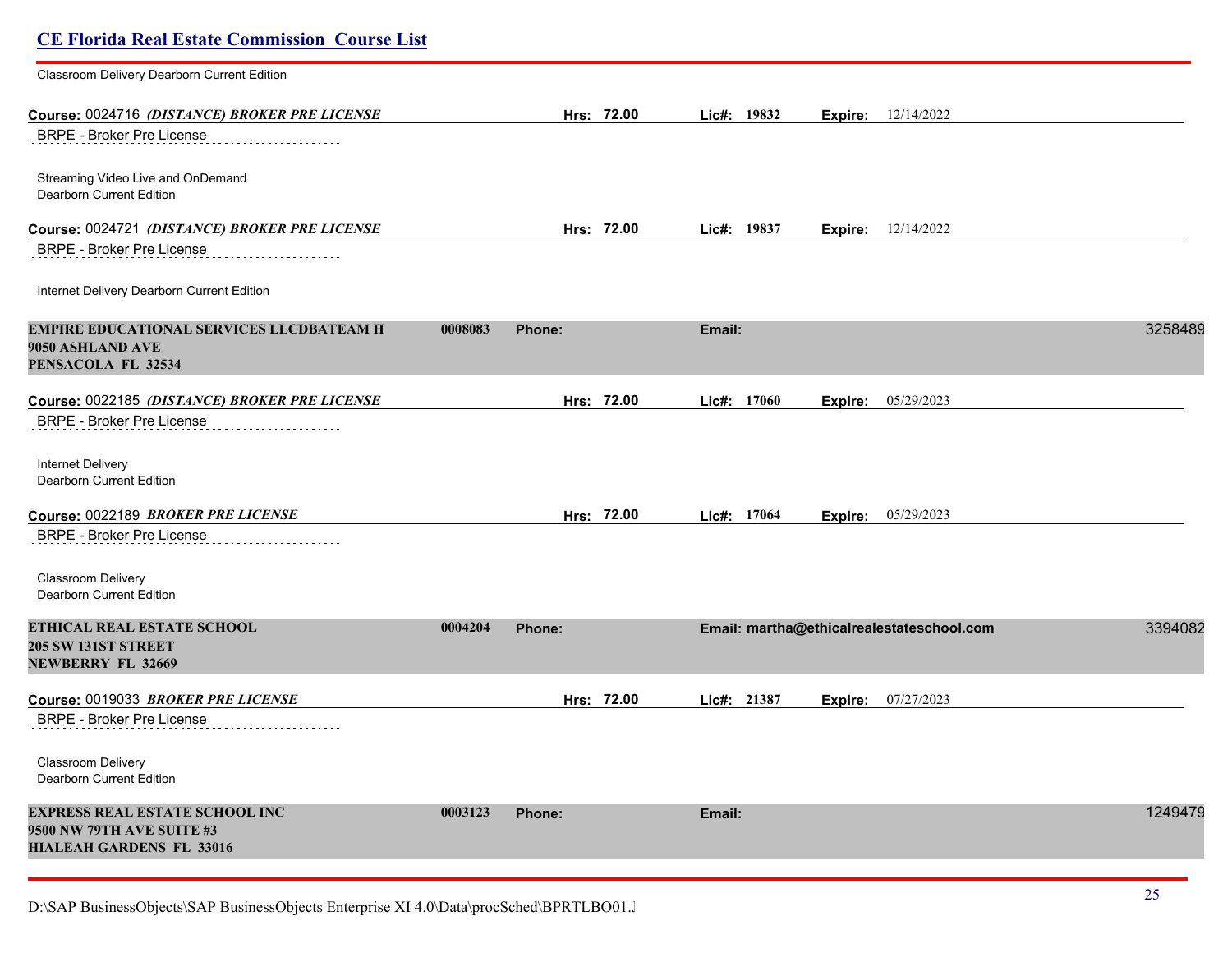| Course: 0018657 BROKER PRE LICENSE                                                                    |         | Hrs: 72.00             | Lic#: 17234 | Expire:                       | 07/08/2023                |         |
|-------------------------------------------------------------------------------------------------------|---------|------------------------|-------------|-------------------------------|---------------------------|---------|
| <b>BRPE - Broker Pre License</b>                                                                      |         |                        |             |                               |                           |         |
| Classroom Delivery<br>Dearborn Current Edition                                                        |         |                        |             |                               |                           |         |
| Course: 0019000 BROKER PRE LICENSE                                                                    |         | Hrs: 72.00             | Lic#: 17189 | Expire:                       | 07/02/2023                |         |
| <b>BRPE - Broker Pre License</b>                                                                      |         |                        |             |                               |                           |         |
| Classroom Delivery Dearborn Current Edition<br>With Spanish Language End of Course Examinations       |         |                        |             |                               |                           |         |
| Course: 0022732 (DISTANCE) BROKER PRE LICENSE                                                         |         | Hrs: 72.00             | Lic#: 17746 | Expire:                       | 09/24/2023                |         |
| <b>BRPE - Broker Pre License</b>                                                                      |         |                        |             |                               |                           |         |
| <b>Internet Delivery</b><br>Dearborn Current Edition                                                  |         |                        |             |                               |                           |         |
| FAITH INSTITUTE OF REAL ESTATE LLC                                                                    | 0004723 | Phone: 954-437-1327    |             | Email: ROSITAJSMITH@GMAIL.COM |                           | 2112081 |
| 17343 SW 32 LN<br><b>MIRAMAR FL 33029</b>                                                             |         |                        |             |                               |                           |         |
| Course: 0024253 (DISTANCE) BROKER PRE LICENSE                                                         |         | Hrs: 72.00             | Lie#: 19511 |                               | <b>Expire: 09/27/2022</b> |         |
| <b>BRPE - Broker Pre License</b>                                                                      |         |                        |             |                               |                           |         |
| Internet Delivery Dearborn Current Edition                                                            |         |                        |             |                               |                           |         |
| FINANCIAL INSTITUTE OF FLORIDA INC<br>13590 SW 134TH AVE<br><b>SUITE 212</b><br><b>MIAMI FL 33186</b> | 0002985 | 305-412-3592<br>Phone: |             | Email: irvingzamora@msn.com   |                           | 3498042 |
| Course: 0008510 REAL ESTATE BROKER PRE-LICENSE FREC II                                                |         | Hrs: 72.00             | Lie#: 22628 | Expire:                       | 05/08/2024                |         |
| <b>BRPE - Broker Pre License</b>                                                                      |         |                        |             |                               |                           |         |
| Classroom Delivery<br>Dearborn Current Edition                                                        |         |                        |             |                               |                           |         |
| Course: 0009638 (DISTANCE) BROKER PRE LICENSE                                                         |         | Hrs: 72.00             | Lic#: 22595 |                               | Expire: 05/02/2024        |         |
| <b>BRPE - Broker Pre License</b>                                                                      |         |                        |             |                               |                           |         |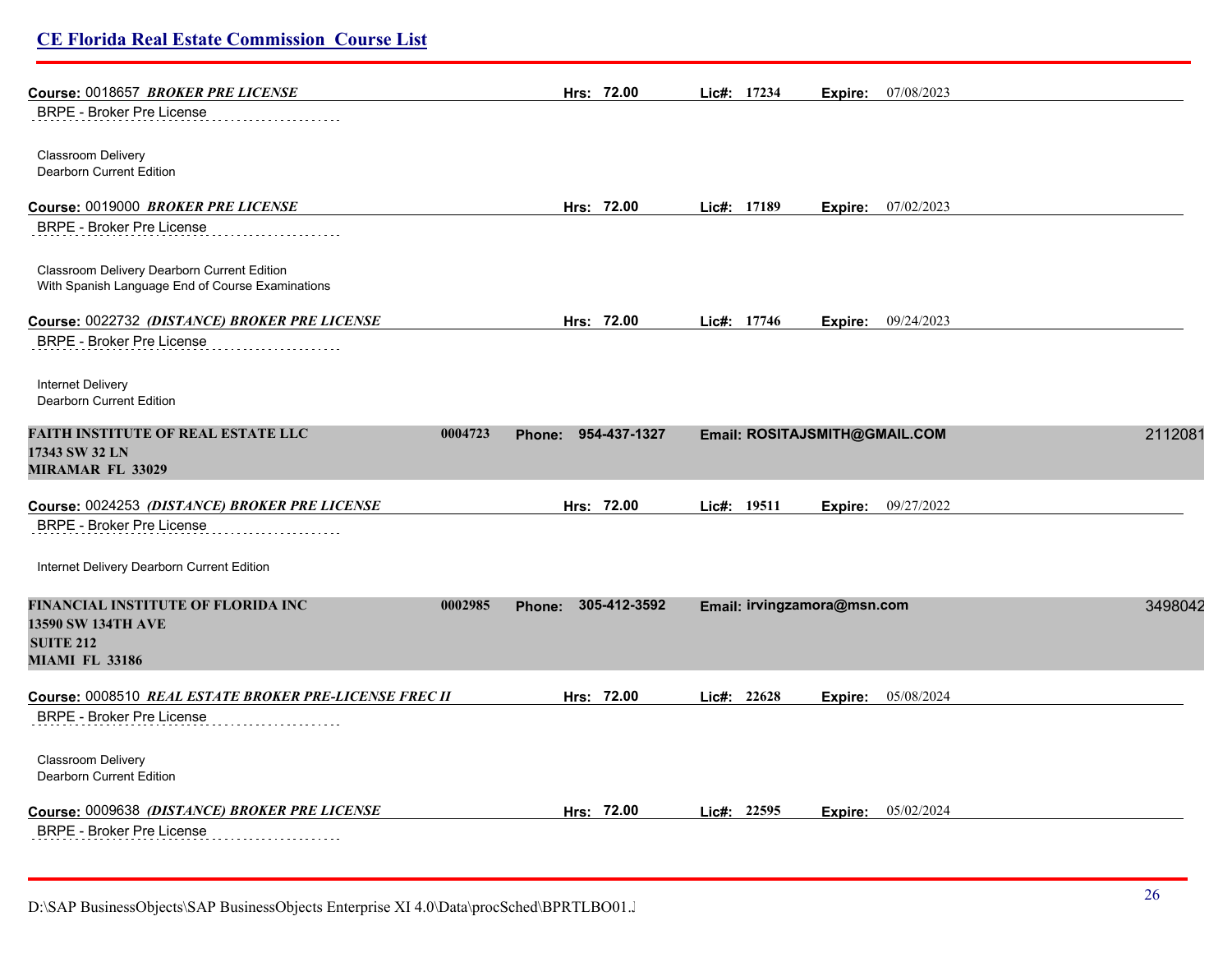## **CE Florida Real Estate Commission Course List** Internet Delivery Dearborn Current Edition **Course:** 0023970 *(LIVE STREAM) BROKER PRE LICENSE* **Hrs: 72.00 Lic#: 19216 Expire:** 08/11/2022 BRPE - Broker Pre License Streaming Video Live and OnDemand Dearborn Current Edition **Course:** 0027096 *(DISTANCE) BROKER PRE LICENSE* **Hrs: 72.00 Lic#: 22817 Expire:** 06/21/2024 BRPE - Broker Pre License Internet Delivery Dearborn Current Edition **FIRST COAST SCHOOL OF REAL ESTATE 0006895 Phone: 904-385-9331 Email: info@firstcoastschoolofrealestate.com** 29904947 **283 COLLEGE DR ORANGE PARK FL 32065 Course:** 0019252 *(DISTANCE) BROKER PRE-LICENSE* **Hrs: 72.00 Lic#: 21190 Expire:** 06/15/2023 BRPE - Broker Pre License Internet Delivery Dearborn Current Edition **Course:** 0019253 *BROKER PRE LICENSE* **Hrs: 72.00 Lic#: 21395 Expire:** 07/28/2023 BRPE - Broker Pre License Classroom Delivery Dearborn Current Edition **FITZPATRICK REAL ESTATE SCHOOL 0001855 Phone: Email:** 1511031 **3200 N MILITARY TRAIL #100 RLTRS ASSOC PALM BCH BOCA RATON FL 33431 Course:** 0021354 *(DISTANCE) BROKER PRE LICENSE* **Hrs: 72.00 Lic#: 16245 Expire:** 12/05/2022 BRPE - Broker Pre License Internet Delivery Dearborn Current Edition **Course:** 0021355 *BROKER PRE LICENSE* **Hrs: 72.00 Lic#: 16246 Expire:** 12/05/2022 BRPE - Broker Pre License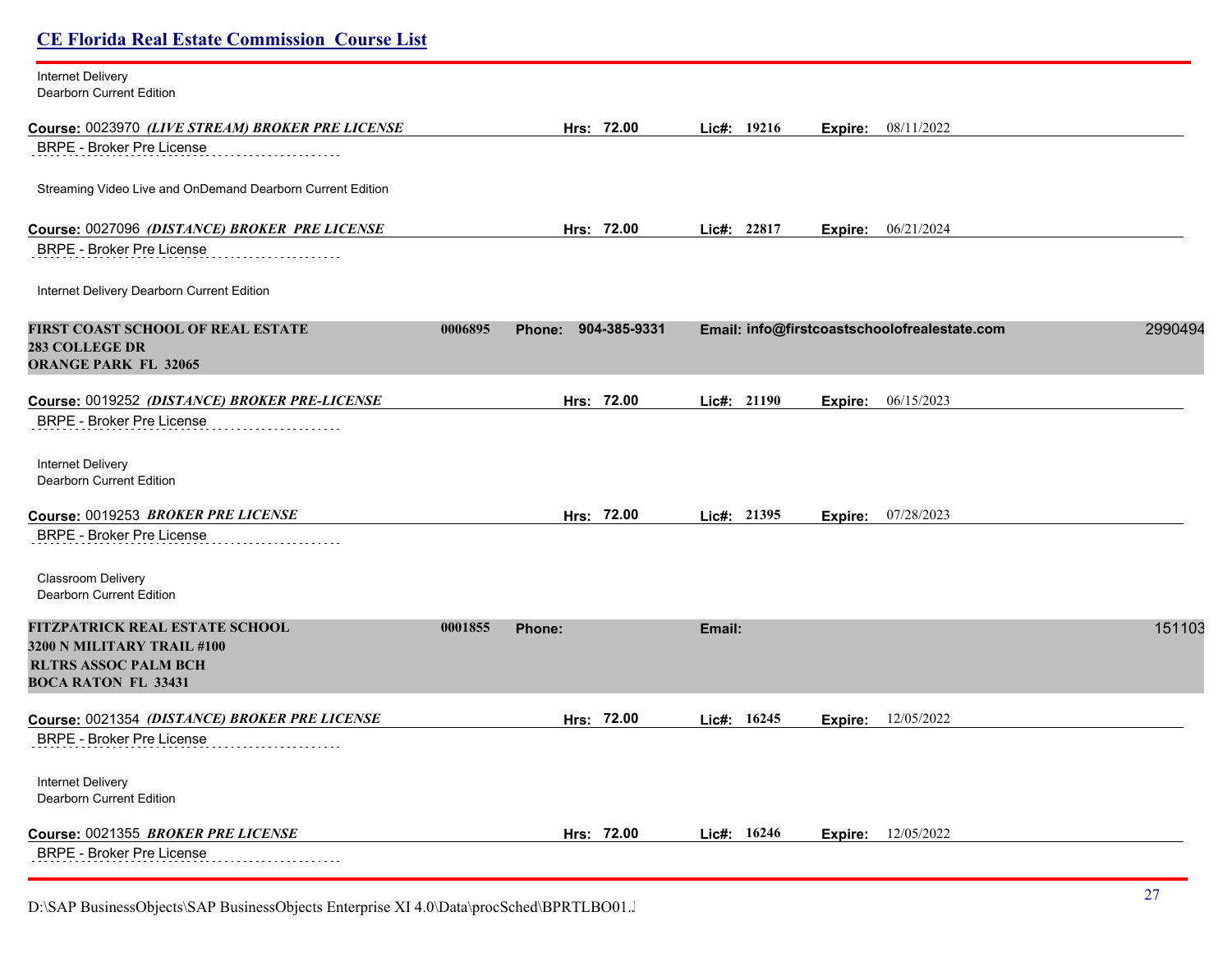Classroom Delivery Dearborn Current Edition

| <b>FLAGLER SCHOOL OF REAL ESTATE</b><br><b>501 N ANDREWS AVENUE SUITE 102</b><br><b>FORT LAUDERDALE FL 33301</b> | 0008579 | Phone: 9547650700 |            |        |             | Email: robert@statusplease.com |            | 3347887 |
|------------------------------------------------------------------------------------------------------------------|---------|-------------------|------------|--------|-------------|--------------------------------|------------|---------|
| Course: 0026609 (DISTANCE) BROKER PRE LICENSE<br><b>BRPE - Broker Pre License</b>                                |         |                   | Hrs: 72.00 |        | Lic#: 22226 | Expire:                        | 02/06/2024 |         |
| Internet Delivery Dearborn Current Edition                                                                       |         |                   |            |        |             |                                |            |         |
| <b>FLORIDA A &amp; M UNIVERSITY</b><br><b>500 GAMBLE STREET</b><br>TALLAHASSEE FL 32301                          | 0006007 | Phone:            |            | Email: |             |                                |            | 2297115 |
| Course: 0021394 (DISTANCE) BROKER PRE LICENSE<br><b>BRPE - Broker Pre License</b>                                |         |                   | Hrs: 72.00 |        | Lic#: 16273 | Expire:                        | 12/10/2022 |         |
| Internet Delivery<br>Dearborn Current Edition                                                                    |         |                   |            |        |             |                                |            |         |
| <b>FLORIDA ACADEMY OF BUSINESS</b><br>3185 EGRETS LANDING DRIVE<br><b>LAKE MARY FL 32746</b>                     | 0007482 | Phone:            |            | Email: |             |                                |            | 2978053 |
| Course: 0026552 BROKER PRE LICENSE                                                                               |         |                   | Hrs: 72.00 |        | Lic#: 22155 | Expire:                        | 01/26/2024 |         |
| <b>BRPE - Broker Pre License</b>                                                                                 |         |                   |            |        |             |                                |            |         |
| Classroom Delivery Dearborn Current Edition                                                                      |         |                   |            |        |             |                                |            |         |
| Course: 0026554 BROKER PRE LICENSE                                                                               |         |                   | Hrs: 72.00 |        | Lic#: 22157 | Expire:                        | 01/26/2024 |         |
| <b>BRPE - Broker Pre License</b>                                                                                 |         |                   |            |        |             |                                |            |         |
| Classroom Delivery With Spanish Language End of Course Exams Dearborn Current Edition                            |         |                   |            |        |             |                                |            |         |
| Course: 0026556 (LIVE STREAM) BROKER PRE LICENSE                                                                 |         |                   | Hrs: 72.00 |        | Lic#: 22159 | Expire:                        | 01/26/2024 |         |
| <b>BRPE - Broker Pre License</b>                                                                                 |         |                   |            |        |             |                                |            |         |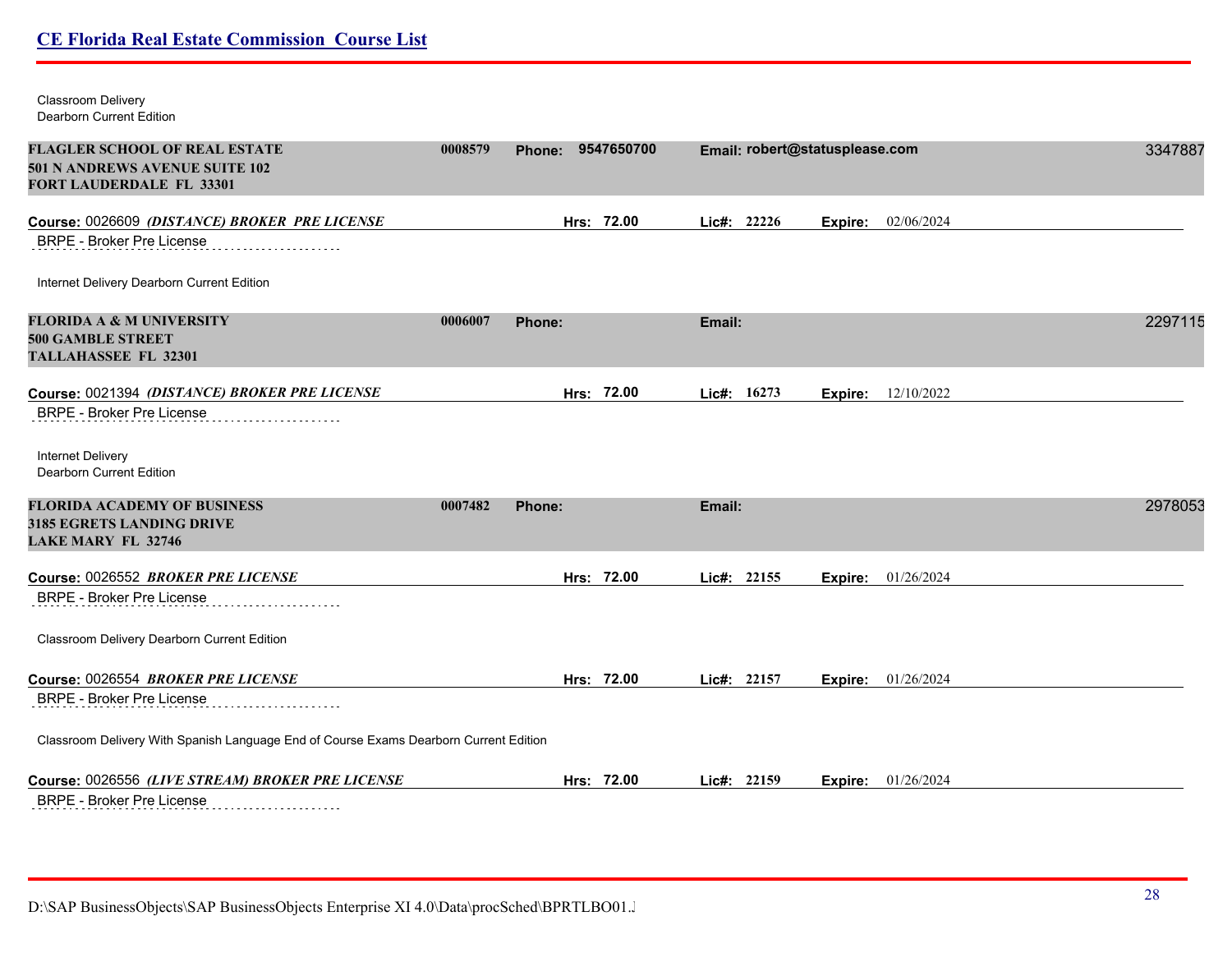| Streaming Video Live and OnDemand Delivery Dearborn Current Edition                                           |                               |             |                                              |         |
|---------------------------------------------------------------------------------------------------------------|-------------------------------|-------------|----------------------------------------------|---------|
| Course: 0026562 BROKER PRE LICENSE                                                                            | Hrs: 72.00                    | Lie#: 22166 | <b>Expire:</b> 01/26/2024                    |         |
| <b>BRPE - Broker Pre License</b>                                                                              |                               |             |                                              |         |
| Classroom Delivery Dearborn Current Edition                                                                   |                               |             |                                              |         |
| FLORIDA ACADEMY OF REAL ESTATE LLC<br>0004563<br><b>819 S FEDERAL HWY</b><br><b>STUART FL 34994</b>           | 5617769755<br><b>Phone:</b>   | Email:      |                                              | 1424273 |
| Course: 0024054 (LIVE STREAM) BROKER PRE LICENSE<br><b>BRPE - Broker Pre License</b>                          | Hrs: 72.00                    | Lic#: 19300 | <b>Expire:</b> 08/18/2022                    |         |
| Streaming Video Live and OnDemand Dearborn Current Edition                                                    |                               |             |                                              |         |
| FLORIDA INSTITUTE OF REAL ESTATE EDUCATI<br>0005164<br>1750 UNIVERSITY BLVD N<br><b>JACKSONVILLE FL 32211</b> | 904-701-8634<br><b>Phone:</b> |             | Email: info@v-campus.com                     | 2705942 |
| Course: 0017856 (DISTANCE) BROKER-PRE LICENSE                                                                 | Hrs: 72.00                    | Lic#: 16524 | 02/05/2023<br>Expire:                        |         |
| <b>BRPE - Broker Pre License</b>                                                                              |                               |             |                                              |         |
| FLORIDA LICENSING PROFESSIONALS LLC<br>0009195<br><b>1330 LEE ROAD</b><br><b>ORLANDO FL 32810</b>             | 407-341-5547<br><b>Phone:</b> |             | Email: robin@pickettprofessionalservices.com | 3476141 |
| Course: 0027142 BROKER PRE LICENSE                                                                            | Hrs: 72.00                    | Lic#: 22868 | 06/29/2024<br>Expire:                        |         |
| <b>BRPE - Broker Pre License</b>                                                                              |                               |             |                                              |         |
| Classroom Delivery Dearborn Current Edition                                                                   |                               |             |                                              |         |
| Course: 0027143 (DISTANCE/ASYNCHRONOUS) BROKER PRE LICE                                                       | Hrs: 72.00                    | Lic#: 22869 | <b>Expire:</b> 06/29/2024                    |         |
| <b>BRPE - Broker Pre License</b>                                                                              |                               |             |                                              |         |
| Internet Delivery Dearborn Current Edition                                                                    |                               |             |                                              |         |
| Course: 0027144 (LIVE STREAM) BROKER PRE LICENSE                                                              | Hrs: 72.00                    | Lic#: 22870 | <b>Expire:</b> $06/29/2024$                  |         |
| <b>BRPE - Broker Pre License</b>                                                                              |                               |             |                                              |         |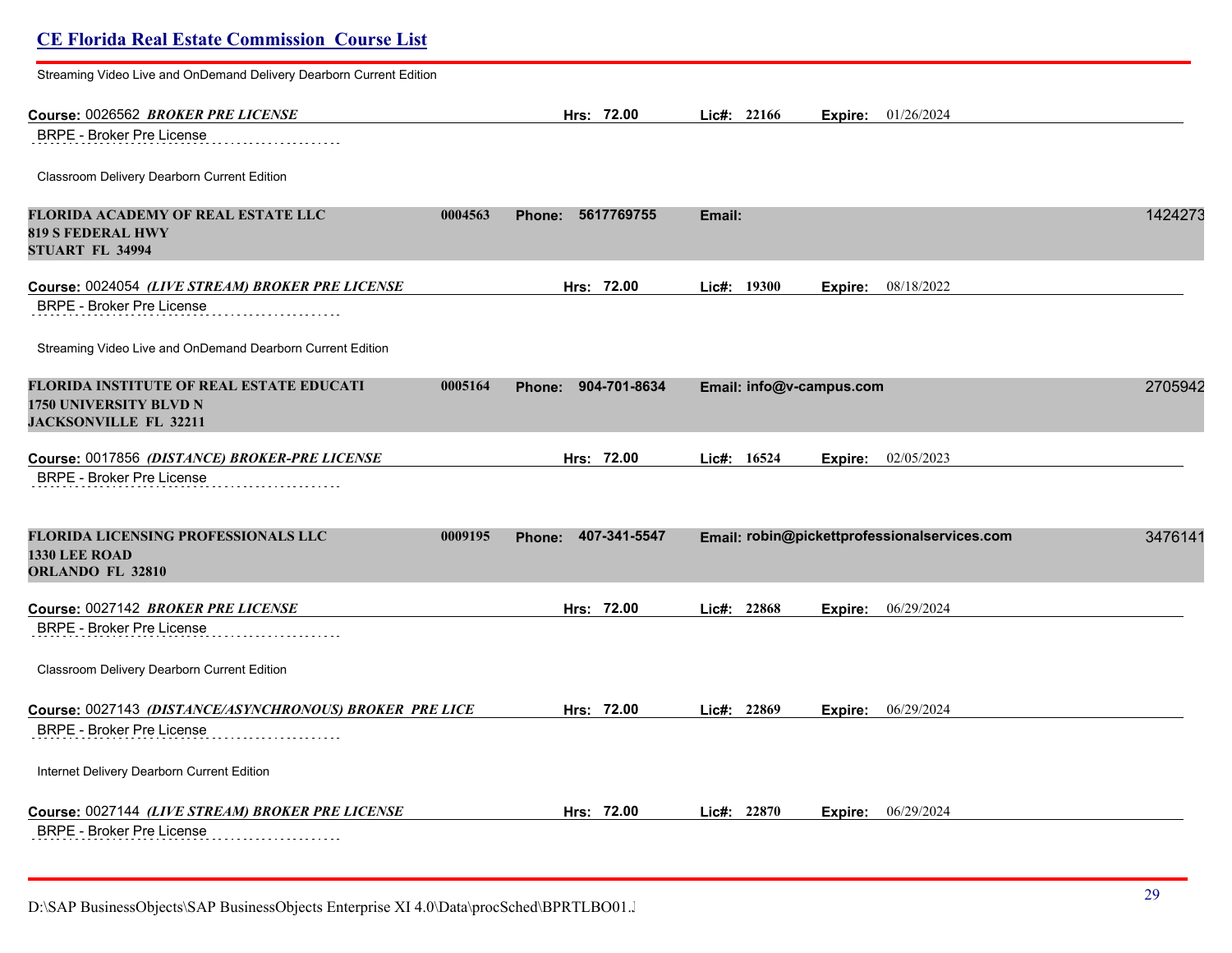| Streaming Video Liven and OnDemand Dearborn Current Edition                                         |         |                               |                              |                             |         |
|-----------------------------------------------------------------------------------------------------|---------|-------------------------------|------------------------------|-----------------------------|---------|
| FLORIDA PREMIER ASSOCIATES LLC<br><b>4429 HOLLYWOOD BLVD</b><br>817497<br><b>HOLLYWOOD FL 33081</b> | 0007992 | <b>Phone:</b>                 | Email:                       |                             | 3167660 |
| Course: 0021901 <i>BROKER PRE LICENSE</i>                                                           |         | Hrs: 72.00                    | Lic#: 16823                  | Expire: 03/24/2023          |         |
| <b>BRPE - Broker Pre License</b>                                                                    |         |                               |                              |                             |         |
| Classroom Delivery With Spanish Language End of Course Exams<br>Dearborn Current Delivery           |         |                               |                              |                             |         |
| FLORIDA REAL ESTATE ACADEMY LLC                                                                     | 0003077 | Phone: 850 830 2843           | Email:                       |                             | 2980647 |
| <b>327 SOUTH COUNTY HIGHWAY 393</b><br><b>SUITE 202</b>                                             |         |                               |                              |                             |         |
| SANTA ROSA BEACH FL 32459                                                                           |         |                               |                              |                             |         |
| Course: 0021050 (DISTANCE) BROKER PRE LICENSE                                                       |         | Hrs: 72.00                    | Lic#: 15928<br>Expire:       | 08/26/2022                  |         |
| <b>BRPE - Broker Pre License</b>                                                                    |         |                               |                              |                             |         |
| Internet Delivery David Collins and Bryan Kiefer Current Edition                                    |         |                               |                              |                             |         |
| FLORIDA REAL ESTATE COLLEGE<br>18101 HIGHWOODS PRESERVE PKWY<br>TAMPA FL 33647                      | 0008510 | <b>Phone:</b>                 | Email:                       |                             | 3358934 |
| Course: 0023897 <i>(DISTANCE) BROKER PRE LICENSE</i>                                                |         | Hrs: 72.00                    | Lic#: 19132<br>Expire:       | 07/28/2022                  |         |
| <b>BRPE - Broker Pre License</b>                                                                    |         |                               |                              |                             |         |
| Internet Delivery Dearborn Current Edition                                                          |         |                               |                              |                             |         |
| Course: 0024240 <i>(LIVE STREAM) BROKER PRE LICENSE</i>                                             |         | Hrs: 72.00                    | Lic#: 19494                  | <b>Expire:</b> 09/20/2022   |         |
| <b>BRPE - Broker Pre License</b>                                                                    |         |                               |                              |                             |         |
| Streaming Video Live and OnDemand Dearborn Current Edition                                          |         |                               |                              |                             |         |
| FLORIDA REAL ESTATE EDUCATIONAL CENTER L<br>6951 ISLA VISTA DR<br>WEST PALM BEACH FL 33412          | 0003043 | 561-306-0545<br><b>Phone:</b> | Email: pbcrealty@hotmail.com |                             | 3423929 |
| Course: 0011334 (DISTANCE) BROKER PRE LICENSE                                                       |         | Hrs: 72.00                    | Lic#: 22637                  | <b>Expire:</b> $05/11/2024$ |         |
|                                                                                                     |         |                               |                              |                             |         |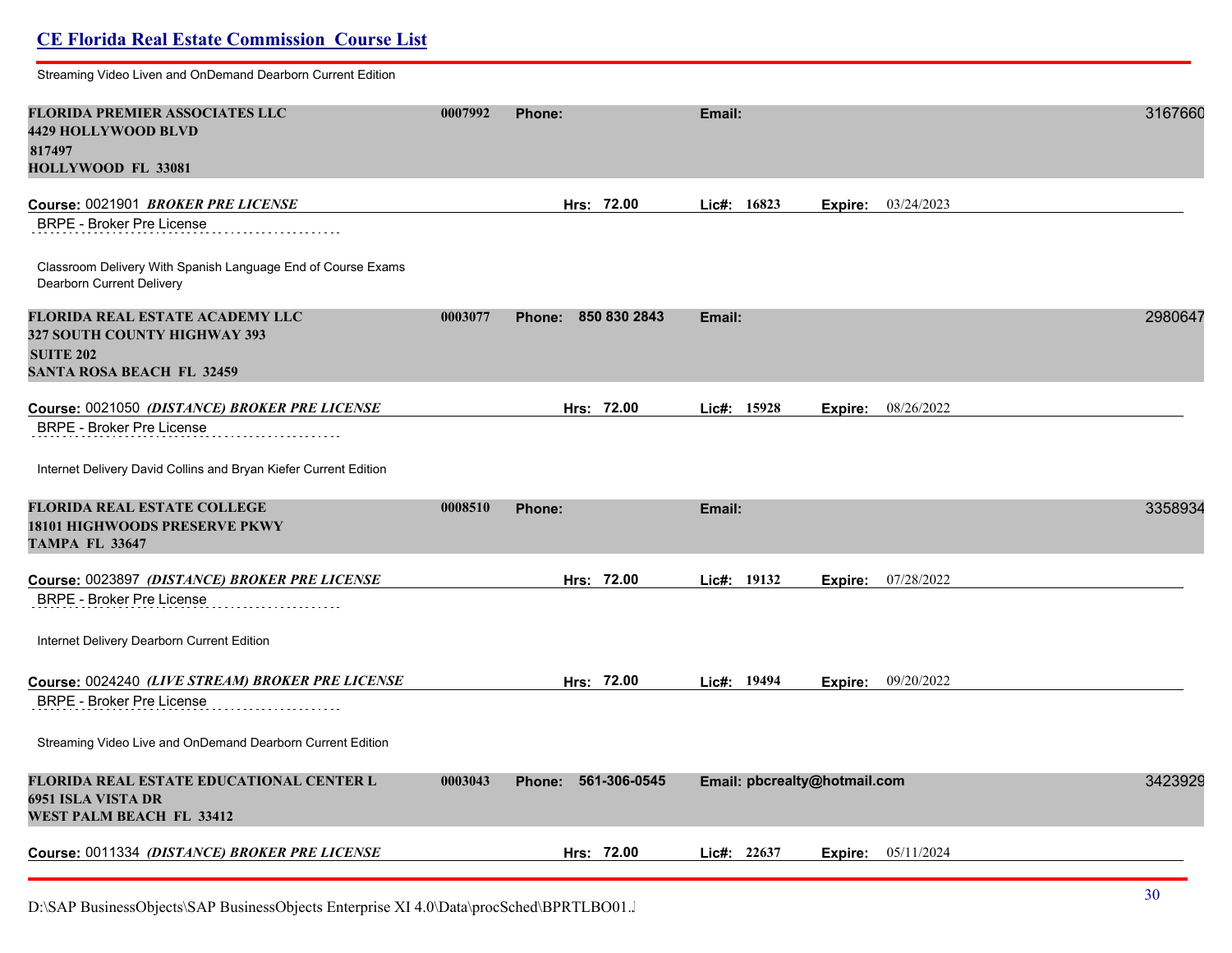## BRPE - Broker Pre License Internet Delivery Cengage Learning Current Edition **FLORIDA REAL ESTATE INSTITUTE INC 0001904 Phone: Email:** 1511038 **3501 S W 2ND AVE #2300 GAINESVILLE FL 32607 Course:** 0018276 *(DISTANCE) BROKER PRE-LICENSE* **Hrs: 72.00 Lic#: 19527 Expire:** 09/29/2022 BRPE - Broker Pre License Internet Delivery Dearborn Current Edition **Course:** 0020304 *BROKER PRE LICENSE* **Hrs: 72.00 Lic#: 22508 Expire:** 04/12/2024 BRPE - Broker Pre License **FLORIDA REAL ESTATE LEARNING-CENTER INC 0002595 Phone: 407-375-0509 Email: nickcariot@aol.com** 28882681 **913 PONDVIEW LANE CELEBRATION FL 34747 Course:** 0023886 *(LIVE STREAM) BROKER PRE LICENSE* **Hrs: 72.00 Lic#: 19108 Expire:** 07/26/2022 BRPE - Broker Pre License Streaming Video Live and OnDemand Dearborn Current Edition **FLORIDA REAL ESTATE TRAINERS LLC 0004533 Phone: 239-596-3940 Email: david@collinsseminars.com** 27382272 **201 E GOVERNMENT ST PENSACOLA FL 32502 Course:** 0018227 *(DISTANCE) BROKER PRE-LICENSE* **Hrs: 72.00 Lic#: 19559 Expire:** 10/27/2022 BRPE - Broker Pre License **FLORIDA REAL ESTATE UNIVERSITY.COM 0005473 Phone: 888-738-7381 Email: CAMPUS@FLORIDAREALESTATEUNIVERITY.COM** 32499514 **6081 W. CARUSO CT DUNNELLON FL 34433 Course:** 0018335 *(DISTANCE) BROKER PRE-LICENSE* **Hrs: 72.00 Lic#: 19842 Expire:** 12/14/2022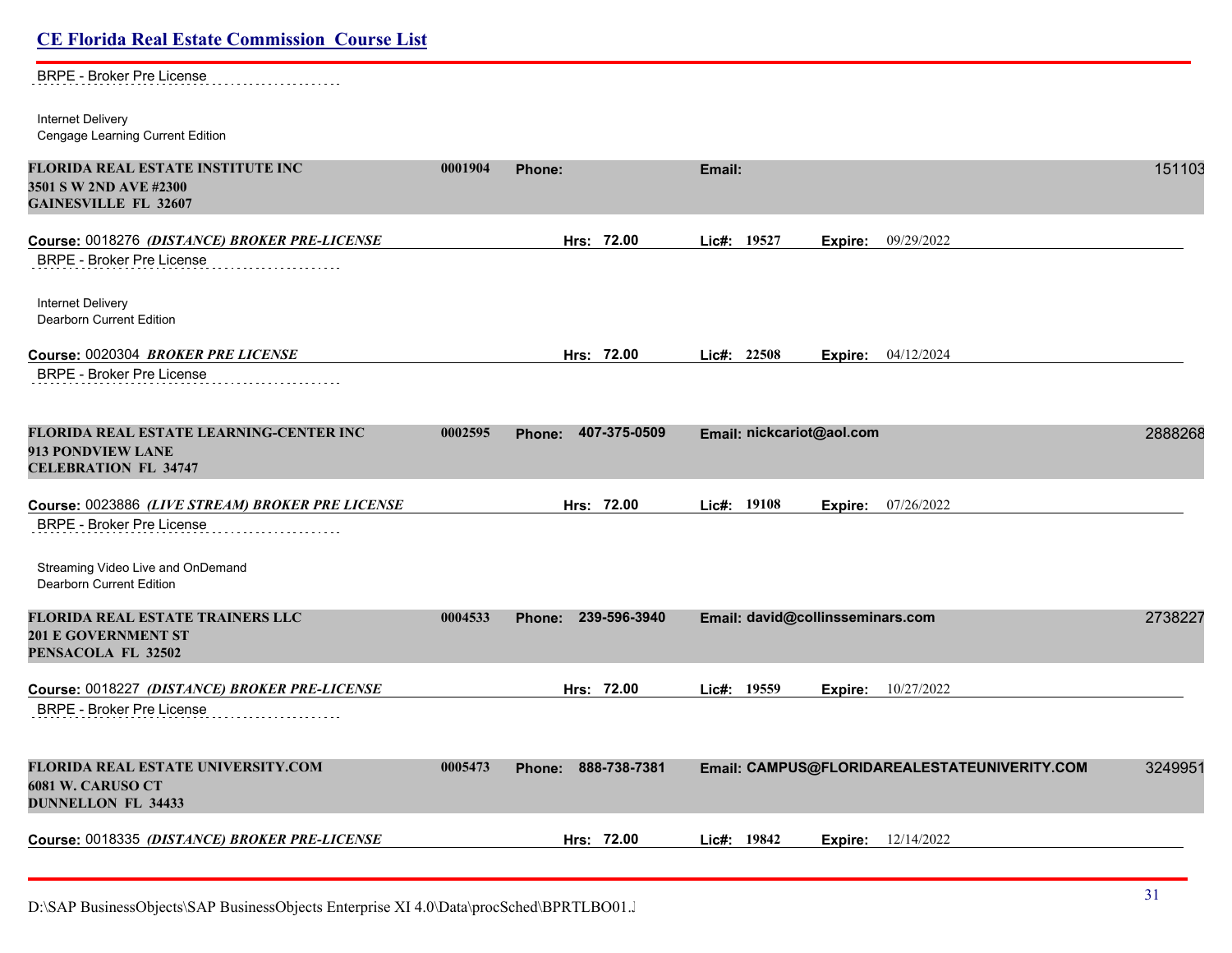## **CE Florida Real Estate Commission Course List** BRPE - Broker Pre License Internet Delivery Dearborn Current Edition **Course:** 0018336 *BROKER PRE LICENSE* **Hrs: 72.00 Lic#: 19841 Expire:** 12/14/2022 BRPE - Broker Pre License . . . . . . . . . . . . . . . . . . Classroom Delivery Dearborn Current Edition **Course:** 0019576 *(LIVE STREAMING )BROKER PRE LICENSE* **Hrs: 72.00 Lic#: 21553 Expire:** 08/17/2023 BRPE - Broker Pre License Streaming Video - Live and On-Demand Dearborn Current Edition **FLORIDA REALTY SCHOOL OF MIAMI 0007962 Phone: 786-588-4262 Email: info@floridarealtyschoolofmiami.com** 31572358 **9415 SUNSET DR 236 MIAMI FL 33173 Course:** 0021751 *BROKER PRE LICENSE* **Hrs: 72.00 Lic#: 16670 Expire:** 02/26/2023 BRPE - Broker Pre License Classroom Delivery with Spanish Language End of Course Exams Dearborn Current Edition **Course:** 0021753 *(DISTANCE) BROKER PRE LICENSE* **Hrs: 72.00 Lic#: 16672 Expire:** 02/26/2023 BRPE - Broker Pre License . . . . . . . . . . . . . . . . . . . Internet Delivery Dearborn Current Edition **FLORIDA SCHOOL FOR REAL ESTATE 0008307 Phone: 904-853-6746 Email: FLORIDASCHOOLFORRE@GMAIL.COM** 32587965 **1343 ROGERO RD JACKSONVILLE FL 32211 Course:** 0025096 *(LIVE STREAM) BROKER PRE LICENSE* **Hrs: 72.00 Lic#: 20394 Expire:** 02/10/2023 BRPE - Broker Pre License Internet Delivery Dearborn Current Edition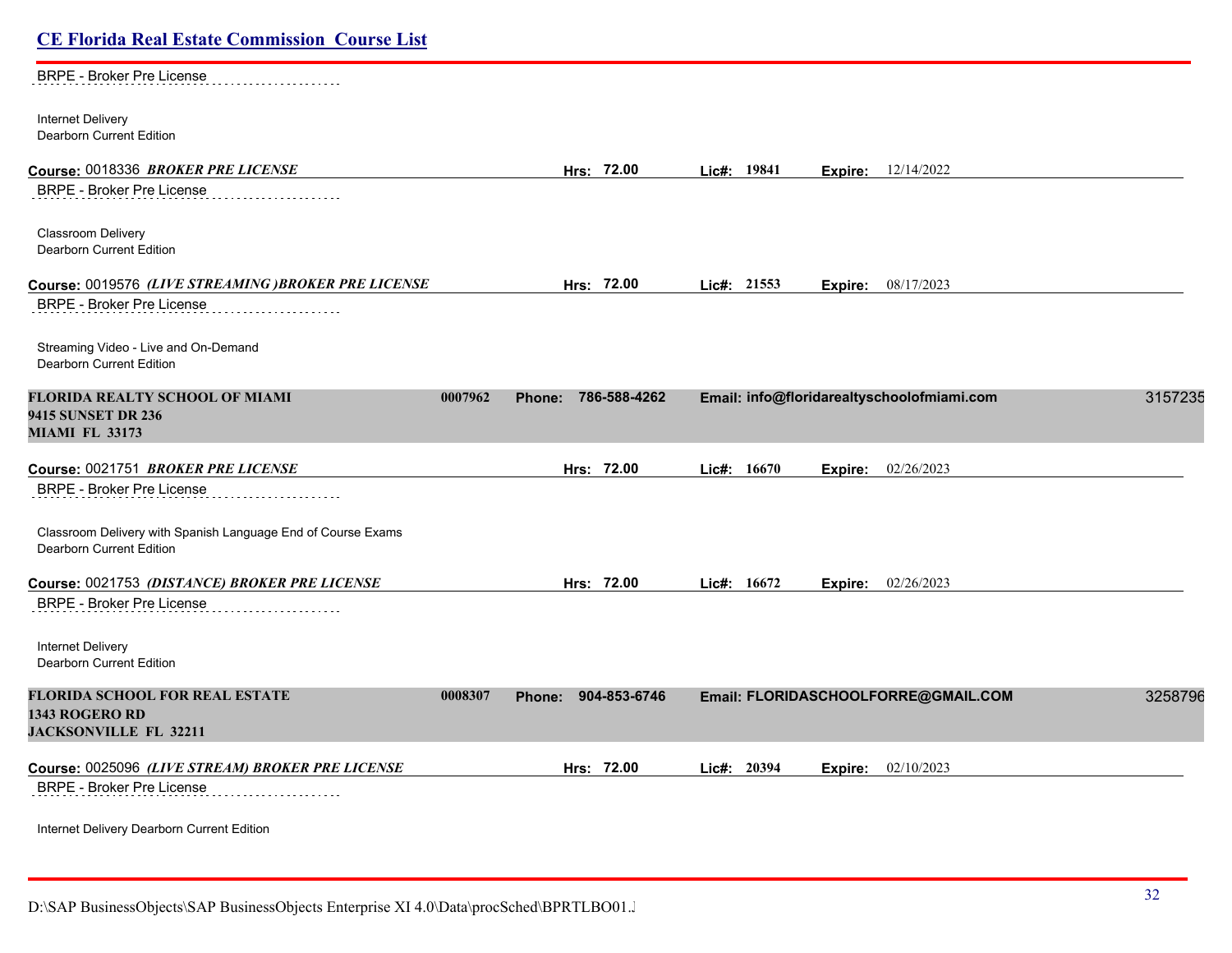| <b>CE Florida Real Estate Commission Course List</b>                                   |         |                        |                                           |         |
|----------------------------------------------------------------------------------------|---------|------------------------|-------------------------------------------|---------|
| FLORIDA SCHOOL OF REAL ESTATE CONSTRUCTI<br>11517 LEANNE LANE<br><b>TAMPA FL 33637</b> | 0007120 | 239-777-1874<br>Phone: | Email:                                    | 2854963 |
| Course: 0018182 BROKER PRE LICENSE                                                     |         | Hrs: 72.00             | Lic#: 16576<br>02/13/2023<br>Expire:      |         |
| <b>BRPE - Broker Pre License</b>                                                       |         |                        |                                           |         |
| Internet Delivery<br>Dearborn Current Edition                                          |         |                        |                                           |         |
| Course: 0018189 BROKER PRE LICENSE                                                     |         | Hrs: 72.00             | Lic#: 16575<br>02/13/2023<br>Expire:      |         |
| <b>BRPE - Broker Pre License</b>                                                       |         |                        |                                           |         |
| Classroom Delivery<br>Dearborn Current Edition                                         |         |                        |                                           |         |
| FLORIDA SCHOOL OF REAL ESTATE LLC<br><b>10450 SAN JOSE</b>                             | 0006452 | 904-495-5163<br>Phone: | Email: education@flschoolofrealestate.com | 3376601 |
| <b>SUITE 3</b><br><b>JACKSONVILLE FL 32257</b>                                         |         |                        |                                           |         |
|                                                                                        |         |                        |                                           |         |
| Course: 0026362 (DISTANCE) BROKER PRE LICENSE                                          |         | Hrs: 72.00             | Lic#: 21917<br>11/16/2023<br>Expire:      |         |
| <b>BRPE - Broker Pre License</b>                                                       |         |                        |                                           |         |
| Internet Delivery Dearborn Current Edition                                             |         |                        |                                           |         |
| FLORIDA STATE COLLEGE AT JACKSONVILLE                                                  | 0002638 | Phone: 904-361-6220    | Email: workforceops@fscj.edu              | 3408589 |
| <b>601 WEST STATE STREET</b><br><b>JACKSONVILLE FL 32202</b>                           |         |                        |                                           |         |
| Course: 0021868 (DISTANCE) BROKER PRE LICENSE                                          |         | Hrs: 72.00             | Lic#: 16785<br>03/13/2023<br>Expire:      |         |
| <b>BRPE - Broker Pre License</b>                                                       |         |                        |                                           |         |
| Internet Delivery                                                                      |         |                        |                                           |         |
| Dearborn Current Edition                                                               |         |                        |                                           |         |
| <b>FLORIDA'S REAL ESTATE SCHOOL</b><br>9881 NW 37TH                                    | 0008047 | Phone: 954-606-7926    | Email: RMGEBAUER@GMAIL.COM                | 2769970 |
| <b>CORAL SPRINGS FL 33065</b>                                                          |         |                        |                                           |         |
| Course: 0022058 (DISTANCE) BROKER PRE LICENSE                                          |         | Hrs: 72.00             | Lic#: 16958<br><b>Expire:</b> 05/02/2023  |         |
| <b>BRPE - Broker Pre License</b>                                                       |         |                        |                                           |         |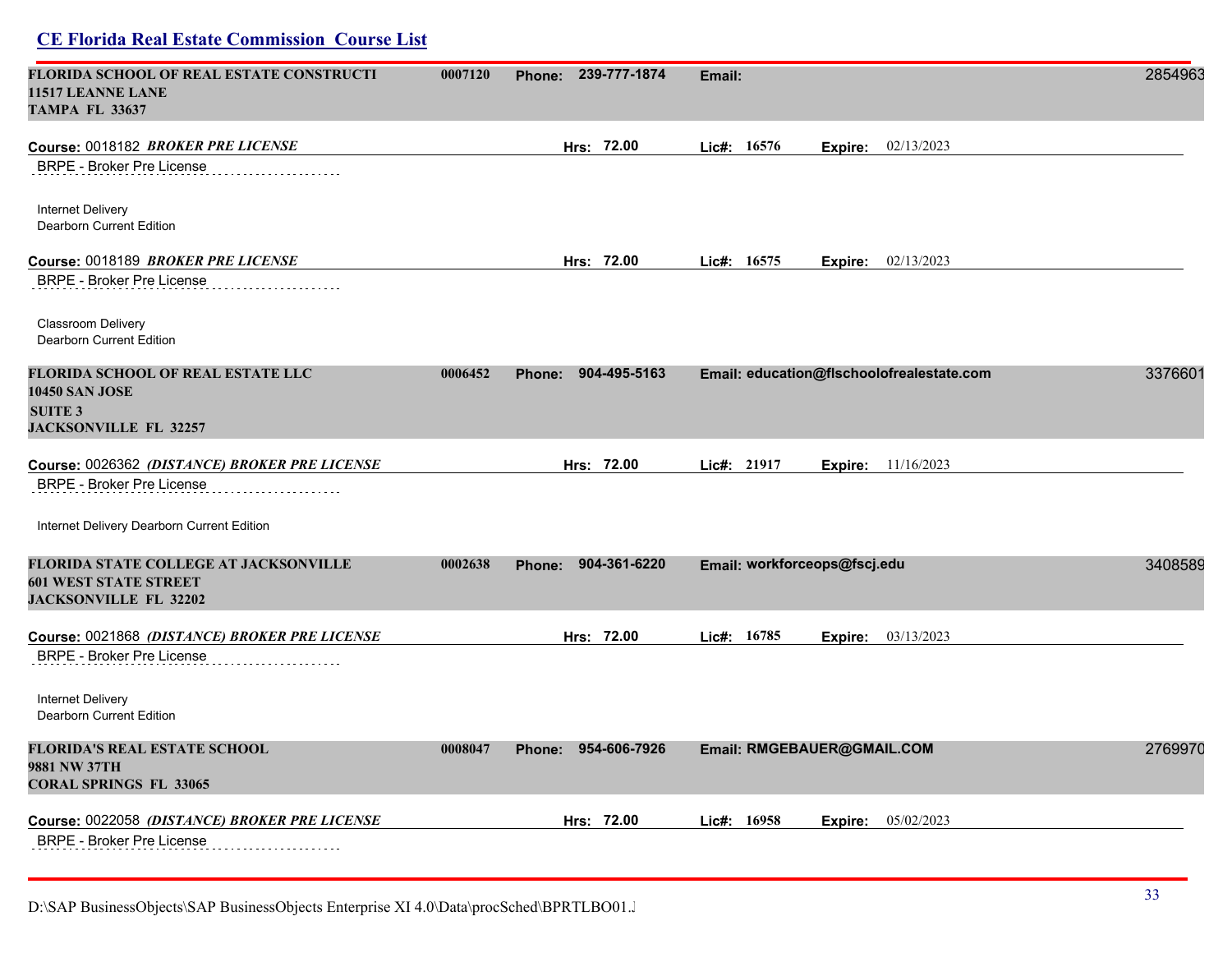Distance Education Delivery Career WebSchool Current Edition

| <b>FRE SCHOOL LLC</b><br>5927 SW 70 STREET UNIT 431808<br><b>SOUTH MIAMI FL 33143</b>           | 0005895 | 305-653-8002<br><b>Phone:</b> |             | Email: perry@floridarealestateschool.com      | 3468641 |
|-------------------------------------------------------------------------------------------------|---------|-------------------------------|-------------|-----------------------------------------------|---------|
| Course: 0018258 (DISTANCE) BROKER-PRE LICENSE                                                   |         | Hrs: 72.00                    | Lic#: 22572 | 04/25/2024<br>Expire:                         |         |
| <b>BRPE - Broker Pre License</b>                                                                |         |                               |             |                                               |         |
| <b>Internet Delivery</b><br>Dearborn Current Edition                                            |         |                               |             |                                               |         |
| <b>GATEWAY SCHOOL OF REAL ESTATE INC</b><br><b>143 SW MONTEREY RD</b><br><b>STUART FL 34994</b> | 0006415 | 772-919-2687<br>Phone:        |             | Email: jennifer@gatewayschoolofrealestate.com | 3244223 |
| Course: 0018350 BROKER PRE LICENSE                                                              |         | Hrs: 72.00                    | Lic#: 19496 | <b>Expire:</b> $09/21/2022$                   |         |
| <b>BRPE - Broker Pre License</b>                                                                |         |                               |             |                                               |         |
| Classroom Delivery<br>Dearborn Current Edition                                                  |         |                               |             |                                               |         |
| Course: 0018422 (DISTANCE) BROKER PRE-LICENSE                                                   |         | Hrs: 72.00                    | Lic#: 19497 | <b>Expire:</b> 09/21/2022                     |         |
| <b>BRPE - Broker Pre License</b>                                                                |         |                               |             |                                               |         |
| <b>Internet Delivery</b><br><b>Dearborn Current Edition</b>                                     |         |                               |             |                                               |         |
| <b>GIUMENTA SCHOOL OF REAL ESTATE</b>                                                           | 0001911 | <b>Phone:</b>                 | Email:      |                                               | 988392  |
| 9005 CHARLES ROWLAND DR<br>TERMINAL #10                                                         |         |                               |             |                                               |         |
| <b>CAPE CANAVERAL FL 32920</b>                                                                  |         |                               |             |                                               |         |
| Course: 0018359 BROKER PRE LICENSE                                                              |         | Hrs: 72.00                    | Lic#: 22783 | 06/16/2024<br>Expire:                         |         |
| <b>BRPE - Broker Pre License</b>                                                                |         |                               |             |                                               |         |
| Classroom Delivery<br>Dearborn Current Edition                                                  |         |                               |             |                                               |         |
| Course: 0019543 (DISTANCE) BROKER PRE-LICENSE                                                   |         | Hrs: 72.00                    | Lic#: 21115 | <b>Expire:</b> 05/20/2023                     |         |
|                                                                                                 |         |                               |             |                                               |         |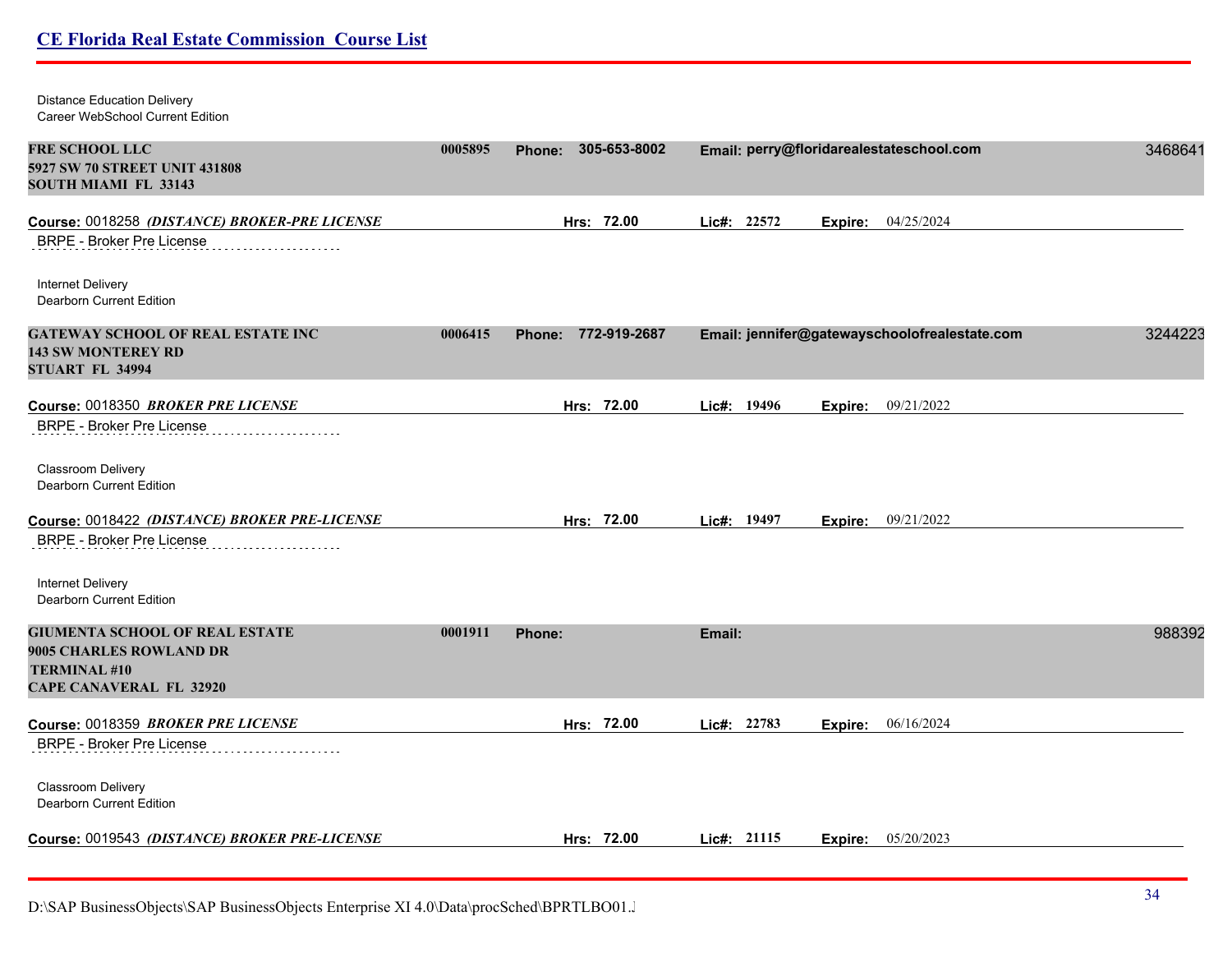| <b>CE Florida Real Estate Commission Course List</b>                                             |         |                     |            |        |             |         |                                    |         |
|--------------------------------------------------------------------------------------------------|---------|---------------------|------------|--------|-------------|---------|------------------------------------|---------|
| <b>BRPE - Broker Pre License</b>                                                                 |         |                     |            |        |             |         |                                    |         |
| Internet Delivery<br>Dearborn Current Edition                                                    |         |                     |            |        |             |         |                                    |         |
| Course: 0024402 (LIVE STREAM) BROKER PRE LICENSE<br><b>BRPE - Broker Pre License</b>             |         |                     | Hrs: 72.00 |        | Lic#: 19631 | Expire: | 11/09/2022                         |         |
| Streaming Video Live and OnDemand Dearborn Current Edition                                       |         |                     |            |        |             |         |                                    |         |
| <b>GLOBALWIDE SCHOOL OF REAL ESTATE</b><br><b>7620 SW 60TH AVE</b><br><b>OCALA FL 34476</b>      | 0008256 | Phone: 352-598-9693 |            |        |             |         | Email: MIGUEL@GLOBALWIDEREALTY.COM | 3580662 |
| Course: 0023039 BROKER PRE LICENSE                                                               |         |                     | Hrs: 72.00 |        | Lic#: 18157 | Expire: | 12/16/2023                         |         |
| <b>BRPE - Broker Pre License</b>                                                                 |         |                     |            |        |             |         |                                    |         |
| Classroom Delivery<br>Dearborn Current Edition With Spanish Language End of course Exams         |         |                     |            |        |             |         |                                    |         |
| Course: 0023042 BROKER PRE LICENSE                                                               |         |                     | Hrs: 72.00 |        | Lic#: 18160 | Expire: | 12/16/2023                         |         |
| <b>BRPE - Broker Pre License</b>                                                                 |         |                     |            |        |             |         |                                    |         |
| Classroom Delivery<br><b>Dearborn Current Edition</b>                                            |         |                     |            |        |             |         |                                    |         |
| Course: 0023433 (DISTANCE) BROKER PRE LICENSE                                                    |         |                     | Hrs: 72.00 |        | Lic#: 18642 | Expire: | 04/01/2024                         |         |
| <b>BRPE - Broker Pre License</b>                                                                 |         |                     |            |        |             |         |                                    |         |
| Internet Delivery Dearborn Current Edition                                                       |         |                     |            |        |             |         |                                    |         |
| <b>GOLD COAST PROFESSIONAL SCHOOLS LLC</b><br>2950 PINEDA PLAZA WAY<br><b>MELBOURNE FL 32940</b> | 0002560 | <b>Phone:</b>       |            | Email: |             |         |                                    | 3337923 |
| Course: 0019646 BROKER PRE LICENSE                                                               |         |                     | Hrs: 72.00 |        | Lic#: 21454 |         | <b>Expire:</b> 08/04/2023          |         |
| <b>BRPE - Broker Pre License</b>                                                                 |         |                     |            |        |             |         |                                    |         |
| Course: 0019647 (DISTANCE) BROKER PRE-LICENSE                                                    |         |                     | Hrs: 72.00 |        | Lic#: 17764 |         | Expire: 09/30/2023                 |         |
| BRPE - Broker Pre License                                                                        |         |                     |            |        |             |         |                                    |         |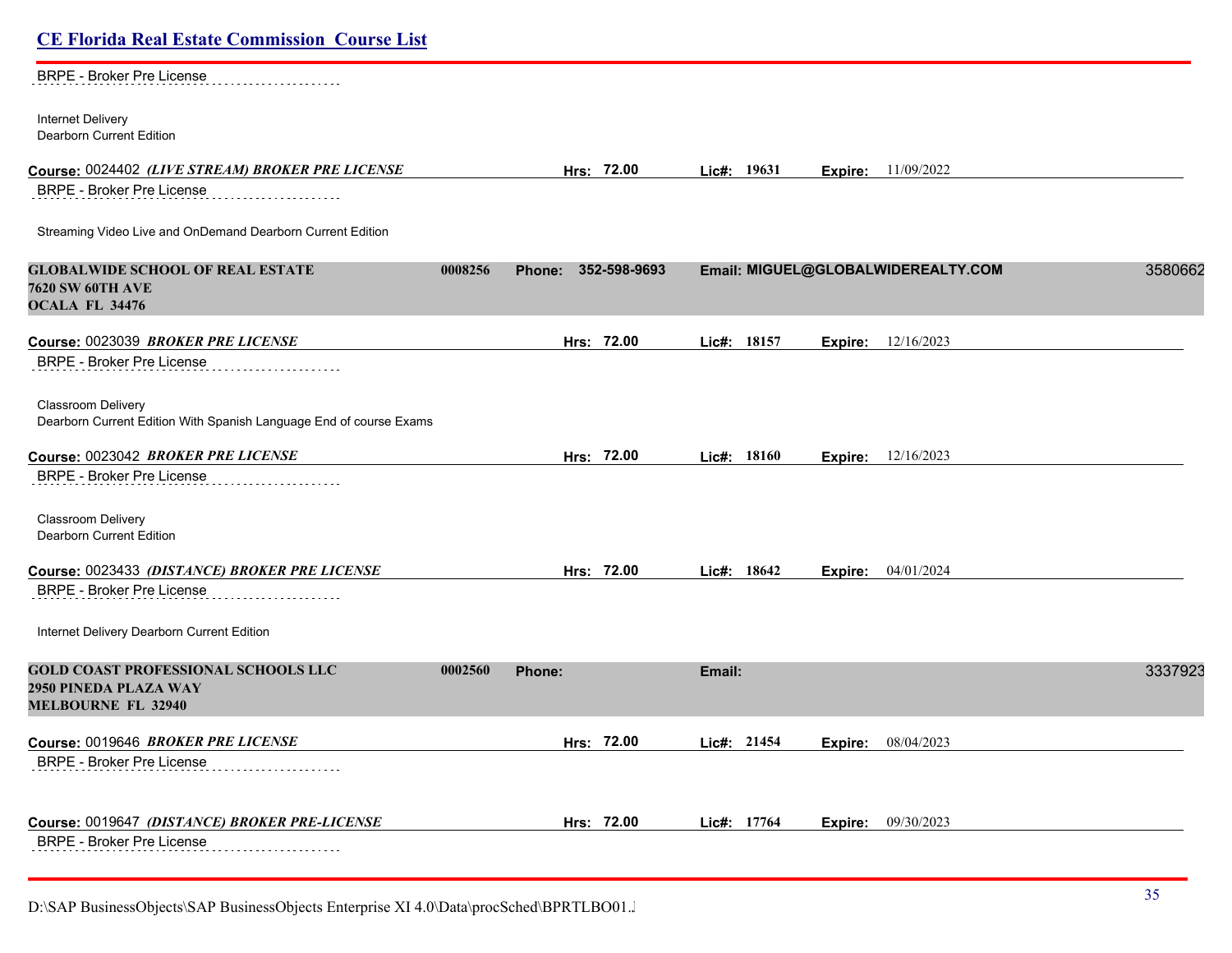| Course: 0023048 (SPANISH) BROKER PRE LICENSE                                                         |         |                     | Hrs: 72.00 |        | Lic#: 21534 |                             | <b>Expire:</b> 08/16/2023        |         |
|------------------------------------------------------------------------------------------------------|---------|---------------------|------------|--------|-------------|-----------------------------|----------------------------------|---------|
| <b>BRPE - Broker Pre License</b>                                                                     |         |                     |            |        |             |                             |                                  |         |
| Course: 0023364 (LIVE STREAM) BROKER PRE LICENSE                                                     |         |                     | Hrs: 72.00 |        | Lic#: 18575 |                             | <b>Expire:</b> 03/22/2024        |         |
| <b>BRPE - Broker Pre License</b>                                                                     |         |                     |            |        |             |                             |                                  |         |
| Course: 0023870 (LIVE STREAM) SPANISH BROKER PRE LICENSE<br><b>BRPE - Broker Pre License</b>         |         |                     | Hrs: 72.00 |        | Lic#: 19634 | Expire:                     | 11/09/2022                       |         |
| <b>GOLD EAGLE 21 TRAINING INC</b><br>PO BOX 160024<br><b>MIAMI FL 33116</b>                          | 0006222 | <b>Phone:</b>       |            | Email: |             |                             |                                  | 2590135 |
| Course: 0018686 BROKER PRE LICENSE<br><b>BRPE - Broker Pre License</b>                               |         |                     | Hrs: 72.00 |        | Lic#: 20572 | Expire:                     | 02/24/2023                       |         |
| Classroom Delivery<br><b>Dearborn Current Edition</b>                                                |         |                     |            |        |             |                             |                                  |         |
| <b>GOLIATH REAL ESTATE INC.</b><br><b>2385 HOPEWELL PLANTATION</b><br><b>ALPHARETTA GA 30004</b>     | 0009085 | Phone:              | 6783586509 |        |             | Email: jim@jamesvincent.com |                                  | 3475024 |
| Course: 0026695 (DISTANCE) BROKER PRE LICENSE<br><b>BRPE - Broker Pre License</b>                    |         |                     | Hrs: 72.00 |        | Lic#: 22301 | Expire:                     | 02/23/2024                       |         |
| Internet Delivery Dearborn Current Edition                                                           |         |                     |            |        |             |                             |                                  |         |
| HABITARE SCHOOL OF REAL ESTATE LLC<br><b>1900 N BAYSHORE DR SUITE 1A/1B</b><br><b>MIAMI FL 33132</b> | 0006101 | Phone: 305 728 6466 |            |        |             |                             | Email: CAROLINA@HABITAREINTL.COM | 3080977 |
| Course: 0021040 (DISTANCE) BROKER PRE LICENSE<br><b>BRPE - Broker Pre License</b>                    |         |                     | Hrs: 72.00 |        | Lic#: 15921 | Expire:                     | 08/23/2022                       |         |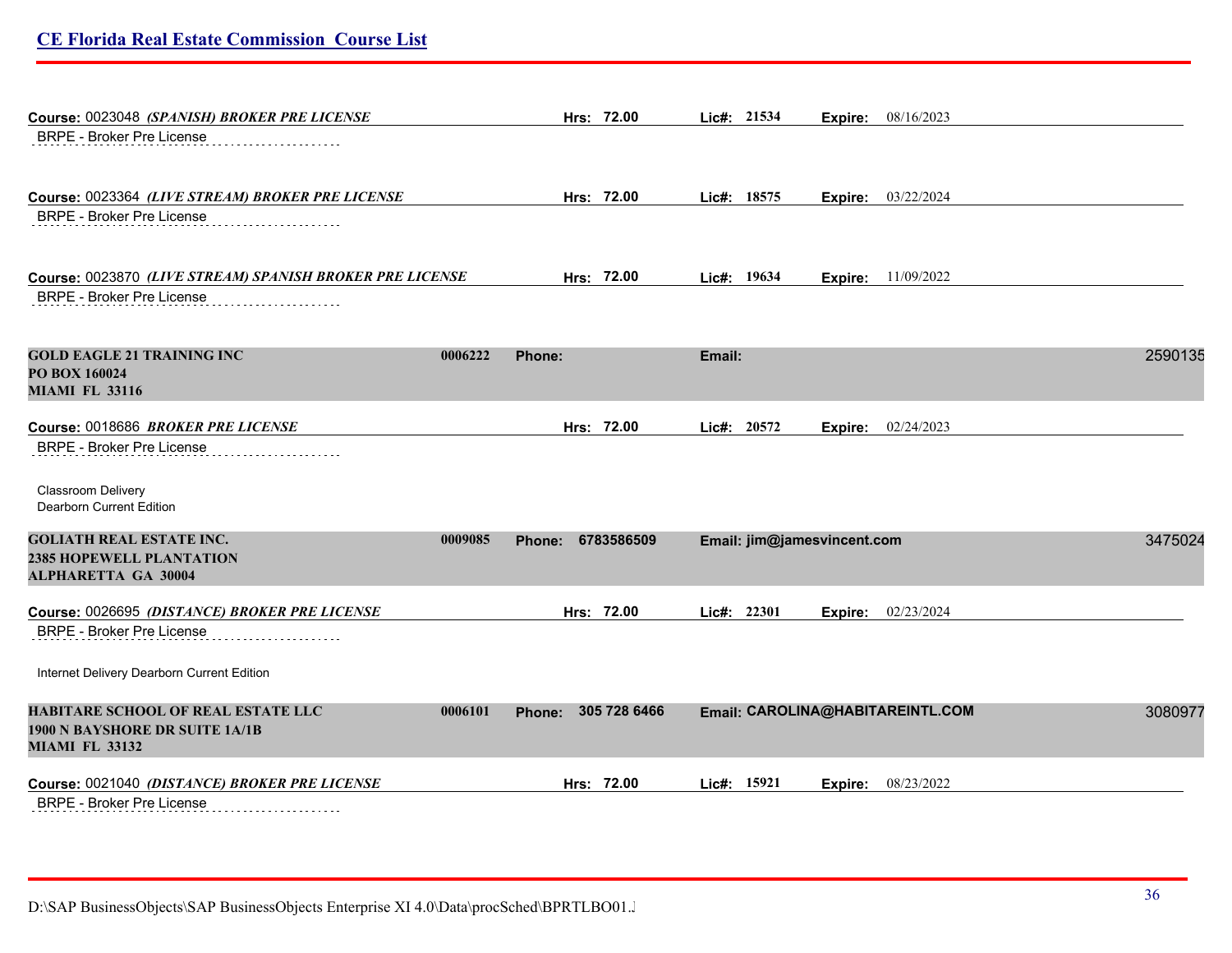| <b>CE Florida Real Estate Commission Course List</b>                                                             |         |                               |             |                         |                                            |         |
|------------------------------------------------------------------------------------------------------------------|---------|-------------------------------|-------------|-------------------------|--------------------------------------------|---------|
| <b>Distance Delivery</b><br>Career WebSchool Current Edition                                                     |         |                               |             |                         |                                            |         |
| Course: 0022311 BROKER PRE LICENSE                                                                               |         | Hrs: 72.00                    | Lic#: 17208 | Expire:                 | 07/07/2023                                 |         |
| <b>BPL - Broker Post License</b>                                                                                 |         |                               |             |                         |                                            |         |
| Classroom Delivery<br>Dearborn Current Edition with Spanish Language end of course exams                         |         |                               |             |                         |                                            |         |
| Course: 0022348 BROKER PRE LICENSE                                                                               |         | Hrs: 72.00                    | Lic#: 17248 | Expire:                 | 07/09/2023                                 |         |
| <b>BRPE - Broker Pre License</b>                                                                                 |         |                               |             |                         |                                            |         |
| Classroom Delivery<br><b>Dearborn Current Edition</b>                                                            |         |                               |             |                         |                                            |         |
| Course: 0027078 (DISTANCE) BROKER PRE LICENSE                                                                    |         | Hrs: 72.00                    | Lic#: 22785 | Expire:                 | 06/19/2024                                 |         |
| <b>BRPE - Broker Pre License</b>                                                                                 |         |                               |             |                         |                                            |         |
| The CE Shop                                                                                                      |         |                               |             |                         |                                            |         |
| <b>HALLMARK SCHOOL OF REAL ESTATE LLC</b><br>1898 S CLYDE MORRIS BLVD SUITE 480<br><b>SOUTH DAYTONA FL 32119</b> | 0006562 | 386-947-7810<br><b>Phone:</b> |             |                         | Email: lisa@hallmarkschoolofrealestate.com | 3264045 |
| Course: 0018385 (DISTANCE) BROKER PRE-LICENSE                                                                    |         | Hrs: 72.00                    | Lic#: 19481 | Expire:                 | 09/16/2022                                 |         |
| <b>BRPE - Broker Pre License</b>                                                                                 |         |                               |             |                         |                                            |         |
| Internet Delivery<br><b>Dearborn Current Edition</b>                                                             |         |                               |             |                         |                                            |         |
| Course: 0018386 BROKER PRE LICENSE                                                                               |         | Hrs: 72.00                    | Lic#: 19774 | Expire:                 | 12/08/2022                                 |         |
| <b>BRPE - Broker Pre License</b>                                                                                 |         |                               |             |                         |                                            |         |
| Classroom Delivery<br>Dearborn Current Edition                                                                   |         |                               |             |                         |                                            |         |
| <b>HARPER SCHOOL OF REAL ESTATE</b><br><b>1461 ROGERO ROAD B</b><br><b>JACKSONVILLE FL 32211</b>                 | 0008058 | Phone: 904-619-9488           |             | Email: DEBROKER@ATT.NET |                                            | 3182669 |
| Course: 0022100 BROKER PRE LICENSE                                                                               |         | Hrs: 72.00                    | Lic#: 16996 | Expire:                 | 05/08/2023                                 |         |
| <b>BRPE - Broker Pre License</b>                                                                                 |         |                               |             |                         |                                            |         |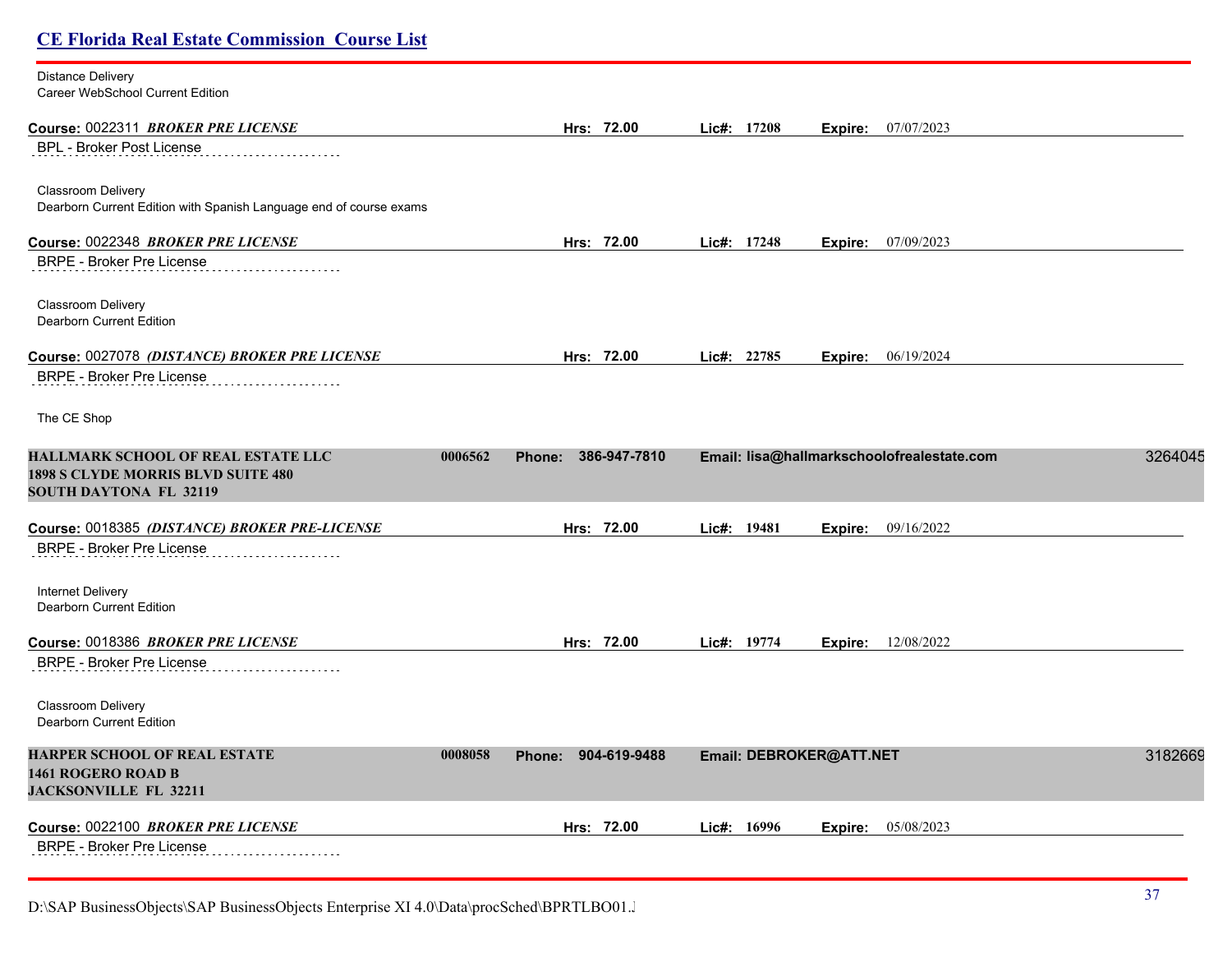| Classroom Delivery<br><b>Dearborn Current Edition</b>                                             |         |                        |             |                                      |         |
|---------------------------------------------------------------------------------------------------|---------|------------------------|-------------|--------------------------------------|---------|
| Course: 0022124 BROKER PRE LICENSE                                                                |         | Hrs: 72.00             | Lic#: 17006 | Expire: 05/12/2023                   |         |
| <b>BRPE - Broker Pre License</b>                                                                  |         |                        |             |                                      |         |
| <b>Classroom Delivery</b><br>Dearborn Current Edition With Spanish Language End of Course Exams   |         |                        |             |                                      |         |
| HARRIS REAL ESTATE SCHOOL                                                                         | 0007448 | Phone: 239-470-9064    |             | Email: DEBHARRIS2011@AOL.COM         | 3454446 |
| <b>12331 TOWNE LAKE DRIVE SUITE 2</b><br><b>FORT MYERS FL 33913</b>                               |         |                        |             |                                      |         |
| Course: 0020108 (DISTANCE) BROKER PRE-LICENSE                                                     |         | Hrs: 72.00             | Lic#: 22221 | 02/03/2024<br>Expire:                |         |
| <b>BRPE - Broker Pre License</b>                                                                  |         |                        |             |                                      |         |
| Internet Delivery<br>Dearborn Current Edition                                                     |         |                        |             |                                      |         |
| Course: 0020983 BROKER PRE LICENSE                                                                |         | Hrs: 72.00             | Lic#: 15882 | <b>Expire:</b> 08/13/2022            |         |
| <b>BRPE - Broker Pre License</b>                                                                  |         |                        |             |                                      |         |
| Classroom Delivery<br><b>Dearborn Current Edition</b>                                             |         |                        |             |                                      |         |
| HEART OF FLORIDA SCHOOL OF REAL ESTATE<br><b>1108 HAMLIN COURT</b><br><b>HAINES CITY FL 33844</b> | 0008412 | 863-353-7370<br>Phone: |             | Email: heartofflschoolofre@gmail.com | 3635279 |
| Course: 0023258 BROKER PRE LICENSE                                                                |         | Hrs: 72.00             | Lic#: 18454 | 02/25/2024<br>Expire:                |         |
| <b>BRPE - Broker Pre License</b>                                                                  |         |                        |             |                                      |         |
| Classroom Delivery<br>Dearborn Current Edition                                                    |         |                        |             |                                      |         |
| Course: 0023447 (LVIE STREAM) BROKER PRE LICENSE                                                  |         | Hrs: 72.00             | Lic#: 18668 | <b>Expire:</b> 04/05/2024            |         |
| <b>BRPE - Broker Pre License</b>                                                                  |         |                        |             |                                      |         |
| Streaming Video Live and On-Demand<br>Dearborn Current Edition                                    |         |                        |             |                                      |         |

D:\SAP BusinessObjects\SAP BusinessObjects Enterprise XI 4.0\Data\procSched\BPRTLBO01.Jobserver2\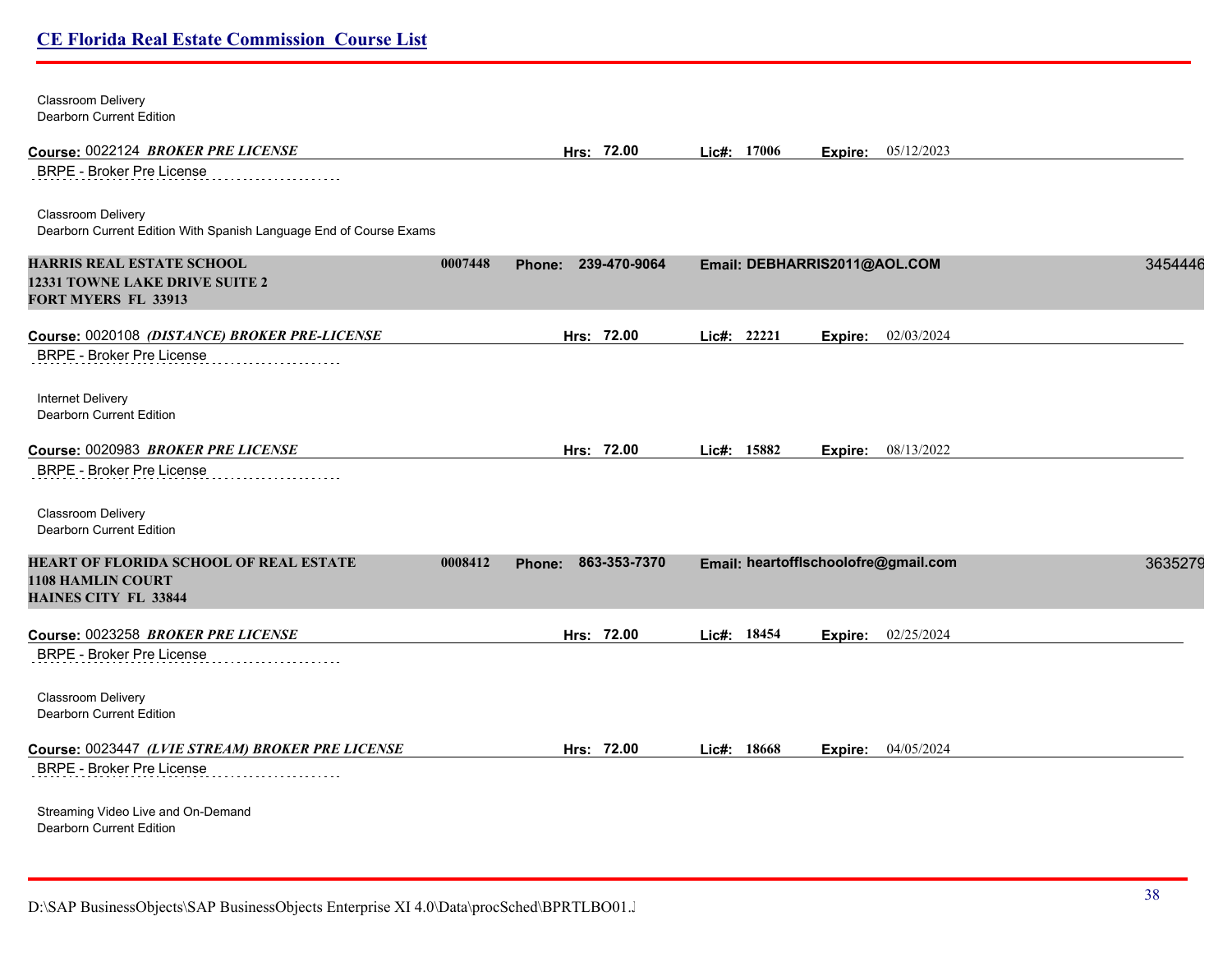| HELPMATES REALTY INC.<br>5931 SE HAMES RD<br><b>BELLEVIEW FL 34420</b>                             | 0008880 | Phone:              | Email:                                   | 3462371 |
|----------------------------------------------------------------------------------------------------|---------|---------------------|------------------------------------------|---------|
| Course: 0025911 BROKER PRE LICENSE                                                                 |         | Hrs: 72.00          | Lic#: 21275<br>06/29/2023<br>Expire:     |         |
| <b>BRPE - Broker Pre License</b>                                                                   |         |                     |                                          |         |
| Classroom Delivery Dearborn Current Edition                                                        |         |                     |                                          |         |
| <b>HOLLYWOOD CAREER INSTITUTE</b><br><b>1617 S 21 AVENUE SUITE 21</b><br><b>HOLLYWOOD FL 33020</b> | 0006815 | Phone: 305 979 1400 | Email: yvaldes@comcast.net               | 2785869 |
| Course: 0024479 (LIVE STREAM) BROKER PRE LICENSE                                                   |         | Hrs: 72.00          | Lic#: 19682<br><b>Expire:</b> 11/19/2022 |         |
| <b>BRPE - Broker Pre License</b>                                                                   |         |                     |                                          |         |
| Streaming Video Live and OnDemand Dearborn Current Edition                                         |         |                     |                                          |         |
| <b>HUGS REAL ESTATE SCHOOL</b><br><b>600 N THACKER AVE</b><br>KISSIMMEE FL 34741                   | 0008444 | Phone:              | Email:                                   | 3308574 |
| Course: 0023940 (DISTANCE) BROKER PRE LICENSE                                                      |         | Hrs: 72.00          | Lic#: 19172<br>08/04/2022<br>Expire:     |         |
| <b>BRPE - Broker Pre License</b>                                                                   |         |                     |                                          |         |
| Internet Delivery Dearborn Current Edition                                                         |         |                     |                                          |         |
| <b>INDIAN RIVER SCHOOL OF REAL ESTATE LLC</b><br>1205 US HIGHWAY 1<br><b>SEBASTIAN FL 32958</b>    | 0007248 | <b>Phone:</b>       | Email:                                   | 3010599 |
| Course: 0018643 BROKER PRE LICENSE                                                                 |         | Hrs: 72.00          | 02/11/2023<br>Lic#: 20467<br>Expire:     |         |
| <b>BRPE - Broker Pre License</b>                                                                   |         |                     |                                          |         |
| Classroom Delivery<br>Dearborn Current Edition                                                     |         |                     |                                          |         |
| Course: 0018972 (DISTANCE) BROKER PRE-LICENSE                                                      |         | Hrs: 72.00          | Lic#: 20466<br>Expire: 02/11/2023        |         |
| <b>BRPE - Broker Pre License</b>                                                                   |         |                     |                                          |         |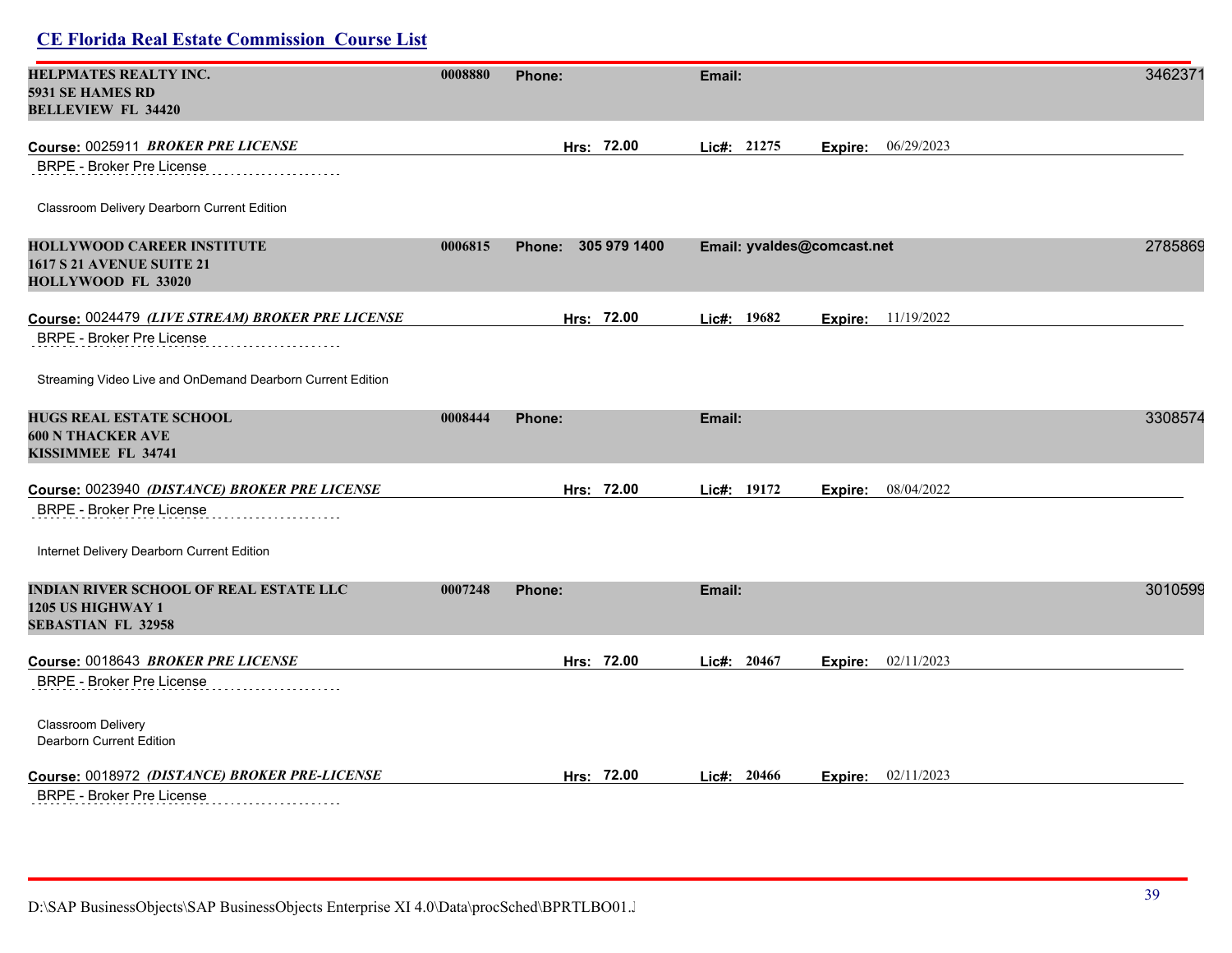| <b>CE Florida Real Estate Commission Course List</b>                                                         |         |        |            |             |         |                           |         |
|--------------------------------------------------------------------------------------------------------------|---------|--------|------------|-------------|---------|---------------------------|---------|
| Internet Delivery<br>Dearborn Current Edition                                                                |         |        |            |             |         |                           |         |
| Course: 0026956 (LIVE STREAM) BROKER PRE LICENSE                                                             |         |        | Hrs: 72.00 | Lic#: 22635 | Expire: | 05/09/2024                |         |
| <b>BRPE - Broker Pre License</b>                                                                             |         |        |            |             |         |                           |         |
| Streaming Video Live and OnDemand Dearborn Current Edition                                                   |         |        |            |             |         |                           |         |
| <b>INSTITUTE OF FLORIDA REAL ESTATE CAREERS</b><br><b>1750 N W W80TH BLVD</b><br><b>GAINESVILLE FL 32606</b> | 0001921 | Phone: |            | Email:      |         |                           | 874478  |
| Course: 0018261 (DISTANCE) BROKER PRE-LICENSE                                                                |         |        | Hrs: 72.00 | Lic#: 19498 | Expire: | 09/21/2022                |         |
| <b>BRPE - Broker Pre License</b>                                                                             |         |        |            |             |         |                           |         |
| Internet Delivery<br><b>Dearborn Current Edition</b>                                                         |         |        |            |             |         |                           |         |
| <b>INSTITUTE OF REAL ESTATE WORLD CONSULTAN</b><br><b>111 E MONUMENT AVE SUITE 324</b><br>KISSIMMEE FL 34744 | 0005242 | Phone: |            | Email:      |         |                           | 1637434 |
| Course: 0021627 (DISTANCE) BROKER PRE LICENSE                                                                |         |        | Hrs: 72.00 | Lic#: 16517 | Expire: | 02/05/2023                |         |
| <b>BRPE - Broker Pre License</b>                                                                             |         |        |            |             |         |                           |         |
| Internet Delivery<br>Dearborn Current Edition                                                                |         |        |            |             |         |                           |         |
| Course: 0021628 BROKER PRE LICENSE                                                                           |         |        | Hrs: 72.00 | Lic#: 16518 | Expire: | 02/05/2023                |         |
| <b>BRPE - Broker Pre License</b>                                                                             |         |        |            |             |         |                           |         |
| Classroom Delivery With Spanish Language End of Course Examination<br><b>Dearborn Current Edition</b>        |         |        |            |             |         |                           |         |
| Course: 0021629 BROKER PRE LICENSE                                                                           |         |        | Hrs: 72.00 | Lic#: 16519 |         | Expire: 02/05/2023        |         |
| <b>BRPE - Broker Pre License</b>                                                                             |         |        |            |             |         |                           |         |
| Classroom Delivery<br>Dearborn Current Edition                                                               |         |        |            |             |         |                           |         |
| Course: 0024420 (LIVE STREAM) BROKER PRE LICENSE                                                             |         |        | Hrs: 72.00 | Lic#: 19654 |         | <b>Expire:</b> 11/12/2022 |         |
| <b>BRPE - Broker Pre License</b>                                                                             |         |        |            |             |         |                           |         |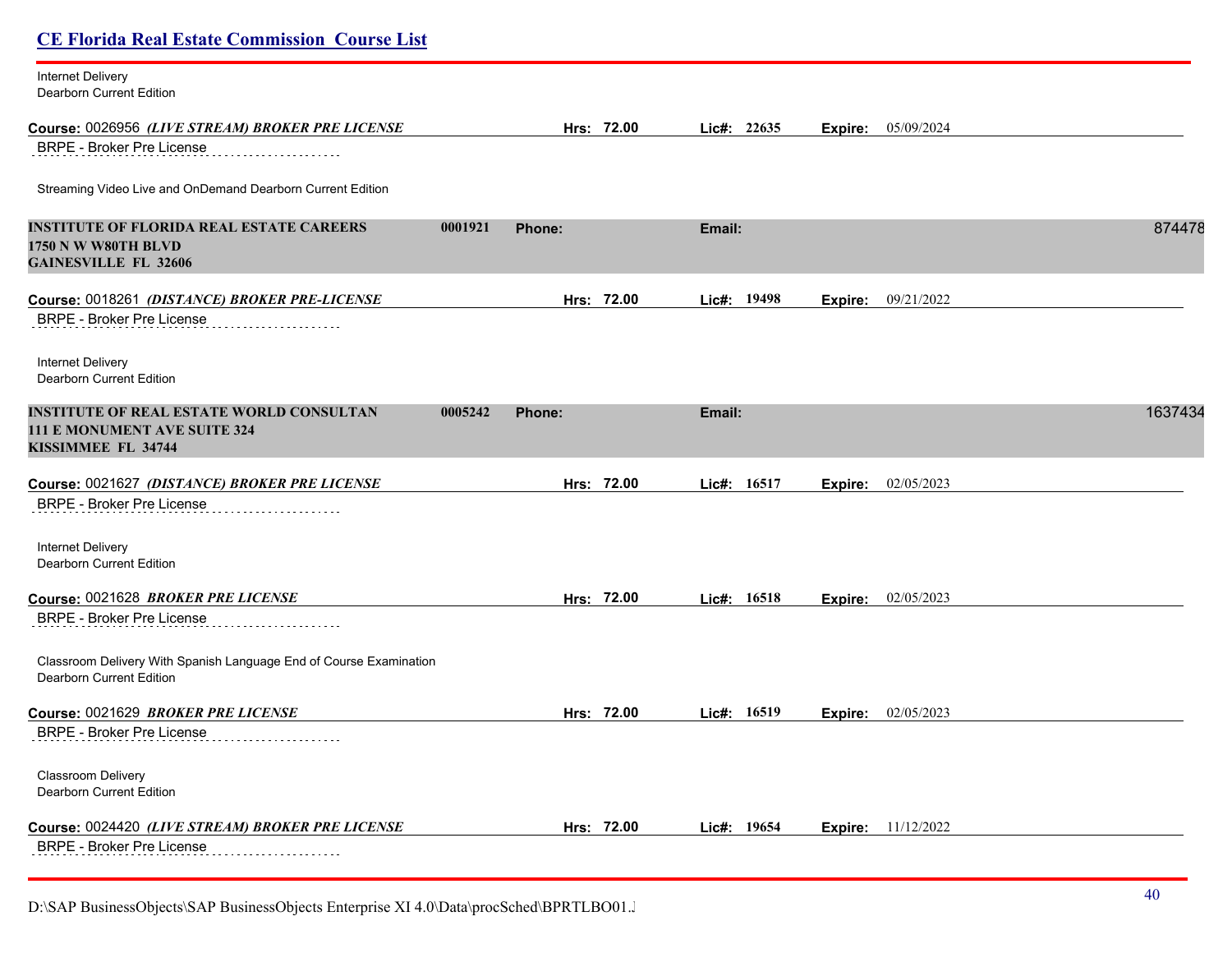Streaming Video Live and OnDemand Dearborn Current Edition

| <b>INTERNATIONAL ACADEMY OF REAL PROPERTIES</b><br>1000 N 191 ST<br><b>UNIT F-17</b><br><b>MIAMI FL 33179</b> | 0007578 | Phone: 7874555151             | Email: Ivettesa@aol.com  |         |                           | 3199217 |
|---------------------------------------------------------------------------------------------------------------|---------|-------------------------------|--------------------------|---------|---------------------------|---------|
| Course: 0025172 (LIVE STREAM) BROKER PRE LICENSE                                                              |         | Hrs: 72.00                    | Lic#: 20528              |         | <b>Expire:</b> 02/22/2023 |         |
| <b>BRPE - Broker Pre License</b>                                                                              |         |                               |                          |         |                           |         |
| Streaming Video Live and OnDemand Dearborn Current Edition                                                    |         |                               |                          |         |                           |         |
| Course: 0025173 BROKER PRE LICENSE                                                                            |         | Hrs: 72.00                    | Lic#: 20529              |         | <b>Expire:</b> 02/22/2023 |         |
| <b>BRPE - Broker Pre License</b>                                                                              |         |                               |                          |         |                           |         |
| Classroom Delivery Dearborn Current Edition                                                                   |         |                               |                          |         |                           |         |
| INTERNATIONAL SCHOOL OF REAL ESTATE LLC<br><b>425 TOWN PLAZA AVENUE</b><br><b>PONTE VEDRA FL 32081</b>        | 0006252 | 786-264-1488<br><b>Phone:</b> | Email: luz@forexfxti.com |         |                           | 3383716 |
| Course: 0024128 BROKER PRE LICENSE                                                                            |         | Hrs: 72.00                    | Lic#: 19383              | Expire: | 09/01/2022                |         |
| <b>BRPE - Broker Pre License</b>                                                                              |         |                               |                          |         |                           |         |
| Classroom Delivery Dearborn Current Edition                                                                   |         |                               |                          |         |                           |         |
| Course: 0024129 (DISTANCE) BROKER PRE LICENSE                                                                 |         | Hrs: 72.00                    | Lic#: 19384              |         | <b>Expire:</b> 09/01/2022 |         |
| <b>BRPE - Broker Pre License</b>                                                                              |         |                               |                          |         |                           |         |
| Internet Delivery Dearborn Current Edition                                                                    |         |                               |                          |         |                           |         |
| Course: 0024136 (LIVE STREAM) BROKER PRE LICENSE                                                              |         | Hrs: 72.00                    | Lic#: 19391              |         | <b>Expire:</b> 09/01/2022 |         |
| <b>BRPE - Broker Pre License</b>                                                                              |         |                               |                          |         |                           |         |
| Streaming Video Live and OnDemand Delivery Dearborn Current Edition                                           |         |                               |                          |         |                           |         |
| Course: 0026504 BROKER PRE LICENSE                                                                            |         | Hrs: 72.00                    | Lic#: 22096              |         | <b>Expire:</b> 01/10/2024 |         |
| <b>BRPE - Broker Pre License</b>                                                                              |         |                               |                          |         |                           |         |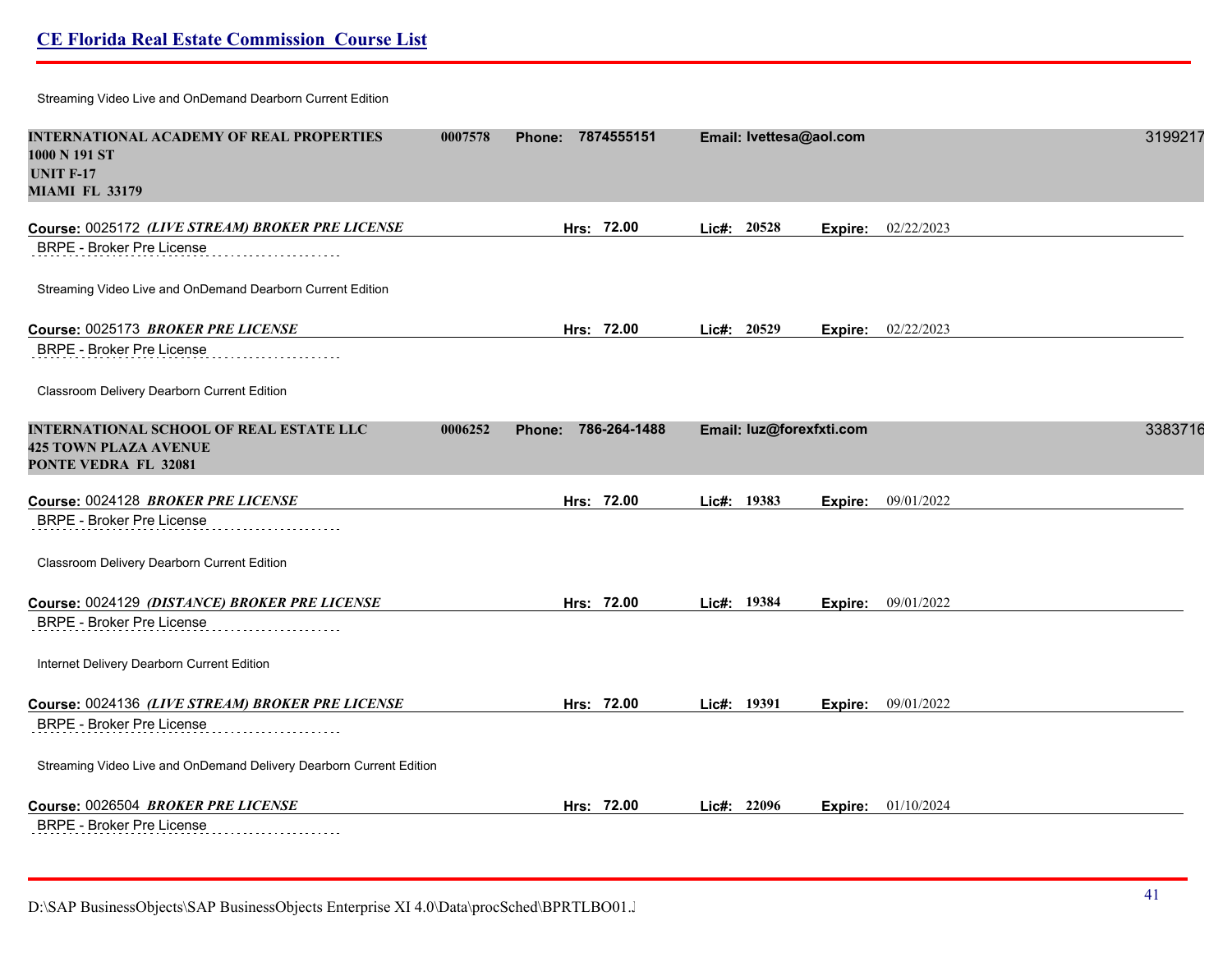| Classroom Delivery With Spanish Language End of Course Exams Dearborn Current Edition                |         |                     |             |                                            |         |
|------------------------------------------------------------------------------------------------------|---------|---------------------|-------------|--------------------------------------------|---------|
| Course: 0026513 (LIVE STREAM) BROKER PRE LICENSE<br><b>BRPE - Broker Pre License</b>                 |         | Hrs: 72.00          | Lie#: 22106 | <b>Expire:</b> 01/11/2024                  |         |
| Streaming Video Live and OnDemand With Spanish Language End of Course Exams Dearborn Current Edition |         |                     |             |                                            |         |
| <b>IRLANDER INSTITUTE OF REAL ESTATE</b><br>132 W 36 ST 2ND FL<br><b>NEW YORK NY 10018</b>           | 0001924 | Phone:              |             | Email: sirlander@parkermadisonpartners.com | 3294224 |
| Course: 0018315 BROKER PRE LICENSE                                                                   |         | Hrs: 72.00          | Lic#: 20272 | Expire: 01/27/2023                         |         |
| <b>BRPE - Broker Pre License</b>                                                                     |         |                     |             |                                            |         |
| Classroom Delivery<br>Dearborn Current Edition                                                       |         |                     |             |                                            |         |
| <b>JAY ALAN SCHOOL OF REAL ESTATE</b><br><b>1499 BEACH DR SE</b>                                     | 0008130 | Phone: 727-543-0799 |             | Email: BROKER@JAYALANREALESTATE.COM        | 3288086 |
| <b>SUITE B</b><br>ST. PETERSBURG FL 33701                                                            |         |                     |             |                                            |         |
| Course: 0024667 (LIVE STREAM) SPANISH BROKER PRE LICENSE                                             |         | Hrs: 72.00          | Lic#: 19791 | 12/08/2022<br>Expire:                      |         |
| <b>BRPE - Broker Pre License</b>                                                                     |         |                     |             |                                            |         |
| Streaming Video Live and OnDemand Dearborn Current Edition                                           |         |                     |             |                                            |         |
| Course: 0024668 (LIVE STREAM) BROKER PRE LICENSE                                                     |         | Hrs: 72.00          | Lic#: 19792 | 12/08/2022<br>Expire:                      |         |
| <b>BRPE - Broker Pre License</b>                                                                     |         |                     |             |                                            |         |
| Streaming Video Live and OnDemand Dearborn Current Edition                                           |         |                     |             |                                            |         |
| JEANNE M GAVISH PA<br>105 W MAIN ST<br><b>INVERNESS FL 34450</b>                                     | 0002694 | <b>Phone:</b>       | Email:      |                                            | 3152509 |
| Course: 0012143 <i>(DISTANCE) BROKER PRE LICENSE</i><br><b>BRPE - Broker Pre License</b>             |         | Hrs: 72.00          | Lic#: 19719 | 11/22/2022<br>Expire:                      |         |

<u>F. Prover Pre License</u>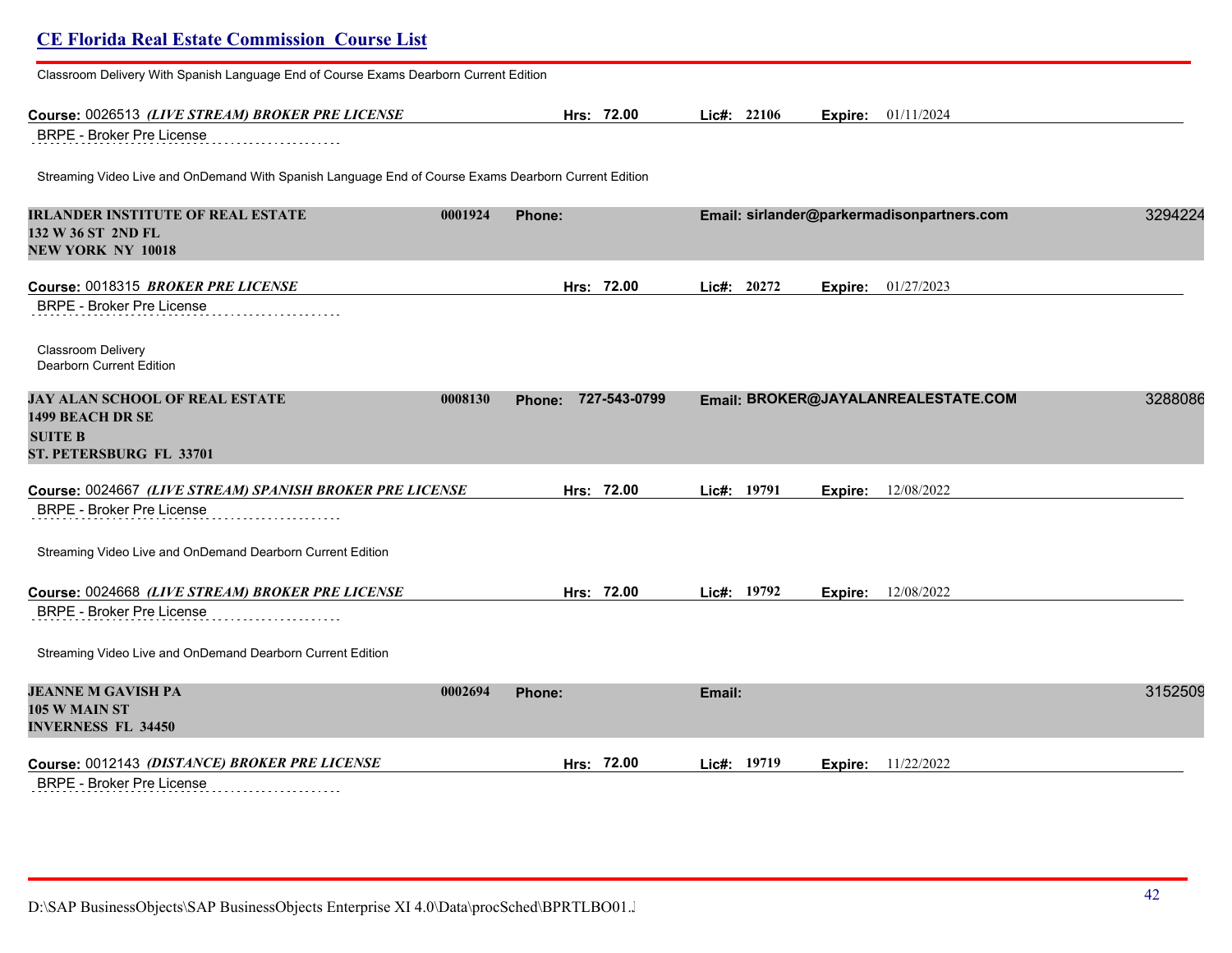| <b>CE Florida Real Estate Commission Course List</b>                                               |         |               |            |        |             |         |                    |         |
|----------------------------------------------------------------------------------------------------|---------|---------------|------------|--------|-------------|---------|--------------------|---------|
| Internet Delivery<br>Dearborn Current Edition                                                      |         |               |            |        |             |         |                    |         |
| Course: 0018914 BROKER PRE LICENSE                                                                 |         |               | Hrs: 72.00 |        | Lic#: 20339 | Expire: | 02/03/2023         |         |
| <b>BRPE - Broker Pre License</b>                                                                   |         |               |            |        |             |         |                    |         |
| Classroom Delivery<br>Dearborn Current Edition                                                     |         |               |            |        |             |         |                    |         |
| JM SCHOOL OF REAL ESTATE, INC<br>12394 SW 127 AVE<br><b>MAIMI FL 33186</b>                         | 0003801 | Phone:        |            | Email: |             |         |                    | 1275843 |
| Course: 0018277 BROKER PRE LICENSE<br><b>BRPE - Broker Pre License</b>                             |         |               | Hrs: 72.00 |        | Lic#: 19480 | Expire: | 09/16/2022         |         |
| Classroom Delivery<br>Dearborn Current Edition                                                     |         |               |            |        |             |         |                    |         |
| Course: 0018278 (DISTANCE) BROKER PRE-LICENSE                                                      |         |               | Hrs: 72.00 |        | Lic#: 19479 | Expire: | 09/16/2022         |         |
| <b>BRPE - Broker Pre License</b>                                                                   |         |               |            |        |             |         |                    |         |
| Internet Delivery<br>Dearborn Current Edition                                                      |         |               |            |        |             |         |                    |         |
| Course: 0020090 BROKER PRE LICENSE                                                                 |         |               | Hrs: 72.00 |        | Lic#: 22092 |         | Expire: 01/05/2024 |         |
| <b>BRPE - Broker Pre License</b>                                                                   |         |               |            |        |             |         |                    |         |
| Classroom Delivery Dearborn Current Edition With Spanish Language End of Course Examinations       |         |               |            |        |             |         |                    |         |
| JOAQUIN GUTIERREZ REAL ESTATE SCHOOL<br>2883 EXECUTIVE PARK DR SUITE 201<br><b>WESTON FL 33331</b> | 0007970 | <b>Phone:</b> |            | Email: |             |         |                    | 3239933 |
| Course: 0021817 BROKER PRE LICENSE                                                                 |         |               | Hrs: 72.00 |        | Lic#: 20875 |         | Expire: 04/14/2023 |         |
| <b>BRPE - Broker Pre License</b>                                                                   |         |               |            |        |             |         |                    |         |
| Classroom Delivery<br>Dearborn Current Edition                                                     |         |               |            |        |             |         |                    |         |
| KATHLEEN C BARNARD SCHOOL OF REAL ESTATE<br><b>100 FRONTLINE E DRIVE</b>                           | 0001934 | <b>Phone:</b> |            | Email: |             |         |                    | 1108132 |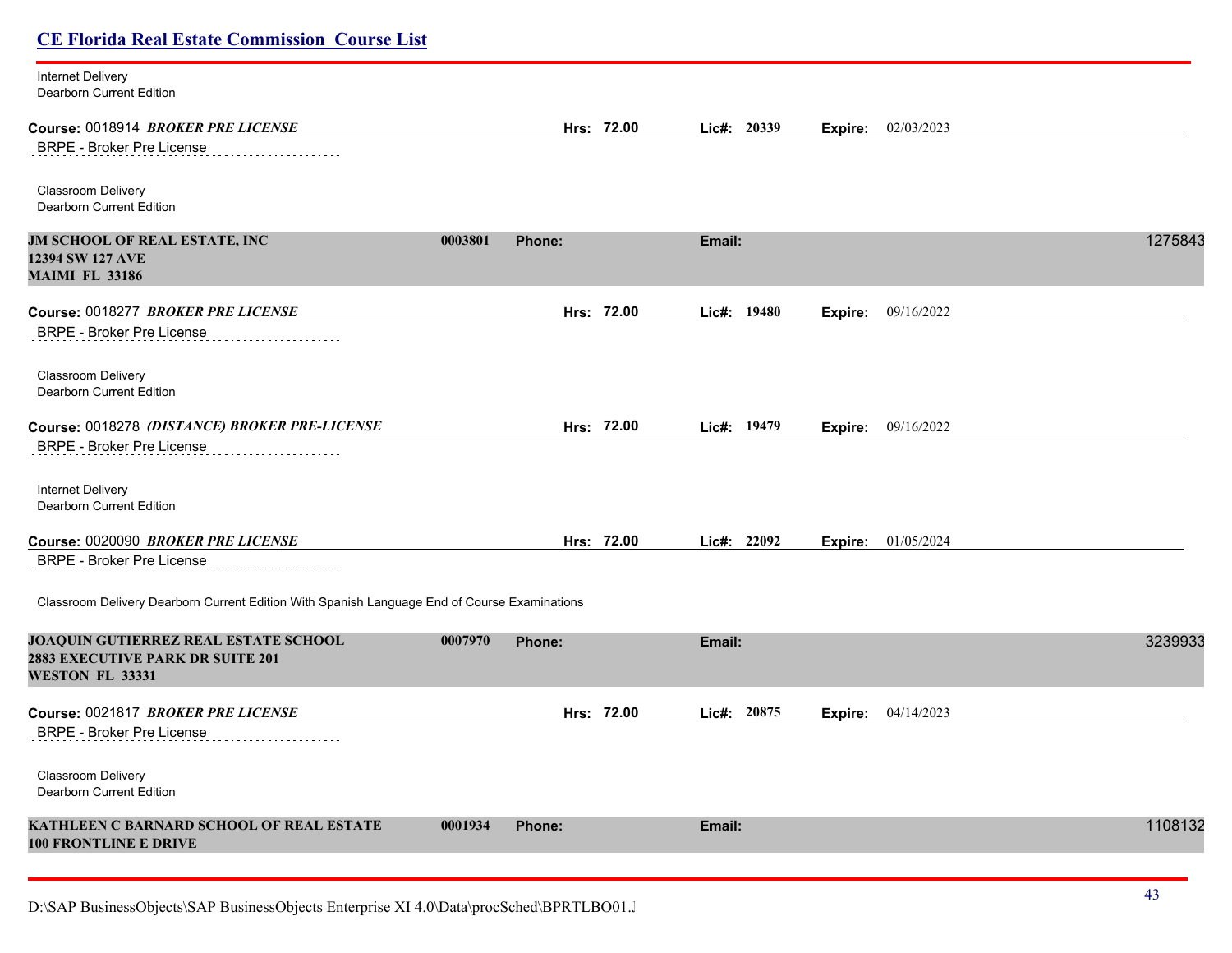| <b>SAINT AUGUSTINE FL 32084</b>                                                              |         |                                |             |                                 |                           |         |
|----------------------------------------------------------------------------------------------|---------|--------------------------------|-------------|---------------------------------|---------------------------|---------|
| Course: 0019089 BROKER PRE LICENSE                                                           |         | Hrs: 72.00                     | Lic#: 19057 | Expire:                         | 07/19/2022                |         |
| <b>BRPE - Broker Pre License</b>                                                             |         |                                |             |                                 |                           |         |
| Classroom Delivery<br>Dearborn Current Edition                                               |         |                                |             |                                 |                           |         |
| KATINA PREVAILS REAL ESTATE UNIVERSITY<br>2060 CASSAT AVENUE<br><b>JACKSONVILLE FL 32210</b> | 0008658 | (904)440-6756<br><b>Phone:</b> |             | Email: KatinaPrevails@gmail.com |                           | 3368029 |
| Course: 0024346 (LIVE STREAM) BROKER PRE LICENSE                                             |         | Hrs: 72.00                     | Lic#: 19595 |                                 | <b>Expire:</b> 11/01/2022 |         |
| <b>BRPE - Broker Pre License</b>                                                             |         |                                |             |                                 |                           |         |
| Streaming Video Live and OnDemand Dearborn Current Edition                                   |         |                                |             |                                 |                           |         |
| Course: 0024347 BROKER PRE LICENSE                                                           |         | Hrs: 72.00                     | Lic#: 19596 |                                 | <b>Expire:</b> 11/01/2022 |         |
| <b>BRPE - Broker Pre License</b>                                                             |         |                                |             |                                 |                           |         |
| Classroom Delivery Dearborn Current Edition                                                  |         |                                |             |                                 |                           |         |
| Course: 0024654 (DISTANCE) BROKER PRE LICENSE                                                |         | Hrs: 72.00                     | Lic#: 19782 | Expire:                         | 12/08/2022                |         |
| <b>BRPE - Broker Pre License</b>                                                             |         |                                |             |                                 |                           |         |
| Internet Delivery Dearborn Current Edition                                                   |         |                                |             |                                 |                           |         |
| <b>KEN JONES LLC</b>                                                                         | 0007398 | Phone:                         |             | Email: kenjones77777@yahoo.com  |                           | 2984222 |
| <b>13710 US HIGHWAY 441 SUITE 200</b><br>THE VILLAGES FL 32159                               |         |                                |             |                                 |                           |         |
| Course: 0019233 BROKER PRE LICENSE                                                           |         | Hrs: 72.00                     | Lic#: 17506 | Expire:                         | 08/15/2023                |         |
| <b>BRPE - Broker Pre License</b>                                                             |         |                                |             |                                 |                           |         |
| Classroom Delivery<br>Dearborn Current Edition                                               |         |                                |             |                                 |                           |         |
| Course: 0019443 (DISTANCE) BROKER PRE-LICENSE                                                |         | Hrs: 72.00                     | Lie#: 17497 | Expire:                         | 08/15/2023                |         |
| <b>BRPE - Broker Pre License</b><br>.                                                        |         |                                |             |                                 |                           |         |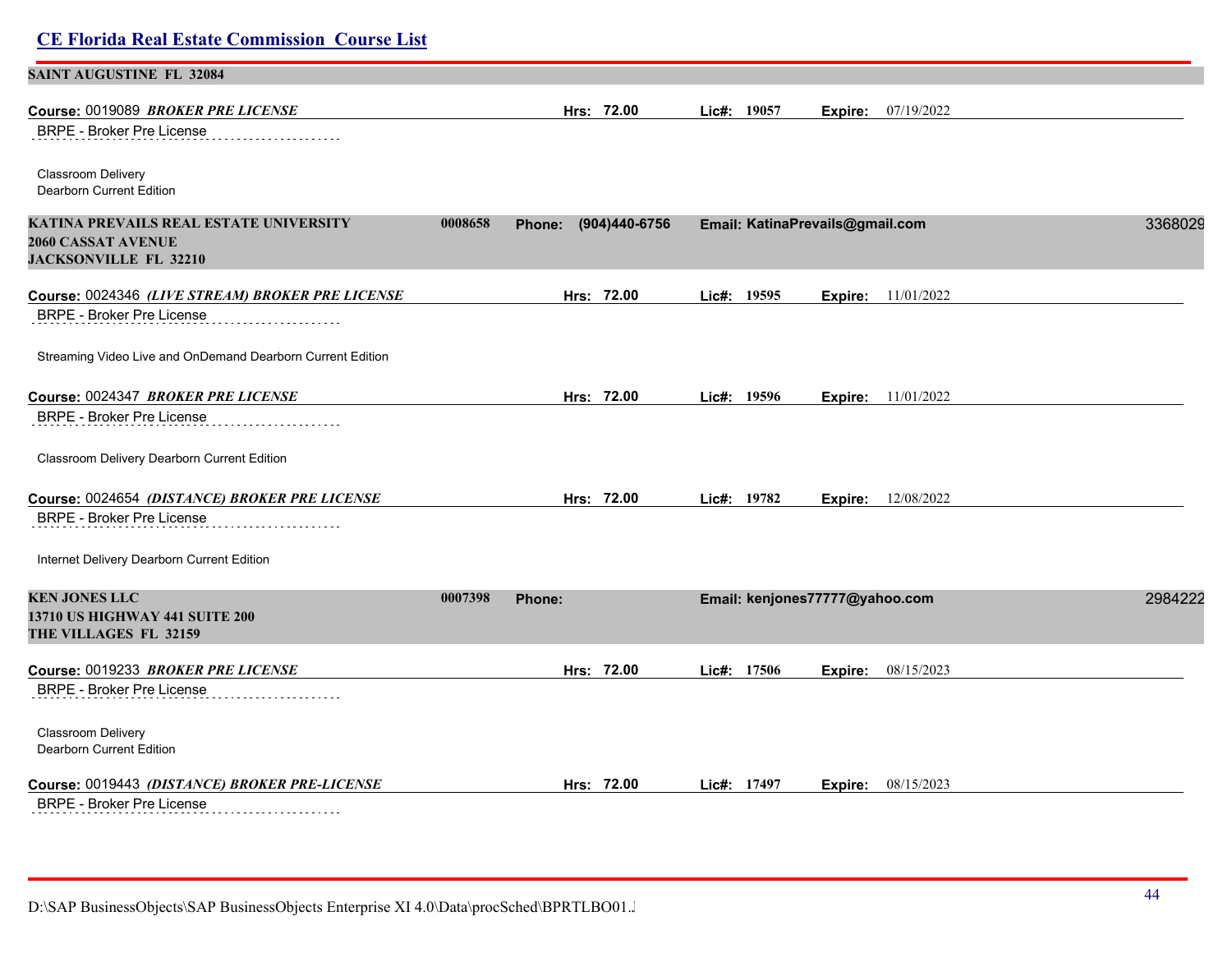| <b>CE Florida Real Estate Commission Course List</b>                                                                                  |         |                     |               |                                   |                           |         |
|---------------------------------------------------------------------------------------------------------------------------------------|---------|---------------------|---------------|-----------------------------------|---------------------------|---------|
| Internet Delivery<br><b>Dearborn Current Edition</b>                                                                                  |         |                     |               |                                   |                           |         |
| <b>KENNETH J CARRIERO SCHOOL OF REAL ESTATE</b><br><b>7650 COURTNEY CAMPBELL CUASEWAY</b><br><b>STE 1250</b><br><b>TAMPA FL 33607</b> | 0001935 | Phone:              | Email:        |                                   |                           | 829547  |
| Course: 0018503 (DISTANCE) BROKER PRE-LICENSE                                                                                         |         | Hrs: 72.00          | Lic#: 20119   | Expire:                           | 12/29/2022                |         |
| <b>BRPE - Broker Pre License</b>                                                                                                      |         |                     |               |                                   |                           |         |
| Internet Delivery<br>Dearborn Current Edition                                                                                         |         |                     |               |                                   |                           |         |
| <b>KYLIN REALTY</b><br>5168 W COLONIAL DR<br><b>ORLANDO FL 32808</b>                                                                  | 0006945 | Phone: 4078006295   |               | Email: katez@kylinus.com          |                           | 2847057 |
| Course: 0021399 (DISTANCE) BROKER PRE LICENSE                                                                                         |         | Hrs: 72.00          | Lic#: $16276$ |                                   | <b>Expire:</b> 12/10/2022 |         |
| <b>BRPE - Broker Pre License</b><br>Internet Delivery<br>Dearborn Current Edition                                                     |         |                     |               |                                   |                           |         |
| <b>LACADEMIA CENTRAL</b><br>11954 NARCOOSSEE RD.                                                                                      | 0007721 | Phone: 407-610-2000 |               | Email: lacademiacentral@gmail.com |                           | 3433662 |
| STE.2 #316<br><b>ORLANDO FL 32832</b>                                                                                                 |         |                     |               |                                   |                           |         |
| Course: 0023544 (LIVE STREAM) BROKER PRE LICENSE                                                                                      |         | Hrs: 72.00          | Lic#: 18775   | Expire:                           | 04/16/2024                |         |
| <b>BRPE - Broker Pre License</b>                                                                                                      |         |                     |               |                                   |                           |         |
| Live Streaming Video Live and On-Demand Dearborn Current Edition                                                                      |         |                     |               |                                   |                           |         |
| <b>LARSON EDUCATIONAL SERVICES</b>                                                                                                    | 0004491 | Phone:              | Email:        |                                   |                           | 1461318 |
| 3320 LOVELAND BLVD<br>PT CHARLOTTE FL 33980                                                                                           |         |                     |               |                                   |                           |         |
| Course: 0018456 BROKER PRE LICENSE<br><b>BRPE - Broker Pre License</b>                                                                |         | Hrs: 72.00          | Lic#: 19663   | Expire:                           | 11/16/2022                |         |
|                                                                                                                                       |         |                     |               |                                   |                           |         |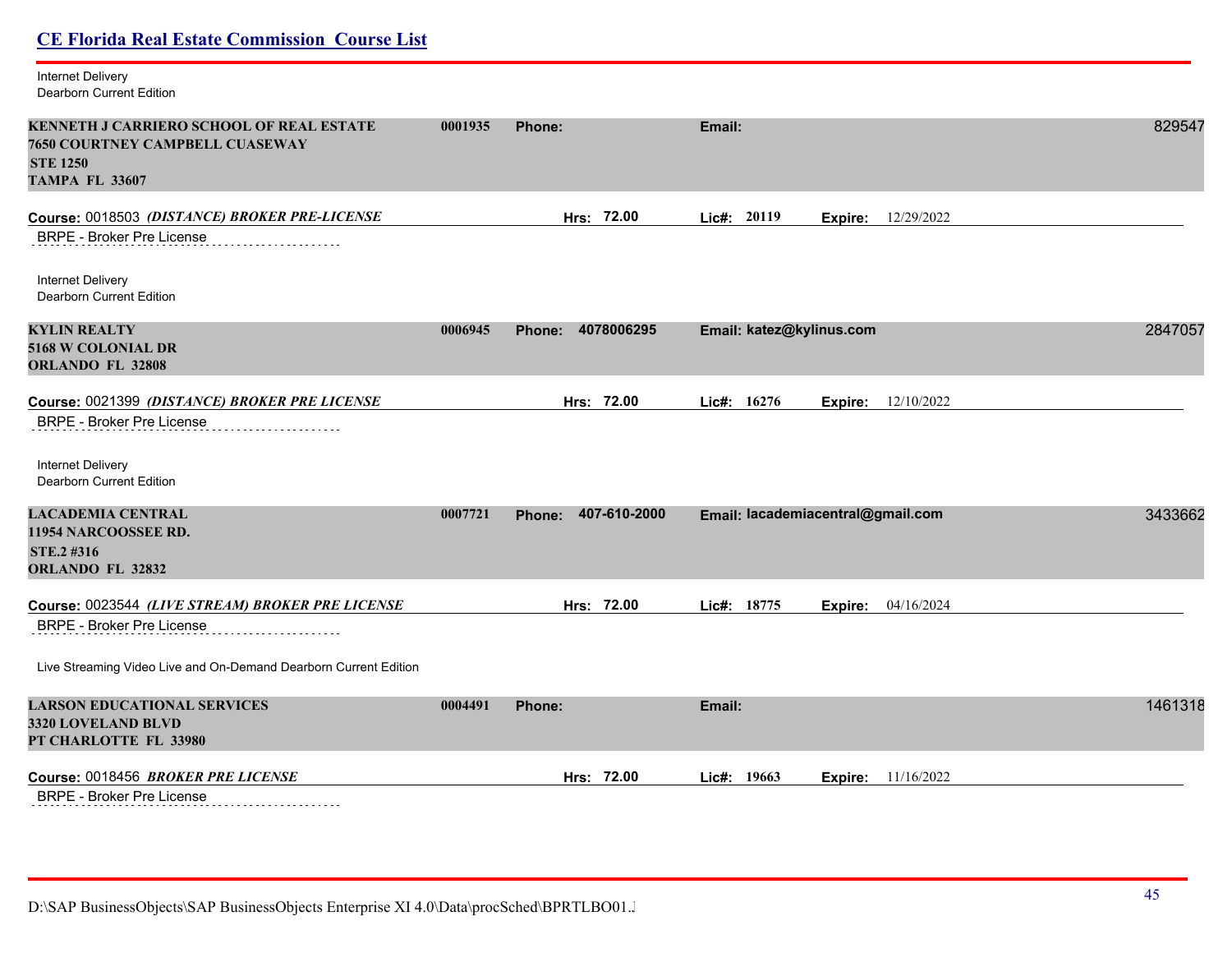Classroom Delivery

Dearborn Current Edition

| <b>But Down Strip Lumber</b>                                      |         |                   |             |             |                                 |                           |         |
|-------------------------------------------------------------------|---------|-------------------|-------------|-------------|---------------------------------|---------------------------|---------|
| Course: 0018457 (DISTANCE) BROKER PRE-LICENSE                     |         | Hrs: 72.00        |             | Lic#: 19662 |                                 | <b>Expire:</b> 11/16/2022 |         |
| <b>BRPE - Broker Pre License</b>                                  |         |                   |             |             |                                 |                           |         |
| <b>Internet Delivery</b>                                          |         |                   |             |             |                                 |                           |         |
| Dearborn Current Edition                                          |         |                   |             |             |                                 |                           |         |
| Course: 0023323 (DISTANCE) BROKER PRE LICENSE                     |         | Hrs: 72.00        | Lic#: 18633 |             |                                 | Expire: 04/01/2024        |         |
| <b>BRPE - Broker Pre License</b>                                  |         |                   |             |             |                                 |                           |         |
| Course: 0023324 BROKER PRE LICENSE                                |         | Hrs: 72.00        | Lic#: 18632 |             |                                 | Expire: 04/01/2024        |         |
| <b>BRPE - Broker Pre License</b>                                  |         |                   |             |             |                                 |                           |         |
| Course: 0023392 (LIVE STREAM) BROKER PRE LICENSE                  |         | Hrs: 72.00        |             | Lie#: 18603 |                                 | <b>Expire:</b> 03/29/2024 |         |
| <b>BRPE - Broker Pre License</b>                                  |         |                   |             |             |                                 |                           |         |
| <b>LAURA PETERSEN</b>                                             | 0008894 | Phone: 4075662555 |             |             | Email: laura@yourhomesoldgr.com |                           | 3472071 |
| <b>610 SYCAMORE ST STE 350</b><br><b>CELEBRATION FL 34747</b>     |         |                   |             |             |                                 |                           |         |
| Course: 0025914 (DISTANCE) BROKER PRE LICENSE                     |         | Hrs: 72.00        |             | Lic#: 21287 |                                 | <b>Expire:</b> 07/05/2023 |         |
| <b>BRPE - Broker Pre License</b>                                  |         |                   |             |             |                                 |                           |         |
| Internet Delivery Dearborn Current Edition                        |         |                   |             |             |                                 |                           |         |
| <b>LEARNING REAL ESTATE LLC</b><br><b>6700 WINKLER RD SUITE 7</b> | 0006882 | Phone: 2394810176 |             |             | Email: info@cursorealestate.com |                           | 3237561 |
| <b>FORT MYERS FL 33919</b>                                        |         |                   |             |             |                                 |                           |         |
| Course: 0020871 BROKER PRE LICENSE                                |         | Hrs: 72.00        | Lic#: 22573 |             | Expire:                         | 04/25/2024                |         |
| <b>BRPE - Broker Pre License</b>                                  |         |                   |             |             |                                 |                           |         |
| Classroom Delivery                                                |         |                   |             |             |                                 |                           |         |
| Dearborn Current Edition                                          |         |                   |             |             |                                 |                           |         |
| LEGACY REALTY & DEVELOPMENT LLC<br><b>801 SOUTH OLIVE AVENUE</b>  | 0009108 | <b>Phone:</b>     | Email:      |             |                                 |                           | 3591195 |
|                                                                   |         |                   |             |             |                                 |                           |         |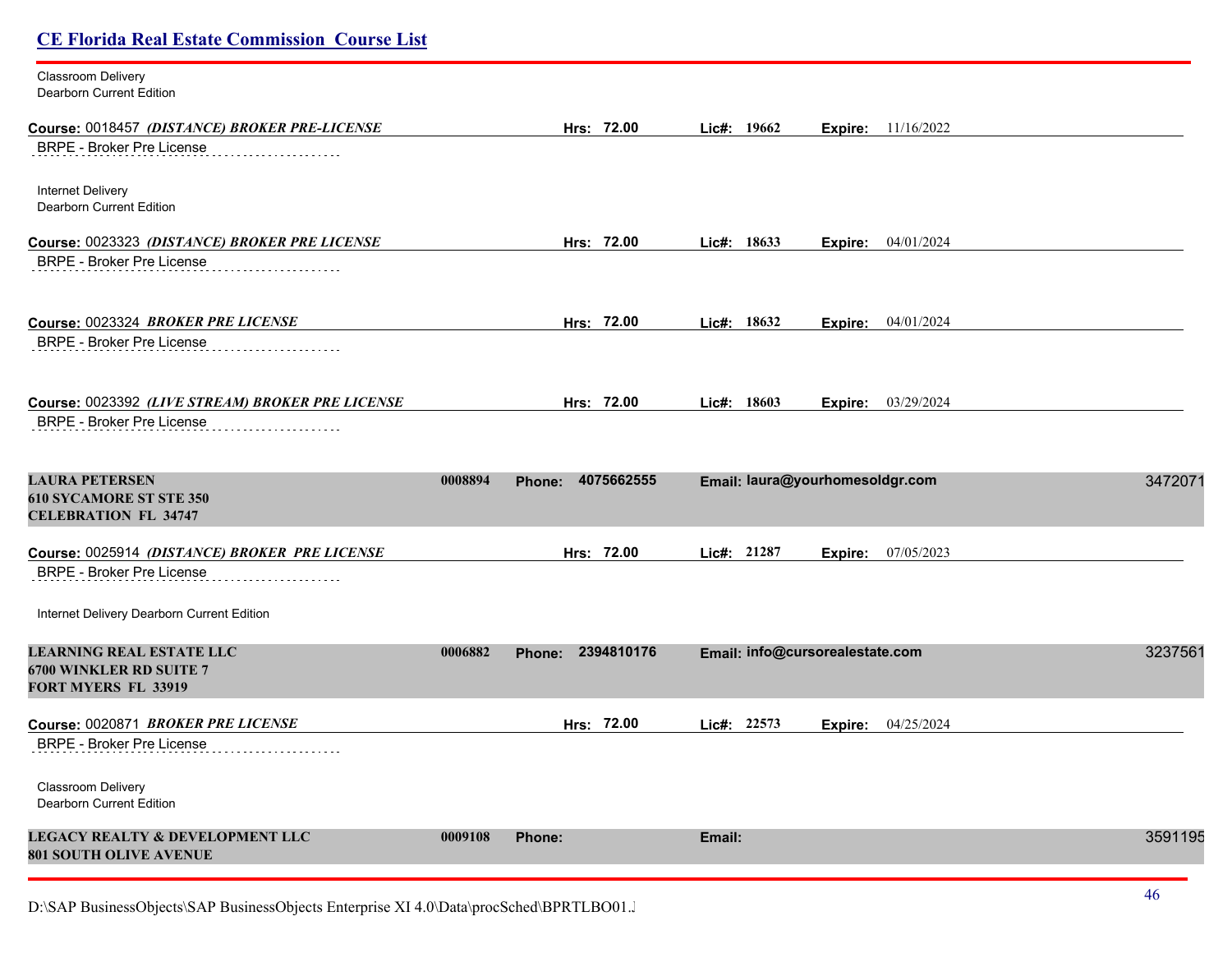| <b>SUITE 110</b><br>WEST PALM BEACH FL 33401                                      |         |                   |        |               |         |                                                       |
|-----------------------------------------------------------------------------------|---------|-------------------|--------|---------------|---------|-------------------------------------------------------|
|                                                                                   |         |                   |        |               |         |                                                       |
| Course: 0026795 (DISTANCE) BROKER PRE LICENSE                                     |         | Hrs: 72.00        |        | Lic#: 22421   | Expire: | 03/28/2024                                            |
| <b>BRPE - Broker Pre License</b>                                                  |         |                   |        |               |         |                                                       |
| Internet Delivery Dearborn Current Edition                                        |         |                   |        |               |         |                                                       |
| Course: 0026798 BROKER PRE LICENSE                                                |         | Hrs: 72.00        |        | Lic#: 22424   |         | Expire: 03/28/2024                                    |
| <b>BRPE - Broker Pre License</b>                                                  |         |                   |        |               |         |                                                       |
| Classroom Delivery Dearborn Current Edition                                       |         |                   |        |               |         |                                                       |
| LIFESTYLE REAL ESTATE SCHOOL, INC                                                 | 0008846 | Phone: 7865861300 |        |               |         | 3453065<br>Email: gcanciobello@lifestyleintrealty.com |
| 6175 NW 153RD ST SUITE 400<br><b>MIAMI FL 33014</b>                               |         |                   |        |               |         |                                                       |
|                                                                                   |         |                   |        |               |         |                                                       |
| Course: 0025606 (LIVE STREAM) BROKER PRE LICENSE                                  |         | Hrs: 72.00        |        | Lic#: 20972   | Expire: | 04/28/2023                                            |
| <b>BRPE - Broker Pre License</b>                                                  |         |                   |        |               |         |                                                       |
| Streaming Video Live and OnDemand Dearborn Current Edition                        |         |                   |        |               |         |                                                       |
| Course: 0025607 BROKER PRE LICENSE                                                |         | Hrs: 72.00        |        | Lic#: 20973   |         | Expire: 04/28/2023                                    |
| <b>BRPE - Broker Pre License</b>                                                  |         |                   |        |               |         |                                                       |
|                                                                                   |         |                   |        |               |         |                                                       |
| Classroom Delivery Dearborn Current Edition                                       |         |                   |        |               |         |                                                       |
| Course: 0025873 (DISTANCE) BROKER PRE LICENSE                                     |         | Hrs: 72.00        |        | Lic#: $21233$ | Expire: | 06/22/2023                                            |
| <b>BRPE - Broker Pre License</b>                                                  |         |                   |        |               |         |                                                       |
| Internet Delivery Dearborn Current Edition                                        |         |                   |        |               |         |                                                       |
|                                                                                   |         |                   |        |               |         |                                                       |
| LING AND ASSOCIATES LLC                                                           | 0001870 | Phone:            | Email: |               |         | 3005619                                               |
| <b>7584 NW 4TH BLVD</b><br><b>GAINESVILLE FL 32607</b>                            |         |                   |        |               |         |                                                       |
|                                                                                   |         |                   |        |               |         |                                                       |
| Course: 0018323 (DISTANCE) BROKER PRE-LICENSE<br><b>BPL - Broker Post License</b> |         | Hrs: 72.00        |        | Lic#: 13326   | Expire: | 12/21/2022                                            |

BPL - BIOKER POST LICENSE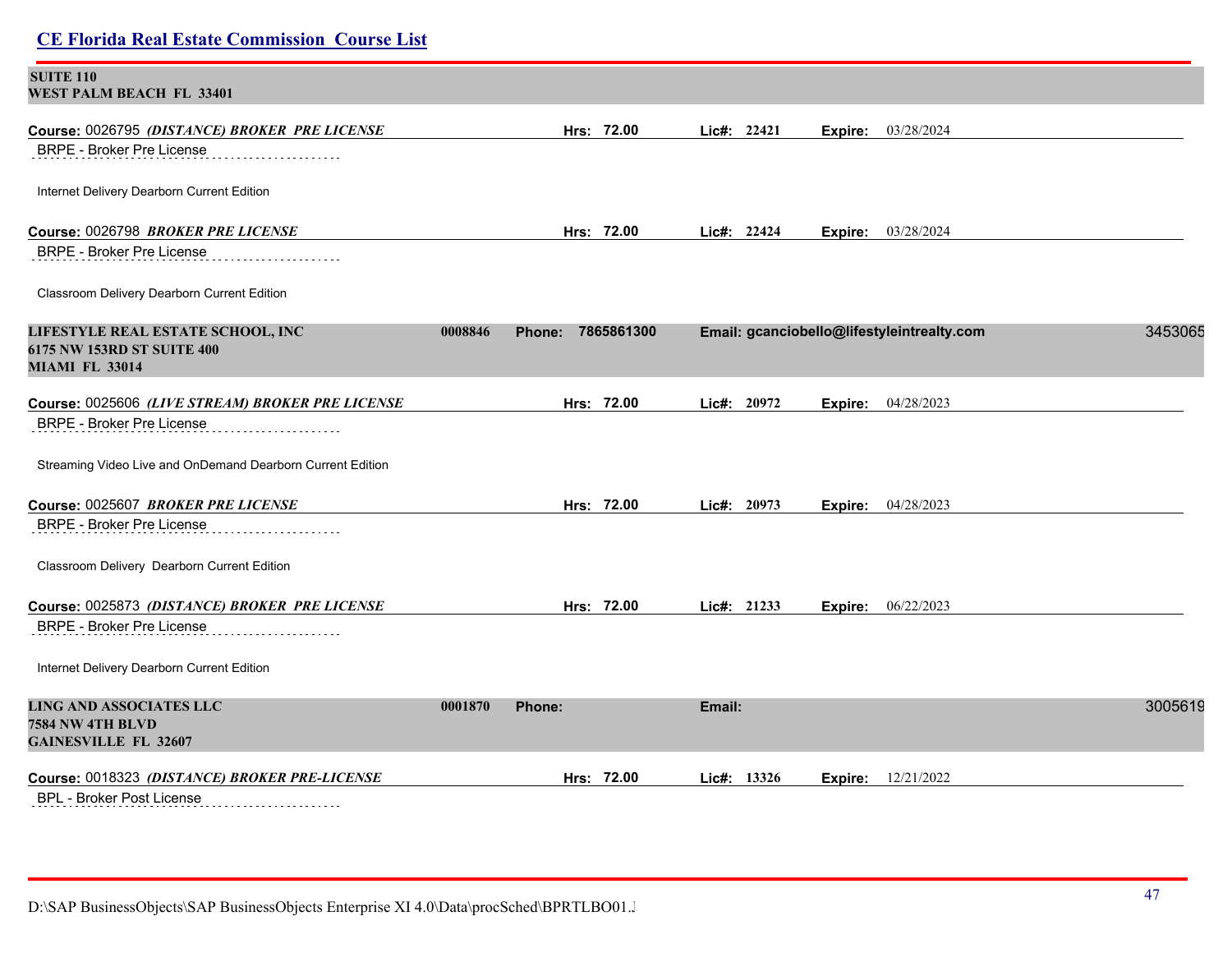| Internet Delivery<br>Dearborn Current Edition                                                      |                    |             |                                          |         |
|----------------------------------------------------------------------------------------------------|--------------------|-------------|------------------------------------------|---------|
| Course: 0018324 BROKER PRE LICENSE                                                                 | Hrs: 72.00         | Lic#: 19657 | <b>Expire:</b> 11/12/2022                |         |
| <b>BRPE - Broker Pre License</b>                                                                   |                    |             |                                          |         |
| Classroom Delivery<br>Dearborn Current Edition                                                     |                    |             |                                          |         |
| Course: 0018939 BROKER PRE LICENSE                                                                 | Hrs: 72.00         | Lic#: 20581 | <b>Expire:</b> 02/25/2023                |         |
| <b>BRPE - Broker Pre License</b>                                                                   |                    |             |                                          |         |
| Classroom Delivery<br>Dearborn Current Edition<br>With Spanish Language End of Course Examinations |                    |             |                                          |         |
| Course: 0019681 (LIVE STREAMING) BROKER PRE LICENSE                                                | Hrs: 72.00         | Lic#: 21492 | Expire: 08/11/2023                       |         |
| <b>BRPE - Broker Pre License</b>                                                                   |                    |             |                                          |         |
| Streaming Video - Live and On-Demand<br>Dearborn Current Edition                                   |                    |             |                                          |         |
| Course: 0024373 BROKER PRE LICENSE                                                                 | Hrs: 72.00         | Lic#: 19609 | <b>Expire:</b> 11/05/2022                |         |
| <b>BRPE - Broker Pre License</b>                                                                   |                    |             |                                          |         |
| Classroom Delivery Dearborn Current Edition                                                        |                    |             |                                          |         |
| Course: 0024374 (DISTANCE) BROKER PRE LICENSE                                                      | Hrs: 72.00         | Lic#: 19610 | <b>Expire:</b> 11/05/2022                |         |
| <b>BRPE - Broker Pre License</b>                                                                   |                    |             |                                          |         |
| Internet Delivery Dearborn Current Edition                                                         |                    |             |                                          |         |
| <b>LISTING EXCHANGE</b><br>0005203<br>5371 N HIGHLAND PARK DRIVE<br><b>HERNANDO FL 34442</b>       | Phone: 305-5107877 |             | Email: instructor@thelistingexchange.com | 3332028 |
| Course: 0021597 (DISTANCE) BROKER PRE LICENSE<br><b>BRPE - Broker Pre License</b>                  | Hrs: 72.00         | Lic#: 16491 | Expire: 02/04/2023                       |         |
| Internet Delivery<br>Dearborn Current Edition                                                      |                    |             |                                          |         |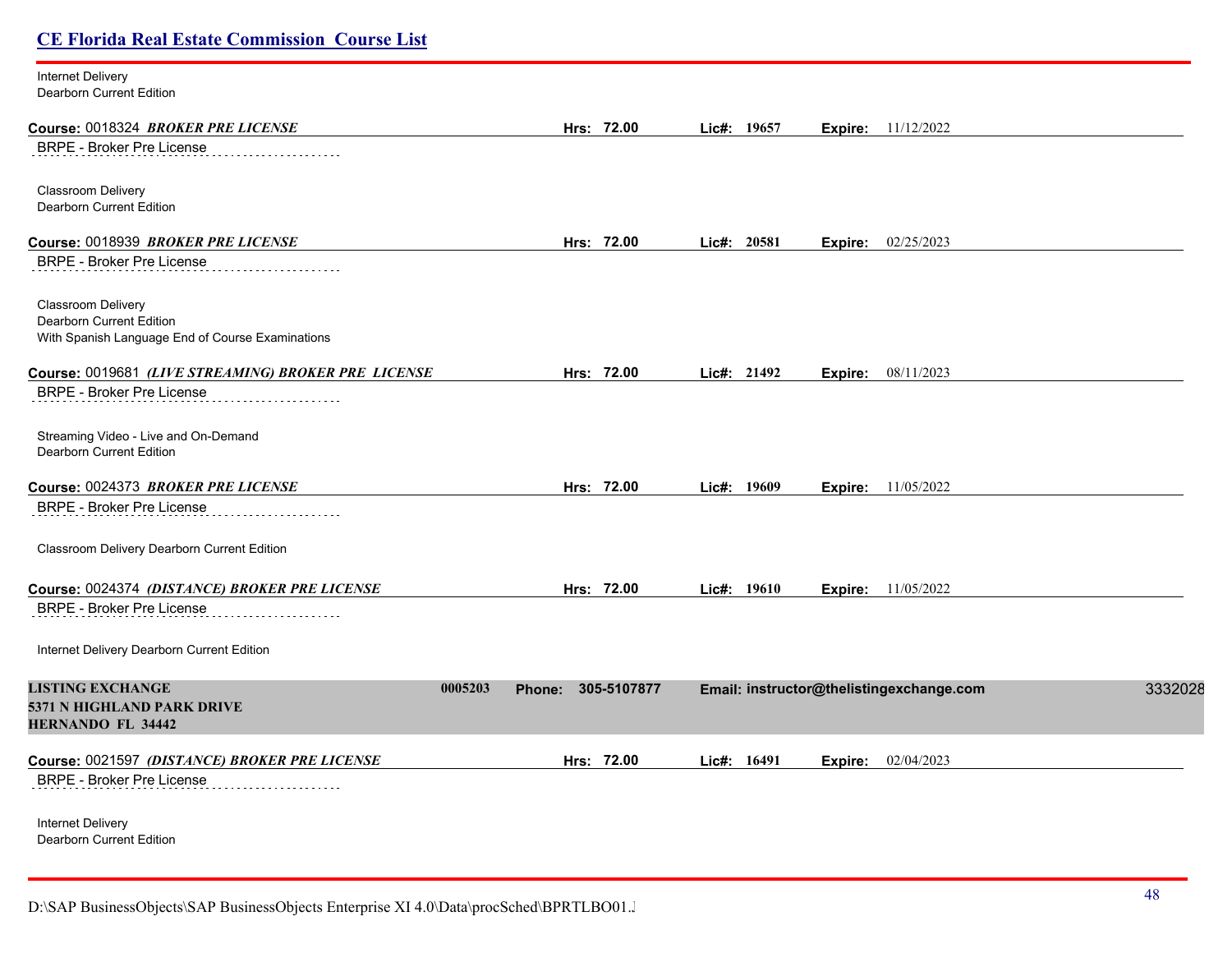| Course: 0021602 BROKER PRE LICENSE                                                           |         | Hrs: 72.00                  | Lic#: 16496    | Expire:                      | 02/04/2023                              |         |
|----------------------------------------------------------------------------------------------|---------|-----------------------------|----------------|------------------------------|-----------------------------------------|---------|
| <b>BRPE - Broker Pre License</b>                                                             |         |                             |                |                              |                                         |         |
| Classroom Delivery<br>Dearborn Current Edition                                               |         |                             |                |                              |                                         |         |
| <b>LOKATION SCHOOL OF REAL ESTATE LLC</b>                                                    | 0008567 | 9545455583<br><b>Phone:</b> |                |                              | Email: BROKER@LOKATIONRE.COM            | 3336423 |
| <b>1500 E ATLANTIC BLVD STE B</b><br>POMPANO BEACH FL 33060                                  |         |                             |                |                              |                                         |         |
| Course: 0023852 <i>(DISTANCE) BROKER PRE LICENSE</i>                                         |         | Hrs: 72.00                  | Lic#: 19074    | Expire:                      | 07/20/2024                              |         |
| <b>BRPE - Broker Pre License</b>                                                             |         |                             |                |                              |                                         |         |
| Internet Delivery Dearborn Current Edition                                                   |         |                             |                |                              |                                         |         |
| <b>LORENE DENNIS SCHOOL OF REAL ESTATE #1 I</b><br>4601 SW 22ND STREET<br>WEST PARK FL 33023 | 0009020 | 954-867-4903<br>Phone:      |                |                              | Email: LDINTERNATIONALREALTY1@GMAIL.COM | 3554798 |
| Course: 0026416 BROKER PRE LICENSE                                                           |         | Hrs: 72.00                  | Lic#: 21996    | Expire:                      | 12/02/2023                              |         |
| <b>BRPE - Broker Pre License</b>                                                             |         |                             |                |                              |                                         |         |
| Classroom Delivery Dearborn Current Edition                                                  |         |                             |                |                              |                                         |         |
| Course: 0026467 (DISTANCE) BROKER PRE LICENSE                                                |         | Hrs: 72.00                  | $Lic\#: 22046$ |                              | Expire: 12/09/2023                      |         |
| <b>BRPE - Broker Pre License</b>                                                             |         |                             |                |                              |                                         |         |
| Internet Delivery Mbition learn Real Estate Current Edition                                  |         |                             |                |                              |                                         |         |
| <b>LUIS JAVIER RODRIGUEZ</b><br>105 COTTONWOOD DR.<br>DAVENPORT FL 33837                     | 0008151 | Phone: 787-631-5245         |                | Email: keyrealtypr@gmail.com |                                         | 3615092 |
| Course: 0024004 (DISTANCE) BROKER PRE LICENSE                                                |         | Hrs: 72.00                  | Lie#: 19250    | Expire:                      | 08/16/2022                              |         |
| <b>BRPE - Broker Pre License</b>                                                             |         |                             |                |                              |                                         |         |
| Internet Delivery Dearborn Current Edition                                                   |         |                             |                |                              |                                         |         |
| Course: 0027113 BROKER PRE LICENSE                                                           |         | Hrs: 72.00                  | $Lic\#: 22835$ |                              | <b>Expire:</b> 06/23/2024               |         |
| <b>BRPE - Broker Pre License</b>                                                             |         |                             |                |                              |                                         |         |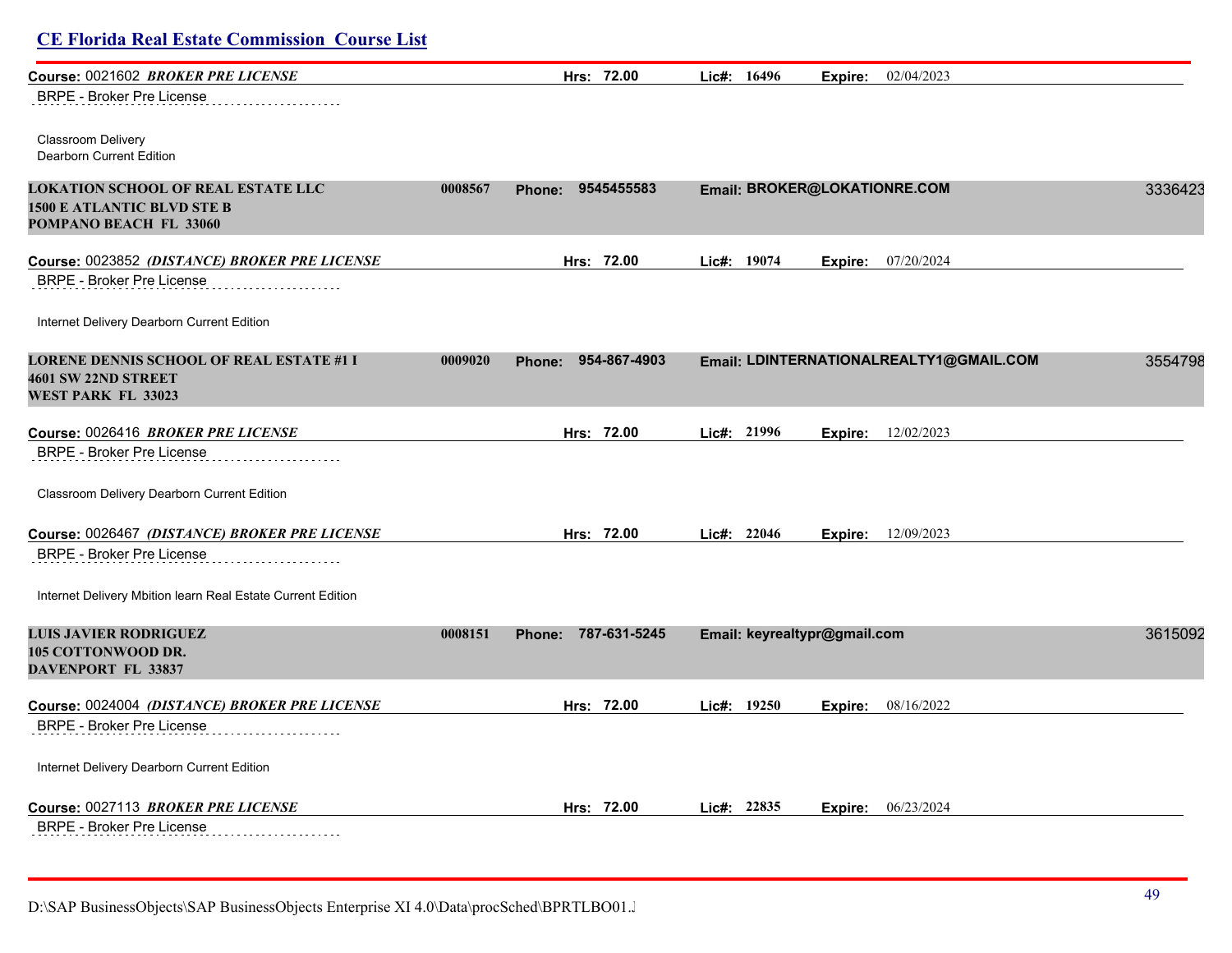| <b>CE Florida Real Estate Commission Course List</b>                                                 |                              |              |             |             |         |                                           |         |
|------------------------------------------------------------------------------------------------------|------------------------------|--------------|-------------|-------------|---------|-------------------------------------------|---------|
| Classroom Delivery Dearborn Current Edition                                                          |                              |              |             |             |         |                                           |         |
| Course: 0027115 (LIVE STREAM) BROKER PRE LICENSE                                                     |                              | Hrs: 72.00   | Lic#: 22837 |             | Expire: | 06/23/2024                                |         |
| <b>BRPE - Broker Pre License</b>                                                                     |                              |              |             |             |         |                                           |         |
| Streaming Video Live and OnDemand Dearborn Current Edition With Spanish Language end of Course Exams |                              |              |             |             |         |                                           |         |
| LUXURY REAL ESTATE SCHOOL LLC                                                                        | 0007588<br>Phone: 7725389698 |              |             |             |         | Email: Contact@LuxuryRealEstateSchool.com | 3018766 |
| 1104 9TH SQUARE<br><b>VERO BEACH FL 32960</b>                                                        |                              |              |             |             |         |                                           |         |
| Course: 0020038 BROKER PRE LICENSE                                                                   |                              | Hrs: 72.00   |             | Lic#: 21987 | Expire: | 12/02/2023                                |         |
| <b>BRPE - Broker Pre License</b>                                                                     |                              |              |             |             |         |                                           |         |
| Classroom Delivery<br><b>Dearborn Current Edition</b>                                                |                              |              |             |             |         |                                           |         |
| Course: 0020045 BROKER PRE LICENSE                                                                   |                              | Hrs: 72.00   |             | Lic#: 21986 | Expire: | 12/02/2023                                |         |
| <b>BRPE - Broker Pre License</b>                                                                     |                              |              |             |             |         |                                           |         |
| Classroom Delivery<br>Dearborn Current Edition with Spanish Language End of Course Examination       |                              |              |             |             |         |                                           |         |
| Course: 0020138 (DISTANCE) BROKER PRE-LICENSE                                                        |                              | Hrs: 72.00   |             | Lic#: 21980 | Expire: | 12/02/2023                                |         |
| <b>BRPE - Broker Pre License</b>                                                                     |                              |              |             |             |         |                                           |         |
| Internet Delivery<br><b>Dearborn Current Edition</b>                                                 |                              |              |             |             |         |                                           |         |
| Course: 0023742 (LIVE STREAM) BROKER PRE LICENSE                                                     |                              | Hrs: 72.00   | Lic#: 18981 |             | Expire: | 06/30/2024                                |         |
| <b>BRPE - Broker Pre License</b>                                                                     |                              |              |             |             |         |                                           |         |
| Streaming Video Live and On Demand<br>Dearborn Current Edition                                       |                              |              |             |             |         |                                           |         |
| Course: 0026410 (DISTANCE) BROKER PRE LICENSE                                                        |                              | Hrs: 72.00   |             | Lic#: 21990 | Expire: | 12/02/2023                                |         |
| <b>BRPE - Broker Pre License</b>                                                                     |                              |              |             |             |         |                                           |         |
| Internet Delivery Dearborn Current Edition                                                           |                              |              |             |             |         |                                           |         |
| MAGNOLIA SCHOOL OF REAL ESTATE LLC                                                                   | 0007866<br><b>Phone:</b>     | 941-201-2434 |             |             |         | Email: qualitymaterial@examworkbook.com   | 3420028 |
|                                                                                                      |                              |              |             |             |         |                                           |         |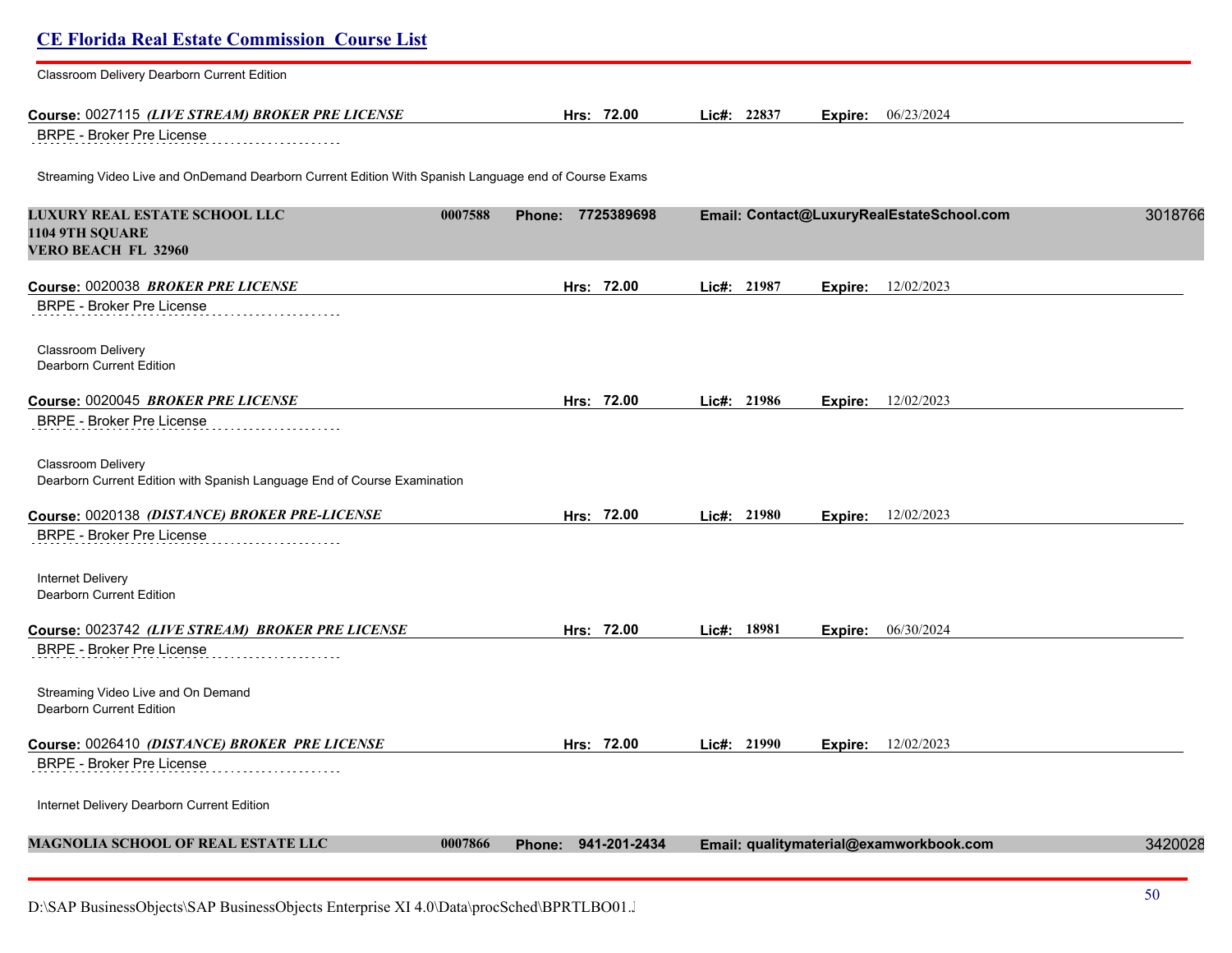| <b>CE Florida Real Estate Commission Course List</b>        |         |                          |               |                                        |         |
|-------------------------------------------------------------|---------|--------------------------|---------------|----------------------------------------|---------|
| <b>2933 MAYFLOWER TERRACE</b><br><b>NORTH PORT FL 34286</b> |         |                          |               |                                        |         |
| Course: 0021313 BROKER PRE LICENSE                          |         | Hrs: 72.00               | Lic#: 16219   | <b>Expire:</b> 11/14/2022              |         |
| <b>BRPE - Broker Pre License</b>                            |         |                          |               |                                        |         |
| Classroom Delivery<br>Dearborn current Edition              |         |                          |               |                                        |         |
| Course: 0023856 (DISTANCE) BROKER PRE LICENSE               |         | Hrs: 72.00               | Lic#: $19078$ | 07/20/2024<br>Expire:                  |         |
| <b>BRPE - Broker Pre License</b>                            |         |                          |               |                                        |         |
| Internet Delivery Dearborn Current Edition                  |         |                          |               |                                        |         |
| <b>MAKRO INVESTMENT INC</b><br>101 INDUSTRIAL LOOP N        | 0004264 | (678) 651-3600<br>Phone: |               | Email: bienvenido@hagaserealestate.com | 3293055 |
| <b>SUITE A</b>                                              |         |                          |               |                                        |         |
| <b>JACKSONVILLE FL 32073</b>                                |         |                          |               |                                        |         |
| Course: 0020855 BROKER PRE LICENSE                          |         | Hrs: 72.00               | Lic#: 15757   | 07/24/2022<br>Expire:                  |         |
| <b>BRPE - Broker Pre License</b>                            |         |                          |               |                                        |         |
| Classroom Delivery                                          |         |                          |               |                                        |         |
| Dearborn Current Edition                                    |         |                          |               |                                        |         |
| <b>MARAID ADVANCE INSTITUTE LLC</b><br>7900 OAK LANE        | 0006857 | Phone:                   | Email:        |                                        | 3097557 |
| <b>SUIT 400</b>                                             |         |                          |               |                                        |         |
| <b>MIAMI LAKES FL 33016</b>                                 |         |                          |               |                                        |         |
| Course: 0017836 BROKER PRE LICENSE                          |         | Hrs: 72.00               | Lic#: $19016$ | <b>Expire:</b> 07/14/2022              |         |
| <b>BRPE - Broker Pre License</b>                            |         |                          |               |                                        |         |
| Classroom Delivery                                          |         |                          |               |                                        |         |
| Dearborn Current Edition                                    |         |                          |               |                                        |         |
| <b>MBITION LLC</b><br><b>18500 CORPORATE DRIVE</b>          | 0002294 | 800-532-7649<br>Phone:   |               | Email: nichol.andler@theceshop.com     | 3418978 |
| <b>SUITE 250</b>                                            |         |                          |               |                                        |         |
| <b>BROOKFIELD WI 53045</b>                                  |         |                          |               |                                        |         |

**Course:** 0019426 *(DISTANCE) BROKER PRE-LICENSE* **Hrs: 72.00 Lic#: 21171 Expire:** 06/13/2023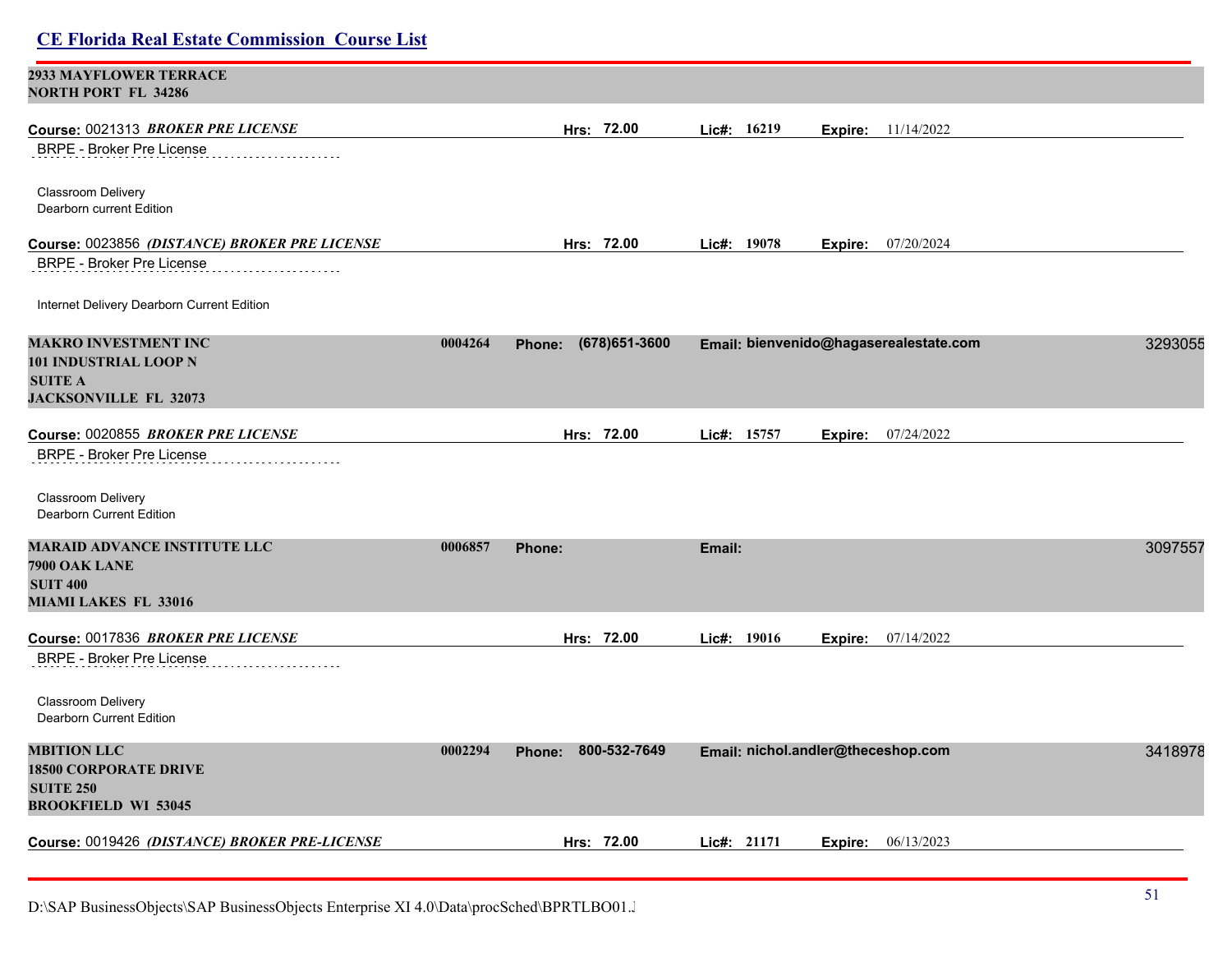BRPE - Broker Pre License

Distance Education Delivery Career WebSchool Current Edition **MBT REALTY ACADEMY 0008247 Phone: 407-283-3351 Email: mbtrealty18@gmail.com** 32179584 **1101 MIRANDA LN KISSIMMEE FL 34741 Course:** 0022812 *BROKER PRE LICENSE* **Hrs: 72.00 Lic#: 17874 Expire:** 10/09/2023 BRPE - Broker Pre License Classroom Delivery Dearborn Current Edition **Course:** 0022821 *(SPANISH) BROKER PRE LICENSE* **Hrs: 72.00 Lic#: 17886 Expire:** 10/10/2023 BRPE - Broker Pre License Classroom Delivery Dearborn Current Edition With Spanish Language End of Course Exams **MELBOURNE SCHOOL OF REAL ESTATE 0008223 Phone: 321-831-6131 Email: FIRSTPEAKREALESTATE@GMAIL.COM** 32630175 **916 S. WICKHAM RD WEST MELBOURNE FL 32904 Course:** 0022765 *(DISTANCE) BROKER PRE LICENSE* **Hrs: 72.00 Lic#: 17823 Expire:** 10/03/2023 BRPE - Broker Pre License Internet Delivery Dearborn Current Edition **MEMORYQUEST INC 0002002 Phone: Email:** 1517455 **1201 W MAIN STREET INVERNESS FL 34450 Course:** 0020285 *(DISTANCE) BROKER PRE-LICENSE* **Hrs: 72.00 Lic#: 19196 Expire:** 08/06/2022 BRPE - Broker Pre License OnCourse Learning Distance Current Edition **MERRICKDAMON REAL ESTATE SCHOOL 0006409 Phone: 561-945-4389 Email: info@merrickdamon.com** 34116750 **2419 N DIXIE HIGHWAY**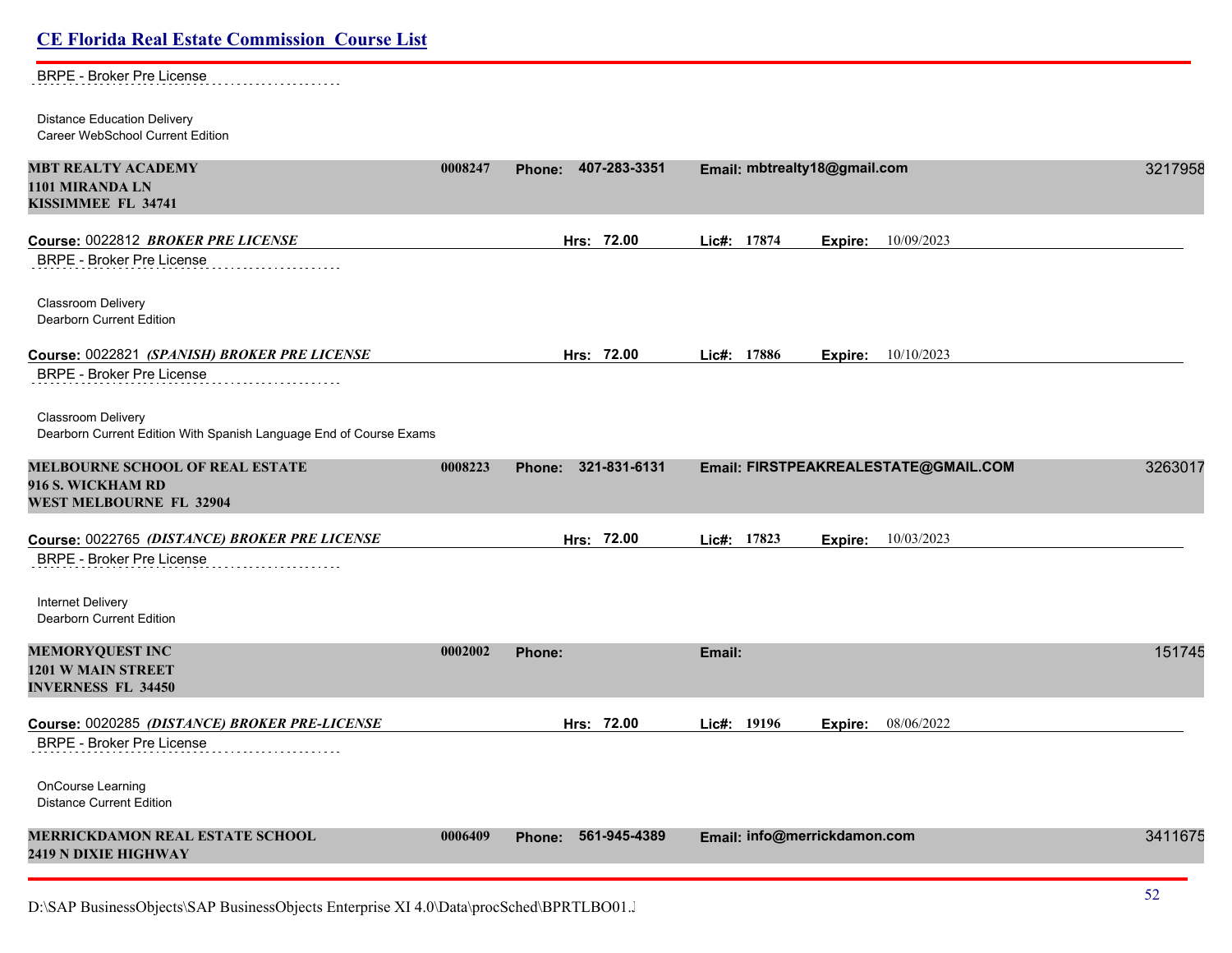# **FORT LAUDERDALE FL 33305 Course:** 0018563 *(DISTANCE) BROKER PRE-LICENSE* **Hrs: 72.00 Lic#: 20376 Expire:** 02/09/2023 BRPE - Broker Pre License Internet Delivery Dearborn Current Edition **Course:** 0018564 *BROKER PRE LICENSE* **Hrs: 72.00 Lic#: 20375 Expire:** 02/09/2023 BRPE - Broker Pre License Classroom Delivery Dearborn Current Edition **METRO ACADEMY OF REAL ESTATE LLC 0006707 Phone: 407-237-0905 Email: elkhander@gmail.com** 30384452 **13796 BRIDGEWATER CROSSINGS BLVD SUITE 1000 WINDERMERE FL 34786 Course:** 0017336 *BROKER PRE LICENSE* **Hrs: 72.00 Lic#: 20595 Expire:** 02/28/2023 BRPE - Broker Pre License Classroom Delivery Dearborn Current Edition **MIAMI DADE COLLEGE-SCHOOL OF CONTINUING 0002375 Phone: 305-237-2541 Email: jgame@mdc.edu** 29930291 **11011 SW 104 ST RM # 5101-01 KENDALL CAMPUS MIAMI FL 33176 Course:** 0019032 *(DISTANCE) BROKER PRE-LICENSE* **Hrs: 72.00 Lic#: 20981 Expire:** 05/02/2023 BRPE - Broker Pre License Internet Delivery Dearborn Current Edition **MIAMI NEW REALTY INC 0004299 Phone: Email:** 15916383 **12530 A PINES BLVD PEMBROKE PINES FL 33027 Course:** 0023787 *(DISTANCE) BROKER PRE LICENSE* **Hrs: 72.00 Lic#: 19013 Expire:** 07/07/2022 BRPE - Broker Pre License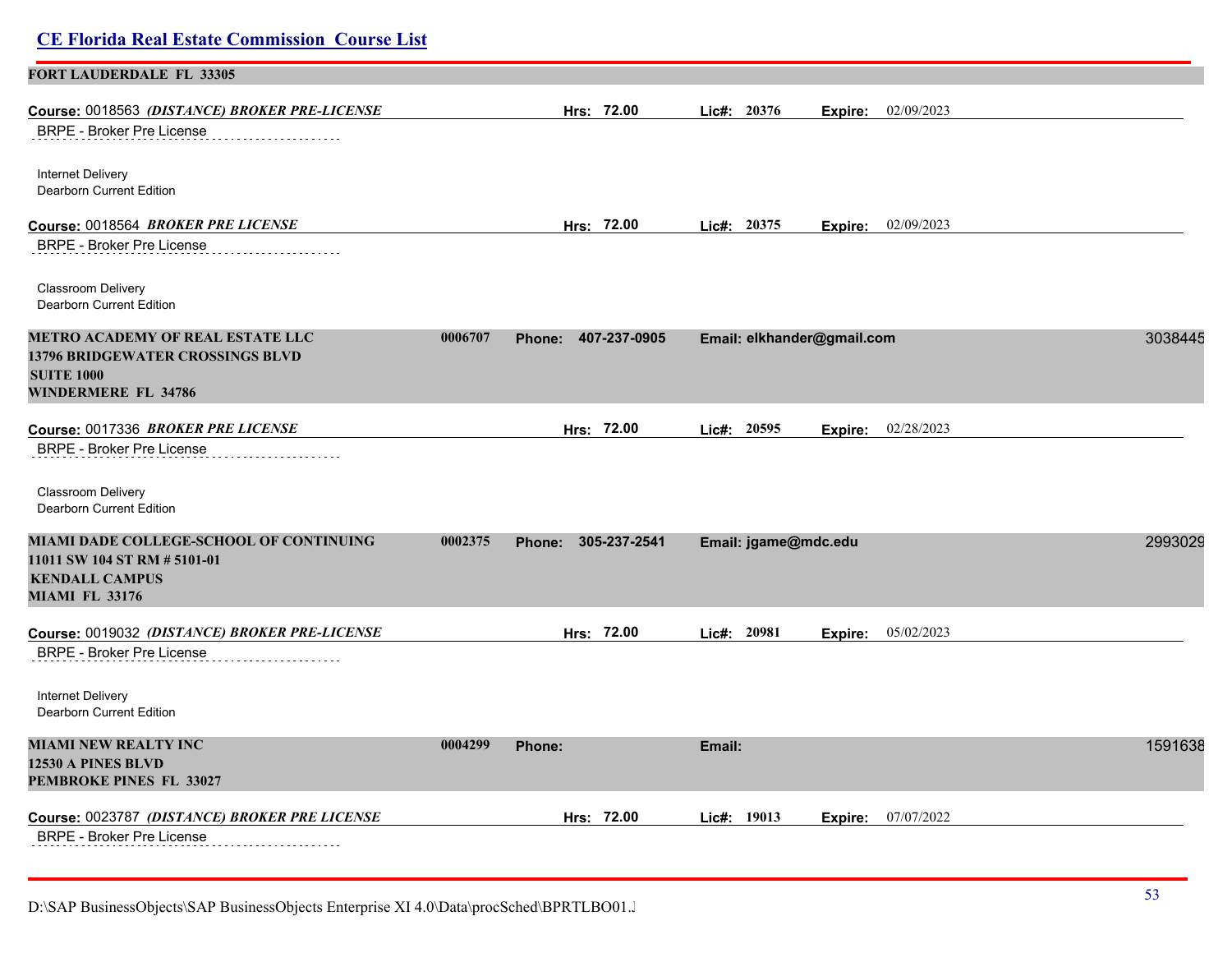| Internet Delivery Dearborn Current Edition                                                  |                        |                                          |         |
|---------------------------------------------------------------------------------------------|------------------------|------------------------------------------|---------|
| Course: 0023788 (LIVE STREAM) BROKER PRE LICENSE<br><b>BRPE - Broker Pre License</b>        | Hrs: 72.00             | Lic#: 19014<br>07/07/2022<br>Expire:     |         |
| Streaming Video Live and On Demand Delivery Dearborn Current Edition                        |                        |                                          |         |
| <b>MIAMI SCHOOL OF REAL ESTATE</b><br>0007974<br>2390 NW 73RD AV<br><b>SUNRISE FL 33313</b> | Phone: 954-559-9988    | Email: INFO@MPIMIAMI.COM                 | 3333094 |
| Course: 0021876 BROKER PRE LICENSE                                                          | Hrs: 72.00             | Lic#: 16788<br><b>Expire:</b> 03/19/2023 |         |
| <b>BRPE - Broker Pre License</b>                                                            |                        |                                          |         |
| Classroom Delivery<br>Dearborn Current Edition                                              |                        |                                          |         |
| Course: 0021883 BROKER PRE LICENSE                                                          | Hrs: 72.00             | Lic#: 16795<br>03/19/2023<br>Expire:     |         |
| <b>BRPE - Broker Pre License</b><br>Classroom Delivery                                      |                        |                                          |         |
| Dearborn Current Edition With Spanish Language End of Course Exams                          |                        |                                          |         |
| <b>MILONAS GROUP INC</b><br>0007632                                                         | 850 240 8422<br>Phone: | Email: dmilonas@kw.com                   | 3595138 |
| 3512 SMEDLEY RD.<br>THE VILLAGES FL 32163                                                   |                        |                                          |         |
| Course: 0020252 (DISTANCE) BROKER PRE-LICENSE                                               | Hrs: 72.00             | Lic#: 18432<br>02/18/2024<br>Expire:     |         |
| <b>BRPE - Broker Pre License</b>                                                            |                        |                                          |         |
| <b>Internet Delivery</b><br>Dearborn Current Edition                                        |                        |                                          |         |
| <b>MLS CAMPUS INC</b><br>0006578<br>33 E ROBINSON ST SUITE 216<br><b>ORLANDO FL 32801</b>   | 877 331 6235<br>Phone: | Email: merouane.remmouche@gmail.com      | 2921719 |
| Course: 0016547 (DISTANCE) BROKER PRE LICENSE                                               | Hrs: 72.00             | Lic#: 21023<br>05/06/2023<br>Expire:     |         |
| <b>BRPE - Broker Pre License</b>                                                            |                        |                                          |         |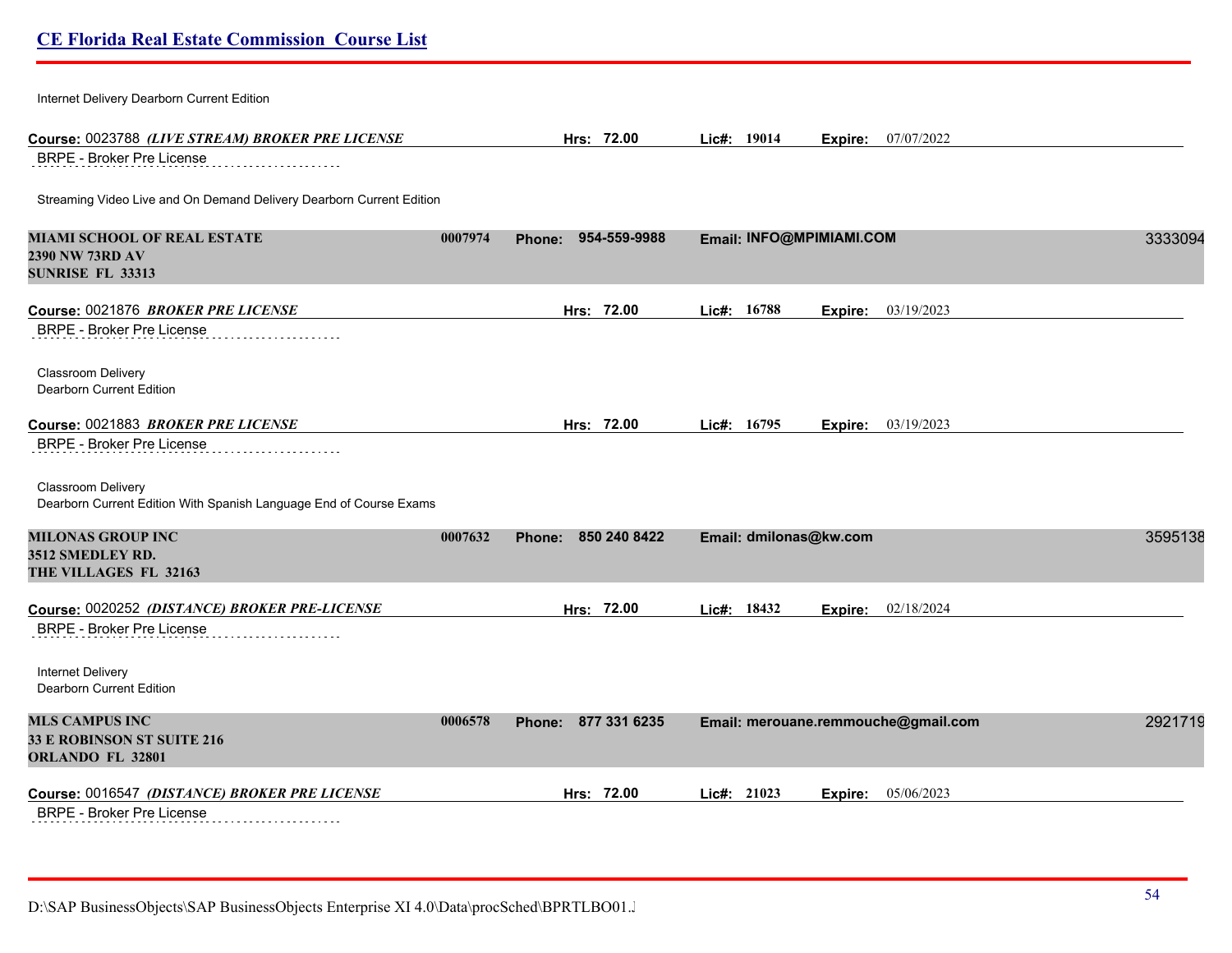# Internet Delivery MLS Campus Inc.- Florida 72 Hour Real Estate Broker Pre-License Course **MLS REAL ESTATE SCHOOL 0006286 Phone: Email:** 29621164 **615 E SILVER SPRIAS BLVD OCALA FL 34470 Course:** 0015461 *BROKER PRE LICENSE* **Hrs: 72.00 Lic#: 22641 Expire:** 05/11/2024 BRPE - Broker Pre License Classroom Delivery Dearborn Current Edition **MODERN SCHOOL OF REAL ESTATE CORP 0007459 Phone: 786-930-9928 Email: JORGEFELIXPA@GMAIL.COM** 30497800 **1200 BRICKELL AVE #700 MIAMI FL 33131 Course:** 0023379 *BROKER PRE LICENSE* **Hrs: 72.00 Lic#: 18587 Expire:** 03/26/2024 BRPE - Broker Pre License Classroom Delivery Dearborn Current Edition **Course:** 0023387 *(DISTANCE) BROKER PRE LICENSE* **Hrs: 72.00 Lic#: 18596 Expire:** 03/26/2024 BRPE - Broker Pre License Internet Delivery Dearborn Current Edition **MONEY MAGNET SCHOOL OF REAL ESTATE LLC 0008594 Phone: 813-485-1770 Email: mmschoolofrealestate@gmail.com** 33344209 **19046 BRUCE B DOWNS BLV SUITE 136 TAMPA FL 33647 Course:** 0024109 *(DISTANCE) BROKER PRE LICENSE* **Hrs: 72.00 Lic#: 19366 Expire:** 08/27/2022 BRPE - Broker Pre License Distance Delivery Mbition Learn Real Estate Current Edition **Course:** 0024111 *LIVE STREAM BROKER PRE LICENSE* **Hrs: 72.00 Lic#: 21784 Expire:** 10/03/2023 BRPE - Broker Pre License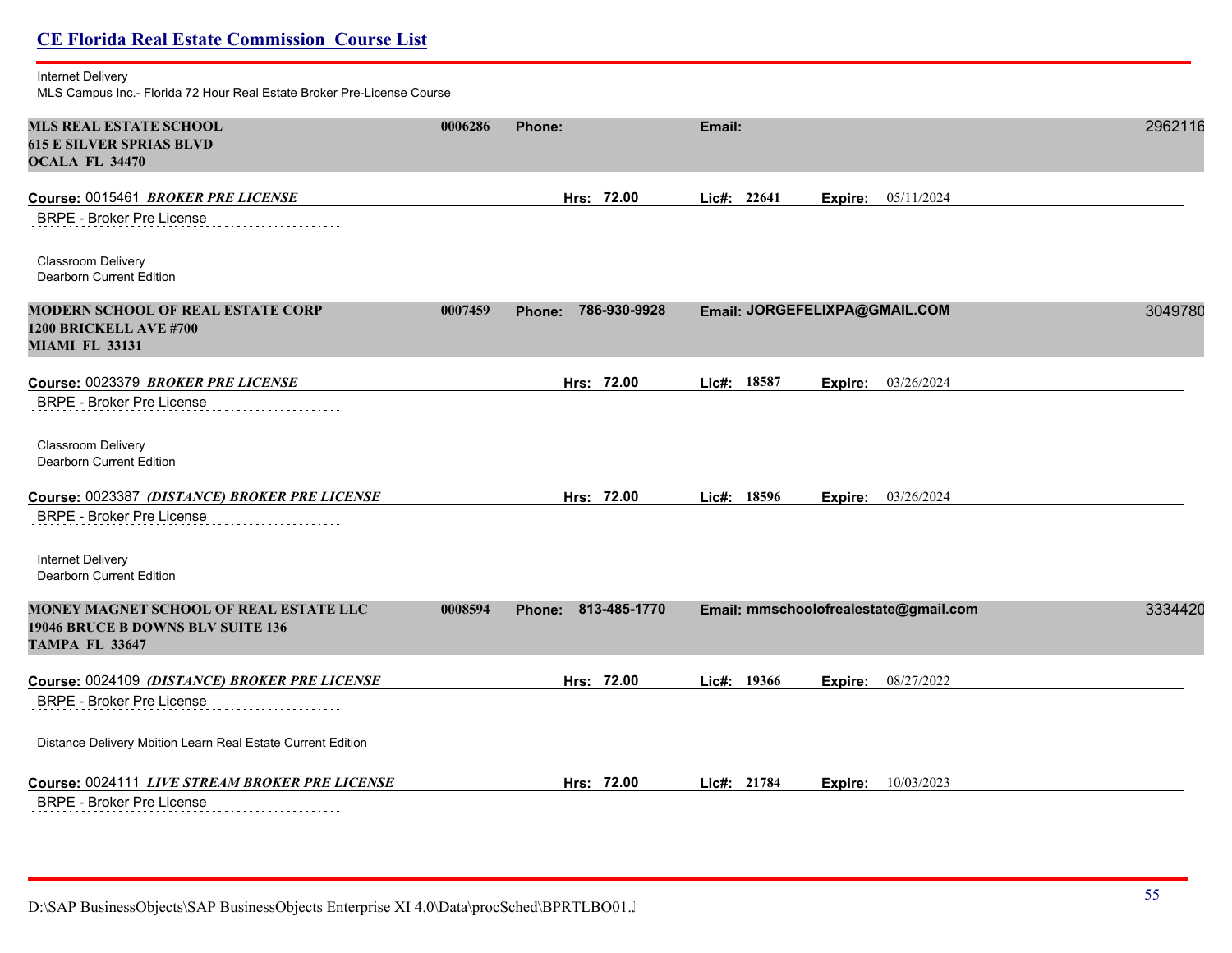| Streaming Video Live and OnDemand Mbition Learn Real Estate Current Edition                               |         |                     |                                              |         |
|-----------------------------------------------------------------------------------------------------------|---------|---------------------|----------------------------------------------|---------|
| <b>MOSELEY REAL ESTATE SCHOOLS INC</b><br><b>3880 S WASHINGTON AVE #238</b><br><b>TITUSVILLE FL 32780</b> | 0005981 | <b>Phone:</b>       | Email:                                       | 2724471 |
| Course: 0017865 <i>(DISTANCE) BROKER PRE-LICENSE</i>                                                      |         | Hrs: 72.00          | Lic#: 17261<br>07/10/2023<br>Expire:         |         |
| <b>BRPE - Broker Pre License</b>                                                                          |         |                     |                                              |         |
| MURCAR REALTY SCHOOL OF REAL ESTATE<br><b>5858 GALL BOULEVARD</b><br><b>ZEPHYRHILLS FL 33542</b>          | 0008208 | <b>Phone:</b>       | Email:                                       | 3207338 |
| Course: 0022590 BROKER PRE LICENSE                                                                        |         | Hrs: 72.00          | Lic#: 17594<br><b>Expire:</b> 08/27/2023     |         |
| <b>BRPE - Broker Pre License</b>                                                                          |         |                     |                                              |         |
| <b>Classroom Delivery</b><br>Dearborn Current Edition                                                     |         |                     |                                              |         |
| Course: 0025681 <i>(DISTANCE) BROKER PRE LICENSE</i>                                                      |         | Hrs: 72.00          | Lic#: $21045$<br><b>Expire:</b> $05/12/2023$ |         |
| <b>BRPE - Broker Pre License</b>                                                                          |         |                     |                                              |         |
| Internet Delivery Dearborn Current Edition                                                                |         |                     |                                              |         |
| Course: 0025686 <i>(DISTANCE) BROKER PRE LICENSE</i>                                                      |         | Hrs: 72.00          | Lic#: $21050$<br><b>Expire:</b> 05/12/2023   |         |
| <b>BRPE - Broker Pre License</b>                                                                          |         |                     |                                              |         |
| Internet Delivery Dearborn Current Edition                                                                |         |                     |                                              |         |
| MY FLORIDA REAL ESTATE SCHOOL.NET<br><b>17308 FIRST STREET</b><br><b>MONTVERDE FL 34756</b>               | 0006790 | Phone: 877-352-3521 | Email: JOHNARDIZONE2AOL.COM                  | 2798446 |
| <b>Course: 0021289 <i>(DISTANCE) BROKER PRE LICENSE</i></b>                                               |         | Hrs: 72.00          | Lic#: 16197<br><b>Expire:</b> 11/01/2022     |         |
| <b>BRPE - Broker Pre License</b>                                                                          |         |                     |                                              |         |
| <b>Internet Delivery</b><br>Dearborn Current Edition                                                      |         |                     |                                              |         |
| <b>MY REAL ESTATE PROFESSOR</b><br><b>2000 PONCE DE LEON BLVD #600</b>                                    | 0002517 | Phone: 305-975-0897 | Email: firealestateclasses@gmail.com         | 2180423 |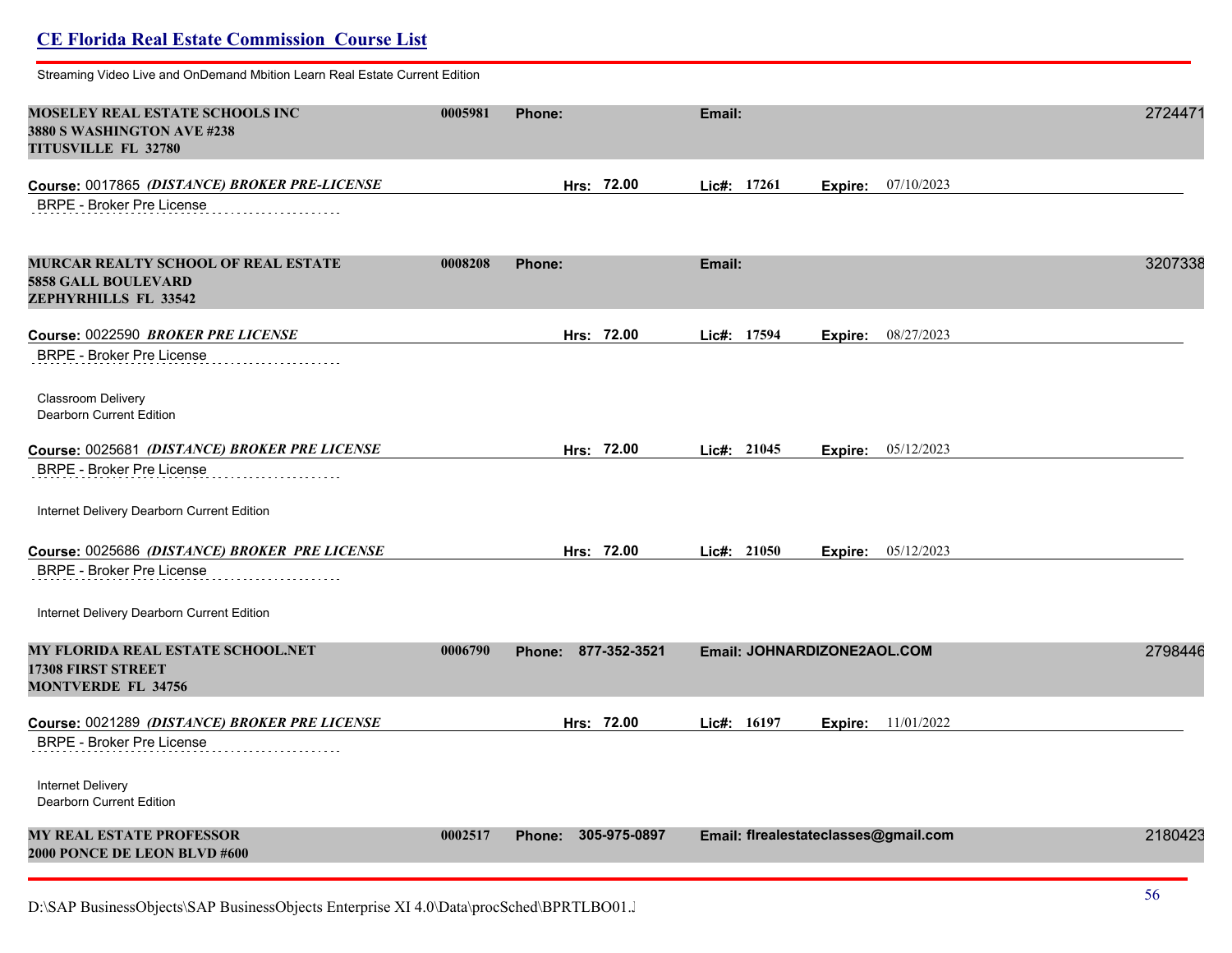| <b>CORAL GABLES FL 33134</b>                                                     |         |        |            |        |               |         |                    |         |
|----------------------------------------------------------------------------------|---------|--------|------------|--------|---------------|---------|--------------------|---------|
| Course: 0007509 FREC II                                                          |         |        | Hrs: 72.00 |        | Lic#: 21851   | Expire: | 10/19/2023         |         |
| BRPE - Broker Pre License                                                        |         |        |            |        |               |         |                    |         |
| Classroom Delivery<br>Dearborn Current Edition                                   |         |        |            |        |               |         |                    |         |
| Course: 0014791 <i>(DISTANCE) BROKER PRE LICENSE</i>                             |         |        | Hrs: 72.00 |        | Lie#: 21850   |         | Expire: 10/19/2023 |         |
| <b>BRPE - Broker Pre License</b>                                                 |         |        |            |        |               |         |                    |         |
| Internet Delivery<br>Dearborn Current Edition                                    |         |        |            |        |               |         |                    |         |
| Course: 0025107 <i>(LIVE STREAM) BROKER PRE LICENSE</i>                          |         |        | Hrs: 72.00 |        | Lic#: $20411$ |         | Expire: 02/10/2023 |         |
| BRPE - Broker Pre License                                                        |         |        |            |        |               |         |                    |         |
| Streaming Video Live and OnDemand Dearborn Current Edition                       |         |        |            |        |               |         |                    |         |
| <b>MY REAL ESTATE TUTOR</b><br>4327 S HWY 27 STE 126<br><b>CLERMONT FL 34711</b> | 0004943 | Phone: |            | Email: |               |         |                    | 1484622 |
| Course: 0018419 (DISTANCE) BROKER PRE-LICENSE                                    |         |        | Hrs: 72.00 |        | Lic#: 20118   | Expire: | 12/28/2022         |         |
| BRPE - Broker Pre License                                                        |         |        |            |        |               |         |                    |         |
| Internet Delivery<br>Dearborn Current Edition                                    |         |        |            |        |               |         |                    |         |
| NAPLES SCHOOL OF REAL ESTATE, INC.                                               | 0002001 | Phone: |            | Email: |               |         |                    | 151640  |
| <b>2555 N TAMIAMI TRAIL</b><br><b>QUALITY INN</b><br><b>NAPLES FL 34103</b>      |         |        |            |        |               |         |                    |         |
| Course: 0018915 BROKER PRE LICENSE                                               |         |        | Hrs: 72.00 |        | Lic#: 20322   | Expire: | 02/01/2023         |         |
| BRPE - Broker Pre License                                                        |         |        |            |        |               |         |                    |         |
| Classroom Delivery<br>Dearborn Current Edition                                   |         |        |            |        |               |         |                    |         |
| Course: 0018916 (DISTANCE) BROKER PRE-LICENSE                                    |         |        | Hrs: 72.00 |        | Lic#: 20320   |         | Expire: 02/01/2023 |         |
| <b>BRPE - Broker Pre License</b>                                                 |         |        |            |        |               |         |                    |         |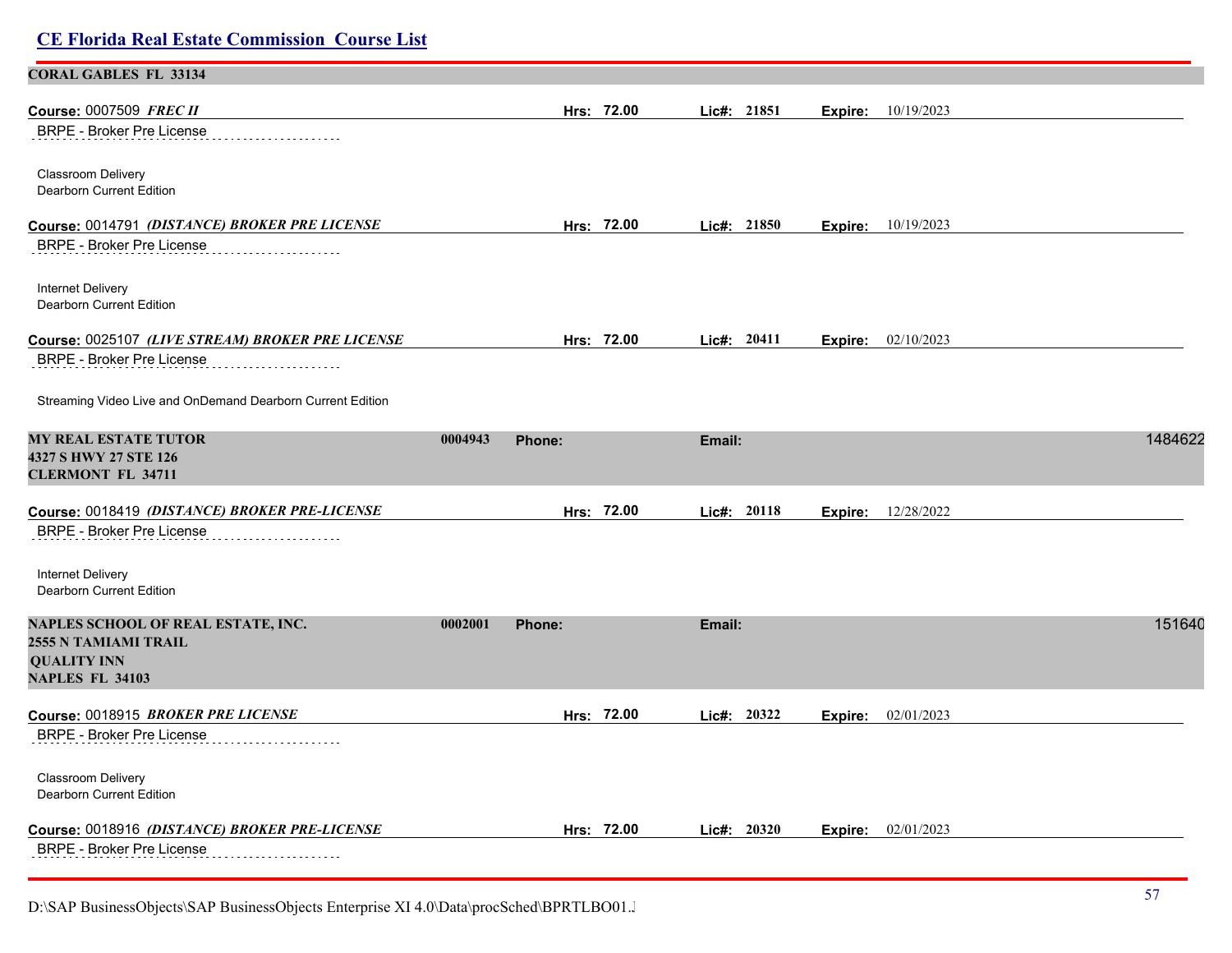### Internet Delivery Dearborn Current Edition

| NATIONAL EDUCATION SEMINARS OF FLORIDA I<br><b>1123 HARRISON AVE</b><br>PANAMA CITY FL 32601   | 0001947 | <b>Phone:</b> |              | Email:      |                                |         |                           | 151225  |
|------------------------------------------------------------------------------------------------|---------|---------------|--------------|-------------|--------------------------------|---------|---------------------------|---------|
| Course: 0018006 BROKER PRE LICENSE                                                             |         | Hrs: 72.00    |              | Lic#: 19586 |                                | Expire: | 11/01/2022                |         |
| <b>BRPE - Broker Pre License</b>                                                               |         |               |              |             |                                |         |                           |         |
| Course: 0018531 (DISTANCE) BROKER PRE-LICENSE<br><b>BRPE - Broker Pre License</b>              |         | Hrs: 72.00    |              | Lic#: 19585 |                                |         | <b>Expire:</b> 11/01/2022 |         |
| Internet Delivery<br>Dearborn Current Edition                                                  |         |               |              |             |                                |         |                           |         |
| Course: 0023575 (LIVE STREAM) BROKER PRE LICENSE<br><b>BRPE - Broker Pre License</b>           |         | Hrs: 72.00    |              | Lic#: 18843 |                                | Expire: | 05/14/2024                |         |
| Streaming Video Live and OnDemand Dearborn Current Edition                                     |         |               |              |             |                                |         |                           |         |
| NATURE COAST REAL ESTATE INSTITUTE LLC<br><b>714 S SCARBORO AVE</b><br><b>LECANTO FL 34461</b> | 0004310 | Phone:        |              | Email:      |                                |         |                           | 1397921 |
| Course: 0010907 BROKER PRE LICENSE                                                             |         | Hrs: 72.00    |              | Lic#: 22362 |                                | Expire: | 03/10/2024                |         |
| <b>BRPE - Broker Pre License</b>                                                               |         |               |              |             |                                |         |                           |         |
| Classroom Delivery<br>Dearborn Current Edition                                                 |         |               |              |             |                                |         |                           |         |
| Course: 0012828 (DISTANCE) BROKER PRE-LICENSE<br><b>BRPE - Broker Pre License</b>              |         | Hrs: 72.00    |              | Lic#: 19583 |                                |         | <b>Expire:</b> 10/29/2022 |         |
| Internet Delivery<br>Dearborn Current Edition                                                  |         |               |              |             |                                |         |                           |         |
| <b>NAVIGATORS REAL ESTATE SCHOOL LLC</b><br>8950 SW 74 CT<br><b>SUITE 2201</b>                 | 0008153 | <b>Phone:</b> | 305-878-1019 |             | Email: navigatorsres@gmail.com |         |                           | 3598971 |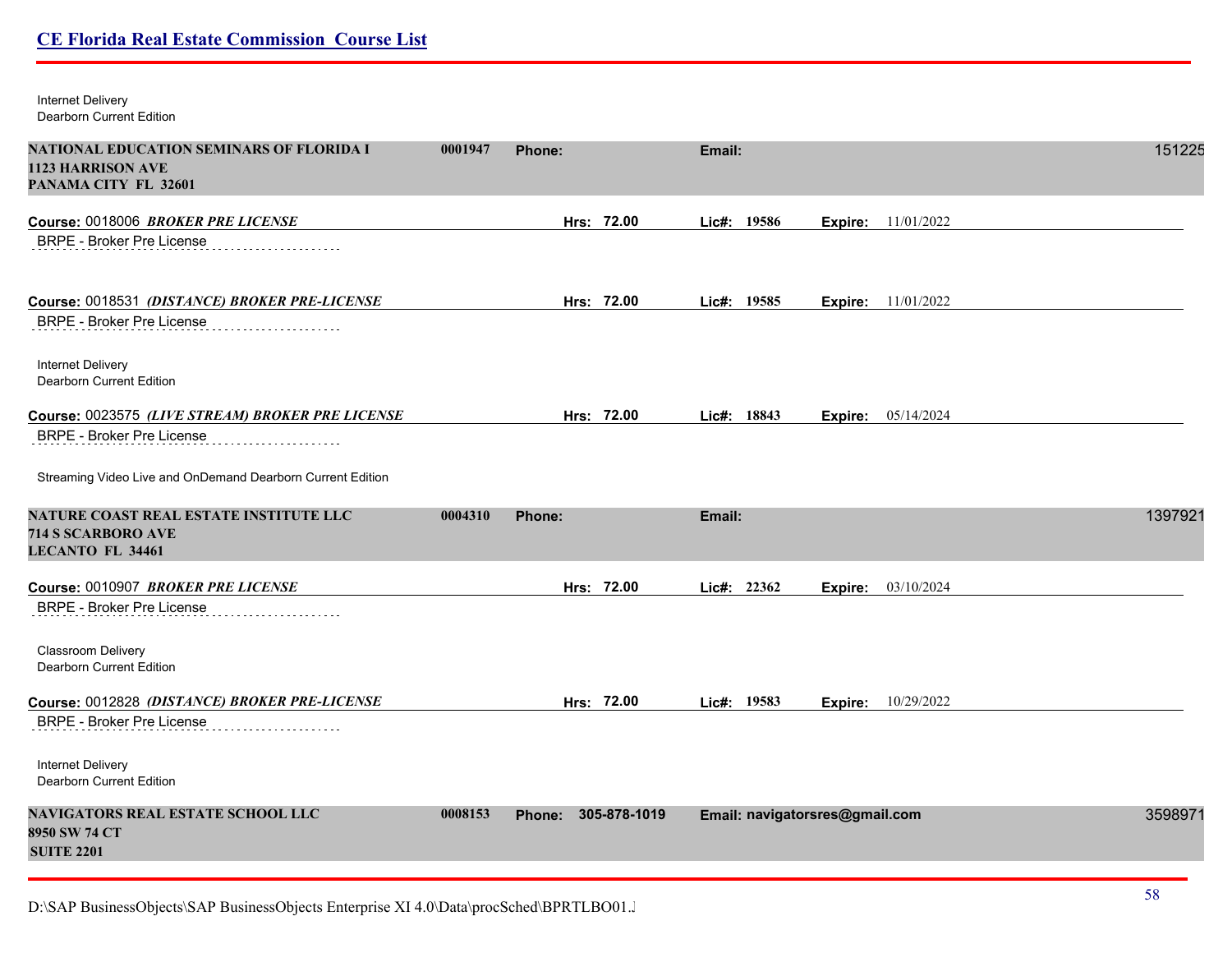| <b>MIAMI FL 33156</b>                                                                    |                   |                     |             |                               |         |                                               |
|------------------------------------------------------------------------------------------|-------------------|---------------------|-------------|-------------------------------|---------|-----------------------------------------------|
| Course: 0022419 BROKER PRE LICENSE                                                       |                   | Hrs: 72.00          | Lie#: 17331 |                               |         | Expire: 07/23/2023                            |
| BRPE - Broker Pre License                                                                |                   |                     |             |                               |         |                                               |
| Classroom Delivery<br>Dearborn Current Edition with Spanish Language end of course exams |                   |                     |             |                               |         |                                               |
|                                                                                          |                   |                     |             |                               |         |                                               |
| Course: 0022422 BROKER PRE LICENSE                                                       |                   | Hrs: 72.00          | Lic#: 17334 |                               |         | Expire: 07/23/2023                            |
| <b>BRPE - Broker Pre License</b>                                                         |                   |                     |             |                               |         |                                               |
| Classroom Delivery<br>Dearborn Current Edition                                           |                   |                     |             |                               |         |                                               |
| Course: 0022714 (DISTANCE) BROKER PRE LICENSE                                            |                   | Hrs: 72.00          | Lic#: 17727 |                               | Expire: | 09/19/2023                                    |
| <b>BRPE - Broker Pre License</b>                                                         |                   |                     |             |                               |         |                                               |
| Internet Delivery<br>Dearborn Current Edition                                            |                   |                     |             |                               |         |                                               |
| NEAL HOLLANDS SCHOOL OF REAL ESTATE                                                      | 0002338<br>Phone: | 904 825-4934        |             | Email: enealholland@yahoo.com |         | 3277897                                       |
| <b>641 N LEGACY TRAIL</b><br><b>ST. AUGUSTINE FL 32092</b>                               |                   |                     |             |                               |         |                                               |
|                                                                                          |                   |                     |             |                               |         |                                               |
| Course: 0017505 BROKER PRE LICENSE                                                       |                   | Hrs: 72.00          | Lie#: 16436 |                               | Expire: | 01/22/2023                                    |
| <b>BRPE - Broker Pre License</b>                                                         |                   |                     |             |                               |         |                                               |
| Classroom Delivery<br><b>Dearborn Current Edition</b>                                    |                   |                     |             |                               |         |                                               |
| NEW MIAMI REALTY CORP                                                                    | 0004755           | Phone: 305 635 5000 |             |                               |         | 1255470<br>Email: jserrano@newmiamirealty.com |
| 12001 SW 128 CT<br><b>SUITE 104</b><br><b>MIAMI FL 33186</b>                             |                   |                     |             |                               |         |                                               |
|                                                                                          |                   |                     |             |                               |         |                                               |
| Course: 0025660 BROKER PRE LICENSE<br><b>BRPE - Broker Pre License</b>                   |                   | Hrs: 72.00          | Lic#: 21034 |                               | Expire: | 05/10/2023                                    |
|                                                                                          |                   |                     |             |                               |         |                                               |
| Classroom Delivery Dearborn Current Edition                                              |                   |                     |             |                               |         |                                               |
| Course: 0025664 (LIVE STREAM) BROKER PRE LICENSE                                         |                   | Hrs: 72.00          | Lic#: 21038 |                               |         | Expire: 05/10/2023                            |
| BRPE - Broker Pre License<br>.                                                           |                   |                     |             |                               |         |                                               |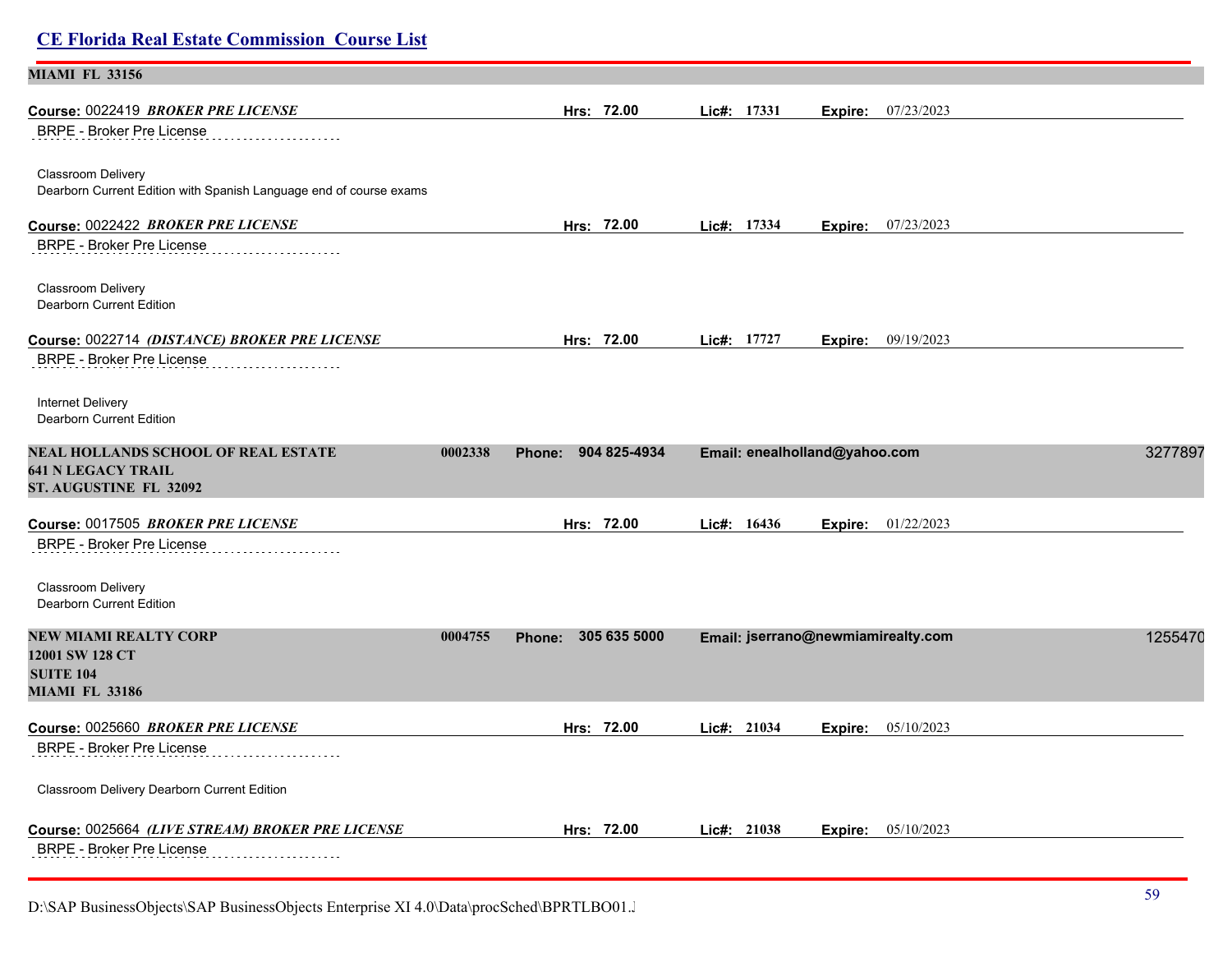| Streaming Video Live and OnDemand Dearborn Current Edition                                          |         |                        |                             |                                   |         |
|-----------------------------------------------------------------------------------------------------|---------|------------------------|-----------------------------|-----------------------------------|---------|
| Course: 0025947 (DISTANCE) BROKER PRE LICENSE                                                       |         | Hrs: 72.00             | Lic#: 21325                 | Expire: 07/19/2023                |         |
| <b>BRPE - Broker Pre License</b>                                                                    |         |                        |                             |                                   |         |
| Internet Delivery Dearborn Current Edition                                                          |         |                        |                             |                                   |         |
| NEXUS INTERNATIONAL SCHOOL OF REAL ESTAT<br><b>80 SW 8TH ST SUITE 2000</b><br><b>MIAMI FL 33130</b> | 0006467 | <b>Phone:</b>          | Email:                      |                                   | 3179487 |
| Course: 0022458 BROKER PRE LICENSE                                                                  |         | Hrs: 72.00             | Lic#: 17397                 | Expire: 07/31/2023                |         |
| <b>BRPE - Broker Pre License</b>                                                                    |         |                        |                             |                                   |         |
| Classroom Delivery<br><b>Dearborn Current Edition</b>                                               |         |                        |                             |                                   |         |
| Course: 0022459 (DISTANCE) BROKER PRE LICENSE                                                       |         | Hrs: 72.00             | Lic#: 17398                 | Expire: 07/31/2023                |         |
| <b>BRPE - Broker Pre License</b>                                                                    |         |                        |                             |                                   |         |
| Internet Delivery<br>Dearborn Current Edition                                                       |         |                        |                             |                                   |         |
| <b>NIDUS AMERICA LLC</b>                                                                            | 0008984 | 904-516-5506<br>Phone: | Email: kbcandlish@gmail.com |                                   | 3510382 |
| <b>4720 SALISBURY ROAD</b><br><b>JACKSONVILLE FL 32256</b>                                          |         |                        |                             |                                   |         |
| Course: 0026303 (DISTANCE) BROKER PRE LICENSE                                                       |         | Hrs: 72.00             | Lic#: 21835                 | 10/13/2023<br>Expire:             |         |
| <b>BRPE - Broker Pre License</b>                                                                    |         |                        |                             |                                   |         |
| Internet Delivery Dearborn Current Edition                                                          |         |                        |                             |                                   |         |
| <b>NOVUS EDUCATION LLC</b>                                                                          | 0008611 | 6466884151<br>Phone:   |                             | Email: jmooney@novuseducation.org | 3355694 |
| <b>1651 NW 93RD AVE</b><br>PLANTATION FL 33322                                                      |         |                        |                             |                                   |         |
| Course: 0026724 (DISTANCE) BROKER PRE LICENSE                                                       |         | Hrs: 72.00             | Lic#: 22387                 | 03/16/2024<br>Expire:             |         |
| <b>BRPE - Broker Pre License</b>                                                                    |         |                        |                             |                                   |         |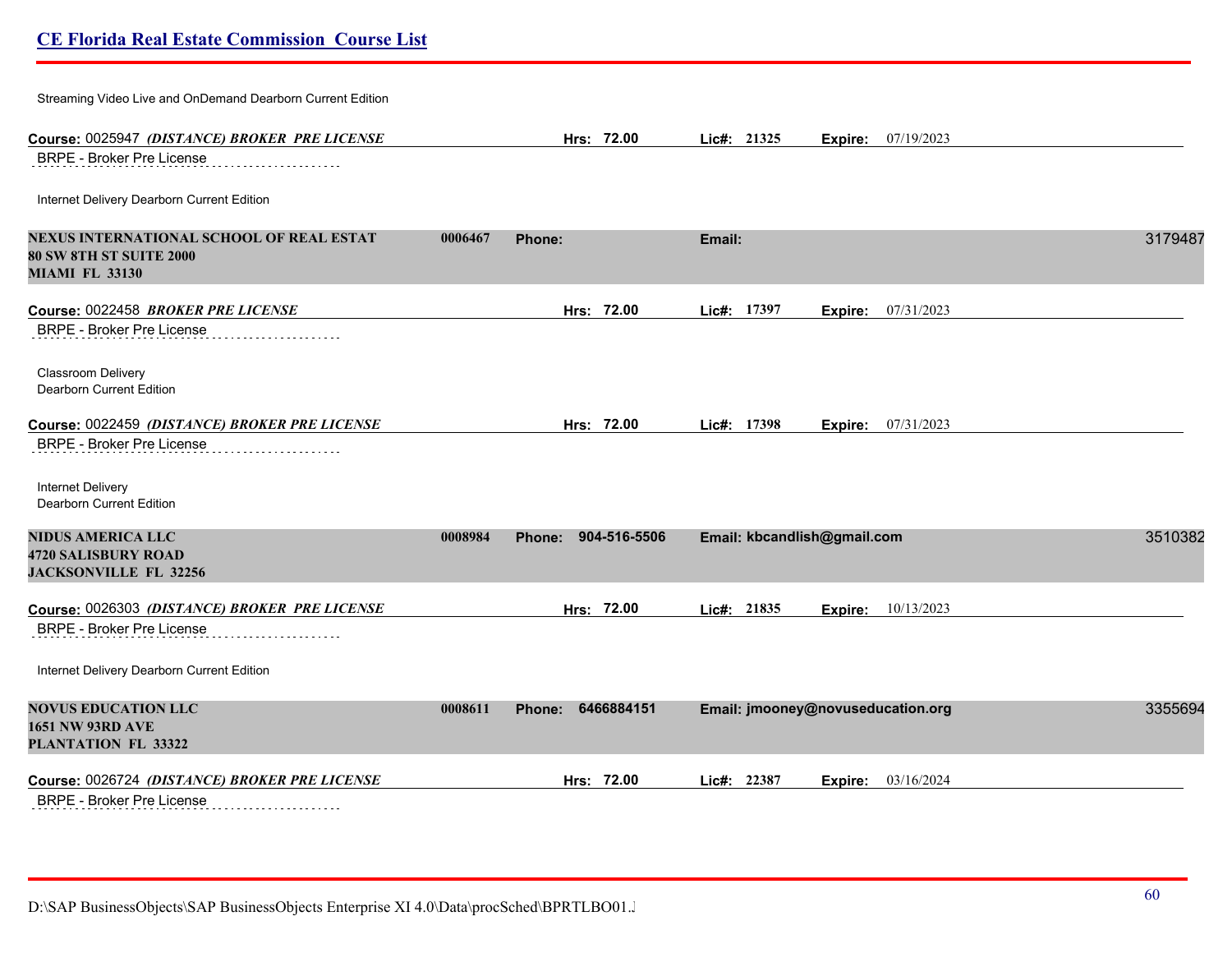| NUVIEW REAL ESTATE SCHOOL LLC<br><b>4320 DEERWOOD LAKE PARKWAY</b><br><b>SUITE 101-209</b>        | 0007212 | 904-686-4690<br>Phone: |             | Email: randy.wiggins@nuviewrealty.com | 3469619 |
|---------------------------------------------------------------------------------------------------|---------|------------------------|-------------|---------------------------------------|---------|
| <b>JACKSONVILLE FL 32216</b>                                                                      |         |                        |             |                                       |         |
| Course: 0018461 (DISTANCE) BROKER PRE-LICENSE                                                     |         | Hrs: 72.00             | Lie#: 21709 | Expire: 09/21/2023                    |         |
| <b>BRPE - Broker Pre License</b>                                                                  |         |                        |             |                                       |         |
| Internet Delivery<br>Dearborn Current Edition                                                     |         |                        |             |                                       |         |
| Course: 0026217 (LIVE STREAM) BROKER PRE LICENSE<br>BRPE - Broker Pre License                     |         | Hrs: 72.00             | Lic#: 21726 | 09/27/2023<br>Expire:                 |         |
| Streaming Video Live and OnDemand Dearborn Current Edition                                        |         |                        |             |                                       |         |
| OCCUPY REAL ESTATE SCHOOL LLC<br><b>8400 BAYMEADOWS WAY STE 9</b><br><b>JACKSONVILLE FL 32256</b> | 0008612 | Phone: 904-426-8614    |             | Email: info@occupyrealestategroup.com | 3359532 |
| Course: 0024156 <i>BROKER PRE LICENSE</i>                                                         |         | Hrs: 72.00             | Lic#: 19413 | 09/03/2022<br>Expire:                 |         |
| <b>BRPE - Broker Pre License</b>                                                                  |         |                        |             |                                       |         |
| Classroom Delivery Dearborn Current Edition                                                       |         |                        |             |                                       |         |
| Course: 0024164 (LIVE STREAM) BROKER PRE LICENSE                                                  |         | Hrs: 72.00             | Lic#: 19421 | <b>Expire:</b> $09/03/2022$           |         |
| <b>BRPE - Broker Pre License</b>                                                                  |         |                        |             |                                       |         |
| Streaming Video Live and OnDemand Dearborn Current Edition                                        |         |                        |             |                                       |         |
| Course: 0024328 (DISTANCE) BROKER PRE LICENSE                                                     |         | Hrs: 72.00             | Lic#: 19581 | <b>Expire:</b> 10/29/2022             |         |
| <b>BRPE - Broker Pre License</b>                                                                  |         |                        |             |                                       |         |
| Internet Delivery Dearborn Current Edition                                                        |         |                        |             |                                       |         |
| <b>ODRY VARGAS REAL ESTATE INSTITUTE</b><br>13950 LANDSTAR BLVD<br><b>ORLANDO FL 32824</b>        | 0008089 | Phone: 477450755       |             | Email: OVREINSTITUTE@GMAIL.COM        | 3190792 |
| <b>Course:</b> 0022530 <i>(DISTANCE) BROKER PRE LICENSE</i>                                       |         | Hrs: 72.00             | Lie#: 17510 | Expire: 08/15/2023                    |         |
| <b>BRPE - Broker Pre License</b>                                                                  |         |                        |             |                                       |         |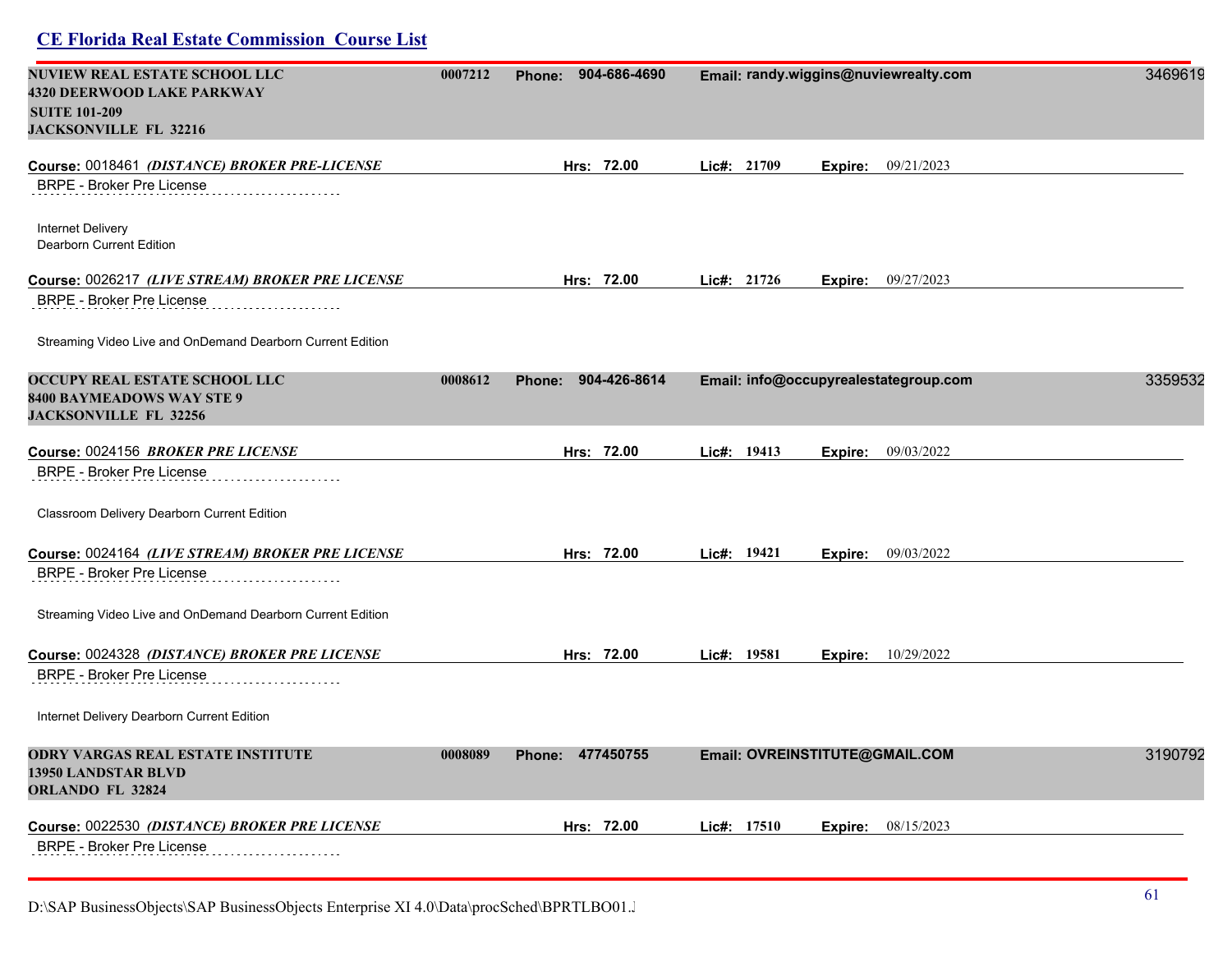Internet Delivery Dearborn Current Edition **Course:** 0022544 *BROKER PRE LICENSE* **Hrs: 72.00 Lic#: 17523 Expire:** 08/18/2023 BRPE - Broker Pre License Classroom Delivery Dearborn Current Edition **OLIVERA REAL ESTATE ACADEMY LLC 0008828 Phone: 305-456-0794 Email: oliverabroker@gmail.com** 34389313 **13501 SW 128TH ST STE 106 MIAMI FL 33186 Course:** 0025505 *BROKER PRE LICENSE* **Hrs: 72.00 Lic#: 20910 Expire:** 04/18/2023 BRPE - Broker Pre License Classroom Delivery Dearborn Current Edition **Course:** 0025506 *(LIVE STREAM) BROKER PRE LICENSE* **Hrs: 72.00 Lic#: 20890 Expire:** 04/15/2023 BRPE - Broker Pre License Streaming Video Live and OnDemand Dearborn Current Edition **ONEBLUE REAL ESTATE SCHOOL LLC 0006932 Phone: 321 333 5222**101 **Email: kevin@orlandorealestateinstitute.com** 30148299 **5671 SOUTH ORANGE AVENUE ORLANDO FL 32809 Course:** 0018790 *BROKER PRE LICENSE* **Hrs: 72.00 Lic#: 20643 Expire:** 03/04/2023 BRPE - Broker Pre License Classroom Delivery Dearborn Current Edition **Course:** 0018791 *(DISTANCE) BROKER PRE-LICENSE* **Hrs: 72.00 Lic#: 20642 Expire:** 03/04/2023 BRPE - Broker Pre License Internet Delivery Dearborn Current Edition **ONLINE FLORIDA SCHOOL OF REAL ESTATE INC 0007698 Phone: Email:** 30444696 **1613 LITTLE RIVER DR**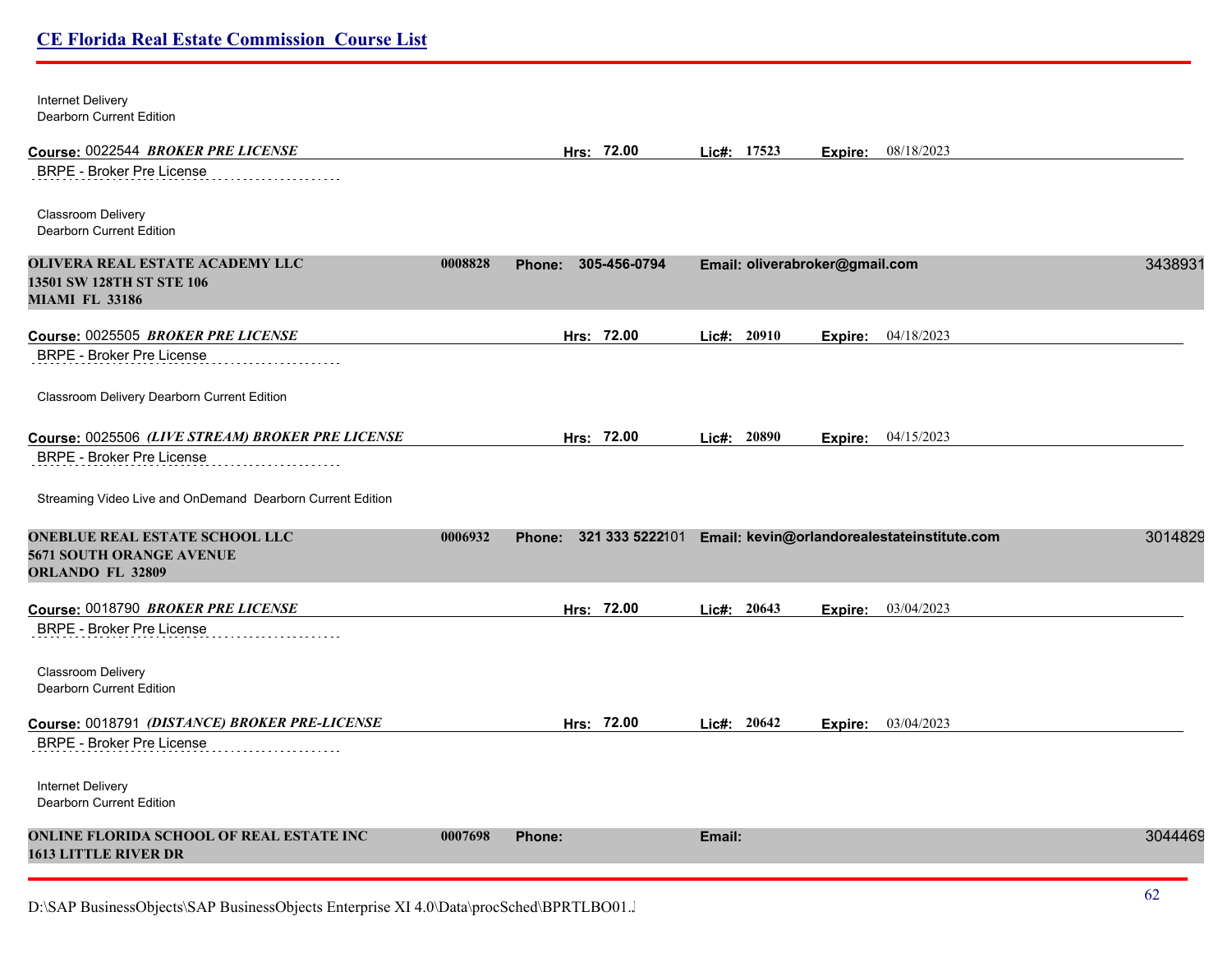|  |  | <b>CE Florida Real Estate Commission Course List</b> |  |
|--|--|------------------------------------------------------|--|
|  |  |                                                      |  |

| <b>ORLANDO FL 32807</b>                                                                            |         |                      |                |         |                                    |         |
|----------------------------------------------------------------------------------------------------|---------|----------------------|----------------|---------|------------------------------------|---------|
| Course: 0020476 (DISTANCE) BROKER PRE LICENSE<br>BRPE - Broker Pre License                         |         | Hrs: 72.00           | $Lic\#: 22480$ | Expire: | 04/04/2024                         |         |
| <b>Internet Delivery</b><br>Dearborn Current Edition                                               |         |                      |                |         |                                    |         |
| ONLINE REAL ESTATE SCHOOL<br><b>100 2ND AVE N STE 220</b><br>ST. PETERSBURG FL 33701               | 0008213 | Phone: 352-697-2522  |                |         | Email: bpoth@pothandassociates.com | 3226012 |
| Course: 0024050 BROKER PRE LICENSE                                                                 |         | Hrs: 72.00           | Lic#: 19296    | Expire: | 08/18/2022                         |         |
| <b>BRPE - Broker Pre License</b>                                                                   |         |                      |                |         |                                    |         |
| Classroom Delivery Dearborn Current Edition                                                        |         |                      |                |         |                                    |         |
| Course: 0024051 (DISTANCE) BROKER PRE LICENSE                                                      |         | Hrs: 72.00           | Lic#: 19297    |         | <b>Expire:</b> 08/18/2022          |         |
| <b>BRPE - Broker Pre License</b>                                                                   |         |                      |                |         |                                    |         |
| Internet Delivery Dearborn Current Edition                                                         |         |                      |                |         |                                    |         |
| OPTIMUM SCHOOL OF REAL ESTATE LLC<br><b>18246 COLLINS AVE</b><br><b>SUNNY ISLES BEACH FL 33160</b> | 0008756 | 3057911780<br>Phone: |                |         | Email: carmen@optimumschoolre.com  | 3544268 |
| Course: 0025271 BROKER PRE LICENSE                                                                 |         | Hrs: 72.00           | Lic#: $20625$  | Expire: | 03/03/2023                         |         |
| <b>BRPE - Broker Pre License</b>                                                                   |         |                      |                |         |                                    |         |
| Classroom Delivery Dearborn Current Edition                                                        |         |                      |                |         |                                    |         |
| Course: 0025290 (DISTANCE) BROKER PRE LICENSE                                                      |         | Hrs: 72.00           | Lic#: 20661    |         | Expire: 03/08/2023                 |         |
| <b>BRPE - Broker Pre License</b>                                                                   |         |                      |                |         |                                    |         |
| Internet Delivery Dearborn Current Edition                                                         |         |                      |                |         |                                    |         |
| Course: 0025732 (LIVE STREAM) BROKER PRE LICENSE                                                   |         | Hrs: 72.00           | Lic#: 21092    |         | Expire: 05/18/2023                 |         |
| <b>BRPE - Broker Pre License</b>                                                                   |         |                      |                |         |                                    |         |
| Streaming Video Live and OnDemand Dearborn Current Edition                                         |         |                      |                |         |                                    |         |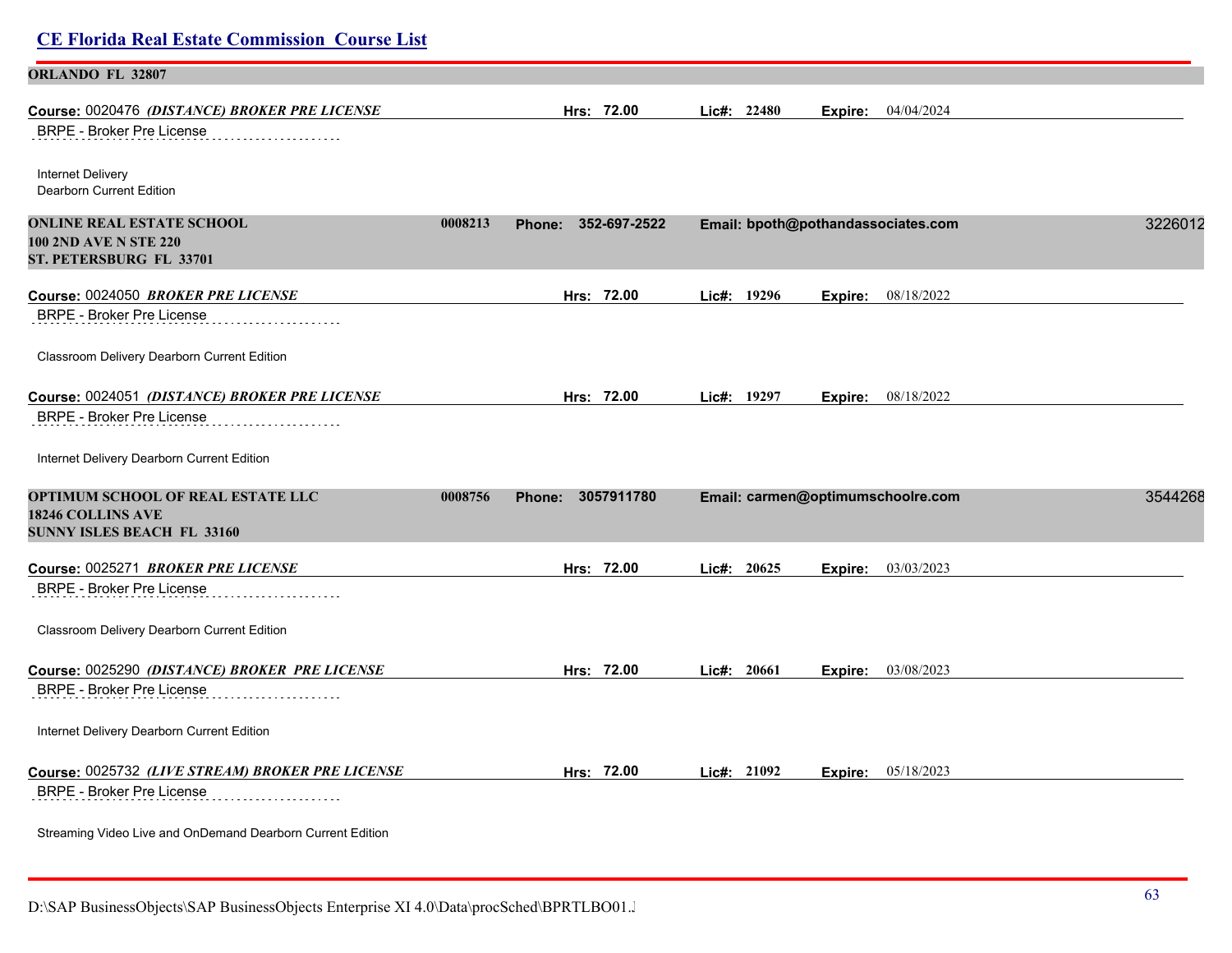| <b>CE Florida Real Estate Commission Course List</b>                                                |         |                               |             |                                   |                               |         |
|-----------------------------------------------------------------------------------------------------|---------|-------------------------------|-------------|-----------------------------------|-------------------------------|---------|
| ORSON BING SCHOOL OF REAL ESTATE LLC<br><b>927 LINCOLN ROAD STE 209</b><br>MIAMI BEACH FL 33139     | 0004860 | 305-673-5728<br>Phone:        |             | Email: AJBIERMAN@AOL.COM          |                               | 1471409 |
| Course: 0012484 (DISTANCE) BROKER PRE-LICENSE<br><b>BRPE - Broker Pre License</b>                   |         | Hrs: 72.00                    | Lic#: 21520 |                                   | Expire: 08/16/2023            |         |
| Internet Delivery<br>Dearborn Current Edition                                                       |         |                               |             |                                   |                               |         |
| Course: 0019539 (DISTANCE) BROKER PRE-LICENSE<br><b>BRPE - Broker Pre License</b>                   |         | Hrs: 72.00                    | Lic#: 21518 | Expire:                           | 08/16/2023                    |         |
| <b>Internet Delivery</b><br>Dearborn Current Edition                                                |         |                               |             |                                   |                               |         |
| ORW SCHOOL OF REAL ESTATE LLC<br><b>2709 SW 27TH AVE</b><br><b>STE 103</b>                          | 0007421 | Phone: 3524270749             |             | Email: ocalarealtyworld@gmail.com |                               | 3427792 |
| OCALA FL 34471<br>Course: 0023864 (DISTANCE) BROKER PRE LICENSE<br><b>BRPE - Broker Pre License</b> |         | Hrs: 72.00                    | Lic#: 19085 | Expire:                           | 07/20/2022                    |         |
| Internet Delivery Dearborn Current Edition                                                          |         |                               |             |                                   |                               |         |
| <b>OSMANY MONDACA</b><br><b>9284 SW 212 TERRACE</b><br><b>MIAMI FL 33189</b>                        | 0007550 | 305-490-8840<br><b>Phone:</b> |             |                                   | Email: OSMANY@OSMANYMONDA.COM | 2991252 |
| Course: 0019862 BROKER PRE LICENSE                                                                  |         | Hrs: 72.00                    | Lic#: 14727 | Expire:                           | 12/14/2023                    |         |
| <b>BRPE - Broker Pre License</b>                                                                    |         |                               |             |                                   |                               |         |
| Classroom Delivery<br>Dearborn Current Edition<br>With Spanish Language End of Course Examinations  |         |                               |             |                                   |                               |         |
| Course: 0019865 BROKER PRE LICENSE                                                                  |         | Hrs: 72.00                    | Lic#: 14730 | Expire:                           | 12/14/2023                    |         |
| <b>BRPE - Broker Pre License</b><br>.                                                               |         |                               |             |                                   |                               |         |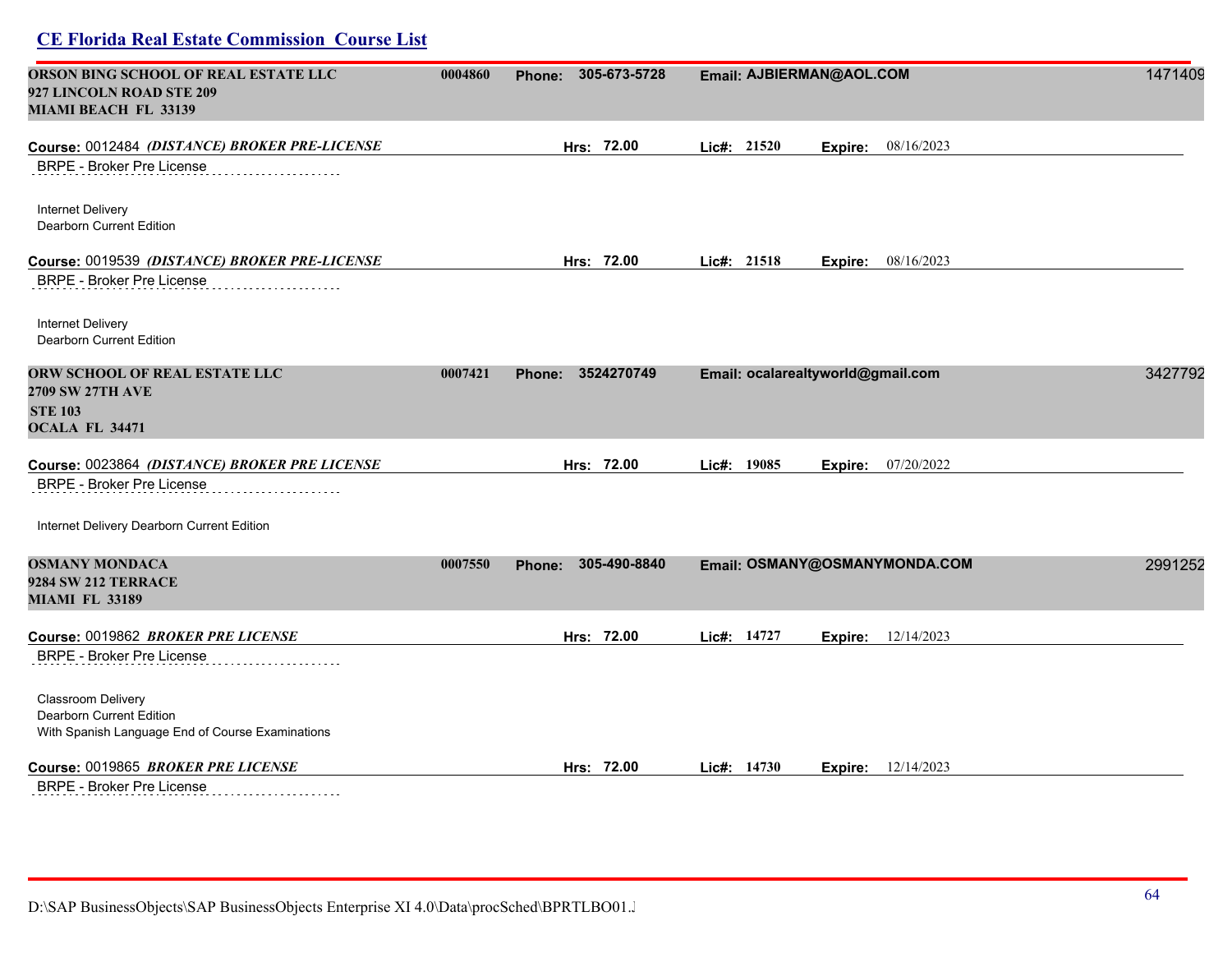| <b>CE Florida Real Estate Commission Course List</b>                                                   |         |                     |             |                                  |         |
|--------------------------------------------------------------------------------------------------------|---------|---------------------|-------------|----------------------------------|---------|
| Classroom Delivery<br>Dearborn Current Edition                                                         |         |                     |             |                                  |         |
| Course: 0020276 (DISTANCE) BROKER PRE-LICENSE<br><b>BRPE - Broker Pre License</b>                      |         | Hrs: 72.00          | Lic#: 22329 | Expire: 02/24/2024               |         |
| Internet Delivery<br><b>Dearborn Current Edition</b>                                                   |         |                     |             |                                  |         |
| <b>PAINITE INTERNATIONAL SCHOOL OF REAL EST</b><br>5508 N 50TH ST STE 14 & 24<br><b>TAMPA FL 33610</b> | 0009006 | Phone:              | Email:      |                                  | 3607182 |
| Course: 0026352 (DISTANCE) BROKER PRE LICENSE                                                          |         | Hrs: 72.00          | Lic#: 21911 | <b>Expire:</b> 11/15/2023        |         |
| <b>BRPE - Broker Pre License</b>                                                                       |         |                     |             |                                  |         |
| Internet Delivery Dearborn Current Edition                                                             |         |                     |             |                                  |         |
| Course: 0026367 BROKER PRE LICENSE                                                                     |         | Hrs: 72.00          | Lic#: 21922 | <b>Expire:</b> 11/16/2023        |         |
| <b>BRPE - Broker Pre License</b>                                                                       |         |                     |             |                                  |         |
| Classroom Delivery Dearborn Current Edition                                                            |         |                     |             |                                  |         |
| PALM BEACH REAL ESTATE INSTITUTE<br><b>200 EAST 23RD ST</b><br>RIVIERA BEACH FL 33404                  | 0006056 | Phone: 561 223 1703 |             | Email: nelleanderson22@gmail.com | 3008663 |
| Course: 0018316 (DISTANCE) BROKER PRE-LICENSE                                                          |         | Hrs: 72.00          | Lic#: 19608 | <b>Expire:</b> 11/04/2022        |         |
| <b>BRPE - Broker Pre License</b><br>Internet Delivery<br>Dearborn Current Edition                      |         |                     |             |                                  |         |
| PATRICIA C MELLERSON REAL ESTATE SCHOOL<br>PO BOX 770608<br><b>MIAMI FL 33177</b>                      | 0004490 | <b>Phone:</b>       | Email:      |                                  | 2995459 |
| Course: 0018375 (DISTANCE) BROKER PRE-LICENSE                                                          |         | Hrs: 72.00          | Lic#: 19655 | 11/12/2022<br>Expire:            |         |
| <b>BRPE - Broker Pre License</b>                                                                       |         |                     |             |                                  |         |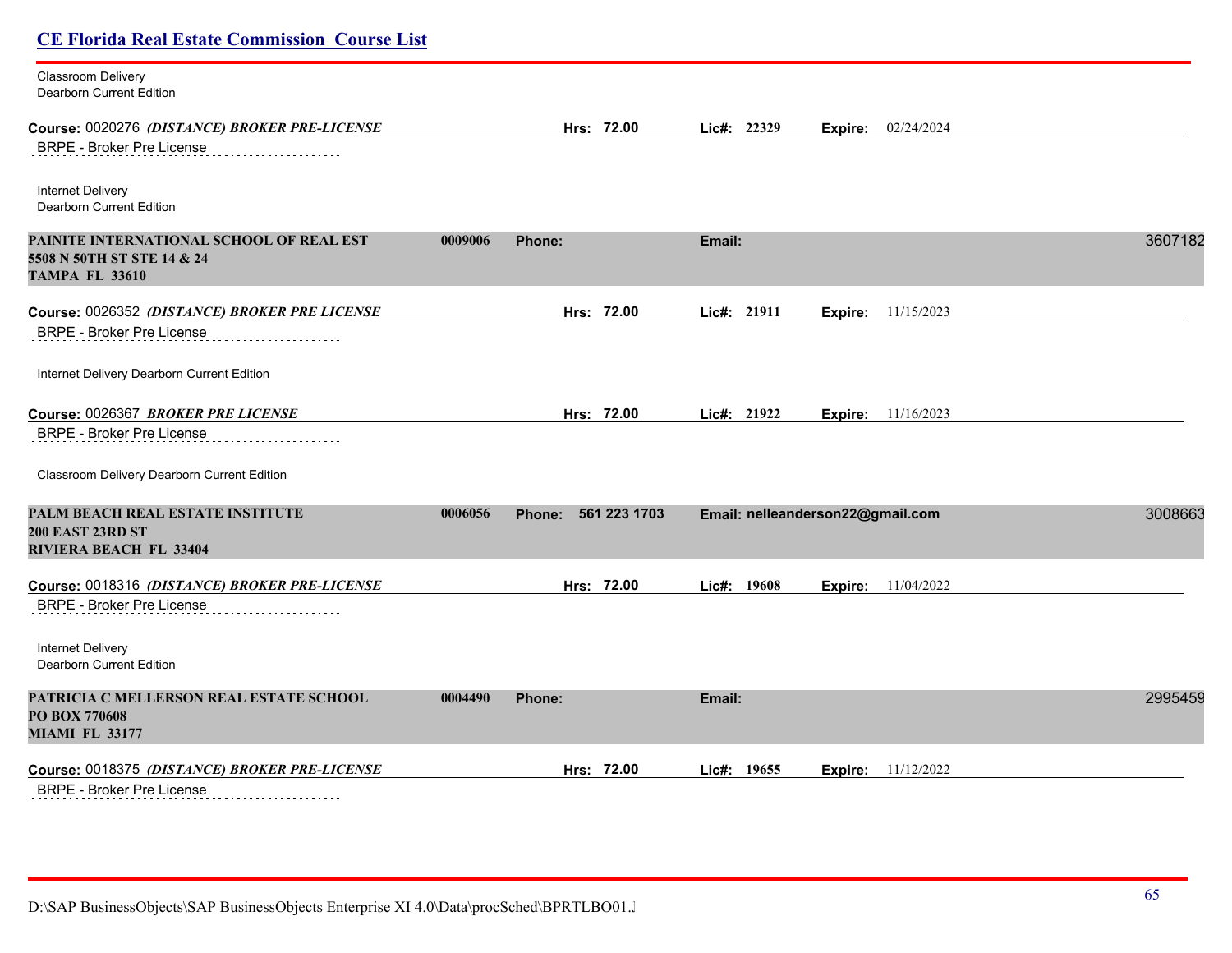| Internet Delivery        |  |
|--------------------------|--|
| Dearborn Current Edition |  |

| PENSACOLA STATE COLLEGE<br><b>1000 COLLEGE BOULEVARD</b><br><b>BLDG.</b> 96<br><b>OFFICE 9624</b><br>PENSACOLA FL 32502 | 0002584 | <b>Phone:</b>                 |                | Email: thunter@pensacolastate.edu | 3427684 |
|-------------------------------------------------------------------------------------------------------------------------|---------|-------------------------------|----------------|-----------------------------------|---------|
| Course: 0018623 (DISTANCE) BROKER PRE-LICENSE<br><b>BRPE - Broker Pre License</b>                                       |         | Hrs: 72.00                    | Lic#: 20152    | 01/10/2023<br>Expire:             |         |
| Internet Delivery<br><b>Dearborn Current Edition</b>                                                                    |         |                               |                |                                   |         |
| Course: 0021693 (DISTANCE) BROKER PRE LICENSE<br><b>BRPE - Broker Pre License</b>                                       |         | Hrs: 72.00                    | Lic#: 16587    | <b>Expire:</b> 02/13/2023         |         |
| <b>Internet Delivery</b><br>Dearborn Current Edition                                                                    |         |                               |                |                                   |         |
| <b>PERT</b><br><b>5 EMERALD CIRCLE</b><br><b>ORMOND BEACH FL 32174</b>                                                  | 0006228 | 386-562-0889<br><b>Phone:</b> |                | Email: amy@pertseminars.com       | 3061437 |
| Course: 0021131 BROKER PRE LICENSE                                                                                      |         | Hrs: 72.00                    | $Lic\#: 22664$ | 05/24/2024<br>Expire:             |         |
| <b>BRPE - Broker Pre License</b>                                                                                        |         |                               |                |                                   |         |
| Classroom Delivery<br>Dearborn Current Edition                                                                          |         |                               |                |                                   |         |
| Course: 0021138 (DISTANCE) BROKER PRE LICENSE                                                                           |         | Hrs: 72.00                    | Lic#: 22665    | 05/24/2024<br>Expire:             |         |
| <b>BRPE - Broker Pre License</b>                                                                                        |         |                               |                |                                   |         |
| Internet Delivery<br>Dearborn Current Edition                                                                           |         |                               |                |                                   |         |
| POLK STATE COLLEGE<br><b>3425 WINTERLAKE RD</b><br><b>LAKELAND FL 33803</b>                                             | 0002267 | Phone:                        | Email:         |                                   | 384256  |
| Course: 0017755 BROKER PRE LICENSE                                                                                      |         | Hrs: 72.00                    | Lic#: 16303    | 12/13/2022<br>Expire:             |         |
| <b>BRPE - Broker Pre License</b>                                                                                        |         |                               |                |                                   |         |

D:\SAP BusinessObjects\SAP BusinessObjects Enterprise XI 4.0\Data\procSched\BPRTLBO01.Jobserver2\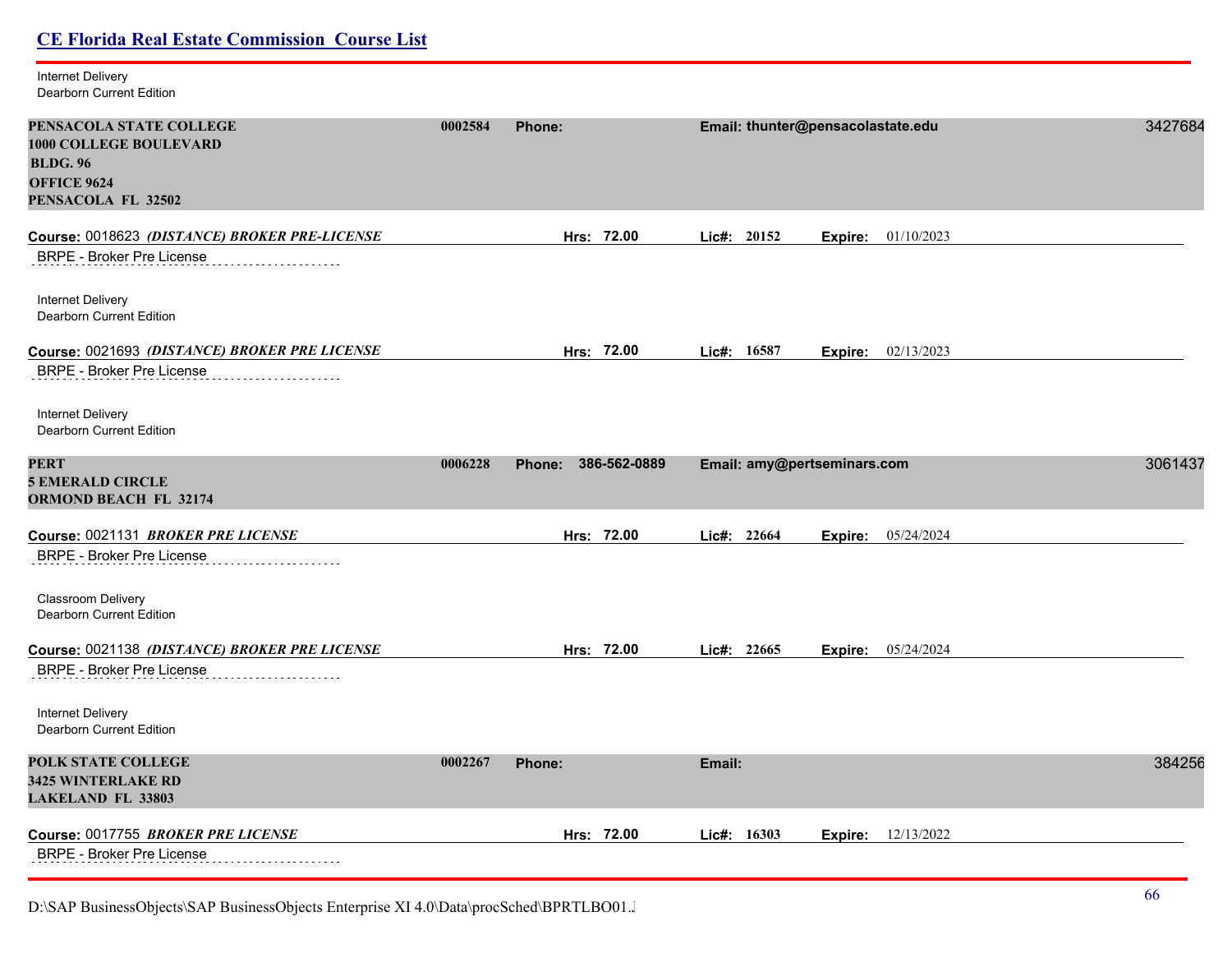### Internet Delivery Dearborn Current Edition

| PREMIER COAST REAL ESTATE SCHOOL LLC<br>9428 BAYMEADOWS ROAD SUITE 360<br><b>JACKSONVILLE FL 32256</b> | 0007253 | Phone:                 | Email:                         |         |                           | 3021549 |
|--------------------------------------------------------------------------------------------------------|---------|------------------------|--------------------------------|---------|---------------------------|---------|
| Course: 0018698 BROKER PRE LICENSE                                                                     |         | Hrs: 72.00             | Lic#: 20649                    | Expire: | 03/07/2023                |         |
| <b>BRPE - Broker Pre License</b>                                                                       |         |                        |                                |         |                           |         |
| Classroom Delivery<br><b>Dearborn Current Edition</b>                                                  |         |                        |                                |         |                           |         |
| Course: 0018715 (DISTANCE) BROKER PRE-LICENSE                                                          |         | Hrs: 72.00             | Lic#: 20732                    | Expire: | 03/14/2023                |         |
| <b>BRPE - Broker Pre License</b>                                                                       |         |                        |                                |         |                           |         |
| Internet Delivery<br><b>Dearborn Current Edition</b>                                                   |         |                        |                                |         |                           |         |
| PREMIER REAL ESTATE SCHOOL OF TAMPA                                                                    | 0006544 | 813-444-8577<br>Phone: | Email: shachey@hacheylawpa.com |         |                           | 2859303 |
| 15619 PREMIERE DR STE 104<br><b>TAMPA FL 33624</b>                                                     |         |                        |                                |         |                           |         |
| Course: 0025584 (DISTANCE) BROKER PRE LICENSE                                                          |         | Hrs: 72.00             | Lic#: 20953                    |         | <b>Expire:</b> 04/21/2023 |         |
| <b>BRPE - Broker Pre License</b>                                                                       |         |                        |                                |         |                           |         |
| Internet Delivery Dearborn Current Edition                                                             |         |                        |                                |         |                           |         |
| Course: 0025585 BROKER PRE LICENSE                                                                     |         | Hrs: 72.00             | Lic#: 20954                    | Expire: | 04/21/2023                |         |
| <b>BRPE - Broker Pre License</b>                                                                       |         |                        |                                |         |                           |         |
| Classroom Delivery Dearborn Current Edition                                                            |         |                        |                                |         |                           |         |
| PREMIUM SOLUTIONS GROUP                                                                                | 0007332 | Phone:                 | Email:                         |         |                           | 2931260 |
| 7921 N 40TH STREET<br><b>TAMPA FL 33604</b>                                                            |         |                        |                                |         |                           |         |
| Course: 0019008 BROKER PRE LICENSE                                                                     |         | Hrs: 72.00             | Lic#: 17374                    | Expire: | 07/30/2023                |         |
| <b>BRPE - Broker Pre License</b>                                                                       |         |                        |                                |         |                           |         |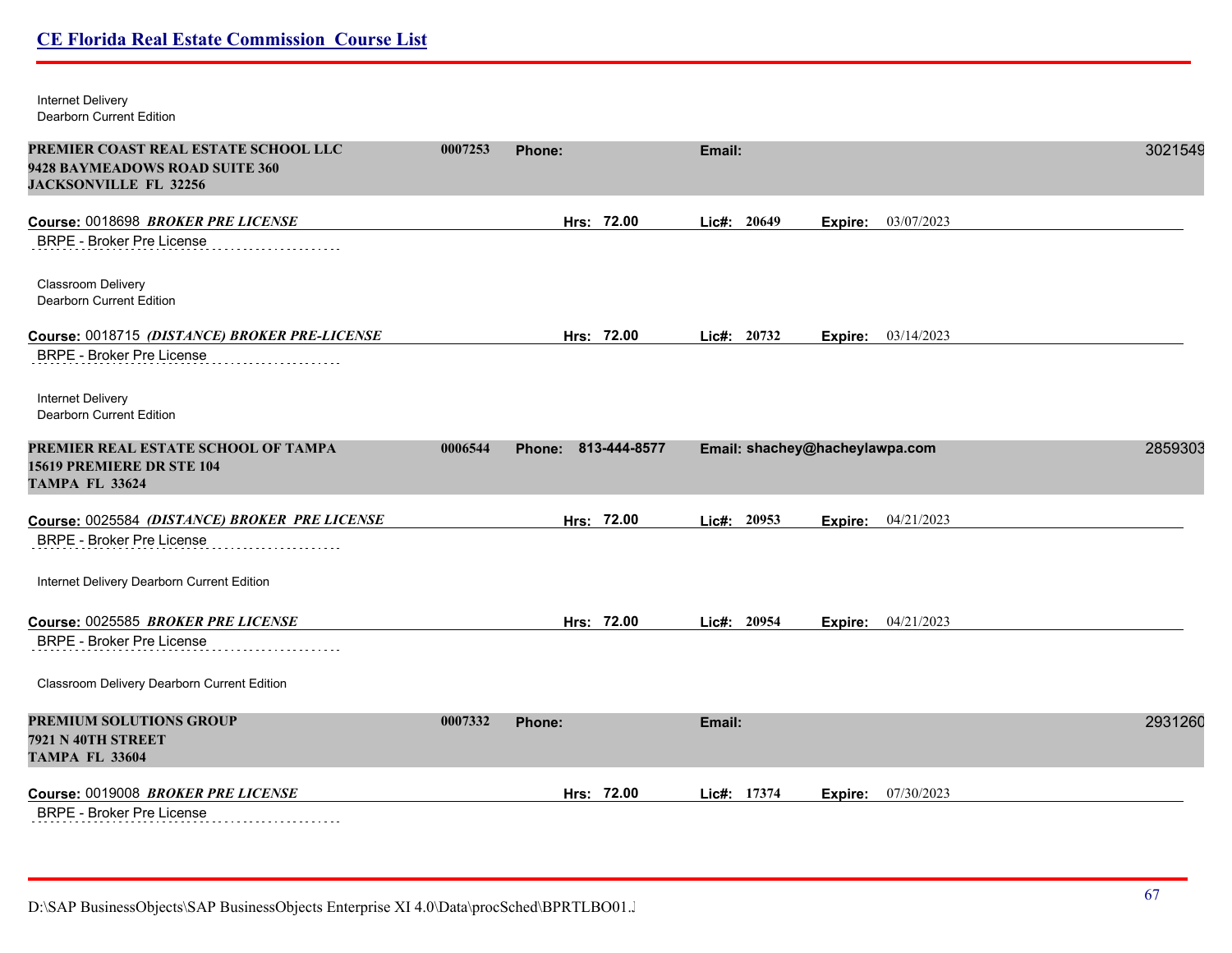| <b>CE Florida Real Estate Commission Course List</b>                                    |         |                        |                            |                                 |         |
|-----------------------------------------------------------------------------------------|---------|------------------------|----------------------------|---------------------------------|---------|
| Classroom Delivery<br>Dearborn Current Edition                                          |         |                        |                            |                                 |         |
| Course: 0019009 (DISTANCE) BROKER PRE-LICENSE                                           |         | Hrs: 72.00             | Lic#: 17384                | 07/30/2023<br>Expire:           |         |
| <b>BRPE - Broker Pre License</b>                                                        |         |                        |                            |                                 |         |
| Internet Delivery<br>Dearborn Current Edition                                           |         |                        |                            |                                 |         |
| <b>PROLICENSE FLORIDA</b><br><b>919 NE 24TH AVE</b><br><b>HALLANDALE BEACH FL 33009</b> | 0008225 | 786-301-2214<br>Phone: | Email: marc.pare@flcaa.com |                                 | 3279172 |
| Course: 0022825 (DISTANCE) BROKER PRE LICENSE                                           |         | Hrs: 72.00             | Lic#: 17895                | 10/10/2023<br>Expire:           |         |
| <b>BRPE - Broker Pre License</b>                                                        |         |                        |                            |                                 |         |
| Internet Delivery<br><b>Dearborn Current Edition</b>                                    |         |                        |                            |                                 |         |
| PROPERTY OUTLET LLC                                                                     | 0005987 | Phone: 407-723-7921    |                            | Email: propertyoutlet@gmail.com | 3518211 |
| 13574 VILLAGE PARK DR.<br><b>SUITE 100</b>                                              |         |                        |                            |                                 |         |
| ORLANDO FL 32837                                                                        |         |                        |                            |                                 |         |
| Course: 0019202 (DISTANCE) BROKER PRE-LICENSE                                           |         | Hrs: 72.00             | Lic#: 21314                | 07/18/2023<br>Expire:           |         |
| BRPE - Broker Pre License                                                               |         |                        |                            |                                 |         |
| Internet Delivery<br>Dearborn Current Edition                                           |         |                        |                            |                                 |         |
| Course: 0022441 BROKER PRE-LICENSE                                                      |         | Hrs: 72.00             | Lic#: 17353                | 07/28/2023<br>Expire:           |         |
| BRPE - Broker Pre License                                                               |         |                        |                            |                                 |         |
| Classroom Delivery<br>Dearborn Current Edition                                          |         |                        |                            |                                 |         |
| PROSPERITY REAL ESTATE SCHOOL LLC                                                       | 0008255 | Phone:                 | Email:                     |                                 | 3244232 |
| <b>6222 IKES CABIN COURT</b><br>PALMETTO FL 34221                                       |         |                        |                            |                                 |         |
| Course: 0022798 BROKER PRE LICENSE                                                      |         | Hrs: 72.00             | Lic#: 17855                | 10/08/2023<br>Expire:           |         |
| <b>BRPE - Broker Pre License</b>                                                        |         |                        |                            |                                 |         |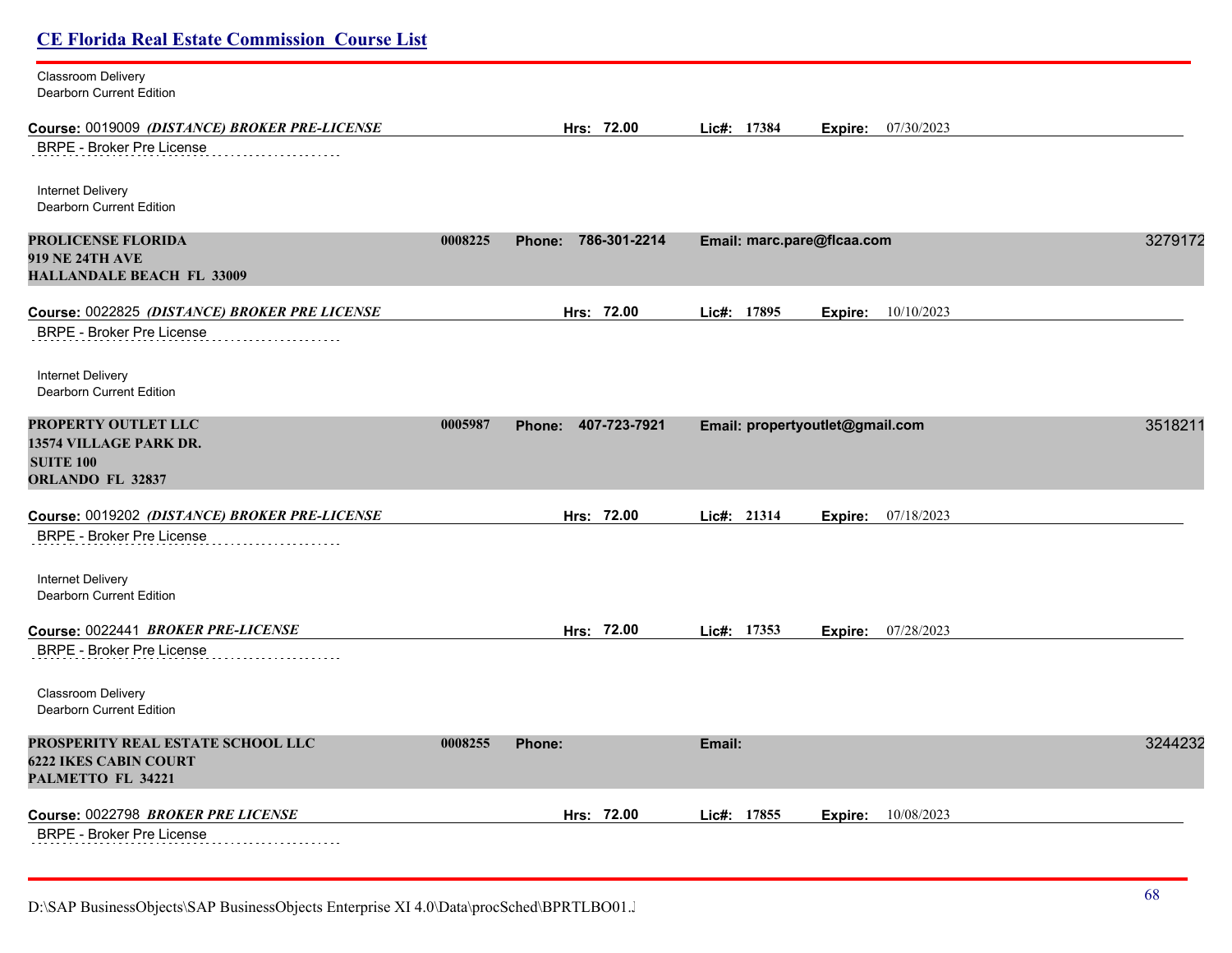Classroom Delivery Dearborn Current Edition

| Course: 0022830 BROKER PRE LICENSE                                     |         | Hrs: 72.00           | Lic#: 17915   | Expire:                          | 10/14/2023                         |         |
|------------------------------------------------------------------------|---------|----------------------|---------------|----------------------------------|------------------------------------|---------|
| <b>BRPE - Broker Pre License</b>                                       |         |                      |               |                                  |                                    |         |
| Classroom Delivery                                                     |         |                      |               |                                  |                                    |         |
| Dearborn Current Edition With Spanish Language End of Course Exams     |         |                      |               |                                  |                                    |         |
| Course: 0023904 (LIVE STREAM) BROKER PRE LICENSE                       |         | Hrs: 72.00           | Lic#: 19138   | Expire:                          | 07/30/2022                         |         |
| <b>BRPE - Broker Pre License</b>                                       |         |                      |               |                                  |                                    |         |
| Streaming Video Live and OnDemand Dearborn Current Edition             |         |                      |               |                                  |                                    |         |
| Course: 0024080 (DISTANCE) BROKER PRE LICENSE                          |         | Hrs: 72.00           | Lic#: $19325$ |                                  | <b>Expire:</b> 08/23/2022          |         |
| <b>BRPE - Broker Pre License</b>                                       |         |                      |               |                                  |                                    |         |
| Internet Delivery Dearborn Current Edition                             |         |                      |               |                                  |                                    |         |
|                                                                        | 0009113 | 407-388-4103         |               |                                  |                                    | 3511247 |
| Q BOUTIQUE SPECIALTY REALTY, INC.<br>771 CIARA CREEK CV                |         | Phone:               |               | Email: laura@qboutiquerealty.com |                                    |         |
| <b>LONGWOOD FL 32750</b>                                               |         |                      |               |                                  |                                    |         |
| Course: 0026831 (DISTANCE) BROKER PRE LICENSE                          |         | Hrs: 72.00           | Lic#: 22482   | Expire:                          | 04/05/2024                         |         |
| <b>BRPE - Broker Pre License</b>                                       |         |                      |               |                                  |                                    |         |
| Internet Delivery Dearborn Current Edition                             |         |                      |               |                                  |                                    |         |
| R. A. THOMAS EDUCATIONAL CENTER, LLC<br>15800 PINES BLVD, SUITE 3184   | 0009187 | 8887325892<br>Phone: |               |                                  | Email: admin@rathomaseducenter.com | 3633377 |
| <b>PEMBROKE PINES FL 33027</b>                                         |         |                      |               |                                  |                                    |         |
|                                                                        |         |                      |               |                                  |                                    |         |
| Course: 0027118 BROKER PRE LICENSE<br><b>BRPE - Broker Pre License</b> |         | Hrs: 72.00           | Lic#: 22839   | Expire:                          | 06/23/2024                         |         |
|                                                                        |         |                      |               |                                  |                                    |         |
|                                                                        |         |                      |               |                                  |                                    |         |
| Course: 0027119 (LIVE STREAM) BROKER PRE LICENSE                       |         | Hrs: 72.00           | Lic#: 22840   | Expire:                          | 06/23/2024                         |         |
| <b>BRPE - Broker Pre License</b><br>.                                  |         |                      |               |                                  |                                    |         |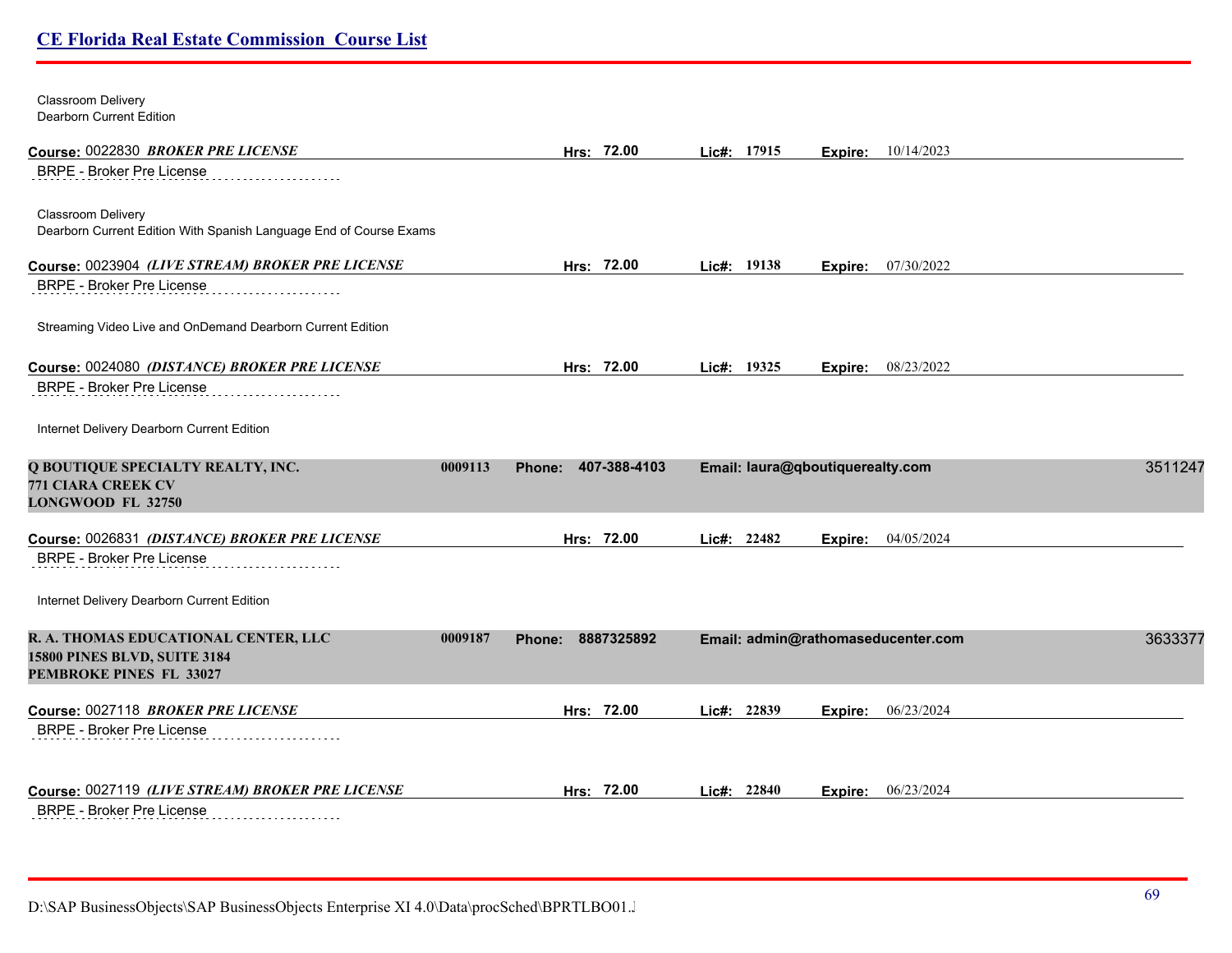Streaming Video Live and OnDemand Dearborn Current Edition

| <b>RE SCHOOL LLC</b><br><b>7900 OAK LANE</b><br><b>STE 400</b><br><b>MIAMI LAKES FL 33016</b> | 0008133 | <b>Phone:</b> | 7868380999        |             | Email: INFO@RESCHOOL.SCHOOL  |         |                           | 3505042 |
|-----------------------------------------------------------------------------------------------|---------|---------------|-------------------|-------------|------------------------------|---------|---------------------------|---------|
| Course: 0022363 BROKER PRE LICENSE                                                            |         |               | Hrs: 72.00        |             | Lic#: 17263                  | Expire: | 07/10/2023                |         |
| <b>BRPE - Broker Pre License</b>                                                              |         |               |                   |             |                              |         |                           |         |
| Classroom Delivery<br>Dearborn Current Edition                                                |         |               |                   |             |                              |         |                           |         |
| Course: 0022372 BROKER PRE LICENSE                                                            |         |               | Hrs: 72.00        |             | Lic#: 17272                  | Expire: | 07/10/2023                |         |
| <b>BRPE - Broker Pre License</b>                                                              |         |               |                   |             |                              |         |                           |         |
| Classroom Delivery<br>Dearborn Current Edition with Spanish Language end of course exams      |         |               |                   |             |                              |         |                           |         |
| Course: 0022667 (DISTANCE) BROKER PRE-LICENSE                                                 |         |               | Hrs: 72.00        |             | Lic#: 17680                  |         | Expire: 09/05/2023        |         |
| <b>BRPE - Broker Pre License</b>                                                              |         |               |                   |             |                              |         |                           |         |
| Internet Delivery<br>Dearborn Current Edition                                                 |         |               |                   |             |                              |         |                           |         |
| REAL ESTATE ACADEMY OF LEARNING, INC<br><b>2300 PALM BEACH LAKES BLVD</b>                     | 0006914 |               | Phone: 5614125533 |             | Email: reacademyfl@gmail.com |         |                           | 3229625 |
| #216<br>WEST PALM BEACH FL 33409                                                              |         |               |                   |             |                              |         |                           |         |
| Course: 0023983 (DISTANCE) BROKER PRE LICENSE                                                 |         |               | Hrs: 72.00        |             | Lic#: 19230                  | Expire: | 08/12/2022                |         |
| <b>BRPE - Broker Pre License</b>                                                              |         |               |                   |             |                              |         |                           |         |
| Internet Delivery Dearborn Current Edition                                                    |         |               |                   |             |                              |         |                           |         |
| Course: 0023984 BROKER PRE LICENSE                                                            |         |               | Hrs: 72.00        | Lic#: 19231 |                              |         | <b>Expire:</b> 08/12/2022 |         |
| <b>BRPE - Broker Pre License</b>                                                              |         |               |                   |             |                              |         |                           |         |
| Classroom Delivery Dearborn Current Edition                                                   |         |               |                   |             |                              |         |                           |         |
| Course: 0023985 BROKER PRE LICENSE                                                            |         |               | Hrs: 72.00        |             | Lic#: 19232                  | Expire: | 08/12/2022                |         |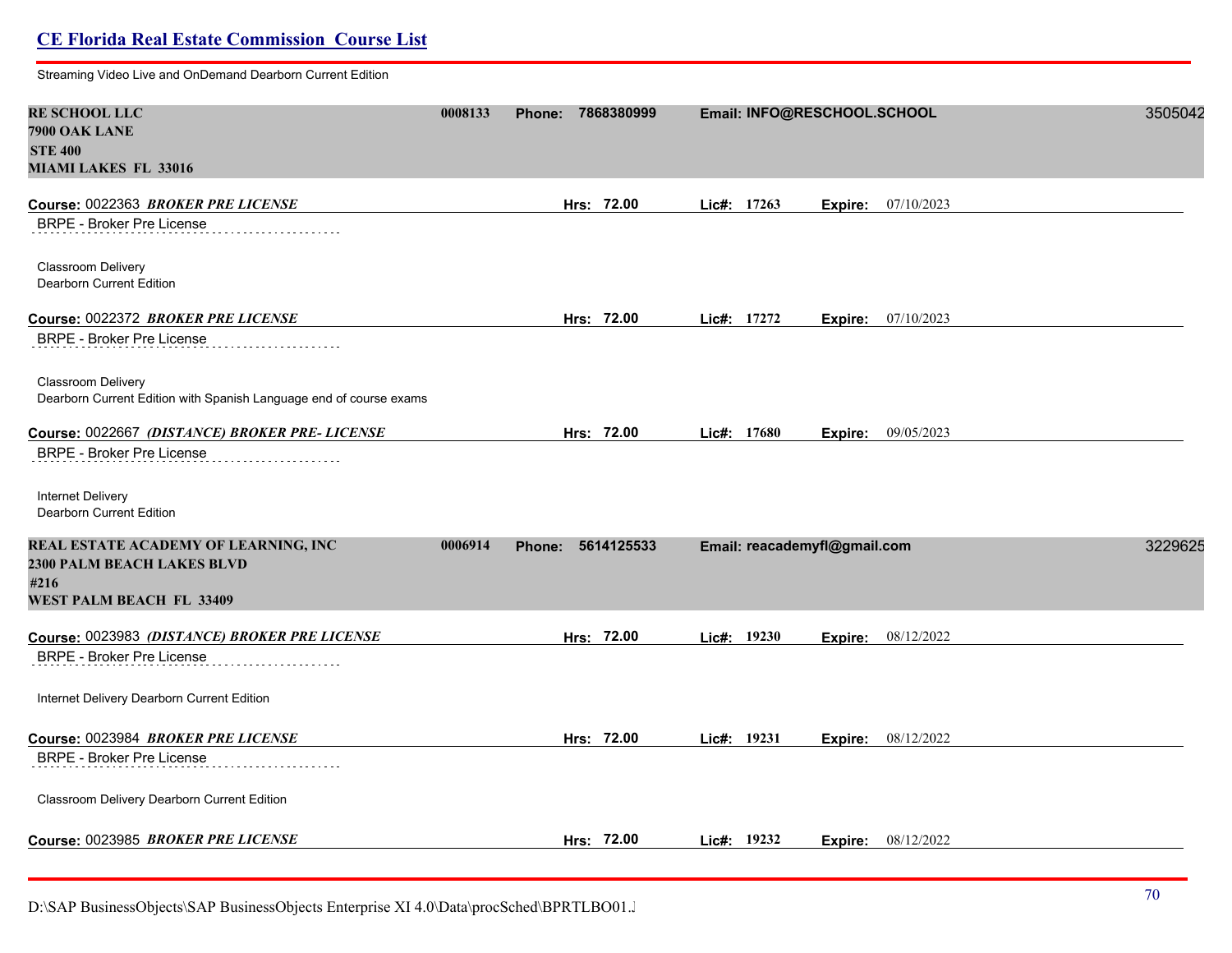#### BRPE - Broker Pre License . . . . . . . . . . . . . . . . . .

Classroom Delivery Dearborn Current Edition With Spanish Language End of Course Exams

| REAL ESTATE CAREER ACADEMY LLC<br><b>639 E OCEAN AVENUE SUITE 109</b><br><b>BOYNTON BEACH FL 33435</b> | 0006905 | Phone:              | Email:      |                                     | 3418920 |
|--------------------------------------------------------------------------------------------------------|---------|---------------------|-------------|-------------------------------------|---------|
| Course: 0018691 (DISTANCE) BROKER PRE-LICENSE<br><b>BRPE - Broker Pre License</b>                      |         | Hrs: 72.00          | Lic#: 20480 | <b>Expire:</b> 02/16/2023           |         |
| Internet Delivery Dearborn Current Edition                                                             |         |                     |             |                                     |         |
| REAL ESTATE CAREERQUEST LLC<br>201 E GOVERNMENT STREET SUITE 23<br>PENSACOLA FL 32502                  | 0004494 | Phone:              | Email:      |                                     | 1311648 |
| Course: 0018226 (DISTANCE) BROKER PRE-LICENSE                                                          |         | Hrs: 72.00          | Lic#: 20338 | 02/03/2023<br>Expire:               |         |
| <b>BRPE - Broker Pre License</b>                                                                       |         |                     |             |                                     |         |
| <b>REAL ESTATE CAREERS LLC</b><br><b>1931 19TH COURT</b><br><b>JUPITER FL 33477</b>                    | 0007699 | Phone: 727-452-4652 |             | Email: CARLOS@REALESTATECAREERS.COM | 3605293 |
| Course: 0020493 (DISTANCE) BROKER PRE LICENSE                                                          |         | Hrs: 72.00          | Lic#: 22528 | 04/14/2024<br>Expire:               |         |
| <b>BRPE - Broker Pre License</b>                                                                       |         |                     |             |                                     |         |
| Internet Delivery<br>Dearborn Current Edition                                                          |         |                     |             |                                     |         |
| Course: 0021066 BROKER PRE LICENSE                                                                     |         | Hrs: 72.00          | Lic#: 15943 | Expire: 08/30/2022                  |         |
| <b>BRPE - Broker Pre License</b>                                                                       |         |                     |             |                                     |         |
| Classroom Delivery<br>Dearborn Current Edition with Spanish Language end of course exams               |         |                     |             |                                     |         |
| Course: 0021069 BROKER PRE LICENSE                                                                     |         | Hrs: 72.00          | Lic#: 15946 | 08/30/2022<br>Expire:               |         |
| <b>BRPE - Broker Pre License</b><br>.                                                                  |         |                     |             |                                     |         |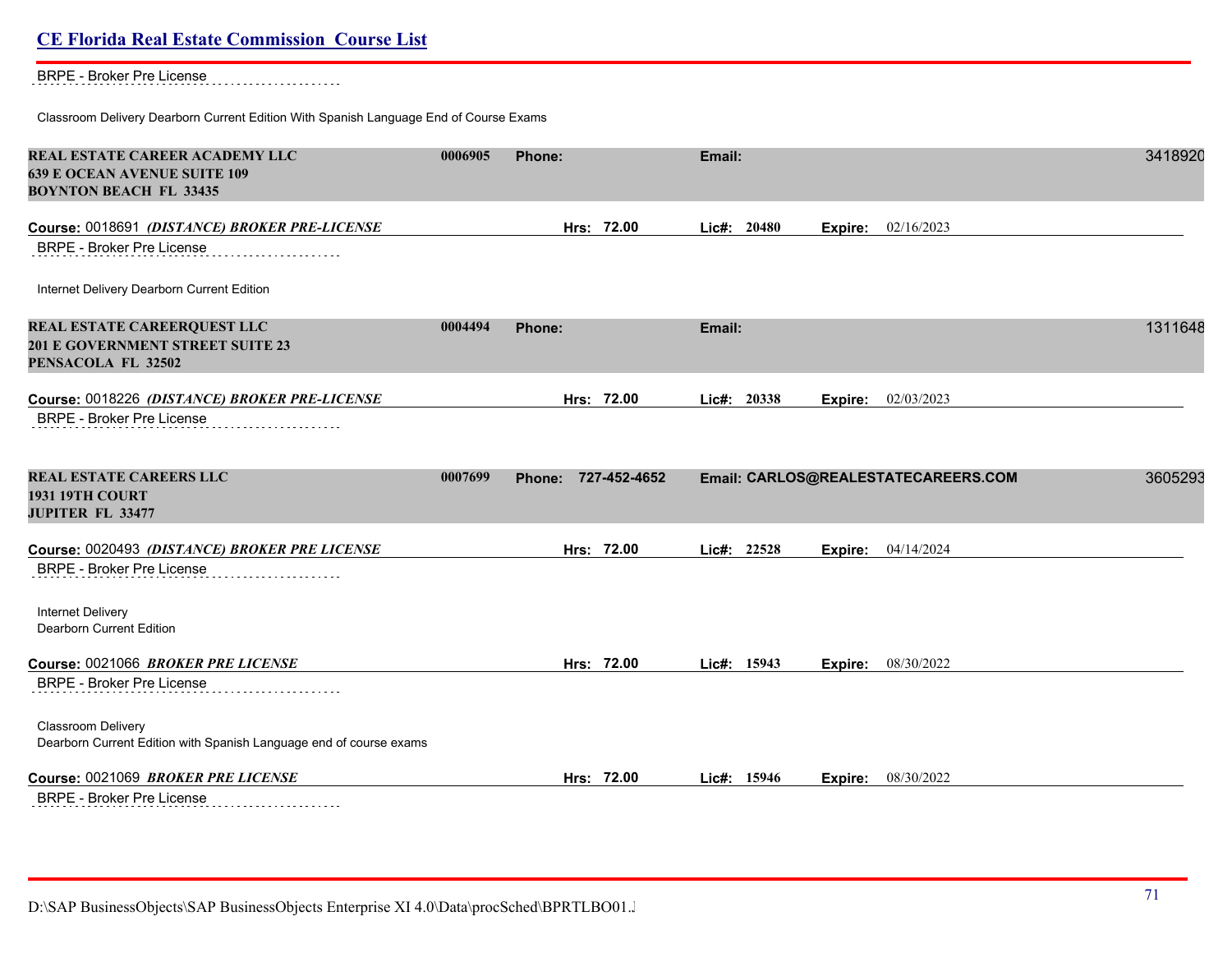| <b>CE Florida Real Estate Commission Course List</b>                                                                 |         |                               |                                              |         |
|----------------------------------------------------------------------------------------------------------------------|---------|-------------------------------|----------------------------------------------|---------|
| Classroom Delivery<br>Dearborn Current Edition                                                                       |         |                               |                                              |         |
| Course: 0026986 (LIVE STREAM) BROKER PRE LICENSE<br><b>BRPE - Broker Pre License</b>                                 |         | Hrs: 72.00                    | 05/22/2024<br>Lic#: $22657$<br>Expire:       |         |
| Streaming Video Live and OnDemand Dearborn Current Edition                                                           |         |                               |                                              |         |
| REAL ESTATE EXPRESS A MCKISSOCK COMPANY<br><b>1801 PARK 270 DRIVE</b><br><b>STE 600</b><br><b>ST. LOUIS MO 63146</b> | 0003313 | 866-739-7277<br>Phone:        | Email: stateadmin@expressschools.com         | 3278748 |
| Course: 0018080 (DISTANCE) BROKER PRE-LICENSE<br><b>BRPE - Broker Pre License</b>                                    |         | Hrs: 72.00                    | 11/09/2022<br>Lic#: 19635<br>Expire:         |         |
| Updates approved-1/22/2020 by Board                                                                                  |         |                               |                                              |         |
| REAL ESTATE INSTITUTE, INC.<br><b>20 QUAIL ROOST RD</b><br><b>LAKE PLACID FL 33852</b>                               | 0008888 | Phone: 6124048116             | Email: realestateinstitutefl@gmail.com       | 3464292 |
| Course: 0025877 BROKER PRE LICENSE                                                                                   |         | Hrs: 72.00                    | Lic#: 21237<br>06/22/2023<br>Expire:         |         |
| <b>BRPE - Broker Pre License</b><br>Classroom Delivery Dearborn Current Edition                                      |         |                               |                                              |         |
| REAL ESTATE LEARNING ACADEMY LLC<br>12701 S JOHN YOUNG PKWY<br><b>SUITE 206</b><br><b>ORLANDO FL 32837</b>           | 0009098 | 305-244-7937<br><b>Phone:</b> | Email: realestatelearningacademyfl@gmail.com | 3596312 |
| Course: 0026763 BROKER PRE LICENSE<br><b>BRPE - Broker Pre License</b>                                               |         | Hrs: 72.00                    | Lic#: 22368<br>03/13/2024<br>Expire:         |         |
| Classroom Delivery Dearborn Current Edition                                                                          |         |                               |                                              |         |
| REAL ESTATE NETWORK INTERNATIONAL INC<br>1955 N FEDERAL HIGHWAY 201<br>POMPANO BEACH FL 33062                        | 0003746 | Phone: 9544619009             | Email: info@mti.edu                          | 3502499 |
| Course: 0025046 BROKER PRE LICENSE                                                                                   |         | Hrs: 72.00                    | Lic#: 20350<br>02/04/2023<br>Expire:         |         |

D:\SAP BusinessObjects\SAP BusinessObjects Enterprise XI 4.0\Data\procSched\BPRTLBO01.Jobserver2\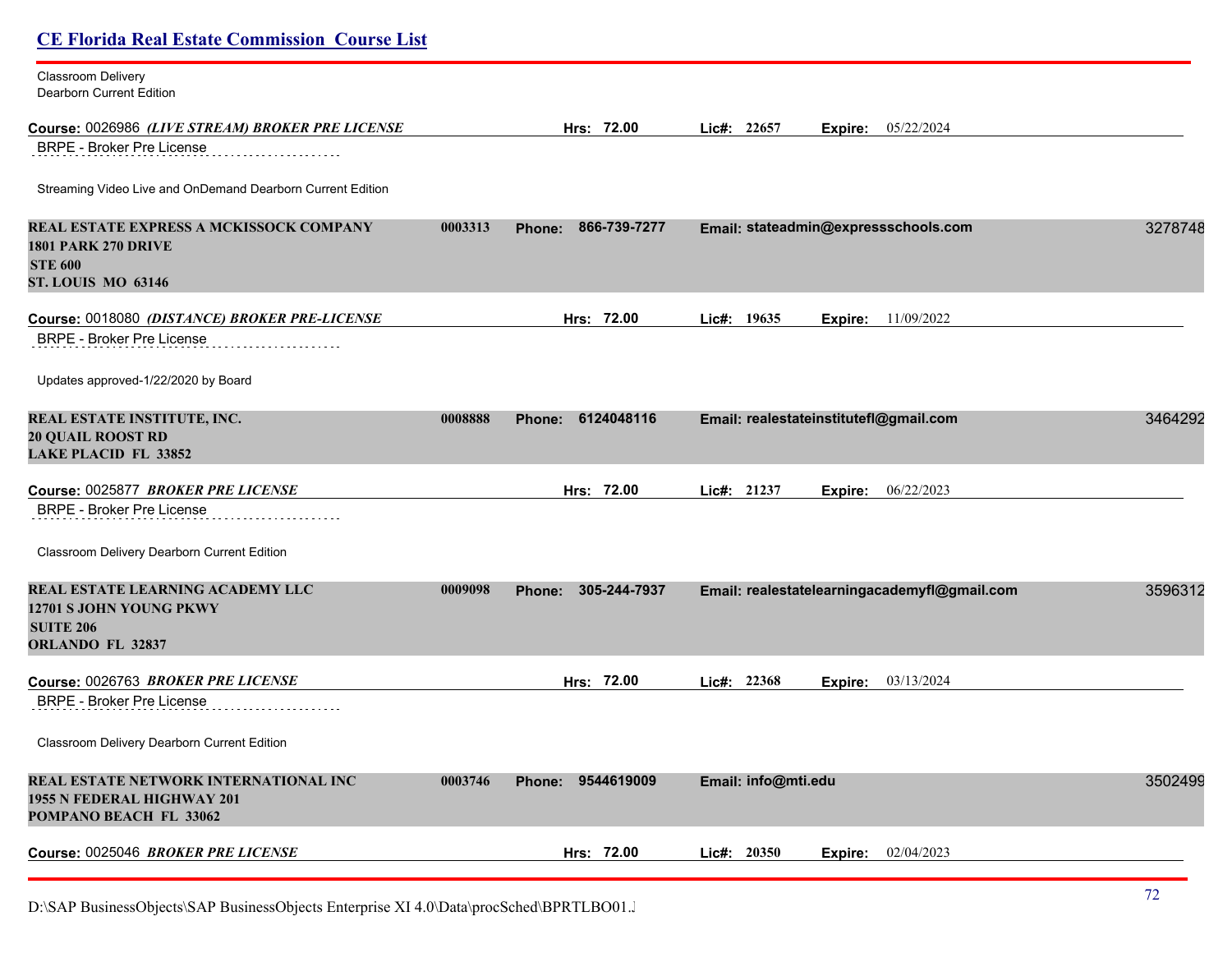| REAL ESTATE SCHOOL OF AMERICA INC                                                      | 0005411 | Phone: 305-395-3859    |        |               |                                | Email: realestateschoolsofamerica@gmail.com | 3579532 |
|----------------------------------------------------------------------------------------|---------|------------------------|--------|---------------|--------------------------------|---------------------------------------------|---------|
| Classroom Delivery<br>Dearborn Current Edition                                         |         |                        |        |               |                                |                                             |         |
| <b>BRPE - Broker Pre License</b>                                                       |         |                        |        |               |                                |                                             |         |
| Course: 0018265 BROKER PRE LICENSE                                                     |         | Hrs: 72.00             |        |               |                                | Lic#: 19764 Expire: 12/03/2022              |         |
| Internet Delivery<br>Dearborn Current Edition                                          |         |                        |        |               |                                |                                             |         |
| Course: 0018264 (DISTANCE) BROKER PRE-LICENSE<br><b>BRPE - Broker Pre License</b>      |         | Hrs: 72.00             |        | Lic#: 19763   | Expire:                        | 12/03/2022                                  |         |
| <b>3555 S OCEAN DR</b><br>HOLLYWOOD FL 33019                                           |         |                        |        |               |                                |                                             |         |
| Classroom Delivery<br><b>Dearborn Current Edition</b><br><b>REAL ESTATE SCHOOL INC</b> | 0002004 | <b>Phone:</b>          | Email: |               |                                |                                             | 840842  |
| <b>BRPE - Broker Pre License</b>                                                       |         |                        |        |               |                                |                                             |         |
| Course: 0021432 BROKER PRE LICENSE                                                     |         | Hrs: 72.00             |        | Lic#: 16300   | Expire:                        | 12/12/2022                                  |         |
| <b>407 1ST STREET S</b><br>WINTER HAVEN FL 33881                                       |         |                        |        |               |                                |                                             |         |
| <b>REAL ESTATE PREP LLC</b>                                                            | 0007889 | 863-207-3043<br>Phone: |        |               | Email: ashleyk.adams@yahoo.com |                                             | 3426828 |
| Internet Delivery Dearborn Current Edition                                             |         |                        |        |               |                                |                                             |         |
| Course: 0026104 (DISTANCE) BROKER PRE LICENSE<br><b>BRPE - Broker Pre License</b>      |         | Hrs: 72.00             |        | Lic#: 21562   |                                | <b>Expire:</b> 08/17/2023                   |         |
| Streaming Video Live and OnDemand Delivery Dearborn Current Edition                    |         |                        |        |               |                                |                                             |         |
|                                                                                        |         |                        |        |               |                                |                                             |         |
| Course: 0025047 (LIVE STREAM) BROKER PRE LICENSE<br><b>BRPE - Broker Pre License</b>   |         | Hrs: 72.00             |        | Lic#: $20351$ |                                | <b>Expire:</b> 02/04/2023                   |         |
| Classroom Delivery Dearborn Current Edition                                            |         |                        |        |               |                                |                                             |         |
| <b>BRPE - Broker Pre License</b>                                                       |         |                        |        |               |                                |                                             |         |
|                                                                                        |         |                        |        |               |                                |                                             |         |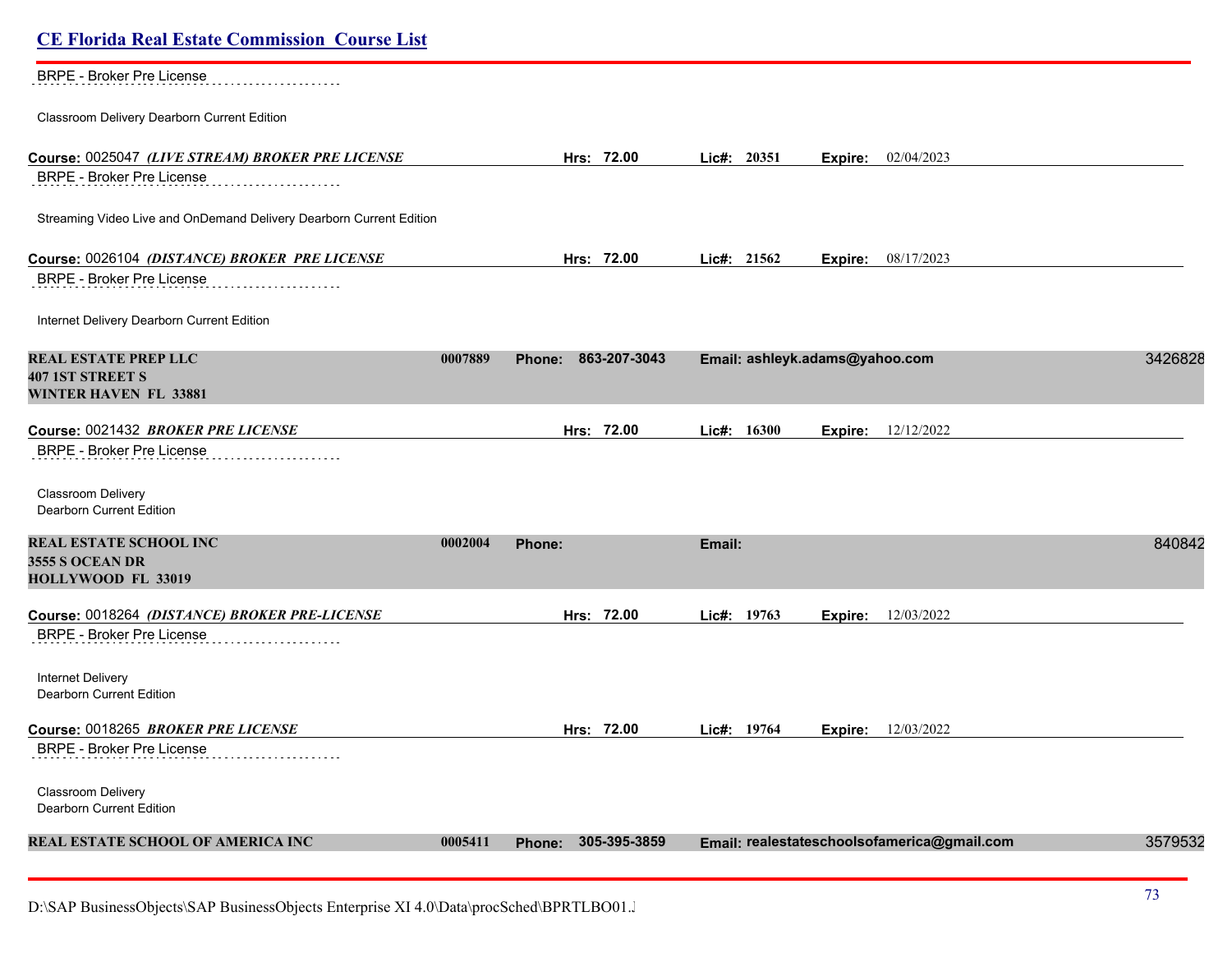# **CE Florida Real Estate Commission Course List 15811 COLLINS AVE UNIT 1106 SUNNY ISLES BEACH FL 33160 Course:** 0018338 *(DISTANCE) BROKER PRE-LICENSE* **Hrs: 72.00 Lic#: 20400 Expire:** 02/10/2023 BRPE - Broker Pre License Internet Delivery Dearborn Current Edition **Course:** 0021201 *BROKER PRE LICENSE* **Hrs: 72.00 Lic#: 16108 Expire:** 10/17/2022 BRPE - Broker Pre License Classroom Delivery Dearborn Current Edition **Course:** 0026587 *BROKER PRE LICENSE* **Hrs: 72.00 Lic#: 22208 Expire:** 02/01/2024 BRPE - Broker Pre License . . . . . . . . . . . . . . . . . . . . Classroom Delivery Dearborn Current Edition **Course:** 0026593 *(LIVE STREAM) BROKER PRE LICENSE* **Hrs: 72.00 Lic#: 22214 Expire:** 02/01/2024 BRPE - Broker Pre License Streaming Video Live and OnDemand Dearborn Current Edition **REAL ESTATE SCHOOL OF ATHENS LLC 0008726 Phone: 407-470-8961 Email: ROSSEPROPERTIES@GMAIL.COM** 35801628 **5728 SUITE #735 ORLANDO FL 32819 Course:** 0025240 *BROKER PRE LICENSE* **Hrs: 72.00 Lic#: 20600 Expire:** 03/01/2023 BRPE - Broker Pre License Classroom Delivery Dearborn Current Edition **Course:** 0025254 *(LIVE STREAM) BROKER PRE LICENSE* **Hrs: 72.00 Lic#: 20611 Expire:** 03/02/2023 BRPE - Broker Pre License Streaming Video Live and OnDemand Dearborn Current Edition **REAL ESTATE SCHOOL OF FLORIDA 0002578 Phone: Email:** 31544834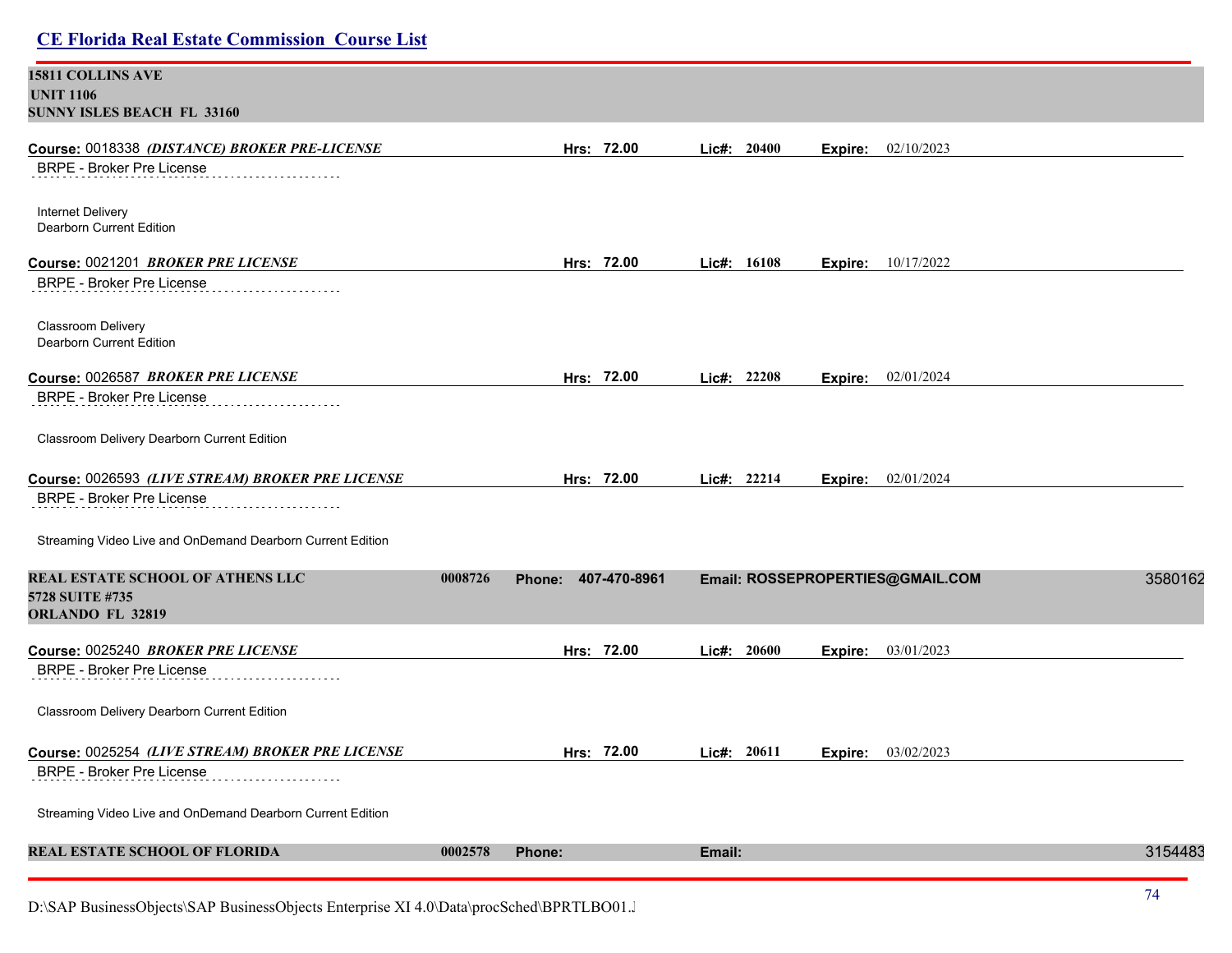## **CE Florida Real Estate Commission Course List 4475 BAYOU BLVD PENSACOLA FL 32503 Course:** 0018341 *(DISTANCE) BROKER PRE-LICENSE* **Hrs: 72.00 Lic#: 16446 Expire:** 01/23/2023 BRPE - Broker Pre License Internet Delivery Dearborn Current Edition **Course:** 0018344 *BROKER PRE LICENSE* **Hrs: 72.00 Lic#: 16447 Expire:** 01/23/2023 BRPE - Broker Pre License Classroom Delivery Dearborn Current Edition **REAL ESTATE SCHOOL OF FLORIDA LLC 0007702 Phone: Email:** 34794144 **4500 SALISBURY RD 465 JACKSONVILLE FL 32216 Course:** 0025895 *BROKER PRE LICENSE* **Hrs: 72.00 Lic#: 21259 Expire:** 06/28/2023 BRPE - Broker Pre License Classroom Delivery Dearborn Current Edition **Course:** 0025896 *(DISTANCE) BROKER PRE LICENSE* **Hrs: 72.00 Lic#: 21260 Expire:** 06/28/2023 BRPE - Broker Pre License Internet Delivery Dearborn Current Edition **REALTY EXCHANGE LLC 0006871 Phone: 386-446-0017 Email: dave@rxreo.com** 28159938 **300 PALM COAST PARKWAY NE PALM COAST FL 32137 Course:** 0018200 *(DISTANCE) BROKER PRE-LICENSE* **Hrs: 72.00 Lic#: 19530 Expire:** 10/04/2022 BRPE - Broker Pre License . . . . . . . . . . . . . . . . . . . Internet Delivery Dearborn Current Edition **Course:** 0018713 *(DISTANCE) BROKER PRE-LICENSE* **Hrs: 72.00 Lic#: 22137 Expire:** 01/19/2024 BRPE - Broker Pre License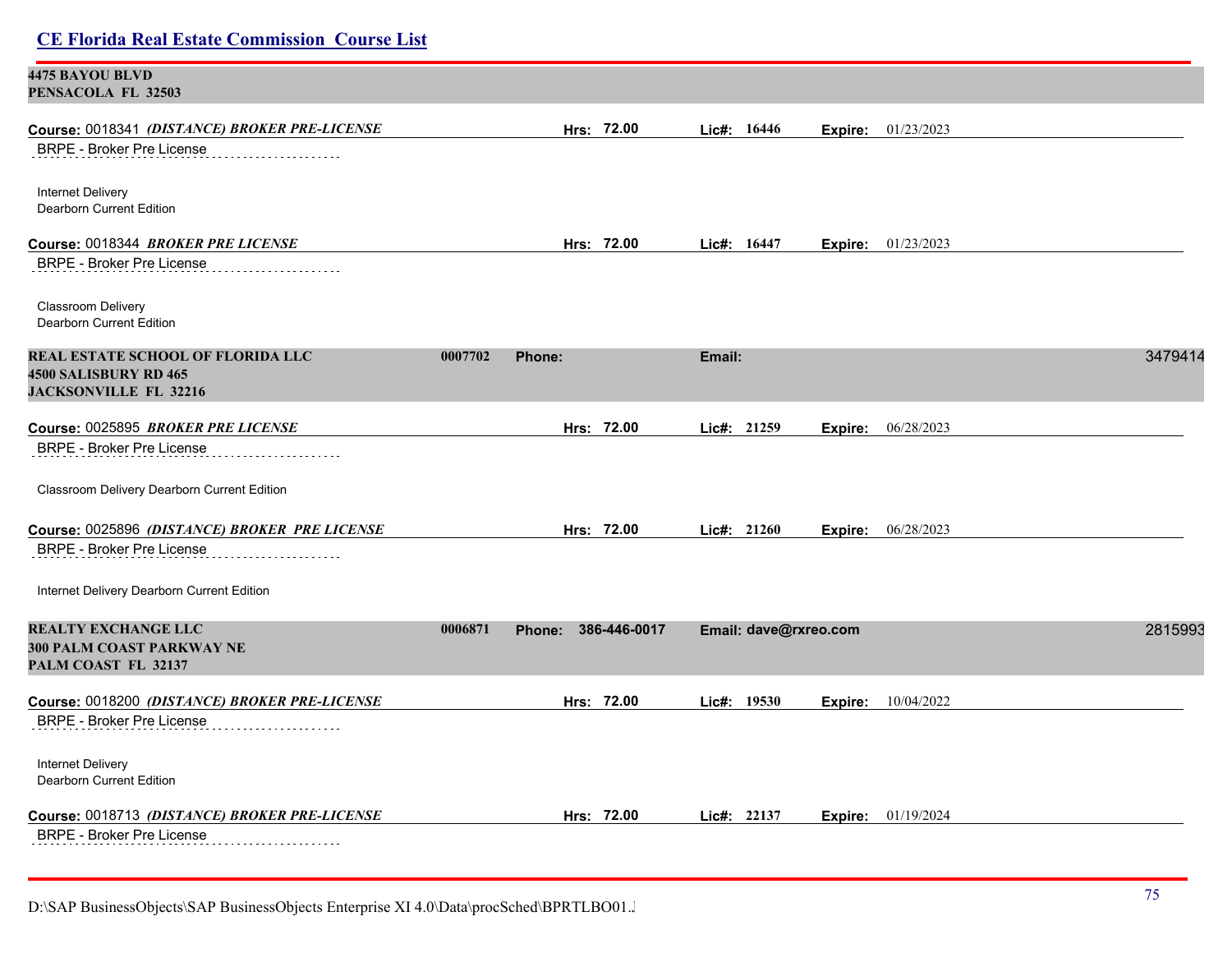Internet Delivery Dearborn Current Edition **Course:** 0018714 *BROKER PRE LICENSE* **Hrs: 72.00 Lic#: 22138 Expire:** 01/20/2024 BRPE - Broker Pre License Classroom Delivery Dearborn Current Edition **REALTY PROPERTY GROUP UNIVERSITY LLC 0008827 Phone: Email: info@realtypropertygroup.com** 34267999 **8875 HIDDEN RIVER PKWY TAMPA FL 33637 Course:** 0025791 *BROKER PRE LICENSE* **Hrs: 72.00 Lic#: 21152 Expire:** 06/01/2023 BRPE - Broker Pre License Streaming Video Live and OnDemand Dearborn Current Edition **Course:** 0025792 *(LIVE STREAM) BROKER PRE LICENSE* **Hrs: 72.00 Lic#: 21153 Expire:** 06/01/2023 BRPE - Broker Pre License Streaming Video Live and OnDemand Dearborn Current Edition with Spanish Language End of Course Exams **REALTY PROS OF SOUTH FLORIDA INC 0008433 Phone: Email: brucedier@gmail.com** 33020083 **113 SE MIZNER BOULEVARD BOCA RATON FL 33432 Course:** 0023285 *BROKER PRE LICENSE* **Hrs: 72.00 Lic#: 18496 Expire:** 03/10/2024 BRPE - Broker Pre License Classroom delivery Dearborn Current Edition **REALTY SCHOOL 101 LLC 0006568 Phone: 850-567-0002 Email: REALTYSCHOOL101@GMAIL.COM** 30312987 **1710 THOMASVILLE ROAD TALLAHASSEE FL 32303 Course:** 0018347 *BROKER PRE LICENSE* **Hrs: 72.00 Lic#: 19499 Expire:** 09/21/2022 BRPE - Broker Pre License . . . . . . . . . . .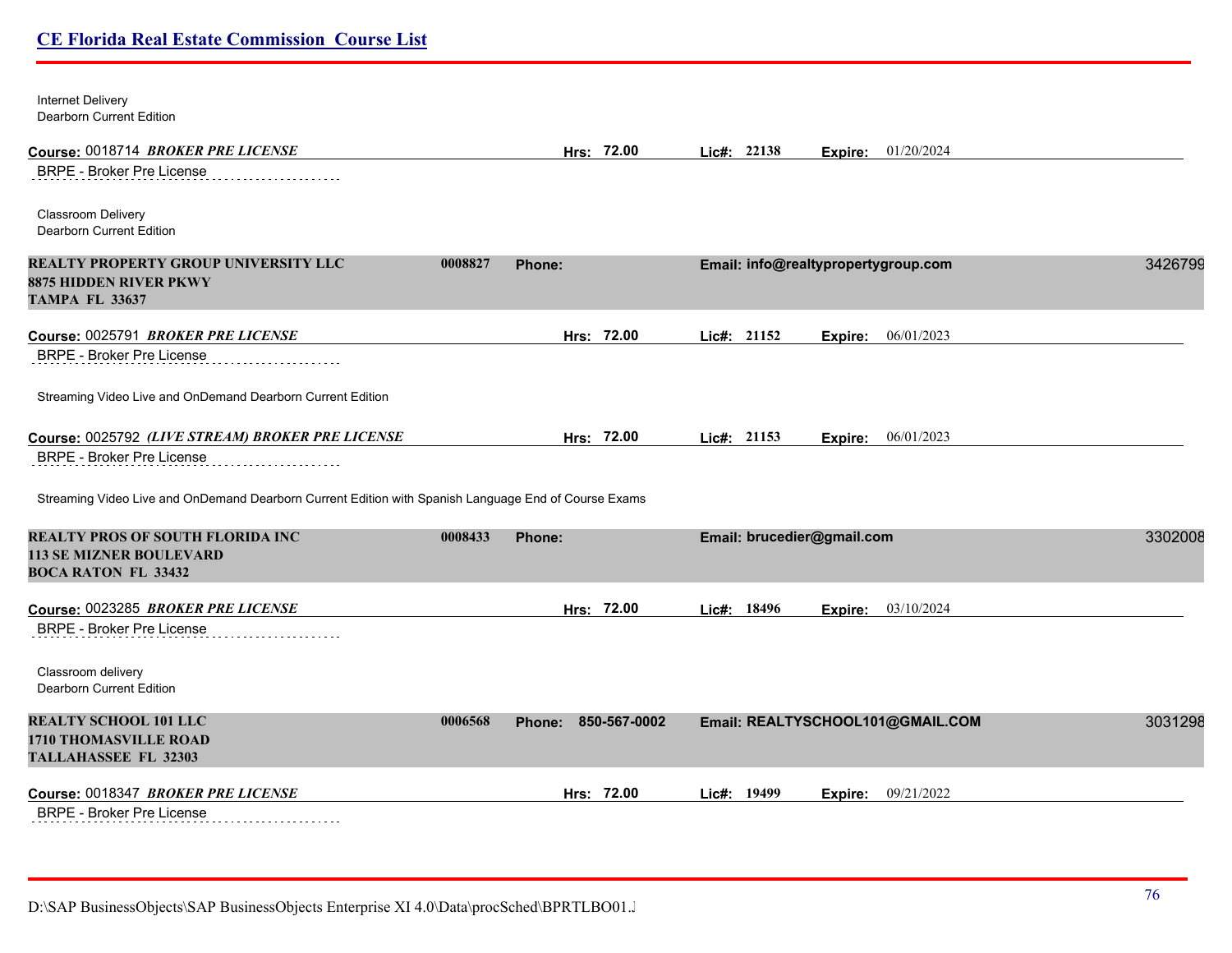| <b>CE Florida Real Estate Commission Course List</b>                                   |                          |            |        |             |         |                    |         |
|----------------------------------------------------------------------------------------|--------------------------|------------|--------|-------------|---------|--------------------|---------|
| Classroom Delivery<br>Dearborn Current Edition                                         |                          |            |        |             |         |                    |         |
| Course: 0018349 (DISTANCE) BROKER PRE-LICENSE                                          |                          | Hrs: 72.00 |        | Lic#: 19500 | Expire: | 09/21/2022         |         |
| <b>BRPE - Broker Pre License</b>                                                       |                          |            |        |             |         |                    |         |
| Internet Delivery<br>Dearborn Current Edition                                          |                          |            |        |             |         |                    |         |
| Course: 0019738 (LIVE STREAMING) BROKER PRE LICENSE                                    |                          | Hrs: 72.00 |        | Lic#: 17802 | Expire: | 10/01/2023         |         |
| <b>BRPE - Broker Pre License</b>                                                       |                          |            |        |             |         |                    |         |
| Streaming Video - Live and On-Demand<br>Dearborn Current Edition                       |                          |            |        |             |         |                    |         |
| Course: 0024790 (DISTANCE) BROKER PRE LICENSE                                          |                          | Hrs: 72.00 |        | Lic#: 19903 | Expire: | 12/21/2022         |         |
| <b>BRPE - Broker Pre License</b>                                                       |                          |            |        |             |         |                    |         |
| Internet Delivery Dearborn Current Edition                                             |                          |            |        |             |         |                    |         |
| REBA HALEY SCHOOL OF REAL ESTATE<br><b>808 E OKALOOSA AVE</b><br><b>TAMPA FL 33604</b> | 0001980<br><b>Phone:</b> |            | Email: |             |         |                    | 151815  |
| Course: 0018780 (DISTANCE) BROKER PRE-LICENSE                                          |                          | Hrs: 72.00 |        | Lic#: 21618 | Expire: | 08/26/2023         |         |
| <b>BRPE - Broker Pre License</b>                                                       |                          |            |        |             |         |                    |         |
| Internet Delivery<br>Dearborn Current Edition                                          |                          |            |        |             |         |                    |         |
| Course: 0018789 BROKER PRE LICENSE                                                     |                          | Hrs: 72.00 |        | Lic#: 16979 |         | Expire: 05/07/2023 |         |
| <b>BRPE - Broker Pre License</b>                                                       |                          |            |        |             |         |                    |         |
| Classroom Delivery<br>Dearborn Current Edition                                         |                          |            |        |             |         |                    |         |
| <b>RESULTS REAL ESTATE SCHOOL</b>                                                      | 0008561<br><b>Phone:</b> |            | Email: |             |         |                    | 3336482 |
| 1463 OAKFIELD DR STE 122<br><b>BRANDON FL 33511</b>                                    |                          |            |        |             |         |                    |         |
| Course: 0023803 BROKER PRE LICENSE                                                     |                          | Hrs: 72.00 |        | Lic#: 19022 | Expire: | 07/15/2024         |         |
| <b>BRPE - Broker Pre License</b>                                                       |                          |            |        |             |         |                    |         |

D:\SAP BusinessObjects\SAP BusinessObjects Enterprise XI 4.0\Data\procSched\BPRTLBO01.J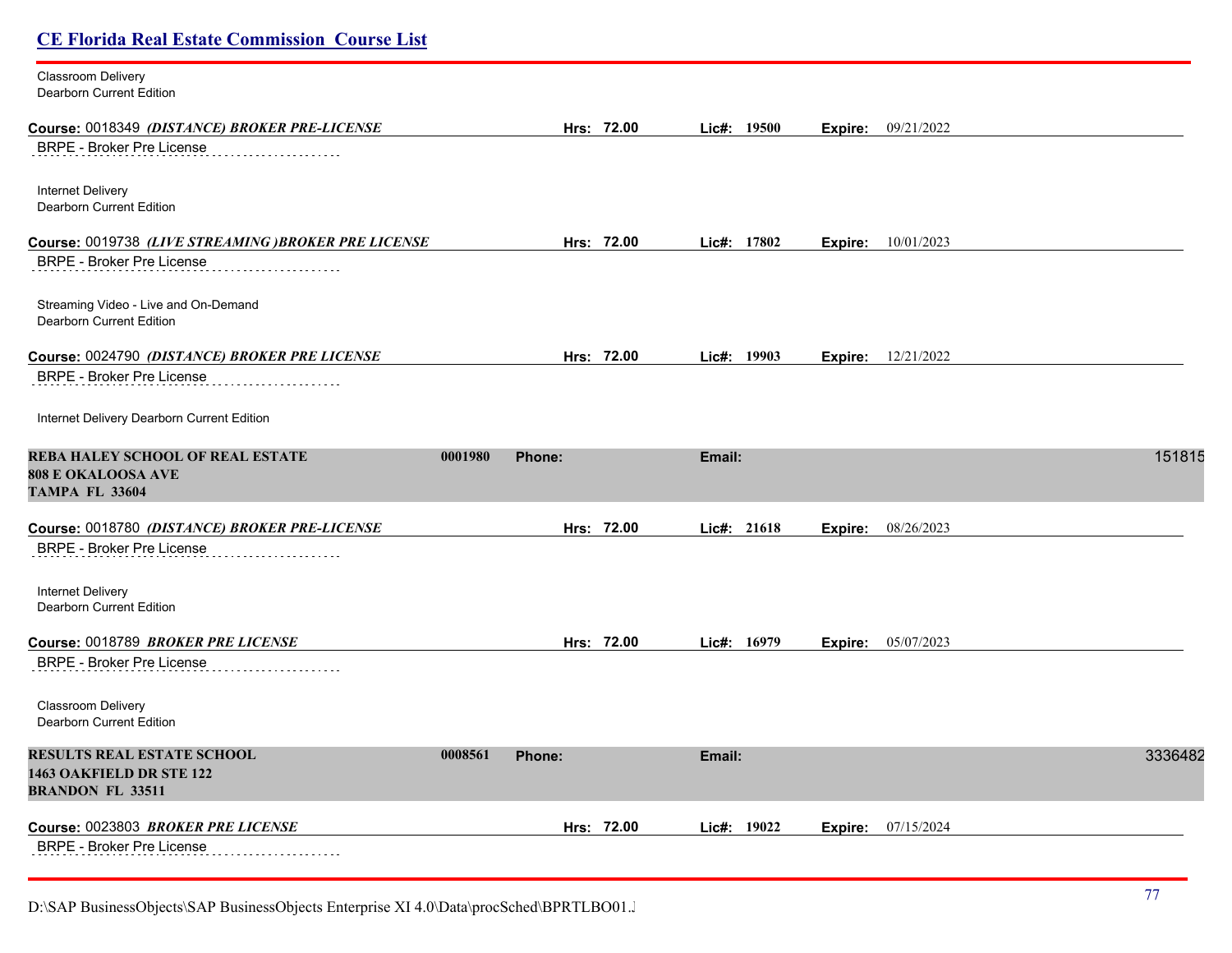| Classroom Delivery Dearborn Current Edition                                                        |         |                               |                |         |                                          |         |
|----------------------------------------------------------------------------------------------------|---------|-------------------------------|----------------|---------|------------------------------------------|---------|
| Course: 0023816 <i>(DISTANCE) BROKER PRE LICENSE</i>                                               |         | Hrs: 72.00                    | Lic#: 19038    | Expire: | 07/16/2024                               |         |
| <b>BRPE - Broker Pre License</b>                                                                   |         |                               |                |         |                                          |         |
| Internet Delivery Dearborn Current Edition                                                         |         |                               |                |         |                                          |         |
| RICHDALE SCHOOL OF REAL ESTATE CORP<br>14517 OTTER RUN IMC<br><b>ORLANDO FL 32837</b>              | 0007633 | 321-278-5512<br><b>Phone:</b> |                |         | Email: ROBERTSANDROBERTSREALTY@GMAIL.COM | 3030434 |
| Course: 0023555 (DISTANCE) BROKER PRE LICENSE                                                      |         | Hrs: 72.00                    | Lic#: 18787    |         | Expire: 04/20/2024                       |         |
| <b>BRPE - Broker Pre License</b>                                                                   |         |                               |                |         |                                          |         |
| Internet Delivery Dearborn Current Edition                                                         |         |                               |                |         |                                          |         |
| <b>RITTER REALTY LLC</b><br><b>56 PINEHURST PLACE</b><br>ROTONDA WEST FL 33947                     | 0008683 | Phone: 813-770-1748           |                |         | Email: LOYAL@RITTERREALTYLLC.COM         | 3467445 |
| Course: 0024706 (LIVE STREAM) BROKER PRE LICENSE<br><b>BRPE - Broker Pre License</b>               |         | Hrs: 72.00                    | Lic#: 19819    | Expire: | 12/10/2022                               |         |
| Streaming Video Live and OnDemand Dearborn Current Edition                                         |         |                               |                |         |                                          |         |
| Course: 0024709 BROKER PRE LICENSE                                                                 |         | Hrs: 72.00                    | Lic#: 19822    |         | <b>Expire:</b> $12/10/2022$              |         |
| <b>BRPE - Broker Pre License</b>                                                                   |         |                               |                |         |                                          |         |
| Classroom Delivery Dearborn Current Edition                                                        |         |                               |                |         |                                          |         |
| Course: 0024738 <i>(DISTANCE) BROKER PRE LICENSE</i>                                               |         | Hrs: 72.00                    | Lic#: $19852$  |         | <b>Expire:</b> 12/15/2022                |         |
| <b>BRPE - Broker Pre License</b>                                                                   |         |                               |                |         |                                          |         |
| Internet Delivery Dearborn Current Edition                                                         |         |                               |                |         |                                          |         |
| RODRIGUEZ, RODRIGUEZ, & BUSBEE, INC.<br><b>4307 WHITTNER DRIVE</b><br><b>LAND O LAKES FL 34639</b> | 0009063 | 813-863-1691<br><b>Phone:</b> |                |         | Email: RodriguezRBusbee@gmail.com        | 3532046 |
| Course: 0026586 <i>BROKER PRE LICENSE</i>                                                          |         | Hrs: 72.00                    | $Lic\#: 22207$ |         | Expire: 02/01/2024                       |         |

D:\SAP BusinessObjects\SAP BusinessObjects Enterprise XI 4.0\Data\procSched\BPRTLBO01.Jobserver2\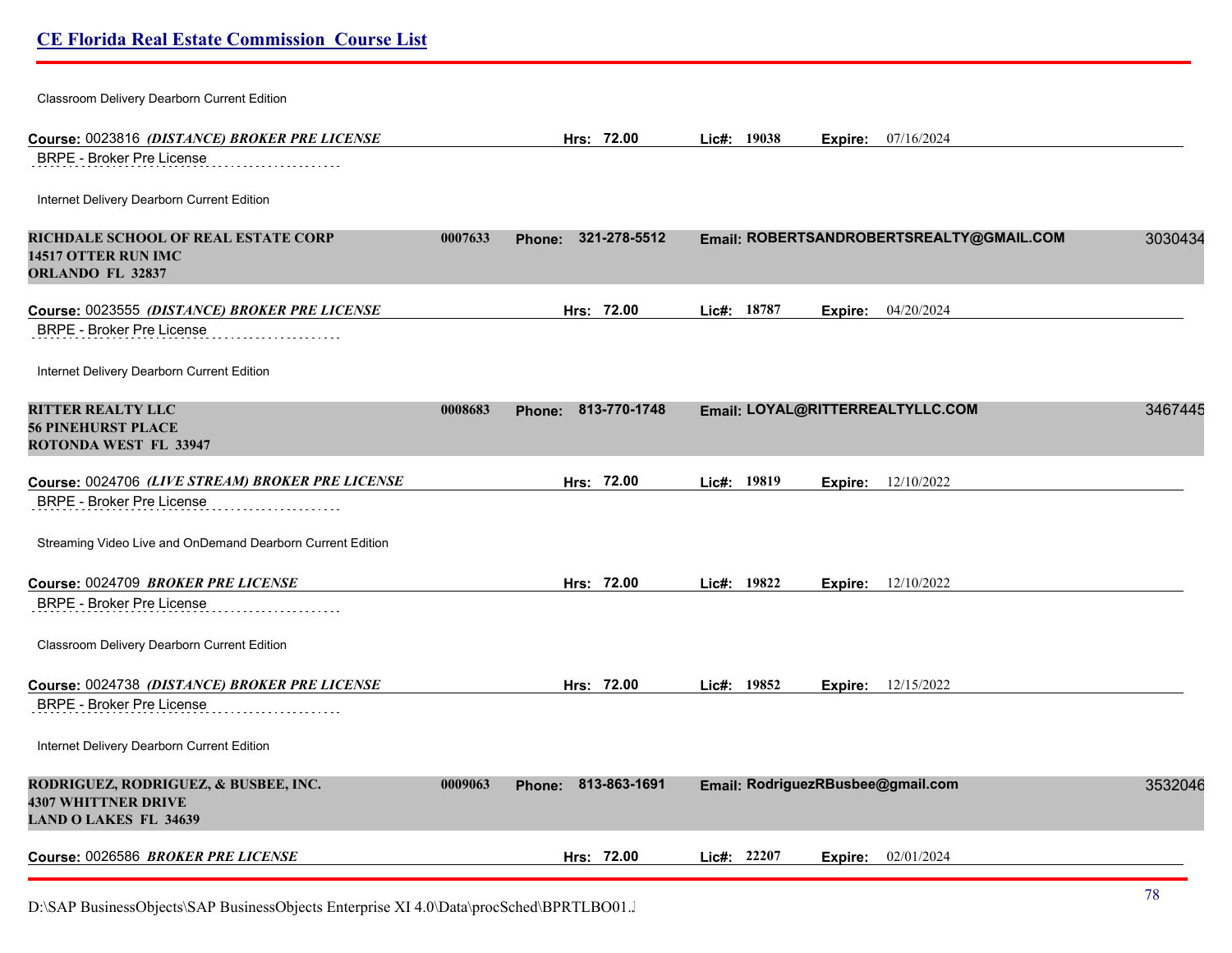#### BRPE - Broker Pre License . . . . . . . . . . . . . . . .

Internet Delivery Dearborn Current Edition

| <b>ROLAND INC SCHOOL OF REAL ESTATE</b><br>8443 N PENSACOLA BLVD<br>PENSACOLA FL 32534 | 0001985 | <b>Phone:</b>       | Email:      |         |                                       | 151662  |
|----------------------------------------------------------------------------------------|---------|---------------------|-------------|---------|---------------------------------------|---------|
| Course: 0009879 BROKER PRE LICENSE                                                     |         | Hrs: 72.00          | Lic#: 19802 | Expire: | 12/09/2022                            |         |
| <b>BRPE - Broker Pre License</b>                                                       |         |                     |             |         |                                       |         |
| Classroom Delivery<br>Dearborn Current Edition                                         |         |                     |             |         |                                       |         |
| Course: 0020948 BROKER PRE LICENSE                                                     |         | Hrs: 72.00          | Lic#: 15851 | Expire: | 08/09/2022                            |         |
| <b>BRPE - Broker Pre License</b>                                                       |         |                     |             |         |                                       |         |
| Classroom Delivery<br>Dearborn Current Edition                                         |         |                     |             |         |                                       |         |
| Course: 0020952 (DISTANCE) BROKER PRE LICENSE                                          |         | Hrs: 72.00          | Lic#: 15855 | Expire: | 08/09/2022                            |         |
| <b>BRPE - Broker Pre License</b>                                                       |         |                     |             |         |                                       |         |
| Internet Delivery<br>Dearborn Current Edition                                          |         |                     |             |         |                                       |         |
| Course: 0021335 BROKER PRE LICENSE                                                     |         | Hrs: 72.00          | Lic#: 16231 | Expire: | 11/26/2022                            |         |
| <b>BRPE - Broker Pre License</b>                                                       |         |                     |             |         |                                       |         |
| Classroom Delivery<br>Dearborn Current Edition                                         |         |                     |             |         |                                       |         |
| Course: 0021417 (DISTANCE) BROKER PRE LICENSE                                          |         | Hrs: 72.00          | Lic#: 16289 | Expire: | 12/11/2022                            |         |
| <b>BRPE - Broker Pre License</b>                                                       |         |                     |             |         |                                       |         |
| Internet Delivery<br><b>Dearborn Current Edition</b>                                   |         |                     |             |         |                                       |         |
| <b>ROSS REAL ESTATE ACADEMY</b>                                                        | 0007886 | Phone: 727-776-8730 |             |         | Email: info@rossrealestateacademy.com | 3605258 |
| 5741 9TH AVE N<br><b>SUITE C</b>                                                       |         |                     |             |         |                                       |         |
| <b>SAINT PETERSBURG FL 33710</b>                                                       |         |                     |             |         |                                       |         |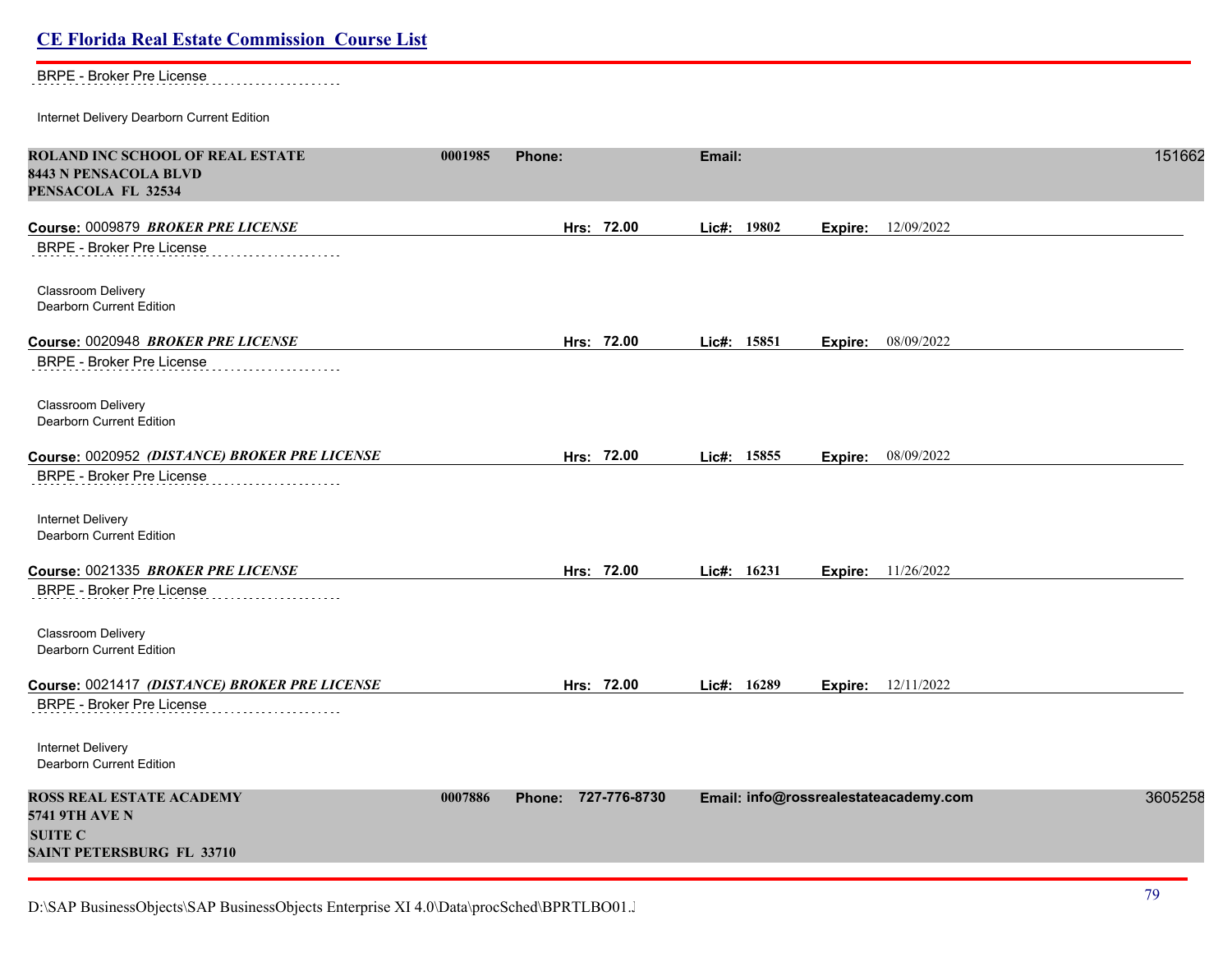| <b>CE Florida Real Estate Commission Course List</b>                               |         |                          |             |                                          |         |
|------------------------------------------------------------------------------------|---------|--------------------------|-------------|------------------------------------------|---------|
| Course: 0021368 BROKER PRE LICENSE                                                 |         | Hrs: 72.00               | Lic#: 16333 | <b>Expire:</b> 12/19/2022                |         |
| <b>BRPE - Broker Pre License</b>                                                   |         |                          |             |                                          |         |
| Classroom Delivery<br>Dearborn Current Edition                                     |         |                          |             |                                          |         |
| Course: 0025314 <i>(DISTANCE) BROKER PRE LICENSE</i>                               |         | Hrs: 72.00               | Lic#: 20675 | <b>Expire:</b> 03/09/2023                |         |
| <b>BRPE - Broker Pre License</b>                                                   |         |                          |             |                                          |         |
| Internet Delivery Dearborn Current Edition                                         |         |                          |             |                                          |         |
| ROWLETT REAL ESTATE SCHOOL LLC<br><b>1123 HARRISON AVE</b><br>PANAMA CITY FL 32401 | 0004600 | <b>Phone:</b>            | Email:      |                                          | 1397584 |
| Course: 0018372 (DISTANCE) BROKER PRE-LICENSE                                      |         | Hrs: 72.00               | Lic#: 19744 | <b>Expire:</b> 11/29/2022                |         |
| <b>BRPE - Broker Pre License</b>                                                   |         |                          |             |                                          |         |
| <b>Internet Delivery</b><br>Dearborn Current Edition                               |         |                          |             |                                          |         |
| Course: 0018373 BROKER PRE LICENSE                                                 |         | Hrs: 72.00               | Lic#: 19745 | <b>Expire:</b> 11/29/2022                |         |
| <b>BRPE - Broker Pre License</b>                                                   |         |                          |             |                                          |         |
| Classroom Delivery<br>Dearborn Current Edition                                     |         |                          |             |                                          |         |
| ROYAL SCHOOL OF REAL ESTATE<br><b>207 DONATELLO DR</b><br><b>BRANDON FL 33511</b>  | 0007149 | (813) 679-3477<br>Phone: |             | Email: royalschoolofrealestate@gmail.com | 3288097 |
| Course: 0022254 BROKER PRE LICENSE                                                 |         | Hrs: 72.00               | Lie#: 21179 | Expire: 06/15/2023                       |         |
| <b>BRPE - Broker Pre License</b>                                                   |         |                          |             |                                          |         |
| <b>Classroom Delivery</b><br>Dearborn Current Edition                              |         |                          |             |                                          |         |
| Course: 0022259 BROKER PRE LICENSE                                                 |         | Hrs: 72.00               | Lic#: 21175 | <b>Expire:</b> 06/15/2023                |         |
| <b>BRPE - Broker Pre License</b><br>.                                              |         |                          |             |                                          |         |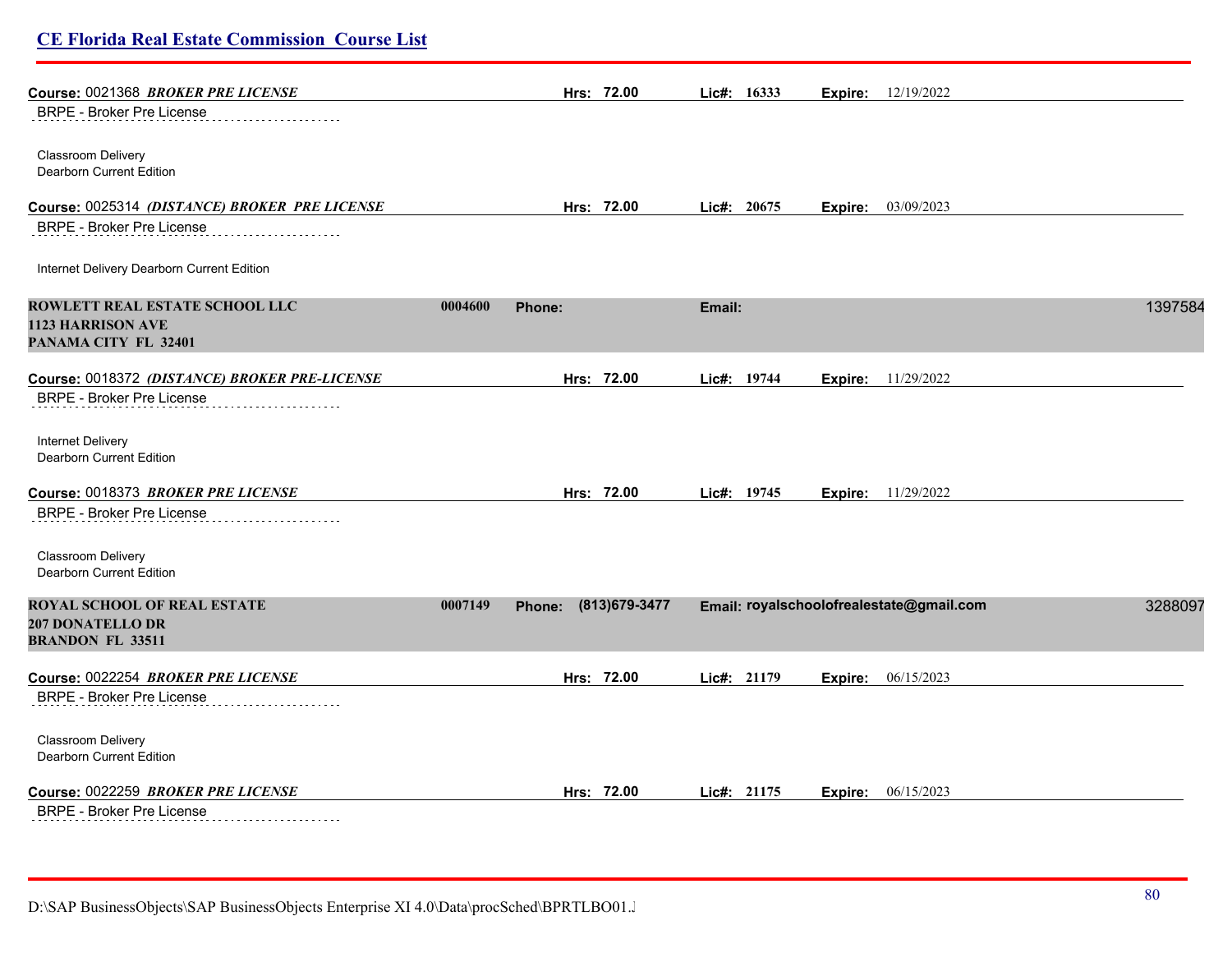| <b>CE Florida Real Estate Commission Course List</b>                                                            |         |                       |                             |                                  |         |
|-----------------------------------------------------------------------------------------------------------------|---------|-----------------------|-----------------------------|----------------------------------|---------|
| Classroom Delivery<br>Dearborn Current Edition with Spanish Language end of course exams                        |         |                       |                             |                                  |         |
| Course: 0025782 (DISTANCE) BROKER PRE LICENSE<br><b>BRPE - Broker Pre License</b>                               |         | Hrs: 72.00            | Lie#: 21148                 | 05/31/2023<br>Expire:            |         |
| Internet Delivery Dearborn Current Edition                                                                      |         |                       |                             |                                  |         |
| <b>RSVP SCHOOL OF REAL ESTATE INC</b><br>16253 NW 14 CT<br><b>PEMBROKE PINES FL 33028</b>                       | 0005628 | Phone:                |                             | Email: roger2324@bellsouth.net   | 2184825 |
| Course: 0018325 BROKER PRE LICENSE                                                                              |         | Hrs: 72.00            | Lic#: 19771                 | 12/06/2022<br>Expire:            |         |
| <b>BRPE - Broker Pre License</b><br>Classroom Delivery<br>Dearborn Current Edition                              |         |                       |                             |                                  |         |
| Course: 0018326 (DISTANCE) BROKER PRE-LICENSE                                                                   |         | Hrs: 72.00            | Lic#: $19770$               | 12/06/2022<br>Expire:            |         |
| <b>BRPE - Broker Pre License</b>                                                                                |         |                       |                             |                                  |         |
| <b>Internet Delivery</b><br>Dearborn Current Edition                                                            |         |                       |                             |                                  |         |
| <b>SACRED PLACE GROUP, LLC</b>                                                                                  | 0009169 | Phone: 7274084700     |                             | Email: info@sacredplacegroup.com | 3613477 |
| 7154 S 7154 STEER BLADE DRIVE<br><b>ZEPHYRHILLS</b><br><b>ZEPHYRHILLS FL 33541</b>                              |         |                       |                             |                                  |         |
| Course: 0027039 (DISTANCE) BROKER PRE LICENSE                                                                   |         | Hrs: 72.00            | Lic#: 22733                 | <b>Expire:</b> 06/09/2024        |         |
| <b>BRPE - Broker Pre License</b>                                                                                |         |                       |                             |                                  |         |
| Internet Delivery Dearborn Current Edition                                                                      |         |                       |                             |                                  |         |
| <b>SCHOOL OF REAL ESTATE GEEKS, LLC</b><br><b>4330 E TRADEWINDS AVE</b><br><b>LAUDERDALE BY THESEA FL 33308</b> | 0007121 | 18884711113<br>Phone: | Email: carmen@regeeksfl.com |                                  | 2858193 |
| Course: 0018177 BROKER PRE LICENSE<br><b>BRPE - Broker Pre License</b>                                          |         | Hrs: 72.00            | Lic#: 19298                 | 08/18/2022<br>Expire:            |         |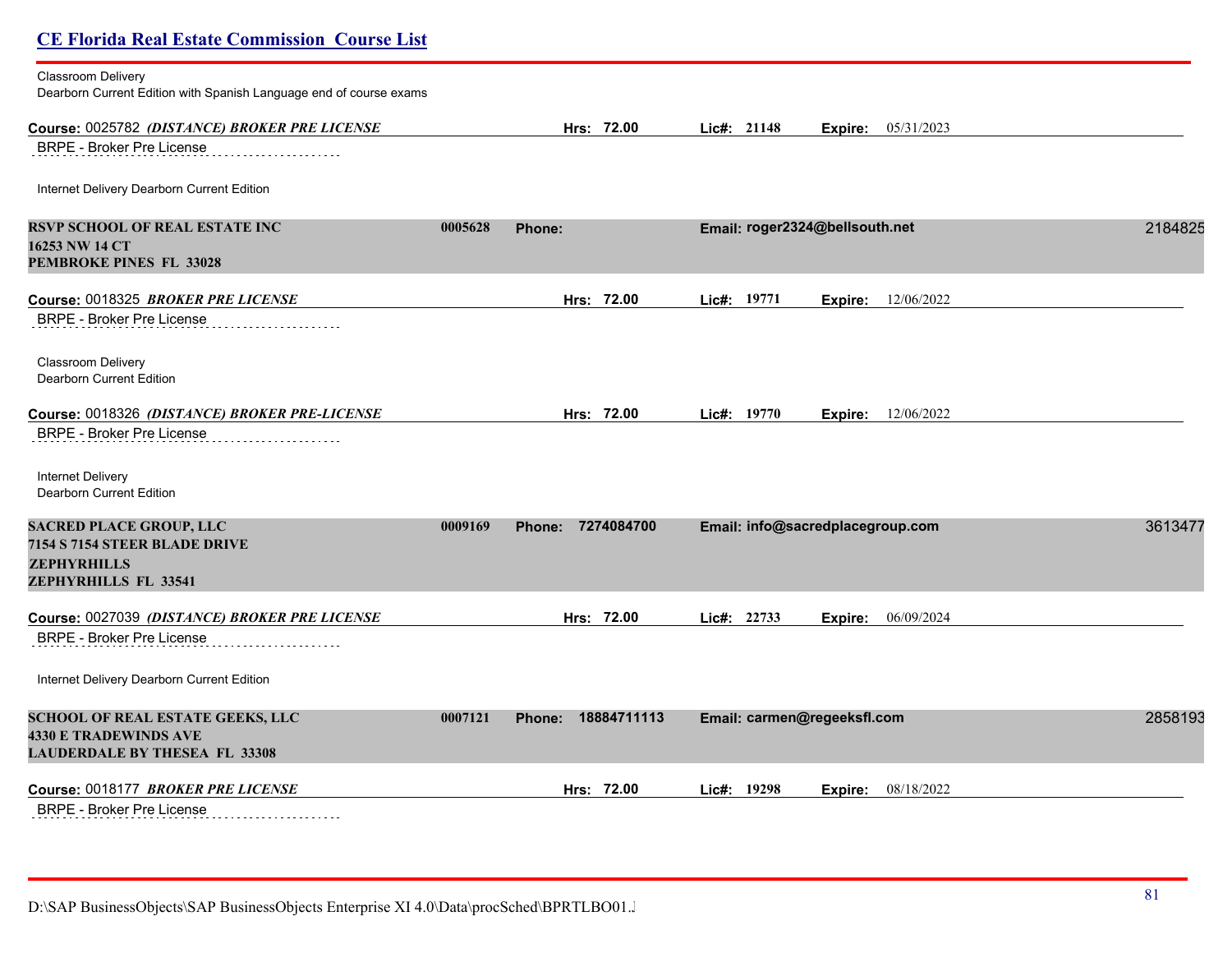# **CE Florida Real Estate Commission Course List** Classroom Delivery Dearborn Current Edition **Course:** 0018291 *(DISTANCE) BROKER PRE-LICENSE* **Hrs: 72.00 Lic#: 19533 Expire:** 10/05/2022 BRPE - Broker Pre License Internet Delivery Dearborn Current Edition **Course:** 0025381 *(DISTANCE) BROKER PRE LICENSE* **Hrs: 72.00 Lic#: 20759 Expire:** 03/21/2023 BRPE - Broker Pre License Internet Delivery Dearborn Current Edition **SEA CHANGE REAL ESTATE SCHOOL LLC 0007310 Phone: 386-843-9355 Email: ehemeke@gmail.com** 30983167 **240 S. ATLANTIC AVE ORMOND BEACH FL 32176 Course:** 0024249 *(LIVE STREAM) BROKER PRE LICENSE* **Hrs: 72.00 Lic#: 19508 Expire:** 09/24/2022 BRPE - Broker Pre License Streaming Video Live and OnDemand Dearborn Current Edition **SEBRING SCHOOL OF REAL ESTATE LLC 0006672 Phone: 8637732122 Email: ASOUTH@EMBARQMAIL.COM** 27632597 **702 S 6TH AVE WAUCHULA FL 33873 Course:** 0025359 *(LIVE STREAM) BROKER PRE LICENSE* **Hrs: 72.00 Lic#: 20724 Expire:** 03/14/2023 BRPE - Broker Pre License Streaming Video Live and OnDemand Dearborn Current Edition **SHORE REAL ESTATE ACADEMY LLC 0008929 Phone: (941)376-3405 Email: realtortracyjones@gmail.com** 35016434 **1736 BURGOS DR SARASOTA FL 34238 Course:** 0026077 *(DISTANCE) BROKER PRE LICENSE* **Hrs: 72.00 Lic#: 21522 Expire:** 08/16/2023 BRPE - Broker Pre License Internet Delivery Dearborn Current Edition **SIGNATURE SCHOOL OF REAL ESTATE LLC 0005302 Phone: Email:** 22393128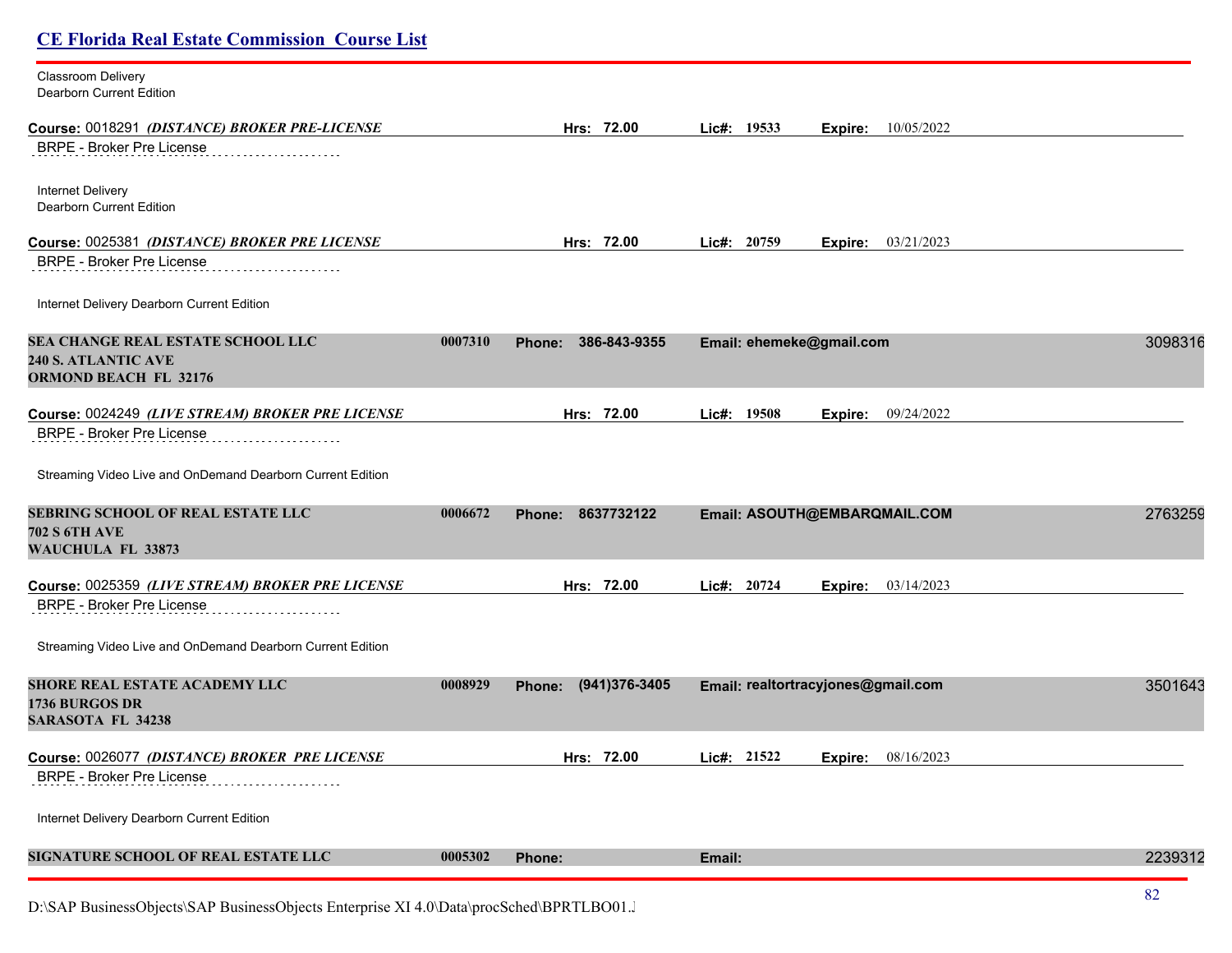| <b>455 STATE ROAD 84</b><br><b>FORT LAUDERDALE FL 33316</b>                                         |         |                               |               |         |                                        |         |
|-----------------------------------------------------------------------------------------------------|---------|-------------------------------|---------------|---------|----------------------------------------|---------|
| Course: 0013461 BROKER PRE-LICENSE                                                                  |         | Hrs: 72.00                    | Lic#: 20834   | Expire: | 04/08/2023                             |         |
| <b>BRPE - Broker Pre License</b>                                                                    |         |                               |               |         |                                        |         |
| Classroom Delivery<br>Dearborn Current Edition                                                      |         |                               |               |         |                                        |         |
| Course: 0025424 <i>(LIVE STREAM) BROKER PRE LICENSE</i>                                             |         | Hrs: 72.00                    | Lic#: $20796$ |         | <b>Expire:</b> $03/22/2023$            |         |
| <b>BRPE - Broker Pre License</b>                                                                    |         |                               |               |         |                                        |         |
| Streaming Video Live and OnDemand Dearborn Current Edition                                          |         |                               |               |         |                                        |         |
| SILMAR SCHOOL OF REAL ESTATE LLC<br><b>15807 BISCAYNE BLVD 205</b><br>NORTH MIAMI BEACH FL 33160    | 0008581 | 786-673-2881<br><b>Phone:</b> |               |         | Email: dsilverstein@thesilmargroup.com | 3517493 |
| Course: 0023938 (DISTANCE) BROKER PRE LICENSE                                                       |         | Hrs: 72.00                    | Lic#: 19170   | Expire: | 08/04/2024                             |         |
| <b>BRPE - Broker Pre License</b>                                                                    |         |                               |               |         |                                        |         |
| Internet Delivery Dearborn Current Edition                                                          |         |                               |               |         |                                        |         |
| Course: 0023950 BROKER PRE LICENSE                                                                  |         | Hrs: 72.00                    | Lic#: 19185   |         | <b>Expire:</b> $08/05/2024$            |         |
| <b>BRPE - Broker Pre License</b>                                                                    |         |                               |               |         |                                        |         |
| Classroom Delivery Dearborn Current Edition                                                         |         |                               |               |         |                                        |         |
| SILVER ACRE REAL ESTATE ACADEMY CORP<br>5881 NW 151 STREET SUITE 123<br><b>MIAMI LAKES FL 33014</b> | 0006750 | 786-973-5323<br><b>Phone:</b> |               |         | Email: RD.GOLDENACRE@GMAIL.COM         | 2792272 |
| Course: 0023337 BROKER PRE LICENSE                                                                  |         | Hrs: 72.00                    | Lic#: 18547   | Expire: | 03/17/2024                             |         |
| <b>BRPE - Broker Pre License</b>                                                                    |         |                               |               |         |                                        |         |
| Classroom Delivery<br>Dearborn Current Edition                                                      |         |                               |               |         |                                        |         |
| Course: 0023338 (DISTANCE) BROKER PRE LICENSE                                                       |         | Hrs: 72.00                    | Lic#: 18548   |         | <b>Expire:</b> 03/17/2024              |         |
| <b>BRPE - Broker Pre License</b>                                                                    |         |                               |               |         |                                        |         |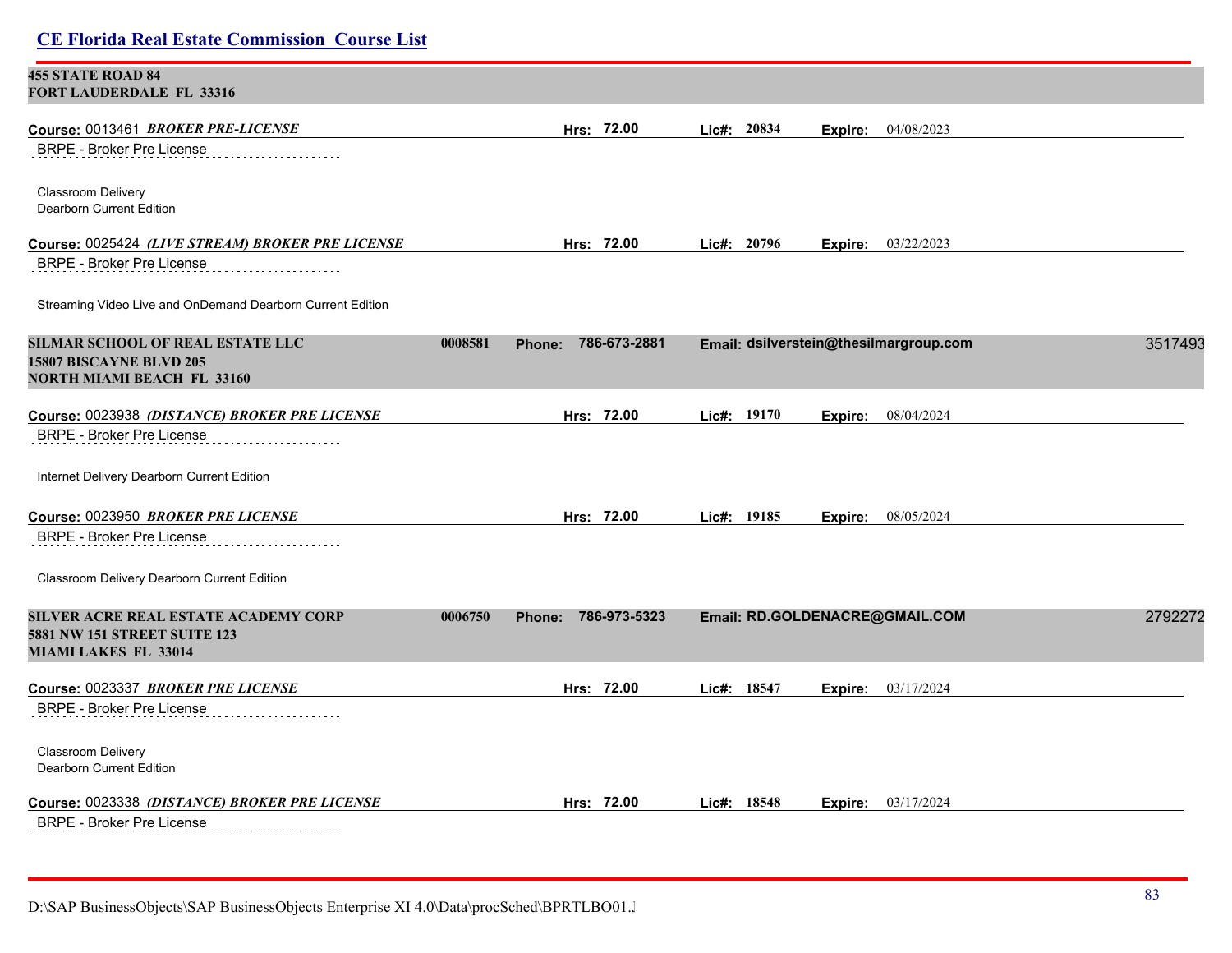| <b>CE Florida Real Estate Commission Course List</b>                                       |         |                               |                                       |         |
|--------------------------------------------------------------------------------------------|---------|-------------------------------|---------------------------------------|---------|
| Internet Delivery<br><b>Dearborn Current Edition</b>                                       |         |                               |                                       |         |
| <b>SKYE SCHOOL OF REAL ESTATE LLC</b><br><b>4894 SW 143RD LOOP</b><br>OCALA FL 34473       | 0007977 | 352-216-6800<br><b>Phone:</b> | Email: NAZIMAHYING@YAHOO.COM          | 3162614 |
| Course: 0021858 BROKER PRE LICENSE                                                         |         | Hrs: 72.00                    | Lic#: 16779<br>03/13/2023<br>Expire:  |         |
| <b>BRPE - Broker Pre License</b>                                                           |         |                               |                                       |         |
| Classroom Delivery<br>Dearborn Current Edition                                             |         |                               |                                       |         |
| Course: 0025332 (DISTANCE) BROKER PRE LICENSE                                              |         | Hrs: 72.00                    | Lic#: 20704<br>03/11/2023<br>Expire:  |         |
| <b>BRPE - Broker Pre License</b>                                                           |         |                               |                                       |         |
| Internet Delivery Dearborn Current Edition                                                 |         |                               |                                       |         |
| SOCIETY REAL ESTATE SCHOOL LLC<br><b>2649 S BAYSHORE DR</b><br><b>MIAMI FL 33133</b>       | 0008042 | Phone: 305-735-6542           | Email: Yuri@SocietyResSchool.com      | 3450589 |
| Course: 0022723 BROKER PRE LICENSE                                                         |         | Hrs: 72.00                    | Lic#: 17737<br>09/23/2023<br>Expire:  |         |
| BRPE - Broker Pre License                                                                  |         |                               |                                       |         |
| Classroom Delivery<br><b>Dearborn Current Edition</b>                                      |         |                               |                                       |         |
| SOLOMON SCHOOL OF REAL ESTATE, LLC<br>8910 MIRAMAR PKWY #101E<br><b>MIRAMAR FL 33025</b>   | 0009091 | Phone: 954 914 9251           | Email: SOLOMON@SOLOMONRESCHOOL.COM    | 3557662 |
| Course: 0026847 (DISTANCE) BROKER PRE LICENSE                                              |         | Hrs: 72.00                    | Lic#: 22502<br>04/11/2024<br>Expire:  |         |
| <b>BRPE - Broker Pre License</b>                                                           |         |                               |                                       |         |
| Internet Delivery Dearborn Current Edition                                                 |         |                               |                                       |         |
| SONIA GALARZA SCHOOL OF REAL ESTATE AND<br><b>6615 SHELDON RD</b><br><b>TAMPA FL 33615</b> | 0004248 | 813-413-4919<br>Phone:        | Email: soniagalarzarebroker@gmail.com | 3445589 |
| Course: 0010627 BROKER PRE LICENSE                                                         |         | Hrs: 72.00                    | Lic#: 21172<br>06/14/2023<br>Expire:  |         |
|                                                                                            |         |                               |                                       |         |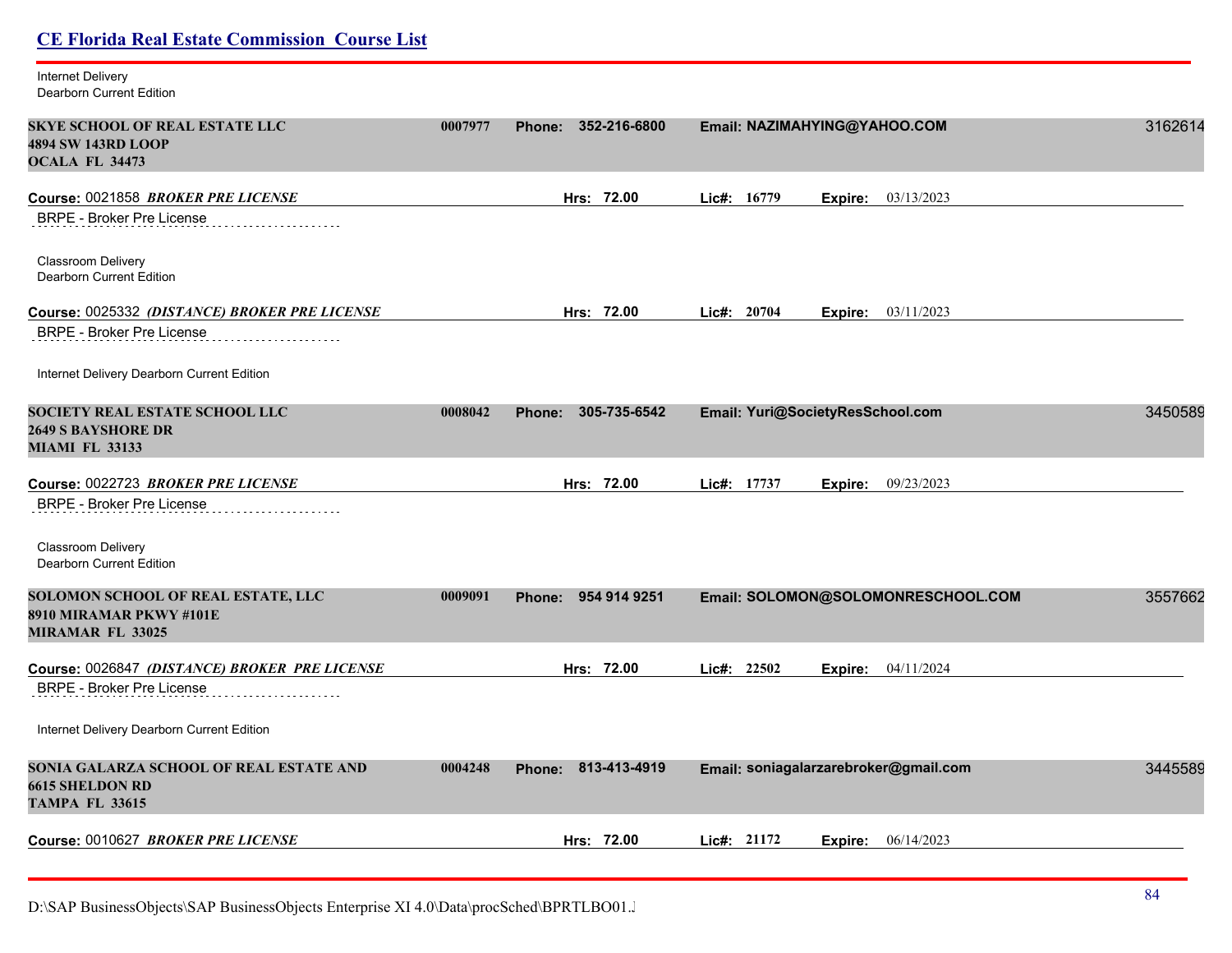| <b>CE Florida Real Estate Commission Course List</b>                                          |         |                     |               |         |                                   |         |
|-----------------------------------------------------------------------------------------------|---------|---------------------|---------------|---------|-----------------------------------|---------|
| <b>BRPE - Broker Pre License</b>                                                              |         |                     |               |         |                                   |         |
| Classroom Delivery<br>Dearborn Current Edition                                                |         |                     |               |         |                                   |         |
| Course: 0013406 (DISTANCE) BROKER PRE-LICENSE<br><b>BRPE - Broker Pre License</b>             |         | Hrs: 72.00          | Lic#: 21349   | Expire: | 07/22/2023                        |         |
| Internet Delivery<br><b>Dearborn Current Edition</b>                                          |         |                     |               |         |                                   |         |
| Course: 0019697 (LIVE STREAMING) BROKER PRE LICENSE<br><b>BRPE - Broker Pre License</b>       |         | Hrs: 72.00          | Lic#: $21648$ |         | <b>Expire:</b> 08/31/2023         |         |
| Streaming Video - Live and On-Demand<br>Dearborn Current Edition                              |         |                     |               |         |                                   |         |
| <b>SOON PROPERTY MANAGEMENT LLC</b><br>8180 NW 36TH STREET SUITE 320<br><b>DORAL FL 33178</b> | 0002635 | Phone:              | Email:        |         |                                   | 3043913 |
| Course: 0026659 (DISTANCE) BROKER PRE LICENSE<br><b>BRPE - Broker Pre License</b>             |         | Hrs: 72.00          | Lic#: 22265   | Expire: | 02/16/2024                        |         |
| Internet Delivery Dearborn Current Edition                                                    |         |                     |               |         |                                   |         |
| <b>SOTERA LIVING LLC</b><br>300 S. ORANGE AVENUE<br><b>SUITE 1000</b><br>ORLANDO FL 32801     | 0009019 | Phone: 321-446-3843 |               |         | Email: MARGARITA@SOTERALIVING.COM | 3611125 |
| Course: 0026403 (LIVE STREAM) BROKER PRE LICENSE<br><b>BRPE - Broker Pre License</b>          |         | Hrs: 72.00          | Lic#: 21975   | Expire: | 11/30/2023                        |         |
| Streaming Video Live and OnDemand Dearborn Current Edition                                    |         |                     |               |         |                                   |         |
| SOUTH FLORIDA CAREER CENTER INC<br>10530 NW 26 ST STE 101<br><b>DORAL FL 33172</b>            | 0007869 | <b>Phone:</b>       | Email:        |         |                                   | 3475793 |
| Course: 0023123 BROKER PRE LICENSE<br>BRPE - Broker Pre License                               |         | Hrs: 72.00          | Lic#: 18305   |         | <b>Expire:</b> 01/26/2024         |         |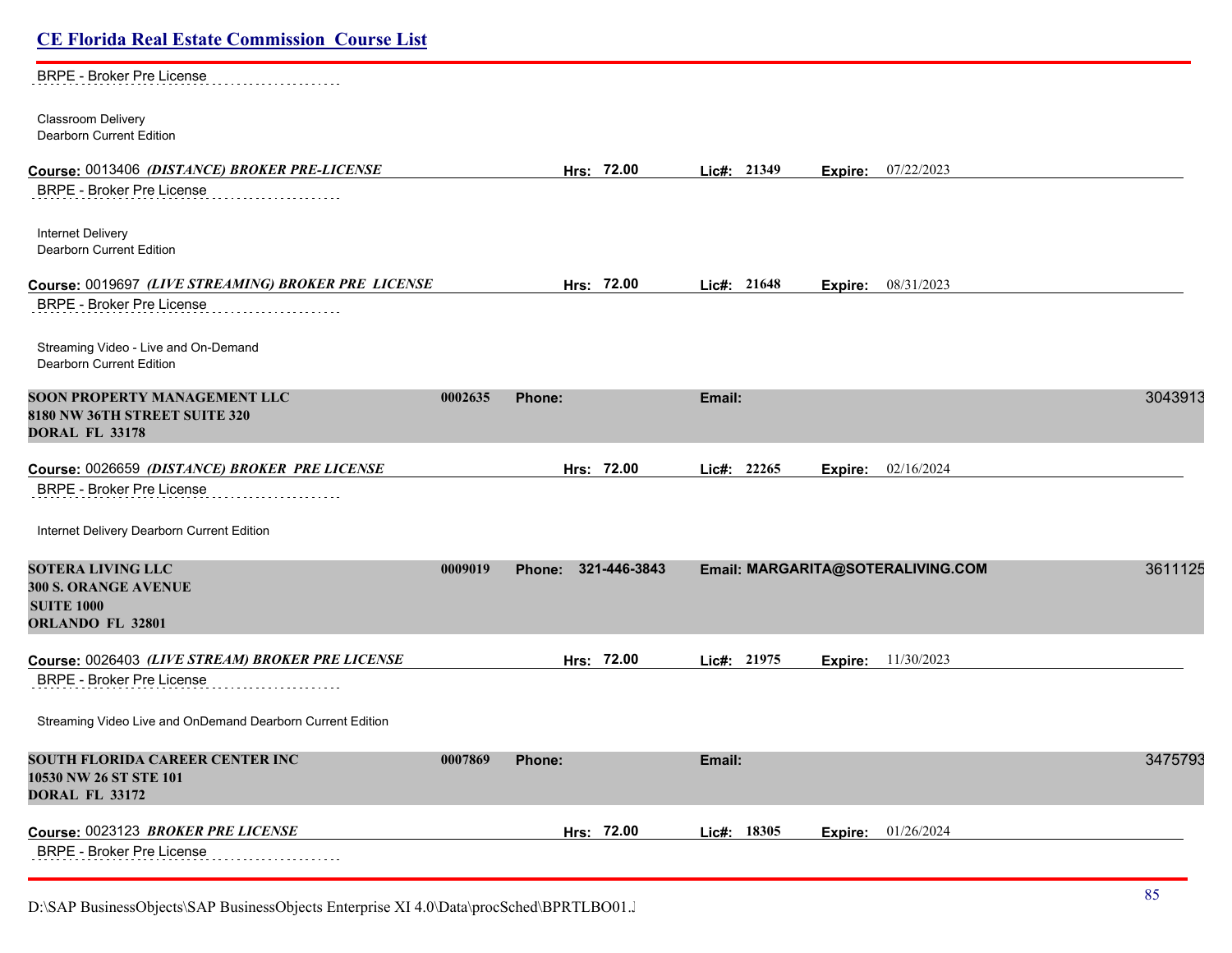#### Classroom Delivery Dearborn Current Edition

| <b>SOUTH FLORIDA REAL ESTATE SCHOOL</b><br>1815 GRIFFIN RD STE 104<br><b>DANIA BEACH FL 33004</b> | 0001976 | Phone:                        | Email:                               | 2223756 |
|---------------------------------------------------------------------------------------------------|---------|-------------------------------|--------------------------------------|---------|
| Course: 0018670 BROKER PRE LICENSE                                                                |         | Hrs: 72.00                    | Lic#: 20343<br>02/04/2023<br>Expire: |         |
| <b>BRPE - Broker Pre License</b>                                                                  |         |                               |                                      |         |
| Classroom Delivery<br><b>Dearborn Current Edition</b>                                             |         |                               |                                      |         |
| Course: 0018671 (DISTANCE) BROKER PRE-LICENSE                                                     |         | Hrs: 72.00                    | Lic#: 20344<br>02/04/2023<br>Expire: |         |
| <b>BRPE - Broker Pre License</b>                                                                  |         |                               |                                      |         |
| Internet Delivery<br><b>Dearborn Current Edition</b>                                              |         |                               |                                      |         |
| Course: 0024850 (LIVE STREAM) BROKER PRE LICENSE                                                  |         | Hrs: 72.00                    | Lic#: 20146<br>01/06/2023<br>Expire: |         |
| <b>BRPE - Broker Pre License</b>                                                                  |         |                               |                                      |         |
| Streaming Video and Live and OnDemand Dearborn Current Edition                                    |         |                               |                                      |         |
| <b>SOUTH FLORIDA SCHOOL OF REAL ESTATE INC</b><br>9360 SUNSET DR #270<br><b>MIAMI FL 33173</b>    | 0006668 | 305 401 4516<br><b>Phone:</b> | Email: IVANIAREALTOR@GMAIL.COM       | 2865388 |
| Course: 0018585 BROKER PRE LICENSE                                                                |         | 72.00<br>Hrs:                 | Lic#: 22124<br>01/17/2024<br>Expire: |         |
| <b>BRPE - Broker Pre License</b>                                                                  |         |                               |                                      |         |
| Classroom Delivery<br>Dearborn Current Edition                                                    |         |                               |                                      |         |
| Course: 0023166 BROKER PRE LICENSE                                                                |         | Hrs: 72.00                    | Lic#: 18338<br>Expire: 01/27/2024    |         |
| <b>BRPE - Broker Pre License</b>                                                                  |         |                               |                                      |         |
| Classroom Delivery<br>Dearborn Current Edition with Spanish Language End of Course Exams          |         |                               |                                      |         |
| <b>SOUTH FLORIDA STATE COLLEGE</b>                                                                | 0002297 | Phone: 8637847466             | Email: tina.gottus@southflorida.edu  | 3491748 |
|                                                                                                   |         |                               |                                      |         |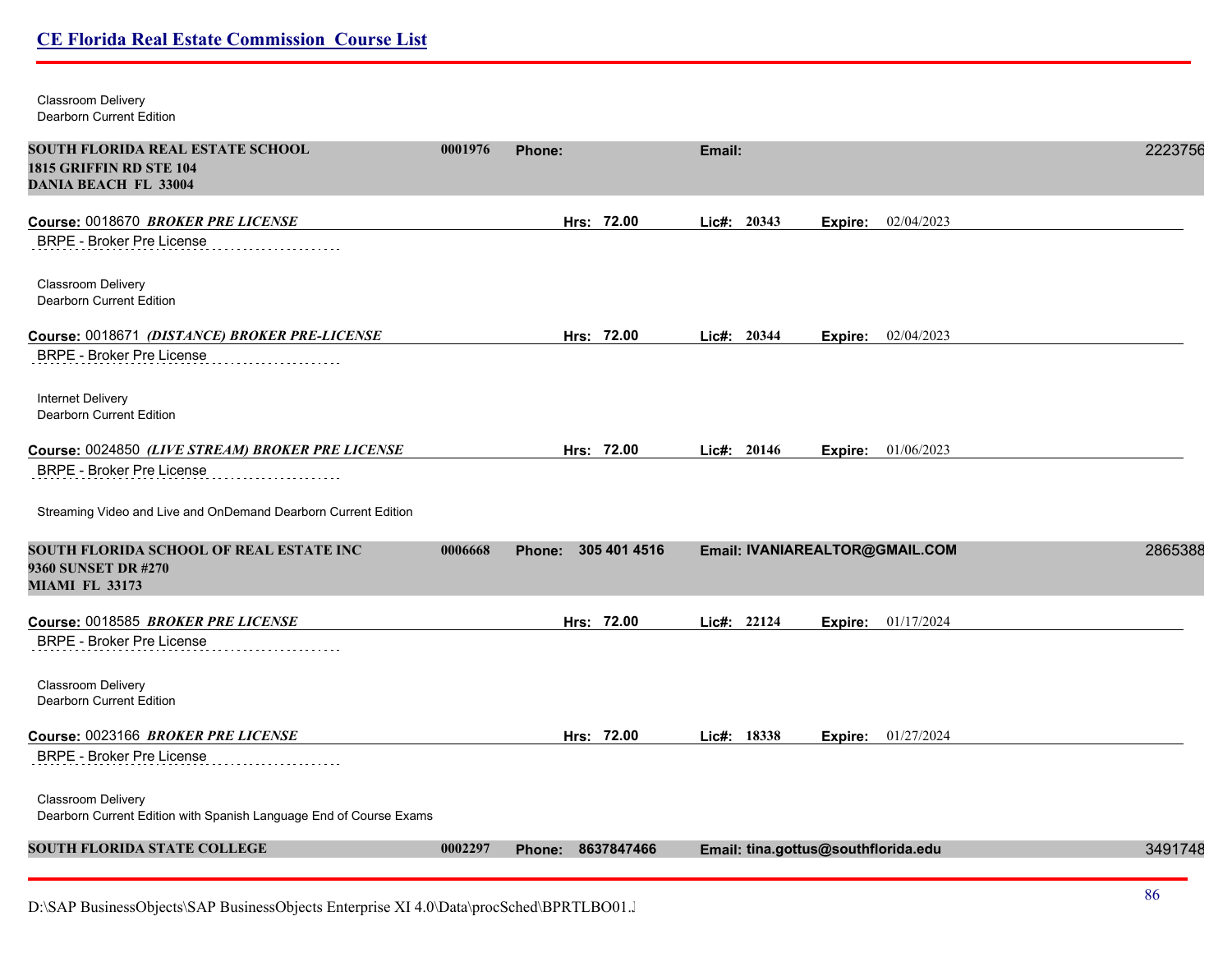## **CE Florida Real Estate Commission Course List 600 W COLLEGE DR AVON PARK FL 33825 Course:** 0024382 *(DISTANCE) BROKER PRE LICENSE* **Hrs: 72.00 Lic#: 19616 Expire:** 11/08/2022 BRPE - Broker Pre License Internet Delivery Dearborn Current **Course:** 0024387 *(LIVE STREAM) BROKER PRE LICENSE* **Hrs: 72.00 Lic#: 19621 Expire:** 11/08/2022 BRPE - Broker Pre License Stream video Live and OnDemand Delivery Dearborn Current Edition **SOUTHERN REAL ESTATE ACADEMY 0003267 Phone: Email:** 28970704 **6750 NORTH ANDREWS AVE SUITE 100 FORT LAUDERDALE FL 33309 Course:** 0018605 *FLORIDA REAL ESTATE BROKERS GUIDE* **Hrs: 72.00 Lic#: 20582 Expire:** 02/25/2023 BRPE - Broker Pre License Classroom Delivery Dearborn Current Edition **Course:** 0018606 *(DISTANCE) FLORIDA REAL ESTATE BROKERS* **Hrs: 72.00 Lic#: 20583 Expire:** 02/25/2023 BRPE - Broker Pre License Internet Delivery Dearborn Current Edition **SOUTHSHORE SCHOOL OF REAL ESTATE 0008886 Phone: Email: SouthShoreSchoolofRE@gmail.com** 34621132 **11412 CARLTON FIELDS DRIVE RIVERVIEW FL 33579 Course:** 0025858 *(DISTANCE) BROKER PRE LICENSE* **Hrs: 72.00 Lic#: 21218 Expire:** 06/17/2023 BRPE - Broker Pre License . . . . . . . . . . . . . . . . . . Internet Delivery Dearborn Current Edition **Course:** 0025966 *BROKER PRE LICENSE* **Hrs: 72.00 Lic#: 21337 Expire:** 07/21/2023 BRPE - Broker Pre License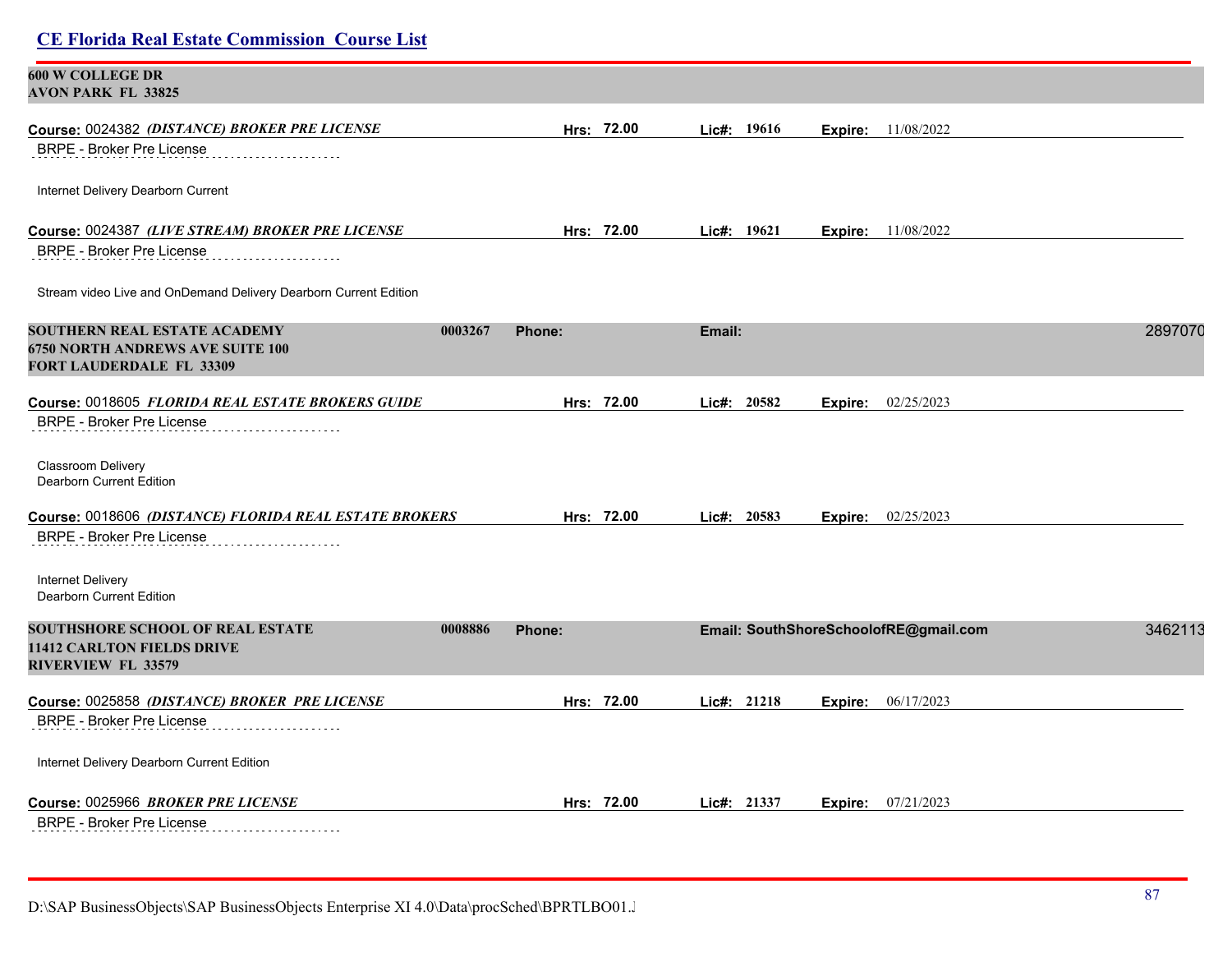| Classroom Delivery Dearborn Current Edition                                                       |         |                        |                                |         |                           |         |
|---------------------------------------------------------------------------------------------------|---------|------------------------|--------------------------------|---------|---------------------------|---------|
| <b>STATEWIDE SCHOOL OF REAL ESTATE</b><br><b>1750 NW 80TH BLVD</b><br><b>GAINESVILLE FL 32606</b> | 0001993 | <b>Phone:</b>          | Email:                         |         |                           | 1206961 |
| Course: 0015215 BROKER PRE LICENSE                                                                |         | Hrs: 72.00             | Lic#: $21020$                  | Expire: | 05/06/2023                |         |
| <b>BRPE - Broker Pre License</b>                                                                  |         |                        |                                |         |                           |         |
| Classroom Delivery<br>Dearborn Current Edition                                                    |         |                        |                                |         |                           |         |
| <b>STEWART SCHOOL OF REAL ESTATE</b>                                                              | 0005712 | <b>Phone:</b>          | Email:                         |         |                           | 2312090 |
| 954 S ORLANDO AVE<br><b>WINTER PARK FL 32789</b>                                                  |         |                        |                                |         |                           |         |
| Course: 0018266 (DISTANCE) BROKER PRE-LICENSE                                                     |         | Hrs: 72.00             | Lic#: 19457                    | Expire: | 09/13/2022                |         |
| <b>BRPE - Broker Pre License</b>                                                                  |         |                        |                                |         |                           |         |
| Internet Delivery<br>Dearborn Current Edition                                                     |         |                        |                                |         |                           |         |
| Course: 0018267 BROKER PRE LICENSE                                                                |         | Hrs: 72.00             | Lic#: 19478                    | Expire: | 09/16/2022                |         |
| <b>BRPE - Broker Pre License</b>                                                                  |         |                        |                                |         |                           |         |
| Classroom Delivery<br><b>Dearborn Current Edition</b>                                             |         |                        |                                |         |                           |         |
| SUCCESS ONE REAL ESTATE AND INSURANCE IN                                                          | 0008674 | 786-582-1205<br>Phone: | Email: Successonerai@gmail.com |         |                           | 3585966 |
| <b>300 S. PINE ISLAND ROAD</b><br><b>SUITE 240</b><br>PLANTATION FL 33324                         |         |                        |                                |         |                           |         |
| Course: 0024539 (LIVE STREAM) BROKER PRE LICENSE                                                  |         | Hrs: 72.00             | Lic#: 19726                    |         | <b>Expire:</b> 11/22/2022 |         |
| <b>BRPE - Broker Pre License</b>                                                                  |         |                        |                                |         |                           |         |
| Streaming Video Live and OnDemand Dearborn Current Edition                                        |         |                        |                                |         |                           |         |
| Course: 0024540 BROKER PRE LICENSE                                                                |         | Hrs: 72.00             | Lic#: 19727                    |         | <b>Expire:</b> 11/22/2022 |         |
| <b>BRPE - Broker Pre License</b><br>.                                                             |         |                        |                                |         |                           |         |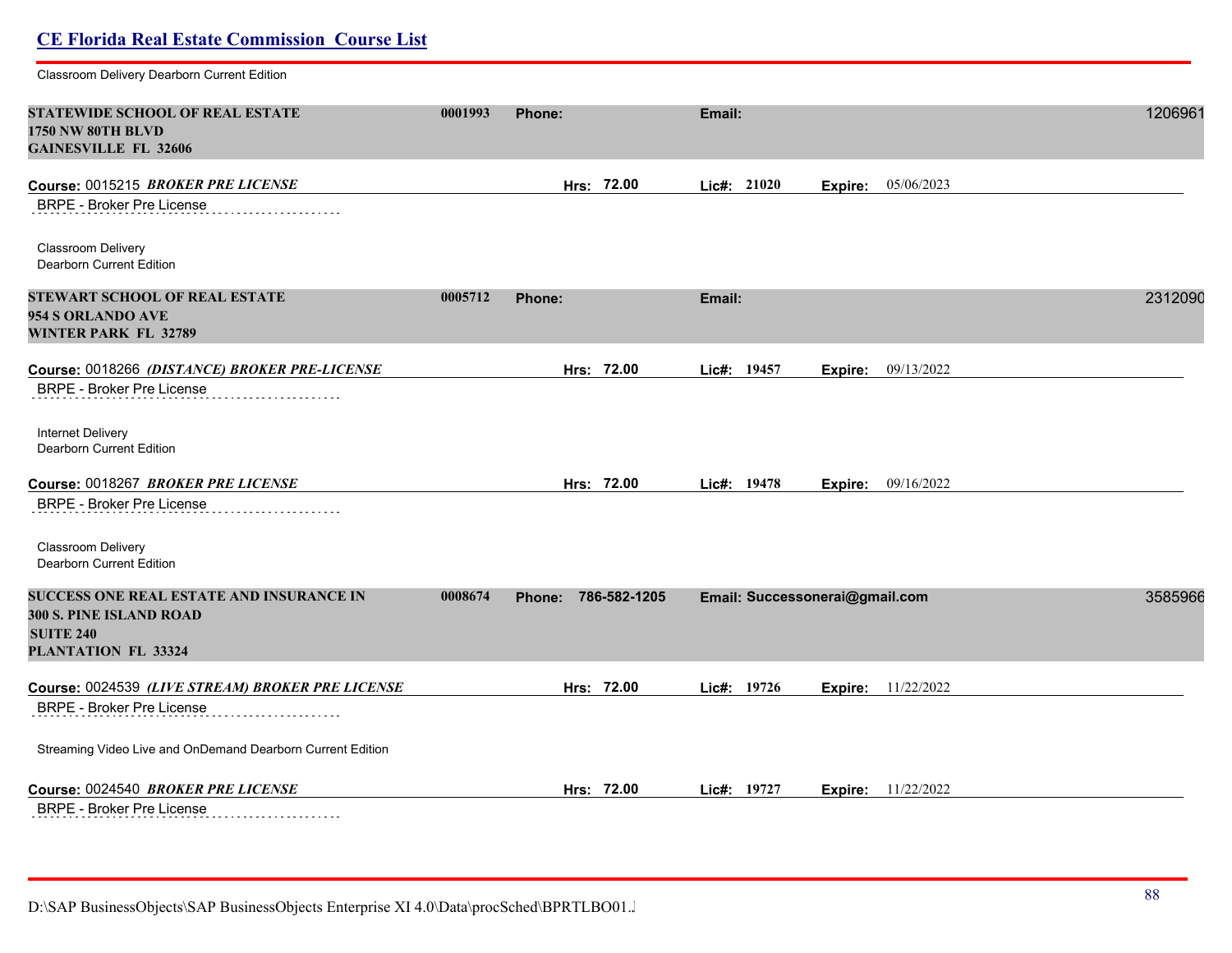| <b>CE Florida Real Estate Commission Course List</b>                                               |         |                               |                                        |         |
|----------------------------------------------------------------------------------------------------|---------|-------------------------------|----------------------------------------|---------|
| Classroom Delivery Dearborn Current Edition                                                        |         |                               |                                        |         |
| <b>SUCCESS SCHOOL OF REAL ESTATE, LLC</b><br><b>218 E PINE ST</b><br><b>LAKELAND FL 33801</b>      | 0009079 | 8634305111<br>Phone:          | Email: edquirk1@gmail.com              | 3554501 |
| Course: 0026861 (DISTANCE) BROKER PRE LICENSE<br>BRPE - Broker Pre License                         |         | Hrs: 72.00                    | 04/12/2024<br>Lic#: 22511<br>Expire:   |         |
| Internet Delivery Dearborn Current Edition                                                         |         |                               |                                        |         |
| SUCCESSFUL COLLEGE OF REAL ESTATE LLC<br><b>1731 SNAPPER STREET</b><br><b>SAINT CLOUD FL 34771</b> | 0006491 | 407-668-2448<br><b>Phone:</b> | Email: RFERNANDEZ01@GMAIL.COM          | 3099824 |
| Course: 0018798 BROKER PRE LICENSE                                                                 |         | Hrs: 72.00                    | Lic#: 16445<br>01/23/2023<br>Expire:   |         |
| <b>BRPE - Broker Pre License</b><br>Classroom Delivery<br><b>Dearborn Current Edition</b>          |         |                               |                                        |         |
| <b>SUDBURY HOLDING CORPORATION</b>                                                                 | 0008309 | 239-437-3777<br><b>Phone:</b> | Email: learning@sellstatecorporate.com | 3579615 |
| 3321 DEL PRADO BLVD, SUITE 7<br><b>CAPE CORAL FL 33904</b>                                         |         |                               |                                        |         |
| Course: 0023030 BROKER PRE LICENSE                                                                 |         | Hrs: 72.00                    | Lic#: 18147<br>12/15/2023<br>Expire:   |         |
| <b>BRPE - Broker Pre License</b>                                                                   |         |                               |                                        |         |
| Classroom Delivery<br><b>Dearborn Current Edition</b>                                              |         |                               |                                        |         |
| Course: 0023038 BROKER PRE LICENSE                                                                 |         | Hrs: 72.00                    | Lic#: 18156<br>12/15/2023<br>Expire:   |         |
| <b>BRPE - Broker Pre License</b><br>.                                                              |         |                               |                                        |         |
| Classroom Delivery<br>Dearborn Current Edition With Spanish Language End of Course Exams           |         |                               |                                        |         |
| SUNCOAST REAL ESTATE SCHOOL, LLC<br><b>4846 MILE STRETCH DR</b><br><b>HOLIDAY FL 34690</b>         | 0003306 | Phone: 727 938-9900           | Email: Julie@SRESchool.com             | 1165220 |
| Course: 0018534 (DISTANCE) BROKER PRE-LICENSE                                                      |         | Hrs: 72.00                    | Lic#: 22049<br>12/09/2023<br>Expire:   |         |
|                                                                                                    |         |                               |                                        |         |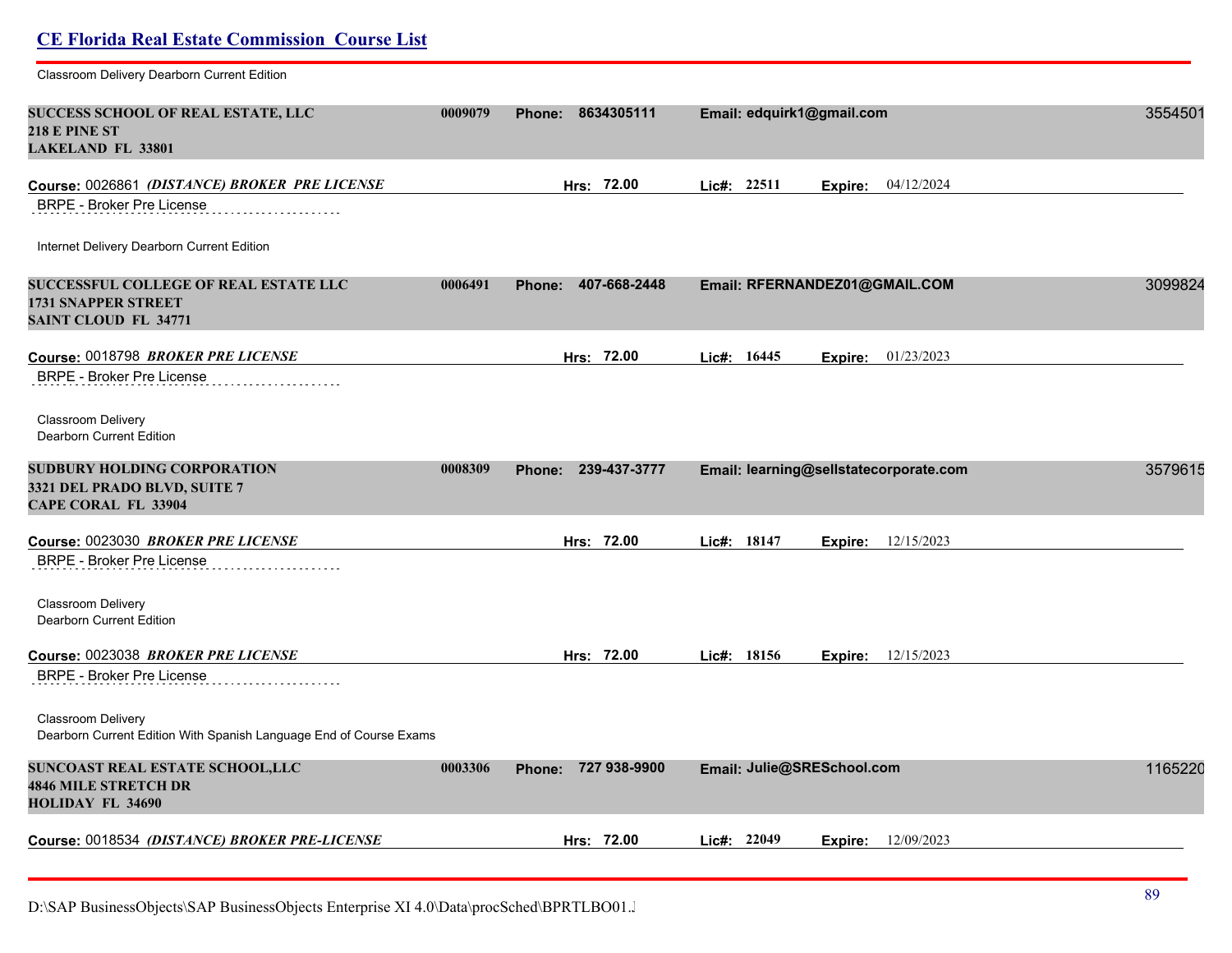| <b>CE Florida Real Estate Commission Course List</b>                                          |         |                      |             |                                 |                           |         |
|-----------------------------------------------------------------------------------------------|---------|----------------------|-------------|---------------------------------|---------------------------|---------|
| <b>BRPE - Broker Pre License</b>                                                              |         |                      |             |                                 |                           |         |
| Internet Delivery<br>Dearborn Current Edition                                                 |         |                      |             |                                 |                           |         |
| Course: 0026407 (DISTANCE) BROKER PRE LICENSE                                                 |         | Hrs: 72.00           | Lic#: 21976 |                                 | <b>Expire:</b> 11/30/2023 |         |
| <b>BRPE - Broker Pre License</b>                                                              |         |                      |             |                                 |                           |         |
| Internet Delivery Dearborn Current Edition                                                    |         |                      |             |                                 |                           |         |
| SUNCOAST SCHOOL OF REAL ESTATE LLC<br>3201 MANATEE AVE W SUITE A<br><b>BRADENTON FL 34205</b> | 0008518 | <b>Phone:</b>        |             | Email: brokerphilnash@gmail.com |                           | 3352304 |
| Course: 0023657 BROKER PRE LICENSE                                                            |         | Hrs: 72.00           | Lic#: 18891 |                                 | <b>Expire:</b> 05/27/2024 |         |
| <b>BRPE - Broker Pre License</b>                                                              |         |                      |             |                                 |                           |         |
| Classroom Delivery<br><b>Dearborn Current Edition</b>                                         |         |                      |             |                                 |                           |         |
| Course: 0024468 (DISTANCE) BROKER PRE LICENSE                                                 |         | Hrs: 72.00           | Lic#: 19681 |                                 | <b>Expire:</b> 11/18/2022 |         |
| <b>BRPE - Broker Pre License</b>                                                              |         |                      |             |                                 |                           |         |
| Internet Delivery Current Dearborn Edition                                                    |         |                      |             |                                 |                           |         |
| SUNSHINE REAL ESTATE SCHOOL BY TOM GIOVI<br>223 DOLPHIN POINT<br>#9                           | 0008717 | 7275648077<br>Phone: |             | Email: tomgiovinco@yahoo.com    |                           | 3525977 |
| <b>CLEARWATER BEACH FL 33767</b>                                                              |         |                      |             |                                 |                           |         |
| Course: 0025140 BROKER PRE LICENSE<br><b>BRPE - Broker Pre License</b>                        |         | Hrs: 72.00           | Lic#: 20483 | Expire:                         | 02/16/2023                |         |
|                                                                                               |         |                      |             |                                 |                           |         |
| Classroom Delivery Dearborn Current Edition                                                   |         |                      |             |                                 |                           |         |
| Course: 0025382 (LIVE STREAM) BROKER PRE LICENSE<br><b>BRPE - Broker Pre License</b>          |         | Hrs: 72.00           | Lic#: 20760 |                                 | Expire: 03/21/2023        |         |
| Streaming Video Live and OnDemand Dearborn Current Edition                                    |         |                      |             |                                 |                           |         |
| Course: 0025444 (DISTANCE) BROKER PRE LICENSE                                                 |         | Hrs: 72.00           | Lic#: 20836 |                                 | Expire: 04/11/2023        |         |

D:\SAP BusinessObjects\SAP BusinessObjects Enterprise XI 4.0\Data\procSched\BPRTLBO01.Jobserver2\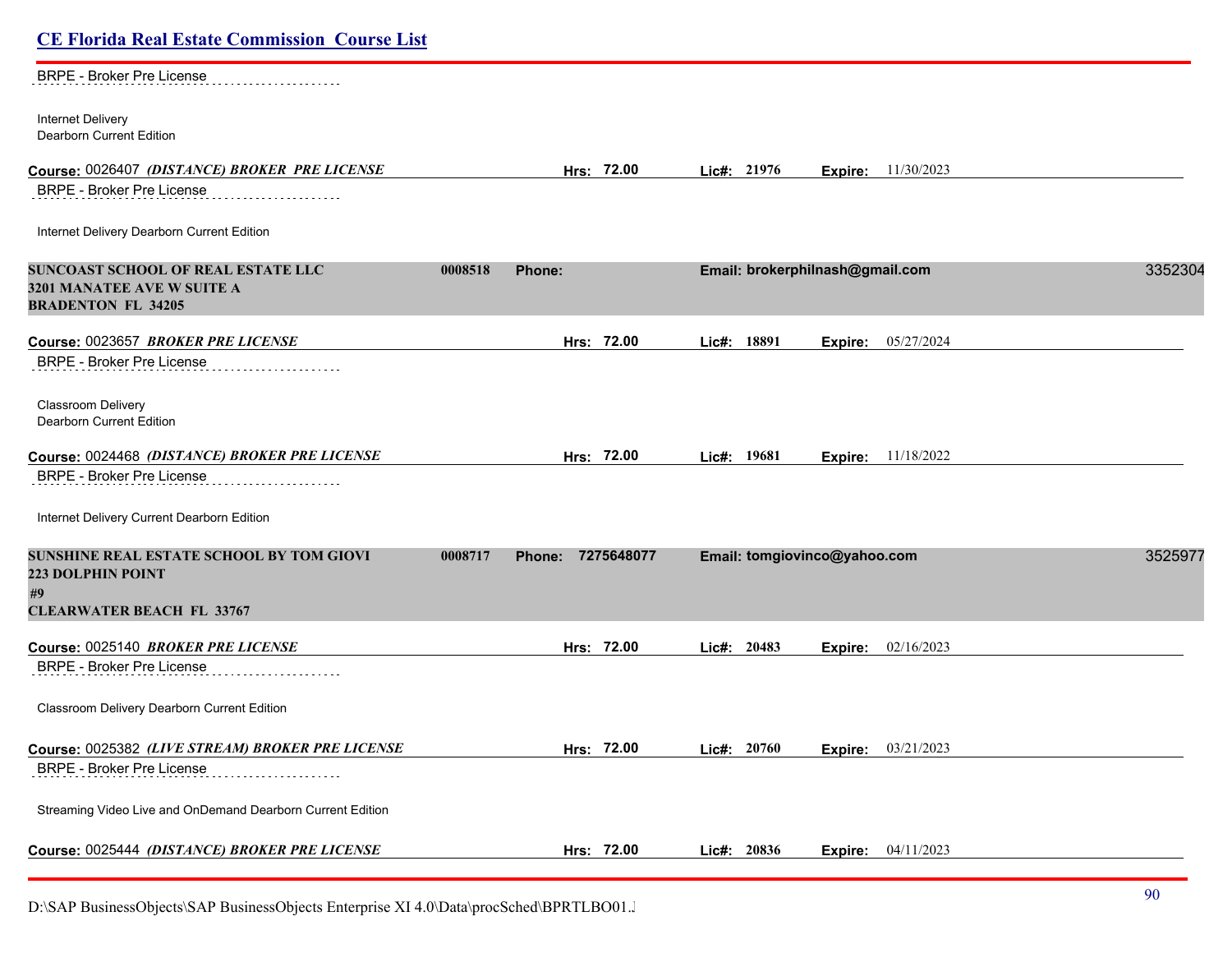#### BRPE - Broker Pre License . . . . . . . . . . . . . . . . .

Internet Delivery Dearborn Current Edition

| SUNSHINE REAL ESTATE SCHOOL, LLC.<br><b>5625 SEVEN MILE DRIVE</b><br><b>SUITE 104</b><br>WILDWOOD FL 34785 | 0006685 | Phone:              | Email: |               |         |                                      | 3423928 |
|------------------------------------------------------------------------------------------------------------|---------|---------------------|--------|---------------|---------|--------------------------------------|---------|
| Course: 0017245 BROKER PRE LICENSE<br><b>BRPE - Broker Pre License</b>                                     |         | Hrs: 72.00          |        | Lic#: 18094   | Expire: | 12/05/2023                           |         |
| Classroom Delivery<br>Dearborn Current Edition                                                             |         |                     |        |               |         |                                      |         |
| Course: 0021203 BROKER PRE LICENSE                                                                         |         | Hrs: 72.00          |        | Lic#: $19796$ |         | <b>Expire:</b> 12/09/2024            |         |
| <b>BRPE - Broker Pre License</b>                                                                           |         |                     |        |               |         |                                      |         |
| Classroom Delivery<br><b>Dearborn Current Edition</b>                                                      |         |                     |        |               |         |                                      |         |
| <b>SUNSHINE REALTY SCHOOL LLC</b>                                                                          | 0008416 | Phone: 352-262-0027 |        |               |         | Email: info@sunshinerealtyschool.com | 3326341 |
| <b>3852 SW 3RD AVE</b><br><b>GAINESVILLE FL 32607</b>                                                      |         |                     |        |               |         |                                      |         |
| Course: 0024285 (DISTANCE) BROKER PRE LICENSE<br><b>BRPE - Broker Pre License</b>                          |         | Hrs: 72.00          |        | Lic#: 19557   | Expire: | 10/27/2022                           |         |
| Internet Delivery Dearborn Current Edition                                                                 |         |                     |        |               |         |                                      |         |
| Course: 0024286 BROKER PRE LICENSE                                                                         |         | Hrs: 72.00          |        | Lic#: 19558   | Expire: | 10/27/2022                           |         |
| <b>BRPE - Broker Pre License</b>                                                                           |         |                     |        |               |         |                                      |         |
| Classroom Delivery Dearborn Current Edition                                                                |         |                     |        |               |         |                                      |         |
| <b>SWFL SCHOOL OF REAL ESTATE</b><br><b>7048 WATERFORD PKWY</b><br>PUNTA GORDA FL 33950                    | 0008334 | Phone: 941-875-4691 |        |               |         | Email: crossedkeysrealtyfl@gmail.com | 3278333 |
| Course: 0023414 (DISTANCE) BROKER PRE LICENSE<br><b>BRPE - Broker Pre License</b>                          |         | Hrs: 72.00          |        | Lic#: 18621   | Expire: | 03/30/2024                           |         |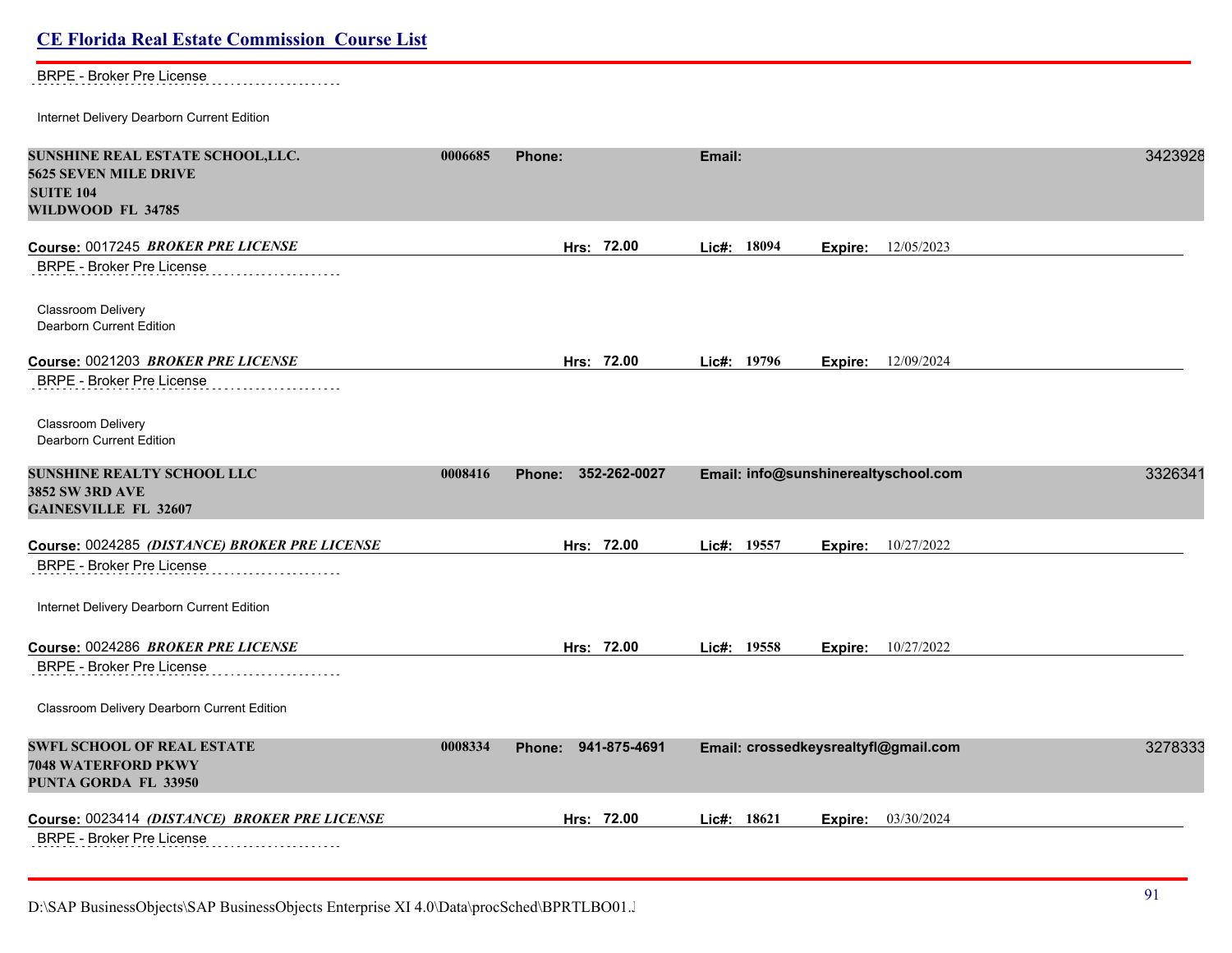| Internet Delivery Dearborn Current Edition                 |         |                        |                             |                                   |         |
|------------------------------------------------------------|---------|------------------------|-----------------------------|-----------------------------------|---------|
| Course: 0026486 BROKER PRE LICENSE                         |         | Hrs: 72.00             | Lic#: 22068                 | 12/20/2023<br>Expire:             |         |
| <b>BPL - Broker Post License</b>                           |         |                        |                             |                                   |         |
| Classroom Delivery Dearborn Current Edition                |         |                        |                             |                                   |         |
| TAMPA REAL ESTATE ACADEMY, LLC                             | 0008935 | Phone: 813-842-5779    |                             | Email: jsmith@rentandrealtyfl.com | 3414533 |
| <b>7320 E FLETCHER AVENUE</b><br><b>TAMPA FL 33637</b>     |         |                        |                             |                                   |         |
| Course: 0026115 (DISTANCE) BROKER PRE LICENSE              |         | Hrs: 72.00             | Lic#: 21573                 | 08/18/2023<br>Expire:             |         |
| <b>BRPE - Broker Pre License</b>                           |         |                        |                             |                                   |         |
| Internet Delivery Dearborn Current Edition                 |         |                        |                             |                                   |         |
| Course: 0026118 BROKER PRE LICENSE                         |         | Hrs: 72.00             | Lic#: 21577                 | 08/18/2023<br>Expire:             |         |
| Reactivation                                               |         |                        |                             |                                   |         |
| Classroom Delivery Dearborn Current Edition                |         |                        |                             |                                   |         |
| <b>TAMPA SCHOOL OF REAL ESTATE</b>                         | 0004148 | 727-777-4547<br>Phone: | Email: info@tampaschool.com |                                   | 3476028 |
| <b>4117 MARINER BLVD</b><br><b>SPRING HILL FL 34609</b>    |         |                        |                             |                                   |         |
| Course: 0018345 (DISTANCE) BROKER PRE-LICENSE              |         | Hrs: 72.00             | Lic#: 19843                 | <b>Expire:</b> 12/14/2022         |         |
| <b>BRPE - Broker Pre License</b>                           |         |                        |                             |                                   |         |
| Internet Delivery                                          |         |                        |                             |                                   |         |
| Dearborn Current Edition                                   |         |                        |                             |                                   |         |
| Course: 0024857 (LIVE STREAM) BROKER PRE LICENSE           |         | Hrs: 72.00             | Lic#: 20151                 | <b>Expire:</b> 01/07/2023         |         |
| <b>BRPE - Broker Pre License</b>                           |         |                        |                             |                                   |         |
| Streaming Video Live and OnDemand Dearborn Current Edition |         |                        |                             |                                   |         |
| Course: 0026559 (DISTANCE) BROKER PRE LICENSE              |         | Hrs: 72.00             | Lic#: $22163$               | <b>Expire:</b> 01/26/2024         |         |
| <b>BRPE - Broker Pre License</b>                           |         |                        |                             |                                   |         |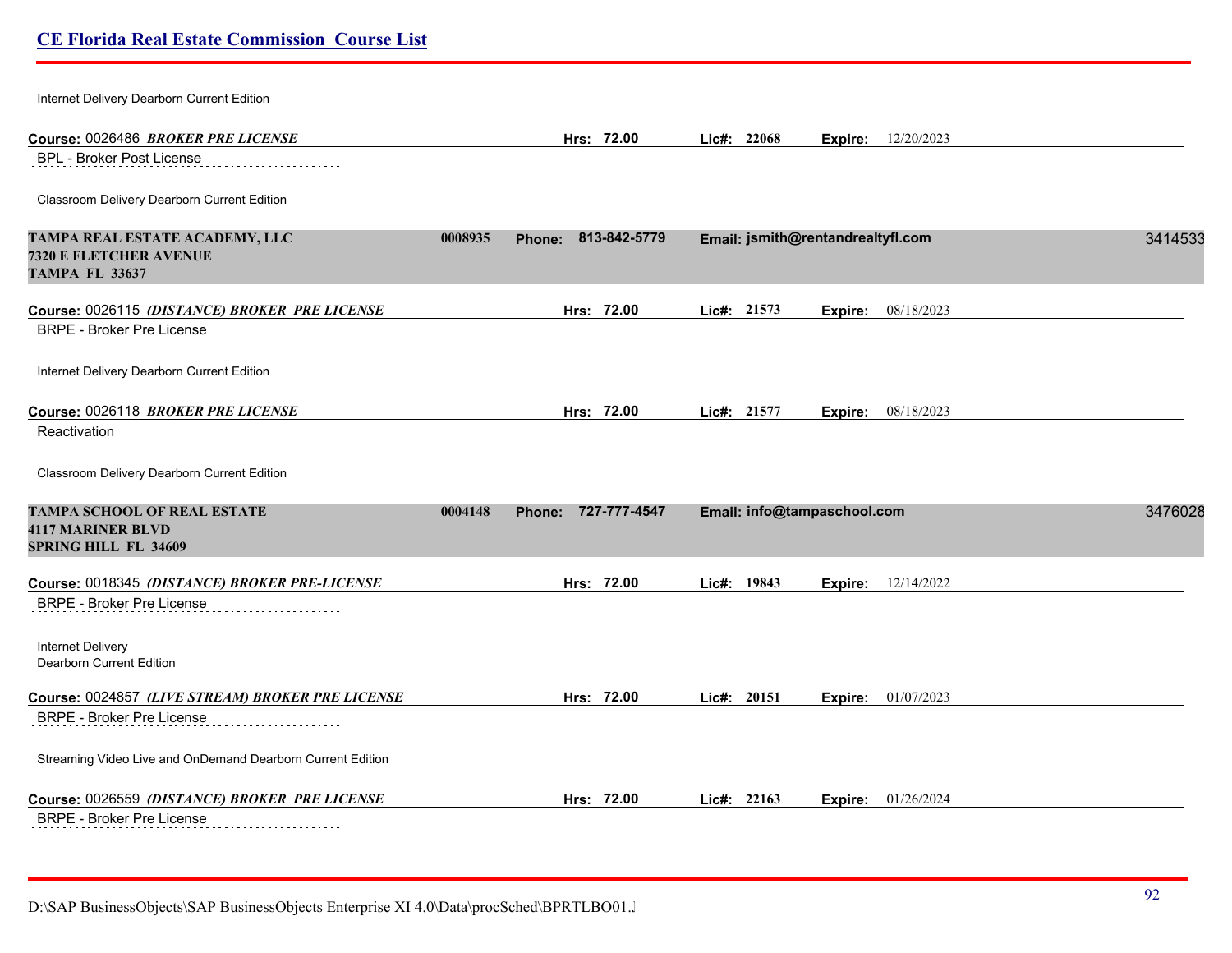| TEAM REAL EDUCATION SOLUTIONS LLC<br><b>2290 10TH AVE N</b><br><b>SUITE 400</b><br><b>LAKE WORTH FL 33461</b> | 0006927 | <b>Phone:</b>        | Email: registrar@teamrealedu.com     | 3357454 |
|---------------------------------------------------------------------------------------------------------------|---------|----------------------|--------------------------------------|---------|
| Course: 0018061 (DISTANCE) BROKER PRE-LICENSE                                                                 |         | Hrs: 72.00           | Lic#: 20382<br>02/09/2023<br>Expire: |         |
| <b>BRPE - Broker Pre License</b>                                                                              |         |                      |                                      |         |
| <b>Internet Delivery</b><br>Dearborn Current Edition                                                          |         |                      |                                      |         |
| Course: 0025458 (LIVE STREAM) BROKER PRE LICENSE                                                              |         | Hrs: 72.00           | Lic#: 20851<br>Expire: 04/12/2023    |         |
| <b>BRPE - Broker Pre License</b>                                                                              |         |                      |                                      |         |
| Streaming Video Live and OnDemand Dearborn Current Edition                                                    |         |                      |                                      |         |
| Course: 0025467 BROKER PRE LICENSE                                                                            |         | Hrs: 72.00           | Lie#: 20859<br>Expire: 04/12/2023    |         |
| <b>BRPE - Broker Pre License</b>                                                                              |         |                      |                                      |         |
| Classroom Delivery Dearborn Current Edition                                                                   |         |                      |                                      |         |
| TIAGO TRADERS UNIVERSITY SCHOOL OF REAL<br><b>399 CANAL STREET SUITE 4</b><br>NEW SMYRNA BEACH FL 32168       | 0007570 | <b>Phone:</b>        | Email:                               | 3389819 |
| Course: 0019989 BROKER PRE LICENSE                                                                            |         | Hrs: 72.00           | Lic#: 22336<br>02/29/2024<br>Expire: |         |
| <b>BRPE - Broker Pre License</b>                                                                              |         |                      |                                      |         |
| Classroom Delivery<br>Dearborn Current Edition                                                                |         |                      |                                      |         |
| Course: 0020029 (DISTANCE) BROKER PRE-LICENSE                                                                 |         | Hrs: 72.00           | Lic#: 22337<br>02/29/2024<br>Expire: |         |
| <b>BRPE - Broker Pre License</b>                                                                              |         |                      |                                      |         |
| <b>Internet Delivery</b><br>Dearborn Current Edition                                                          |         |                      |                                      |         |
| TMACK REAL ESTATE EDUCATION CENTER LLC<br><b>5154 COMMERCIAL WAY</b><br><b>SPRING HILL FL 34606</b>           | 0008945 | 3526009011<br>Phone: | Email: lori@loririsser.com           | 3508212 |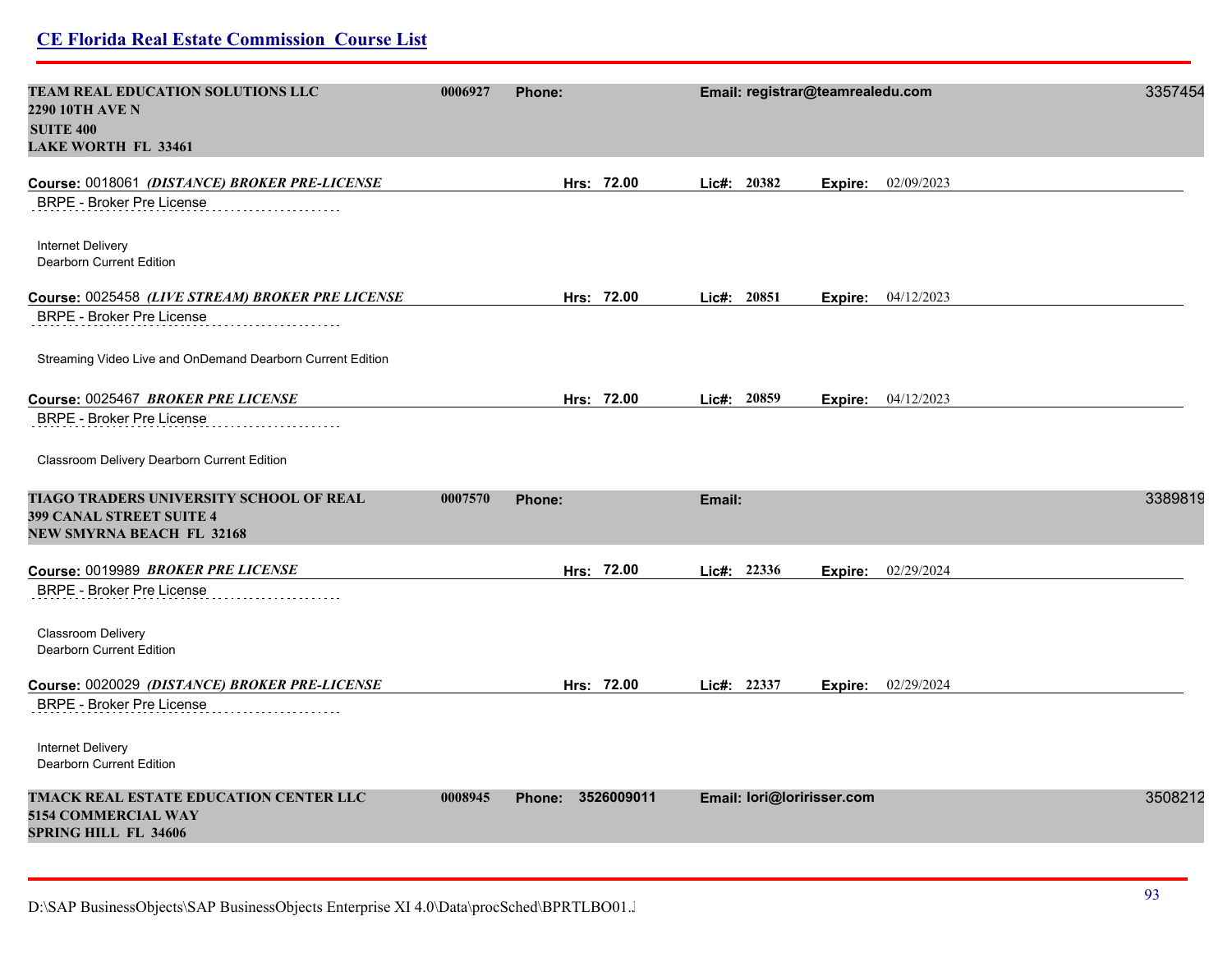| Course: 0026644 BROKER PRE LICENSE                                                           |         | Hrs: 72.00          | Lic#: 22252 | Expire: 02/13/2024                           |         |
|----------------------------------------------------------------------------------------------|---------|---------------------|-------------|----------------------------------------------|---------|
| <b>BRPE - Broker Pre License</b>                                                             |         |                     |             |                                              |         |
| Classroom Delivery Dearborn Current Edition                                                  |         |                     |             |                                              |         |
| Course: 0026676 BROKER PRE LICENSE                                                           |         | Hrs: 72.00          | Lic#: 22272 | Expire: 02/20/2024                           |         |
| <b>BRPE - Broker Pre License</b>                                                             |         |                     |             |                                              |         |
| Classroom Delivery Dearborn Current Edition                                                  |         |                     |             |                                              |         |
| TONY MESA REAL ESTATE SCHOOL INC<br><b>15800 PINES BLVD</b><br><b>SUITE 3123</b>             | 0005940 | Phone: 954-590-0417 |             | Email: tonymesa@tonymesarealestateschool.com | 3604972 |
| PEMBROKE PINES FL 33027                                                                      |         |                     |             |                                              |         |
| Course: 0018413 BROKER PRE LICENSE                                                           |         | Hrs: 72.00          | Lic#: 13410 | 12/29/2022<br>Expire:                        |         |
| <b>BPL - Broker Post License</b>                                                             |         |                     |             |                                              |         |
| Classroom Delivery<br>Dearborn Current Edition                                               |         |                     |             |                                              |         |
| Course: 0018414 (DISTANCE) BROKER PRE-LICENSE                                                |         | Hrs: 72.00          | Lic#: 19769 | 12/06/2022<br>Expire:                        |         |
| <b>BRPE - Broker Pre License</b>                                                             |         |                     |             |                                              |         |
| Internet Delivery<br>Dearborn Current Edition                                                |         |                     |             |                                              |         |
| TOP CHOICE REAL ESTATE SCHOOL<br><b>101 CENTURY 21 DRIVE</b><br><b>JACKSONVILLE FL 32216</b> | 0007888 | <b>Phone:</b>       | Email:      |                                              | 3111641 |
| Course: 0021405 BROKER PRE LICENSE                                                           |         | Hrs: 72.00          | Lic#: 16478 | 01/29/2023<br>Expire:                        |         |
| <b>BRPE - Broker Pre License</b>                                                             |         |                     |             |                                              |         |
| Classroom Delivery<br>Delivery Current Edition                                               |         |                     |             |                                              |         |
| Course: 0025847 (DISTANCE) BROKER PRE-LICENSE                                                |         | Hrs: 72.00          | Lic#: 21210 | 06/17/2023<br>Expire:                        |         |
| RRPF - Rroker Pre License                                                                    |         |                     |             |                                              |         |

BRPE - Broker Pre License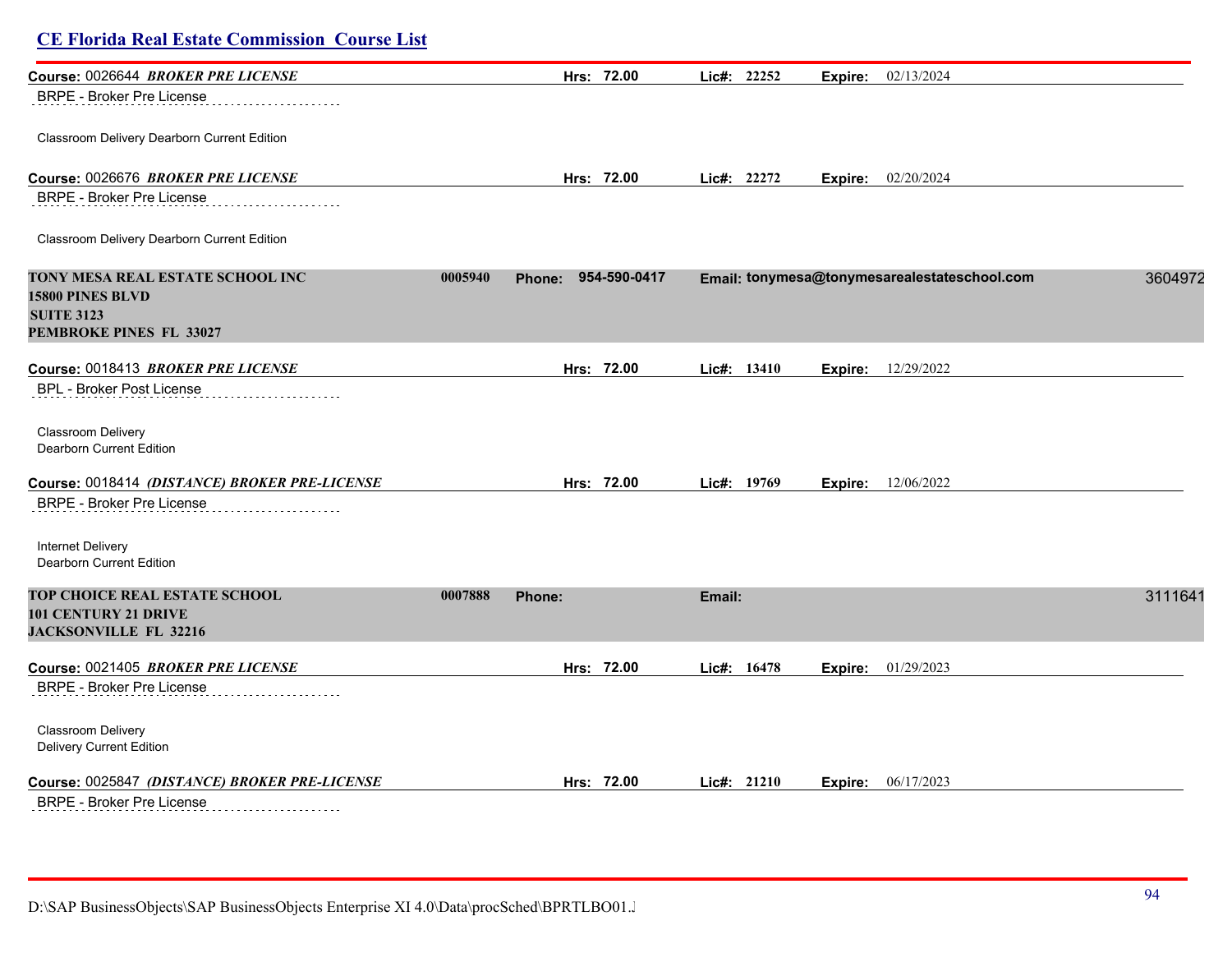| <b>CE Florida Real Estate Commission Course List</b>                                       |         |                             |                            |                                |         |
|--------------------------------------------------------------------------------------------|---------|-----------------------------|----------------------------|--------------------------------|---------|
| Internet Delivery Dearborn Current Edition                                                 |         |                             |                            |                                |         |
| TOP NOTCH REAL ESTATE SCHOOL, LLC<br>2822 MANATEE AVENUE EAST<br><b>BRADENTON FL 34208</b> | 0008680 | 9417820033<br><b>Phone:</b> |                            | Email: info@topnotchschool.com | 3373781 |
| Course: 0024568 BROKER PRE LICENSE                                                         |         | 72.00<br>Hrs:               | Lic#: 19746                | 11/30/2022<br>Expire:          |         |
| <b>BRPE - Broker Pre License</b>                                                           |         |                             |                            |                                |         |
| Classroom Delivery Dearborn Current Edition                                                |         |                             |                            |                                |         |
| Course: 0024573 (DISTANCE) BROKER PRE LICENSE                                              |         | Hrs: 72.00                  | Lic#: $19751$              | 11/30/2022<br>Expire:          |         |
| <b>BRPE - Broker Pre License</b>                                                           |         |                             |                            |                                |         |
| Internet Delivery Dearborn Current Edition                                                 |         |                             |                            |                                |         |
| TOUCHSTONE REAL ESTATE GROUP INC<br>777 N DONNELLY STREET<br><b>MOUNT DORA FL 32757</b>    | 0008591 | Phone:<br>352-223-0053      |                            | Email: realtoraddie@gmail.com  | 3354390 |
| Course: 0024059 (DISTANCE) BROKER PRE LICENSE                                              |         | Hrs: 72.00                  | Lic#: 19305                | 08/20/2022<br>Expire:          |         |
| <b>BRPE - Broker Pre License</b>                                                           |         |                             |                            |                                |         |
| Internet Delivery Dearborn Current Edition                                                 |         |                             |                            |                                |         |
| Course: 0024083 (LIVE STREAM) BROKER PRE LICENSE                                           |         | 72.00<br>Hrs:               | Lic#: 19328                | 08/23/2022<br>Expire:          |         |
| <b>BRPE - Broker Pre License</b>                                                           |         |                             |                            |                                |         |
| Streaming Video Live and OnDemand Dearborn Current Edition                                 |         |                             |                            |                                |         |
| Course: 0024090 BROKER PRE LICENSE                                                         |         | Hrs: 72.00                  | Lic#: 19335                | 08/23/2022<br>Expire:          |         |
| <b>BRPE - Broker Pre License</b>                                                           |         |                             |                            |                                |         |
| Classroom Delivery Dearborn Current Edition                                                |         |                             |                            |                                |         |
| TQS REALTY, LLC.                                                                           | 0009022 | Phone: 9545477668           | Email: tqsrealty@gmail.com |                                | 3516714 |
| 9080 CHARLEE ST<br><b>LAKE WORTH FL 33467</b>                                              |         |                             |                            |                                |         |
| Course: 0026421 (LIVE STREAM) BROKER PRE LICENSE                                           |         | Hrs: 72.00                  | Lic#: 22002                | 12/06/2023<br>Expire:          |         |
| <b>BRPE - Broker Pre License</b>                                                           |         |                             |                            |                                |         |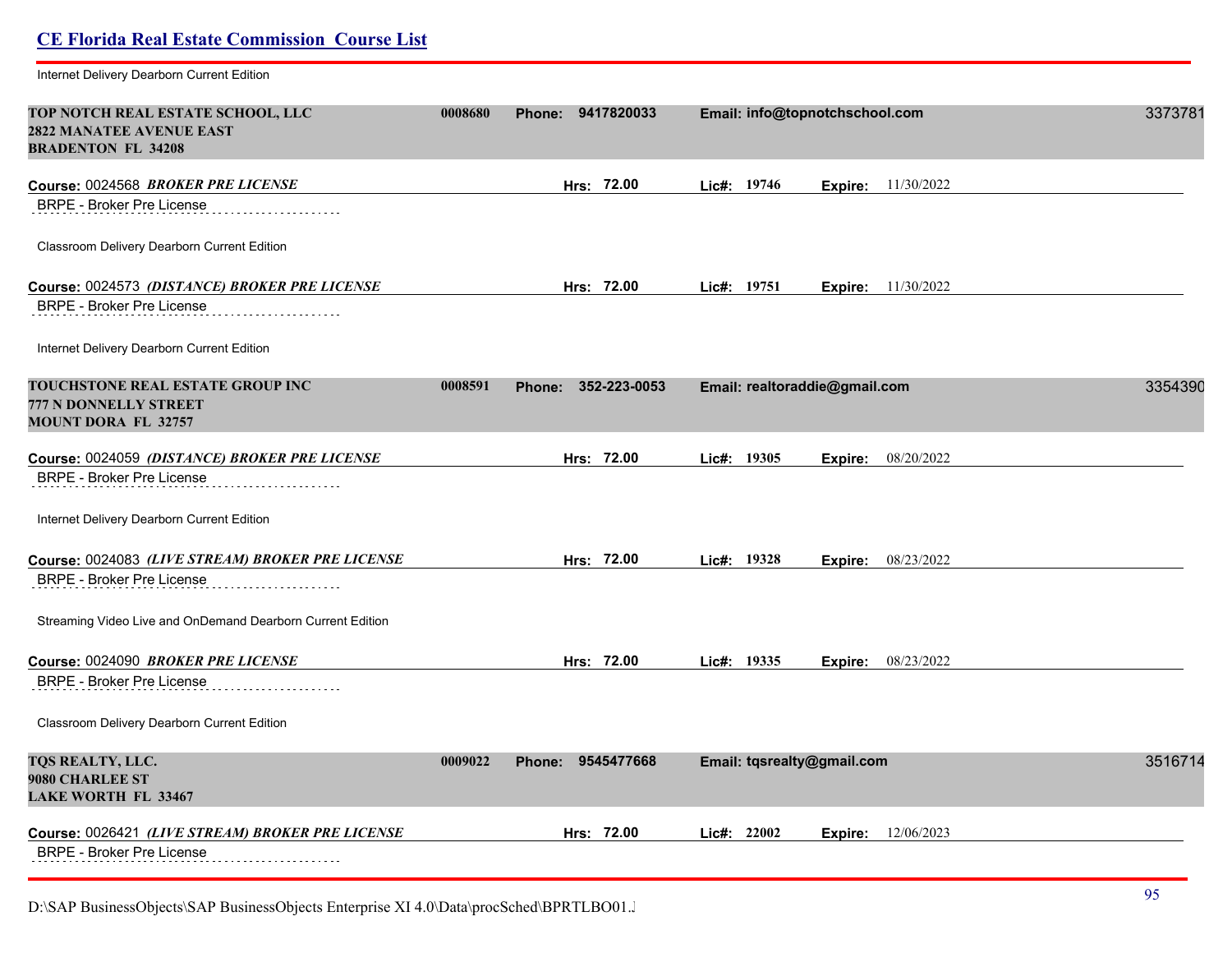| Streaming Video Live and OnDemand Dearborn Current Edition                              |         |                        |                         |         |                              |         |
|-----------------------------------------------------------------------------------------|---------|------------------------|-------------------------|---------|------------------------------|---------|
| Course: 0026426 BROKER PRE LICENSE                                                      |         | Hrs: 72.00             | Lic#: 22007             | Expire: | 12/06/2023                   |         |
| <b>BRPE - Broker Pre License</b>                                                        |         |                        |                         |         |                              |         |
| Classroom Delivery Dearborn Current Edition                                             |         |                        |                         |         |                              |         |
| Course: 0026441 (DISTANCE) BROKER PRE LICENSE                                           |         | Hrs: 72.00             | Lie#: 22022             | Expire: | 12/06/2023                   |         |
| <b>BRPE - Broker Pre License</b>                                                        |         |                        |                         |         |                              |         |
| Internet Delivery Dearborn Current Edition                                              |         |                        |                         |         |                              |         |
| TURNKEY SCHOOL OF REAL ESTATE                                                           | 0008023 | Phone: 727-256-8619    |                         |         | Email: INFO@TURNKEYTAMPA.COM | 3541231 |
| <b>5149 CENTRAL AVENUE</b><br>SAINT PETERSBURG FL 33710                                 |         |                        |                         |         |                              |         |
| Course: 0021962 BROKER PRE LICENSE                                                      |         | Hrs: 72.00             | Lic#: 16879             |         | Expire: 04/15/2023           |         |
| <b>BRPE - Broker Pre License</b>                                                        |         |                        |                         |         |                              |         |
| Internet Delivery<br>Dearborn Current Edition With Spanish Language End of Course Exams |         |                        |                         |         |                              |         |
| Course: 0021971 BROKER PRE LICENSE                                                      |         | Hrs: 72.00             | Lic#: 16890             |         | Expire: 04/16/2023           |         |
| <b>BRPE - Broker Pre License</b>                                                        |         |                        |                         |         |                              |         |
| Classroom Delivery<br>Dearborn Current Edition                                          |         |                        |                         |         |                              |         |
| Course: 0025538 (DISTANCE) BROKER PRE LICENSE                                           |         | Hrs: 72.00             | Lic#: 20920             |         | Expire: 04/19/2023           |         |
| <b>BRPE - Broker Pre License</b>                                                        |         |                        |                         |         |                              |         |
| Internet Delivery Dearborn Current Edition                                              |         |                        |                         |         |                              |         |
| TWENTY SEVEN WORDS COMPANY INC<br>7320 FARINGTON COURT<br><b>ORLANDO FL 32819</b>       | 0002732 | 407-345-1330<br>Phone: | Email: Jeff@Weinland.us |         |                              | 1576978 |
| Course: 0024261 BROKER PRE LICENSE                                                      |         | Hrs: 72.00             | Lic#: 19515             | Expire: | 09/28/2022                   |         |
| <b>BRPE - Broker Pre License</b><br>.                                                   |         |                        |                         |         |                              |         |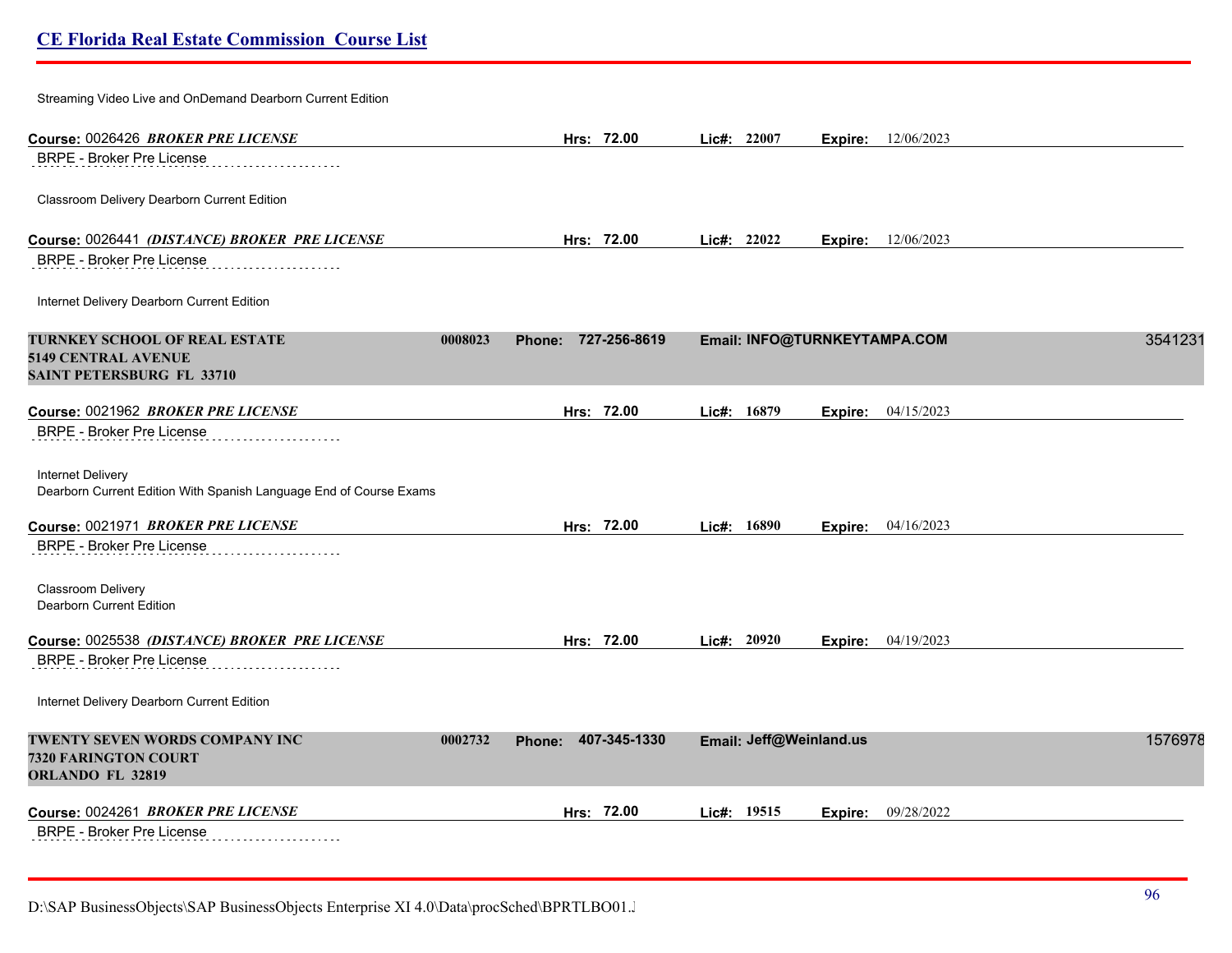# **CE Florida Real Estate Commission Course List** Classroom Delivery Dearborn Current Edition **Course:** 0024269 *BROKER PRE LICENSE* **Hrs: 72.00 Lic#: 19523 Expire:** 09/28/2022 BRPE - Broker Pre License Classroom Delivery Dearborn Current Edition **UNITED SHARES REAL ESTATE SCHOOL 0008265 Phone: Email:** 31973072 **13780 INTERNATIONAL DRIVE S ORLANDO FL 32821 Course:** 0022848 *(DISTANCE) BROKER PRE LICENSE* **Hrs: 72.00 Lic#: 17935 Expire:** 10/27/2023 BRPE - Broker Pre License Distance Education Delivery Mbition Current Edition **UNITY REAL ESTATE SCHOOL LLC 0005769 Phone: 561-247-1858 Email: SANDYULYSSE@GMAIL.COM** 22335836 **801 NORTHPOINT PARKWAY #95 K-2 WEST PALM BEACH FL 33407 Course:** 0018680 *BROKER PRE LICENSE* **Hrs: 72.00 Lic#: 20793 Expire:** 03/22/2023 BRPE - Broker Pre License Classroom Delivery Dearborn Current Edition **Course:** 0018682 *(DISTANCE) BROKER PRE-LICENSE* **Hrs: 72.00 Lic#: 20794 Expire:** 03/22/2023 BRPE - Broker Pre License Internet Delivery Dearborn Current Edition **UPGRADED REAL ESTATE SCHOOL 0008148 Phone: 3059792462 Email: ADRIANATRAININGS@GMAIL.COM** 34720131 **13235 143 TERRACE MIAMI FL 33186 Course:** 0026547 *(DISTANCE) BROKER PRE LICENSE* **Hrs: 72.00 Lic#: 22151 Expire:** 01/23/2024 BRPE - Broker Pre License Internet Delivery Dearborn Current Edition **VANDERBILT LATIN SCHOOL OF REAL ESTATE 0004049 Phone: 786 486 2262 Email: LUISITAT@HOTMAIL.COM** 14862723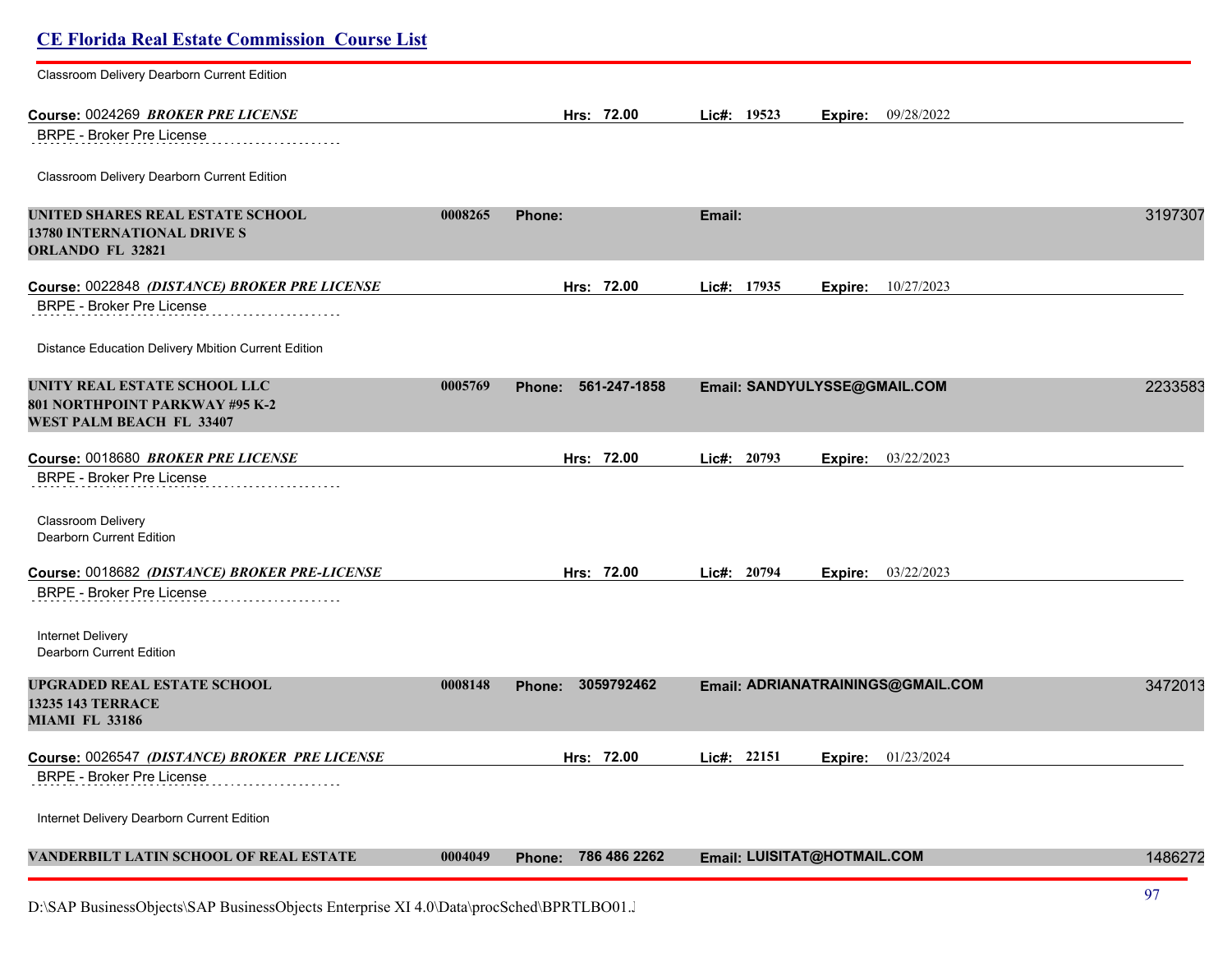| 3300 NE 191 STREET # 609                                                                           |         |                     |                             |         |                             |         |
|----------------------------------------------------------------------------------------------------|---------|---------------------|-----------------------------|---------|-----------------------------|---------|
| <b>AVENTURA FL 33180</b>                                                                           |         |                     |                             |         |                             |         |
| Course: 0016321 BROKER PRE LICENSE                                                                 |         | Hrs: 72.00          | Lic#: 22358                 | Expire: | 03/08/2024                  |         |
| <b>BRPE - Broker Pre License</b>                                                                   |         |                     |                             |         |                             |         |
| Classroom Delivery<br>Dearborn Current Edition                                                     |         |                     |                             |         |                             |         |
| VICTORIA REAL ESTATE ACADEMY INC                                                                   | 0006489 | Phone: 407-734-1015 | Email: avmwisdom@gmail.com  |         | 3118101                     |         |
| 12701 NARCOOSSEE RD SUITE 160<br><b>ORLANDO FL 32832</b>                                           |         |                     |                             |         |                             |         |
| Course: 0016132 BROKER PRE LICENSE                                                                 |         | Hrs: 72.00          | Lic#: 21703                 |         | Expire: 09/20/2023          |         |
| <b>BRPE - Broker Pre License</b>                                                                   |         |                     |                             |         |                             |         |
| Classroom Delivery<br>Dearborn Current Edition                                                     |         |                     |                             |         |                             |         |
| Course: 0019193 BROKER PRE LICENSE                                                                 |         | Hrs: 72.00          | Lie#: 21702                 | Expire: | 09/20/2023                  |         |
| <b>BRPE - Broker Pre License</b>                                                                   |         |                     |                             |         |                             |         |
| Classroom Delivery<br>Dearborn Current Edition<br>With Spanish Language End of Course Examinations |         |                     |                             |         |                             |         |
| Course: 0026326 (LIVE STREAM) BROKER PRE LICENSE                                                   |         | Hrs: 72.00          | Lic#: $21875$               |         | <b>Expire:</b> $11/03/2023$ |         |
| <b>BRPE - Broker Pre License</b>                                                                   |         |                     |                             |         |                             |         |
| Streaming Video Live and OnDemand Dearborn Current Edition                                         |         |                     |                             |         |                             |         |
| VICTORY REALTY & FINANCE ACADEMY<br><b>2200 SW 120 AVE</b><br><b>MIRAMAR FL 33025</b>              | 0006413 | Phone: 754-234-8428 | Email: victoryrfa@gmail.com |         |                             | 2984193 |
| Course: 0020895 (DISTANCE) BROKER PRE LICENSE                                                      |         | Hrs: 72.00          | Lic#: 15801                 | Expire: | 07/29/2022                  |         |
| <b>BRPE - Broker Pre License</b>                                                                   |         |                     |                             |         |                             |         |
| Internet Delivery<br>Dearborn Current Edition                                                      |         |                     |                             |         |                             |         |
| Course: 0024174 BROKER PRE LICENSE                                                                 |         | Hrs: 72.00          | Lic#: 19429                 |         | Expire: 09/07/2022          |         |
|                                                                                                    |         |                     |                             |         |                             |         |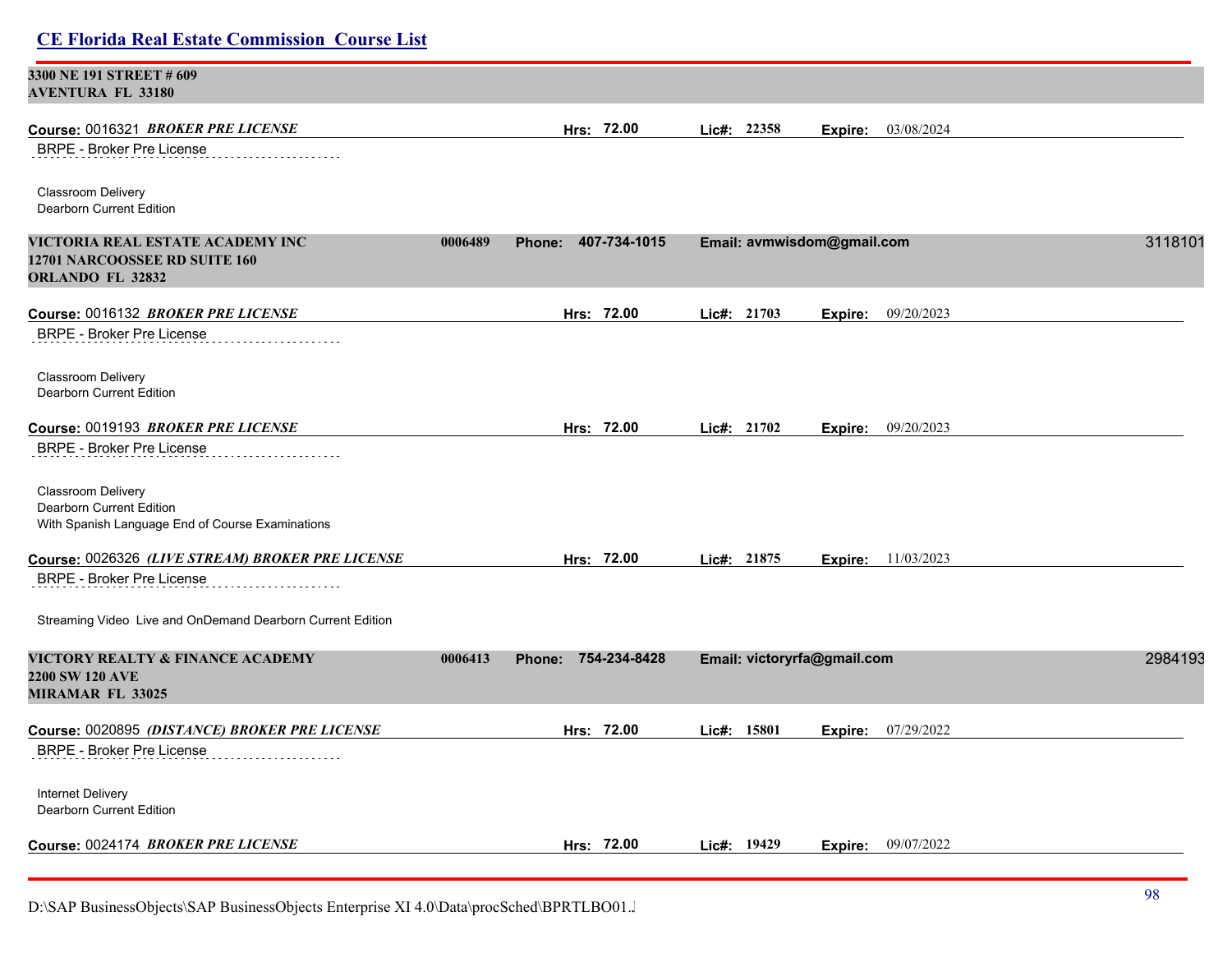| <b>CE Florida Real Estate Commission Course List</b>                                               |         |                               |                                          |         |
|----------------------------------------------------------------------------------------------------|---------|-------------------------------|------------------------------------------|---------|
| <b>BRPE - Broker Pre License</b>                                                                   |         |                               |                                          |         |
| Classroom Delivery Dearborn Current Edition                                                        |         |                               |                                          |         |
| <b>WATSON &amp; ASSOCIATES 101 LLC</b><br>357 LAKE AMBERLEIGH DR.<br><b>WINTER GARDEN FL 34787</b> | 0008566 | 407-663-1934<br><b>Phone:</b> | Email: re101school@gmail.com             | 3536096 |
| Course: 0023847 (DISTANCE) BROKER PRE LICENSE<br><b>BRPE - Broker Pre License</b>                  |         | Hrs: 72.00                    | Lic#: 19069<br><b>Expire:</b> 07/20/2022 |         |
| Internet Delivery Current Edition                                                                  |         |                               |                                          |         |
| <b>WATSON SCHOOL OF REAL ESTATE</b><br>4516 NW 23RD AVENUE<br><b>GAINESVILLE FL 32606-6575</b>     | 0002011 | Phone:                        | Email:                                   | 1286608 |
| Course: 0018327 BROKER PRE LICENSE<br><b>BRPE - Broker Pre License</b>                             |         | Hrs: 72.00                    | Lic#: 19394<br>Expire: 09/02/2022        |         |
| Classroom Delivery<br>Dearborn Current Edition                                                     |         |                               |                                          |         |
| Course: 0018328 (DISTANCE) BROKER PRE-LICENSE                                                      |         | Hrs: 72.00                    | Lic#: 19393<br>Expire: 09/02/2022        |         |
| <b>BRPE - Broker Pre License</b>                                                                   |         |                               |                                          |         |
| Internet Delivery<br>Dearborn Current Edition                                                      |         |                               |                                          |         |
| WESTGATE REAL ESTATE ACADEMY LLC<br><b>7450 SANDLAKE COMMONS BLVD</b><br><b>ORLANDO FL 32819</b>   | 0004294 | Phone:                        | Email:                                   | 1247163 |
| Course: 0021578 BROKER PRE LICENSE<br><b>BRPE - Broker Pre License</b>                             |         | Hrs: 72.00                    | 01/28/2023<br>Lic#: 16469<br>Expire:     |         |
| Classroom Delivery<br>Dearborn Current Edition                                                     |         |                               |                                          |         |
| WILL C REAL ESTATE SCHOOL<br>1222 SE 47TH STREET C1<br><b>CAPE CORAL FL 33904</b>                  | 0008695 | $(305)$ 812-1216<br>Phone:    | Email: william@willcre.com               | 3331975 |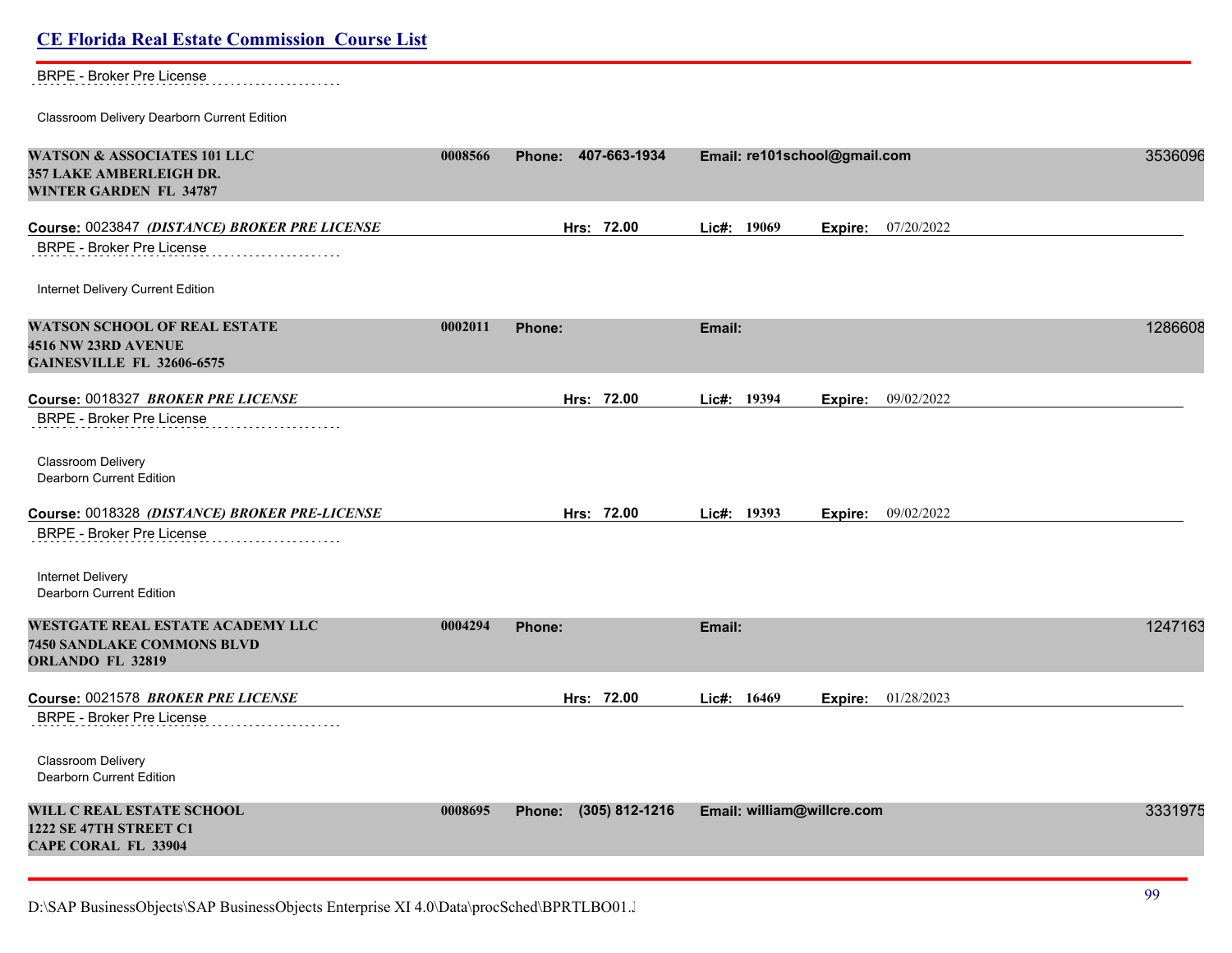| <b>CE Florida Real Estate Commission Course List</b>                                  |         |                               |             |                                     |         |
|---------------------------------------------------------------------------------------|---------|-------------------------------|-------------|-------------------------------------|---------|
| Course: 0024748 (DISTANCE) BROKER PRE LICENSE                                         |         | Hrs: 72.00                    | Lic#: 19860 | 12/15/2022<br>Expire:               |         |
| <b>BRPE - Broker Pre License</b>                                                      |         |                               |             |                                     |         |
| Internet Delivery Dearborn Current Edition                                            |         |                               |             |                                     |         |
| <b>WILLIAMS REAL ESTATE SCHOOL</b><br>PO BOX 20693<br><b>TAMPA FL 33622</b>           | 0008547 | 813-943-6423<br><b>Phone:</b> |             | Email: dwightwilliams2799@gmail.com | 3309255 |
| Course: 0023746 BROKER PRE LICENSE                                                    |         | Hrs: 72.00                    | Lic#: 18982 | 07/01/2022<br>Expire:               |         |
| <b>BRPE - Broker Pre License</b>                                                      |         |                               |             |                                     |         |
| Classroom Delivery<br><b>Dearborn Current Edition</b>                                 |         |                               |             |                                     |         |
| Course: 0023765 (DISTANCE) BROKER PRE LICENSE                                         |         | Hrs: 72.00                    | Lic#: 18992 | <b>Expire:</b> 07/05/2022           |         |
| BRPE - Broker Pre License                                                             |         |                               |             |                                     |         |
| Internet Delivery Dearborn Current Edition                                            |         |                               |             |                                     |         |
| YOLANDA GRAHAM SCHOOL OF REAL ESTATE<br>3707 KENTFIELD PL<br>VALRICO FL 33596         | 0005248 | Phone:                        | Email:      |                                     | 1504559 |
| Course: 0013272 (DISTANCE) BROKER PRE-LICENSE                                         |         | Hrs: 72.00                    | Lic#: 20327 | 02/03/2023<br>Expire:               |         |
| <b>BRPE - Broker Pre License</b>                                                      |         |                               |             |                                     |         |
| Internet Delivery<br>Dearborn Current Edition                                         |         |                               |             |                                     |         |
| Course: 0013282 BROKER PRE LICENSE                                                    |         | Hrs: 72.00                    | Lic#: 20332 | 02/03/2023<br>Expire:               |         |
| <b>BRPE - Broker Pre License</b>                                                      |         |                               |             |                                     |         |
| Classroom Delivery<br>Dearborn Current Edition                                        |         |                               |             |                                     |         |
| ZENITH REAL ESTATE SCHOOL, LLC<br>1301 6TH AVE W STE 100<br><b>BRADENTON FL 34205</b> | 0006533 | Phone:                        | Email:      |                                     | 2863468 |
| Course: 0019509 (DISTANCE) BROKER PRE-LICENSE                                         |         | Hrs: 72.00                    | Lic#: 21301 | 07/13/2023<br>Expire:               |         |
|                                                                                       |         |                               |             |                                     |         |

D:\SAP BusinessObjects\SAP BusinessObjects Enterprise XI 4.0\Data\procSched\BPRTLBO01.J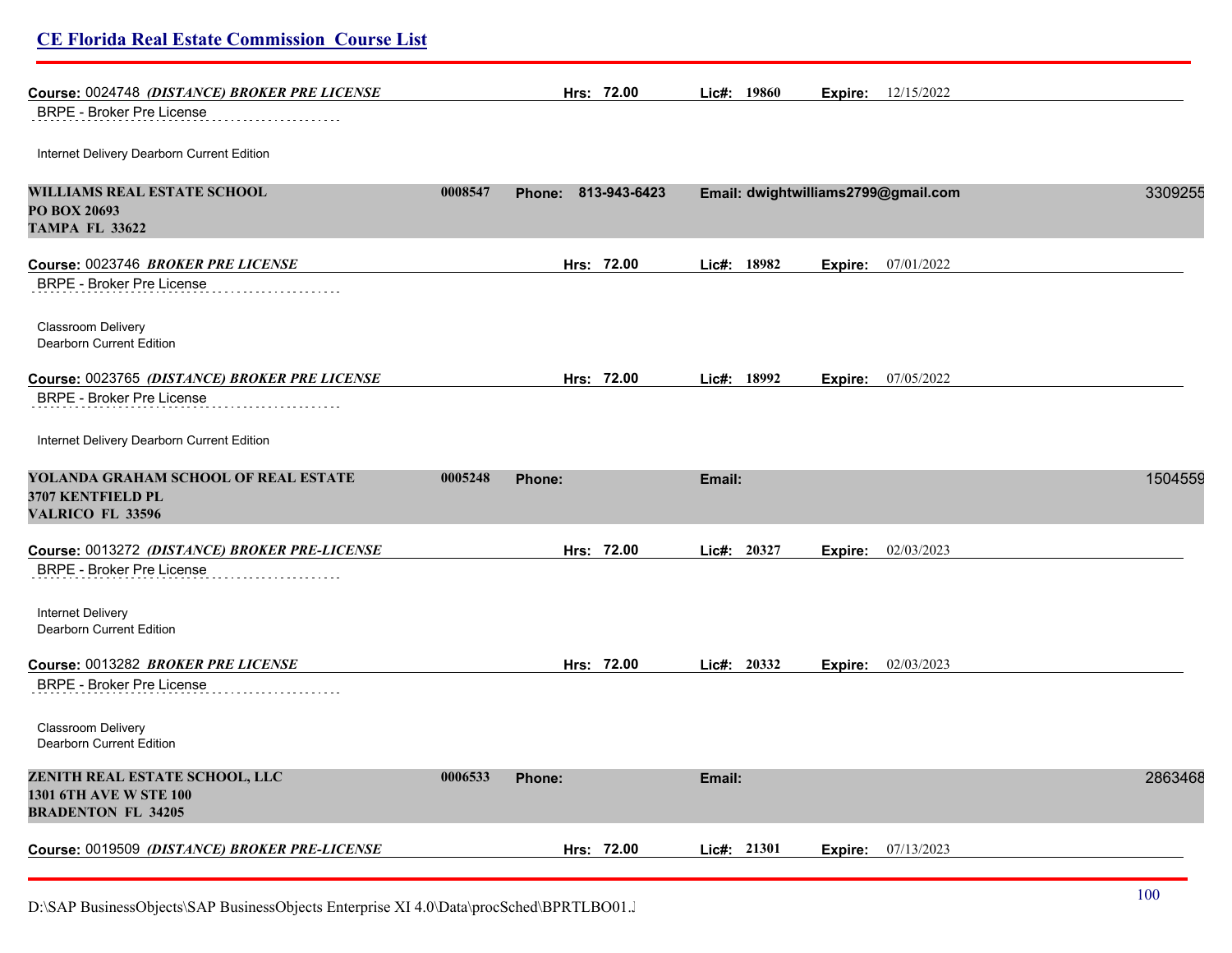BRPE - Broker Pre License . . . . . . . . . . . . . . . . .

Internet Delivery Dearborn Current Edition

| Course: 0019510 <i>BROKER PRE LICENSE</i>      | Hrs: 72.00 | Lic#: $21302$  | <b>Expire:</b> $07/13/2023$ |  |
|------------------------------------------------|------------|----------------|-----------------------------|--|
| BRPE - Broker Pre License                      |            |                |                             |  |
| Classroom Delivery<br>Dearborn Current Edition |            |                |                             |  |
| Course: 0022600 BROKER PRE LICENSE             | Hrs: 72.00 | 17606<br>Lic#: | 08/28/2023<br>Expire:       |  |
| BRPE - Broker Pre License                      |            |                |                             |  |

Classroom Delivery

Dearborn Current Edition with Spanish Language End of Course Exams